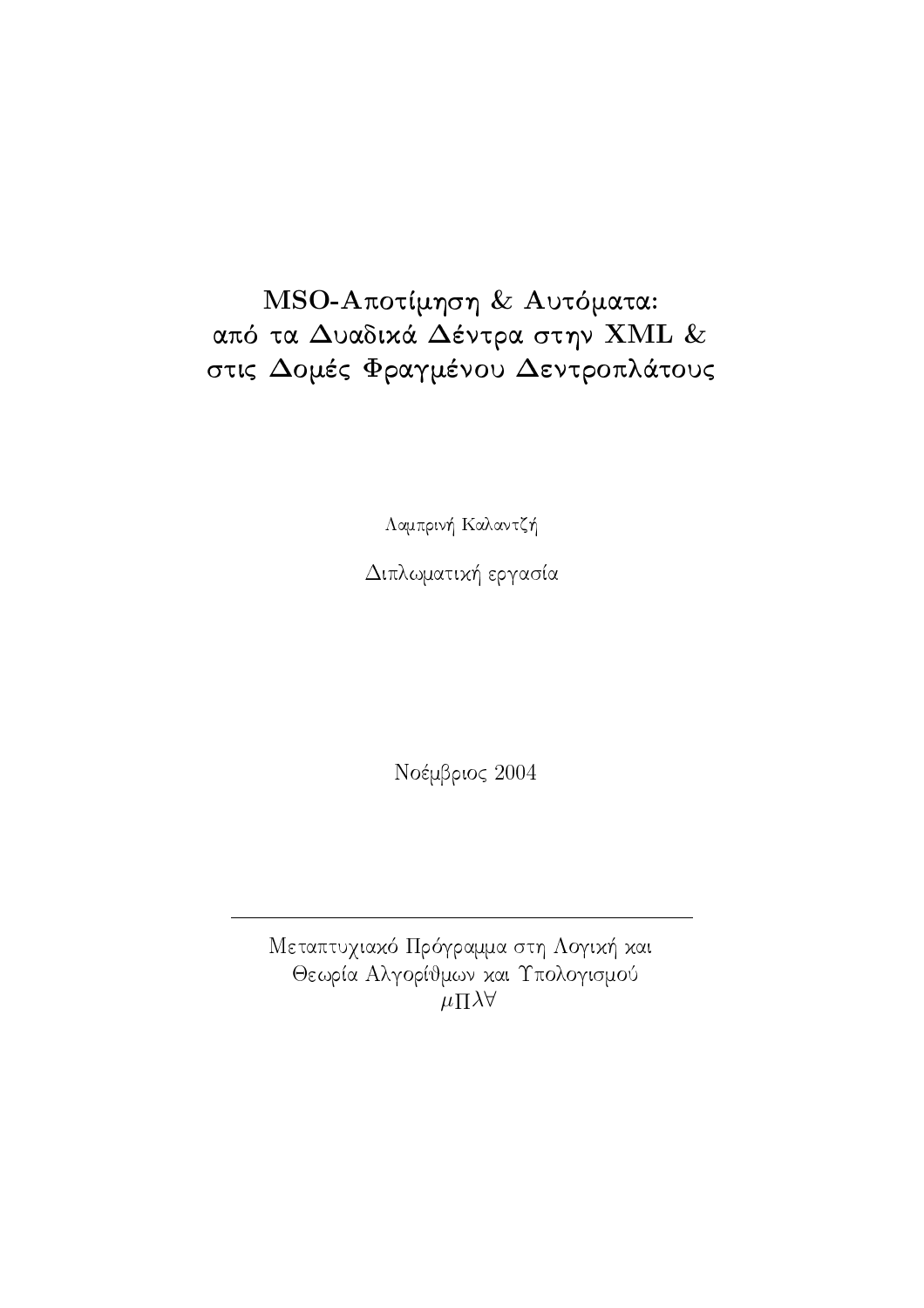## Περίληψη

Το βασικό πρόβλημα που παρουσιάζεται στη διπλωματική αυτή είναι το πρόβλημα της αποτίμησης για την μοναδιαία δευτεροβάθμια λογική (Monadic Second Order logic-MSO) σε δομές που είναι δυαδικά δέντρα, μέσω της κλασικής "ισοδυναμίας" της MSO με τα αυτόματα δέντρων. Με αναγωγή του αρχικού προβλήματος σε πρόβλημα αυτομάτων, αποδεικνύεται ότι η πολυπλοκότητα του προβλήματος είναι γραμμική συνάρτηση του μεγέθους του δέντρου και του μεγέθους της εξόδου.

Παρουσιάζονται επίσης δύο επεκτάσεις των αποτελεσμάτων που αφορούν τα δυαδικά δέντρα: η μία σχετίζεται με το πρόβλημα της αποτίμησης μονομελών ερωτήσεων σε δέντρα που μοντελοποιούν XML-έγγραφα και η άλλη με προβλήματα MSO-αποτίμησης σε δομές φραγμένου δεντροπλάτους.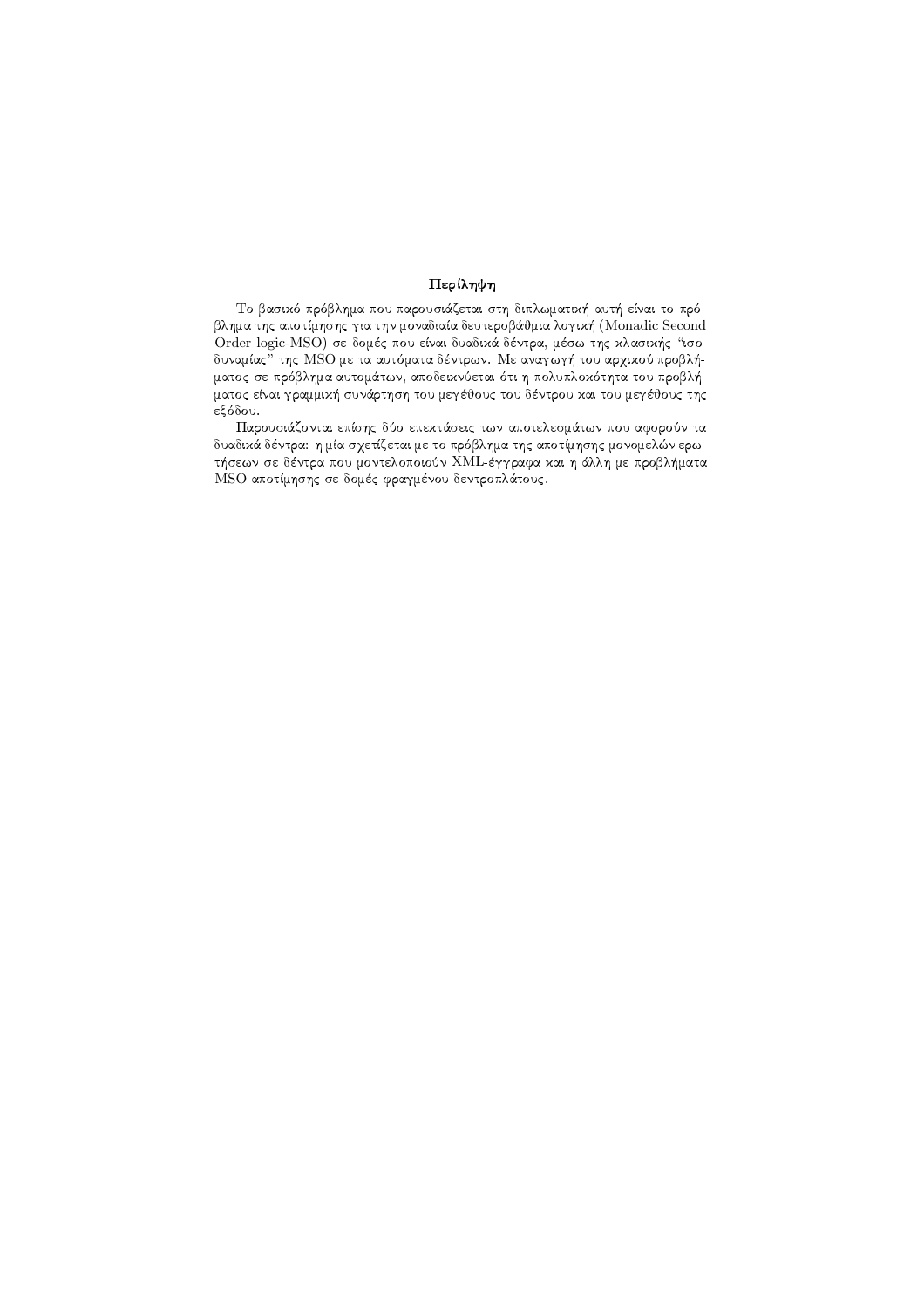# Περιεχόμενα

| 1              |         | Εισαγωγή        |                                                                                               | 1              |
|----------------|---------|-----------------|-----------------------------------------------------------------------------------------------|----------------|
| $\overline{2}$ |         | Βασικές έννοιες |                                                                                               | $\bf{3}$       |
|                | $2.1\,$ |                 |                                                                                               | 3              |
|                | $2.2\,$ |                 |                                                                                               | $\overline{7}$ |
|                | 2.3     |                 |                                                                                               | $8\,$          |
| $\bf{3}$       |         |                 | Το πρόβλημα της MSO-αποτίμησης σε χρωματισμένα δέντρα                                         | $10\,$         |
|                | $3.1\,$ |                 |                                                                                               | 11             |
|                | 3.2     |                 | $\Sigma$ χέση MSO-λογικής και αυτομάτων για δέντρα                                            | 12             |
|                |         | 3.2.1           | Ισοδυναμία MSO λογικής σε δέντρα και αυτομάτων για δέντρα.                                    | 12             |
|                |         | 3.2.2           | Επεχτάσεις των χρωματισμένων δέντρων                                                          | 13             |
|                |         | 3.2.3           | Η κλάση $\mathcal{C}_{\Gamma,\varphi}$ των δέντρων που είναι $\varphi$ -επεκτάσεις κάποιου Γ- |                |
|                |         |                 | δέντρου είναι αναγνωρίσιμη: το αυτόματο $\mathfrak{A}_{\varphi}$                              | 14             |
|                |         | 3.2.4           |                                                                                               | 16             |
|                |         | 3.2.5           |                                                                                               | 20             |
|                | 3.3     |                 | Η αναγωγή του αρχικού μας προβλήματος στο ισοδύναμο πρόβλημα αυ-                              |                |
|                |         |                 |                                                                                               | 22             |
|                |         | 3.3.1           | Βασιχές έννοιες που σχετίζονται με το πρόβλημα αυτομάτων χαι                                  |                |
|                |         |                 |                                                                                               | 23             |
|                |         | 3.3.2           | Ο απλός και ο απλός - συνολικός' αλγόριθμος: βελτιστοποίηση.                                  | 26             |
|                | 3.4     |                 | Ο αλγόριθμος των Flum, Frick, Grohe                                                           | 29             |
|                |         | 3.4.1           |                                                                                               | 30             |
|                |         | 3.4.2           |                                                                                               | 33             |
|                |         | 3.4.3           |                                                                                               | 35             |
|                | 3.5     |                 | Μικρές παραλλαγές του αλγορίθμου των Flum, Frick, Grohe                                       | 42             |
|                |         | 3.5.1           | Οι χρήσιμες μεταβάσεις του δεδομένου αυτομάτου $\mathfrak{A}_{\varphi}$ : προχα-              |                |
|                |         |                 | ταρχτιχό στάδιο βελτιστοποίησης                                                               | 43             |
|                |         | 3.5.2           | H states triangle-based εκδοχή του αλγορίθμου των Flum, Frick,                                |                |
|                |         |                 |                                                                                               | 43             |
|                |         | 3.5.3           | Οι μεταβάσεις ενός χόμβου: η transition-based εχδοχή του αλ-                                  |                |
|                |         |                 | γορίθμου των Flum, Frick, Grohe                                                               | 44             |
|                | $3.6\,$ |                 | Από το αρχικό αυτόματο $\mathfrak{A}_{\varphi}$ στον ορισμό νέων αυτομάτων: ενδιαφέρου-       |                |
|                |         |                 |                                                                                               | $48\,$         |
|                |         | 3.6.1           | $\Delta$ ύο ισοδύναμα bottom-up Γ-αυτόματα                                                    | 48             |
|                |         | 3.6.2           | Ένα bottom-up μη ντετερμινιστικό Γ-αυτόματο που συγκεντρώ-                                    |                |
|                |         |                 | νει όλη την πληροφορία του $\mathfrak{A}_{\varphi}$ : νέα διατύπωση του αρχιχού               |                |
|                |         |                 | προβλήματος                                                                                   | 49             |
|                | 3.7     |                 | Νέες προσεγγίσεις βελτιστοποίησης για το πρόβλημα του υπολογισμού                             |                |
|                |         |                 |                                                                                               | $50\,$         |
|                |         | 3.7.1           | Υπολογισμός των επιτυχημένων καταστάσεων κάθε κόμβου σε                                       |                |
|                |         |                 | δύο βήματα: ένα top-down πέρασμα και μετά ένα bottom-up;                                      | 51             |
|                | 3.8     |                 | Μεταφράσεις στη σχεσιαχή άλγεβρα                                                              | $52\,$         |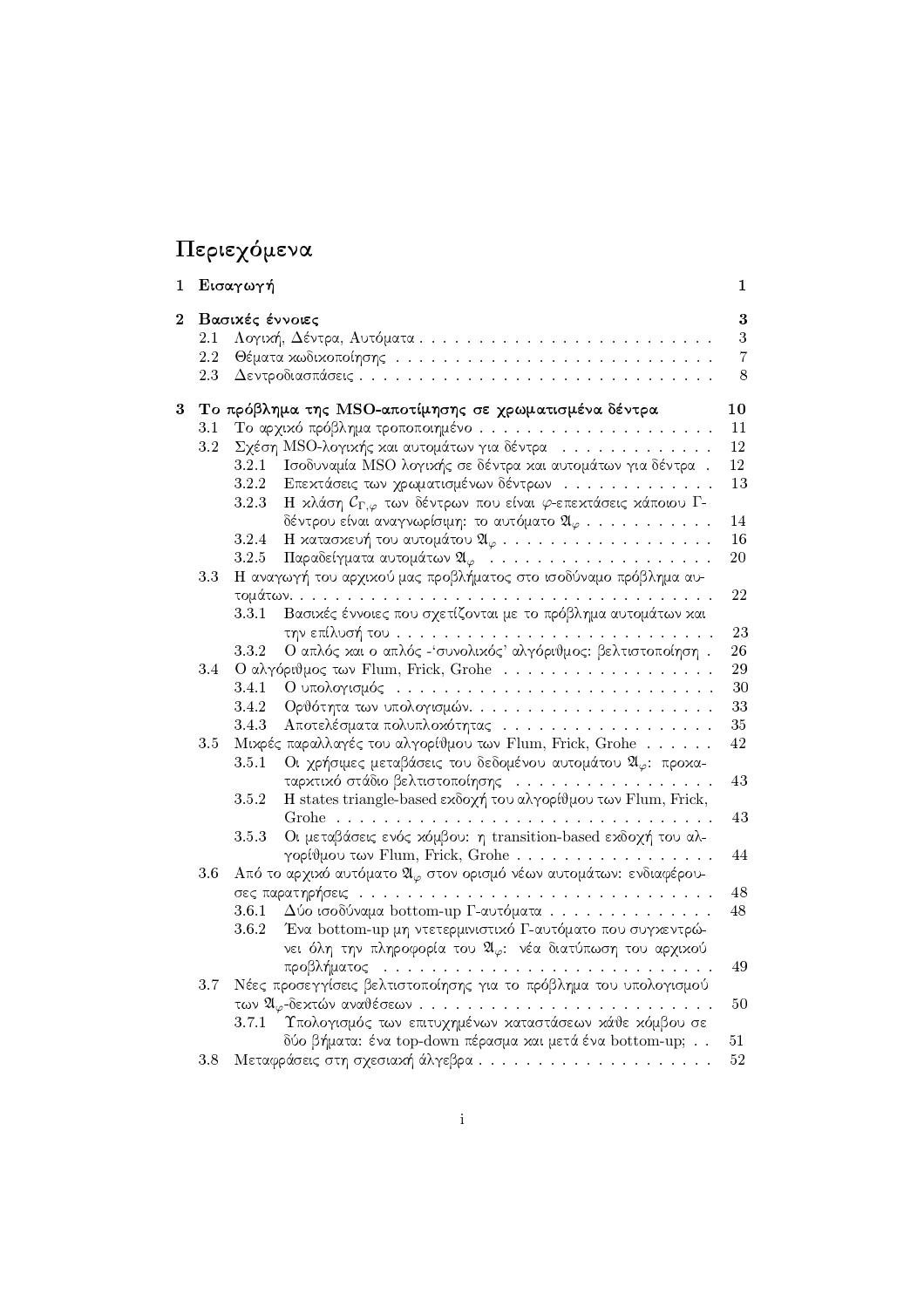| <b>ΠΕΡΙΕΧΟΜΕΝΑ</b> |
|--------------------|
|--------------------|

|    |                  | 3.8.1        |                                                                | $55\,$ |
|----|------------------|--------------|----------------------------------------------------------------|--------|
|    |                  | 3.8.2        | Ο αλγόριθμος των Flum, Frick, Grohe                            | 57     |
|    |                  | 3.8.3        | Μετάφραση στη σχεσιακή άλγεβρα της transition-based εκδοχής    |        |
|    |                  |              | του αλγορίθμου των Flum, Frick, Grohe: Ο αλγόριθμος του        |        |
|    |                  |              |                                                                | 58     |
|    |                  | 3.8.4        | Λιγότερα από τρία περάσματα του δεδομένου δέντρου              | 60     |
| 4  |                  |              | Αυτόματα για το πρόβλημα της αποτίμησης σε ΧΜL-δέντρα δεδομέ-  |        |
|    | $\nu \omega \nu$ |              |                                                                | 64     |
|    | 4.1              |              |                                                                | 64     |
|    |                  | 4.1.1        |                                                                | 65     |
|    |                  | 4.1.2        | Αυτόματα ερωτήσεων για δέντρα φραγμένης τάξης                  | 66     |
|    | 4.2              |              | Μονομελείς ερωτήσεις και αυτόματα δέντρων που επιλέγουν        | 70     |
|    |                  | 4.2.1        |                                                                | 70     |
|    |                  | 4.2.2        | Αυτόματο που επιλέγει                                          | $71\,$ |
|    |                  | 4.2.3        | Το πρόβλημα της αποτίμησης για STA-ερωτήσεις σε δυαδικά στιγ-  |        |
|    |                  |              |                                                                | 74     |
| 5. |                  |              | Το πρόβλημα της MSO-αποτίμησης σε δομές φραγμένου δεντροπλά-   |        |
|    | τους             |              |                                                                | 76     |
|    | 5.1              |              | Αναγωγή του αρχικού προβλήματος σε ένα ισοδύναμο πρόβλημα MSO- |        |
|    |                  |              |                                                                |        |
|    |                  |              | αποτίμησης σε χρωματισμένα δέντρα                              | 76     |
|    |                  | 5.1.1        |                                                                | 76     |
|    |                  | 5.1.2        | Κωδικοποίηση μιας δομής στο δέντρο μιας ειδικής δεντροδιάσπα-  |        |
|    |                  |              | σής της: το αντίστοιχο χρωματισμένο δέντρο                     | 77     |
|    |                  | 5.1.3        | Αντιστοίχηση ενός στοιχείου και ενός υποσυνόλου του $A$ σε μια |        |
|    |                  |              |                                                                | 79     |
|    |                  | 5.1.4        | Συνθήκες ώστε μια τυχαία πλειάδα υποσυνόλων του $T$ να αποτε-  |        |
|    |                  |              | λεί κωδικοποίηση ενός στοιχείου ή ενός υποσυνόλου του $A$      | 80     |
|    |                  | 5.1.5        | Μετάφραση ενός MSO[τ]-τύπου φ σε έναν MSO[τ*]-τύπο $\varphi^*$ | 81     |
|    |                  | 5.1.6        | Τα βήματα του αλγορίθμου: αποτελέσματα πολυπλοχότητας          | 83     |
|    |                  | $A$ H $MSO0$ |                                                                | 84     |
|    |                  |              |                                                                |        |
|    |                  |              | Β Ακυκλικές συζευκτικές ερωτήσεις της πρωτοβάθμιας λογικής     | 85     |
|    |                  |              | Ευρετήριο συμβόλων                                             | 90     |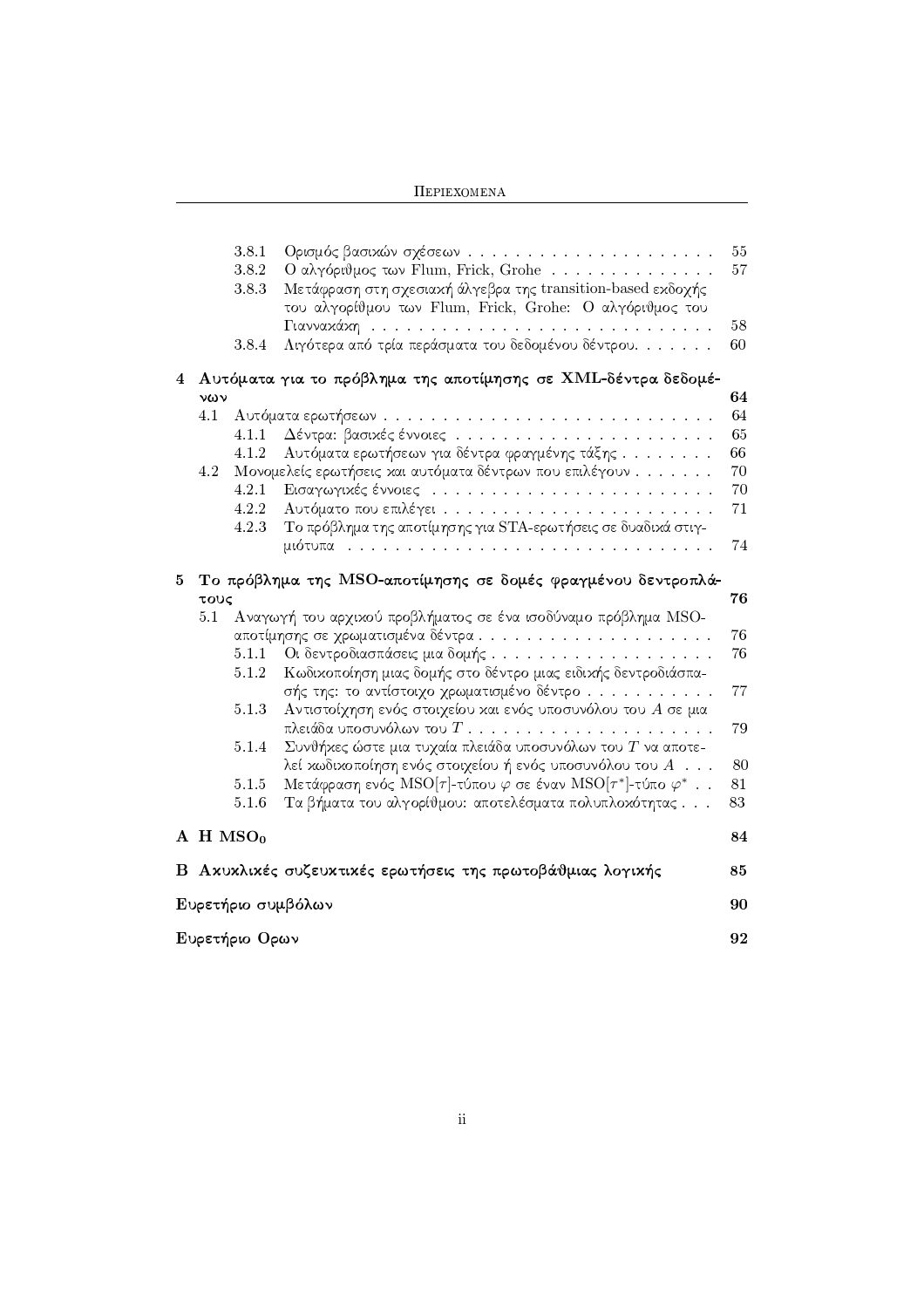# -

Το πρόβλημα της αποτίμησης για την μοναδιαία δευτεροβάθμια λογική (πρόβλημα της MSO-αποτίμησης) ορίζεται ως εξής: δεδομένης μιας πεπερασμένης δομής χαι δεδομένου ενός MSO-τύπου, θέλουμε να υπολογίσουμε τις αναθέσεις που ιχανοποιούν τον τύπο  $\varphi$  στη δεδομένη δομή. Είναι γνωστό ότι η πολυπλοχότητα του παραπάνω προβλήματος είναι PSPACE-complete. Συχνά περιορίζοντας το σύνολο των προς θεώρηση δομών μπορούν να εφαρμοστούν αποτελεσματικές μέθοδοι αποτίμησης που οδηγούν σε 5\*B(xI(>A[=@AB±B(SH2(>A[xI:=VGIB(>JB]SH2(xID(SIxW2I5\*F(>AUR>JBWX(/±¤4B >A:>J2\*4B±SH[=@RTSI>=OQVUB(SH2(>A[xI2H(<
2\*4PA2HGI:=X φραγμένου δεντροπλάτους με τις οποίες ασχολούμαστε στην παρούσα εργασία.

Πιο συγχεχριμένα, στην Ενότητα 3 παρουσιάζεται το πρόβλημα της αποτίμησης για τη μοναδιαία δευτεροβάθμια λογική σε χρωματισμένα δέντρα. Ένα χρωματισμένο δέν-ADAALAHDIA::AABHAHAI ALAHAI xαι υπάρχει μία συνάρτηση που χρωματίζει τους χόμβους του δέντρου. Ανάλογα με το  $\begin{array}{lllllllllllll} \text{\normalsize{N}}&\text{\normalsize{N}}&\text{\normalsize{N}}&\text{\normalsize{N}}&\text{\normalsize{N}}&\text{\normalsize{N}}&\text{\normalsize{N}}&\text{\normalsize{N}}&\text{\normalsize{N}}&\text{\normalsize{N}}&\text{\normalsize{N}}&\text{\normalsize{N}}&\text{\normalsize{N}}&\text{\normalsize{N}}&\text{\normalsize{N}}&\text{\normalsize{N}}&\text{\normalsize{N}}&\text{\normalsize{N}}&\text{\normalsize{N}}&\text{\normalsize{N}}&\text{\normalsize{$ τα χρωματισμένα δέντρα διακρίνονται σε διατεταγμένα και μη διατεταγμένα. Η επίλυση του προβλήματος βασίζεται στη γνωστή ισοδυναμία μεταξύ μοναδιαίας δευτεροβάθμιας λογικής σε δενδρικές δομές και αυτομάτων για δέντρα (Doner [10],Thatcher & Wright [21]). Έτσι το αρχικό πρόβλημα ανάγεται σε ένα ισοδύναμο πρόβλημα αυτομάτων. Με τον τρόπο αυτό τα αντίστοιχα προβλήματα αποτίμησης αποκτούν γραμμική πολυπλοκότητα. Για την επίλυση του μετασχηματισμένου προβλήματος αυτομάτων παρουσιάζουμε αναλυτικά τον αλγορίθμου των Flum, Frick, Grohe [13]. Εξετάζουμε πιθανές παραλλα- $\gamma$ ές του αλγορίθμου και δίνουμε μεταφράσεις των διάφορων προσεγγίσεων σε σγεσιαχή άλγεβρα.



 $\Sigma$ χήμα 1: Ένα παράδειγμα χρωματισμένου δέντρου με εννιά χόμβους.

 $\Sigma$ την Ενότητα 4 παρουσιάζεται ένα στιγμιότυπο του προβλήματος της αποτίμησης σε χρωματισμένα δέντρα που σχετίζεται με υποβολή ερωτήσεων σε ΧΜL-έγγραφα. Ένα XML-έγγραφο είναι στην ουσία ένα χρωματισμένο δέντρο μη φραγμένου βαθμού (ο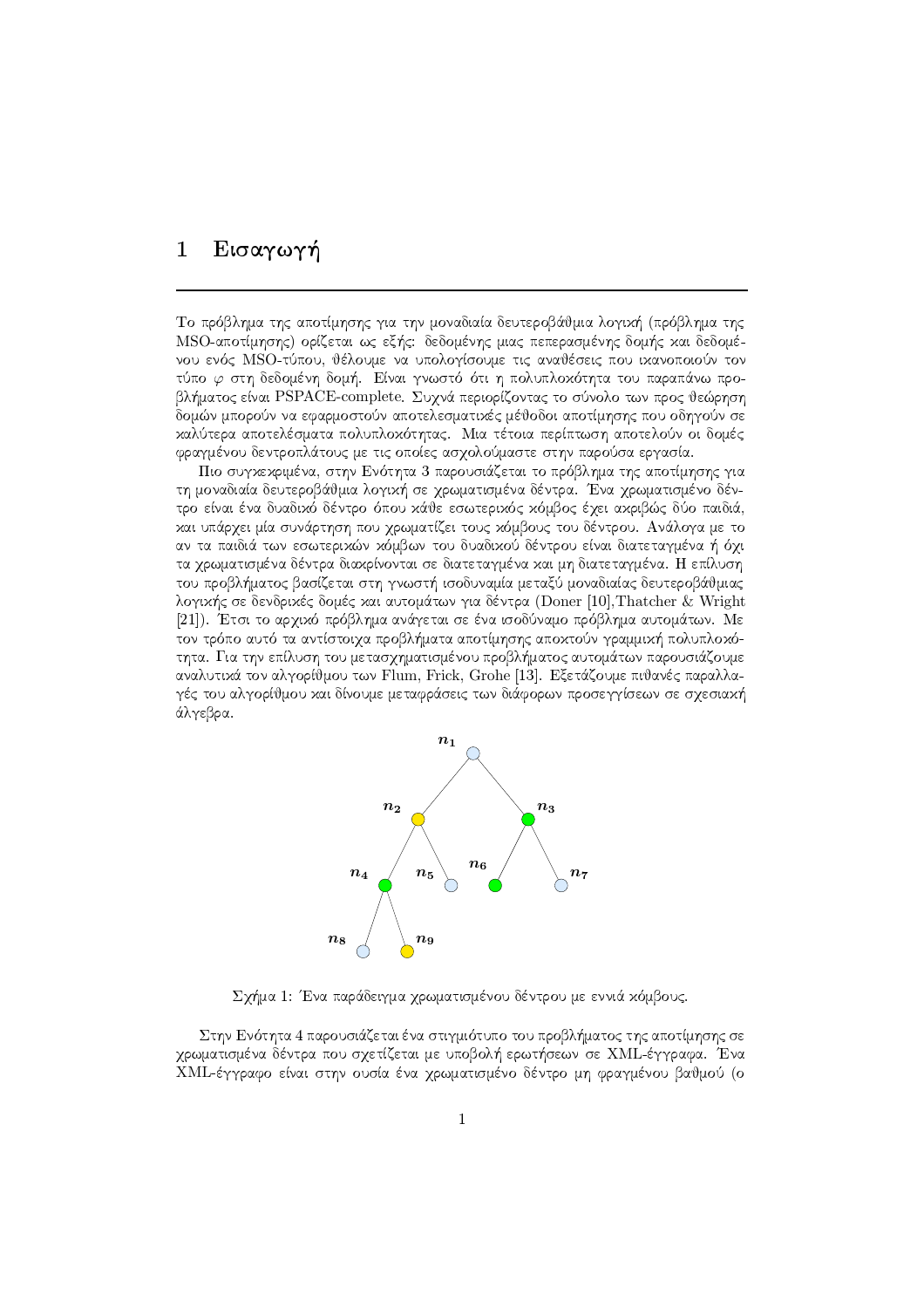αριθμός των παιδιού ενός χόμβου δε φράσεται). Τα τελευταία χωδιχοποιούνται σε δυαδικά γρωματισμένα. Οι ερωτήσεις που μας ενδιαφέρουν στα πλαίσια των ΧΜL-δέντρων εφράζονται από μονομελείς MSO-τύπους. Παρουσιάζουμε δύο μοντέλα αυτομάτων που έχουν προταθεί για το αντίστοιχο πρόβλημα αποτίμησης: τα αυτόματα ερώτησης (Query Automata) και τα αυτόματα δέντρων που επιλέγουν (Selecting Tree Automata). Τέλος σγολιάζουμε τη σγέση των τελευταίων με τον αλγόριθμο αποτίμησης για τα γρωματισμένα δέντρα της Ενότητας 3.

|¡>AUW<l¡<AF(>AU(>JBbBWVu82(xI2HWGIBWV8>A[±GI[ >=2 <sup>T</sup> PR42bSH@AFWwIxIUWGIB¬B(xWxI\¬3"4BPA2HGI:=X©"@AB(3GI:=<A2HD δεντροπλάτους. Ο Courcelle στο [7] απέδειξε ότι το πρόβλημα του ελέγχου μοντέλου (Model Checking) σε δομές φραγμένου δεντροπλάτους είναι γραμμιχή συνάρτηση του μεγέθους της δομής. Η πολυπλοχότητα του αντίστοιγου προβλήματος αποτίμησης είναι γραμμιχή συνάρτηση του μεγέθους της δομής χαι του μεγέθους της εξόδου [13]. Με τον τρόπο αυτό πολλά δύσχολα προβλήματα της θεωρίας γραφημάτων αποχτούν shipting and the second contract of the second contract of the second contract of the second contract of the second contract of the second contract of the second contract of the second contract of the second contract of th τελευταίας προσέγγισης. Το χαραχτηριστιχό των δομών μιχρού δεντροπλάτους είναι ότι η υποχείμενη δομή τους παρουσιάζει μεγάλη ομοιότητα με τα δέντρα. Η βασιχή ιδέα επίλυσης είναι ο μετασχηματισμός του αρχιχού προβλήματος σε ένα ισοδύναμο πρόβλημα αποτίμησης για χρωματισμένα δέντρα. Ο μετασχηματισμός βασίζεται στην έννοια της δεντροδιάσπασης μιας δομής.

**Ευχαριστίες.** Θα ήθελα να ευχαριστήσω τον κ. Σταύρο Κοσμαδάκη και την κ. Ευ- $\overline{\mathcal{X}}$  , and  $\overline{\mathcal{Y}}$  and  $\overline{\mathcal{Y}}$  and  $\overline{\mathcal{Y}}$  are  $\overline{\mathcal{Y}}$  . Only in the operation of  $\overline{\mathcal{Y}}$ γνώρισα πολλά ενδιαφέροντα θέματα του ευρύτερου γώρου της Λογιχής στην Πληροφοριχή· σε χάποια από αυτά βασίστηχε η παρούσα εργασία. Την ευχαριστώ επίσης ιδιαίτερα για την υπομονή χαι για τον γρόνο που διέθεσε στο να παραχολουθεί στενά την προετοιμασία αυτής της διπλωματιχής με πολλές ιδέες, σχόλια χαι διορθώσεις, καθώς και για το φιλικό κλίμα επικοινωνίας και την γενικότερη υποστήριξη.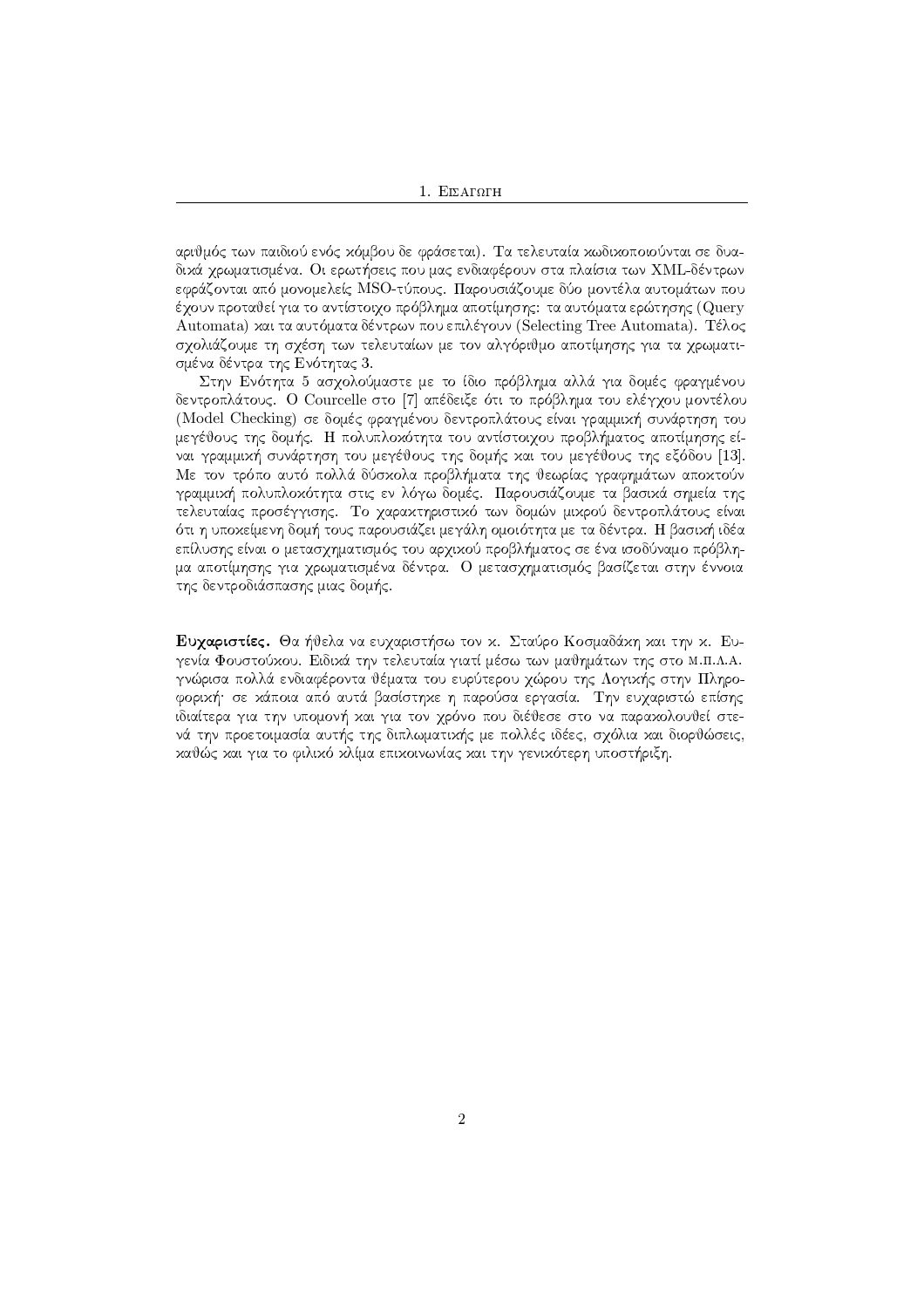#### $\overline{2}$ Βασικές έννοιες

Παραθέτουμε τους βασιχούς ορισμούς που σχετίζονται με τη λογιχή χαι τις δομές που μελετάμε και τα αυτόματα δέντρων. Ορίζεται επίσης η έννοια της δεντροδιάσπασης και αναφέρονται εισαγωγικά στοιχεία και βασικά αποτελέσματα.

#### 2.1 Λογική, Δέντρα, Αυτόματα

Έννοιες της λογικής. Ένα λεξικό τ (vocabulary) είναι ένα πεπερασμένο σύνολο απο σύμβολα σχέσης (relation symbols). Μία τ-δομή Α είναι ένα ζευγάρι  $(A, (R^{\mathcal{A}})_{R \in \tau})$ , όπου το Α είναι ένα μη χενό σύνολο το οποίο ονομάζεται το σύμπαν της δομής Α χαι  $R^{\mathcal{A}} \subseteq A^r$  για κάθε r-μελές σύμβολο σγέσης  $R \in \tau$ .

Θεωρούμε ένα σύνολο τ' από σύμβολα σχέσης, το οποίο είναι υποσύνολο του συνόλου τ (τ'  $\subseteq$  τ). Ο περιορισμός της τ-δομής Α στο τ' είναι η τ'-δομή  $(A, (R^A)_{R \in \tau'})$ και συμβολίζεται με A|-/. Αν C μια κλάση τ-δομών, ο περιορισμός της C στο τ' είναι η  $\chi\lambda$ άση τ'-δομών  $\mathcal{C}|_{\tau'} = {\mathcal{A}|_{\tau'}} | \mathcal{A} \in \mathcal{C}$ .

Εαν C είναι μια χλάση δομών, συμβολίζουμε με  $C[\tau]$  την υποχλάση όλων των τδομών στην  $C$ .

Το πρόβλημα της *L*-αποτίμησης στην κλάση  $\mathcal{C}$ . Δεδομένης μιας δομής *A* και ενός τύπου  $\varphi(x_1,\ldots,x_m)$ , συμβολίζουμε τις αναθέσεις που ικανοποιούν τον τύπο  $\varphi$  στη δομή  $A$  με sat\_assign( $\varphi$ ,  $A$ )<sup>1</sup>. Δηλαδή

$$
\text{sat\_assign}(\varphi, \mathcal{A}) = \{ (b_1, \ldots, b_m) \, | \, \mathcal{A} \models \varphi(b_1, \ldots, b_m) \}.
$$

Δεδομένης χάποιας λογιχής L χαι μιας χλάσης δομών C, το πρόβλημα της αποτίμησης για τη λογική L σε δομές που ανήκουν στην κλάση C ή πρόβλημα της L-αποτίμησης στην  $C$ (evaluation problem for L on C) ορίζεται από τα εξής στιγμιότυπα:

> - Είσοδος: δομή  $A \in \mathcal{C}$ , τύπος  $\varphi(x_1, \ldots, x_m) \in L$ . - Πρόβλημα: Υπολογισμός του sat\_assign( $\varphi$ , A).

Μοναδιαία δευτεροβάθμια λογική(MSO logic). Η μοναδιαία δευτεροβάθμια λογική (monadic second-order logic or MSO) (βλέπε [12] χαι [22] για περισσότερες λεπτομέρειες) είναι μια επέχταση της πρωτοβάθμιας λογιχής η οποία επιτρέπει την ποσοδείχτηση πάνω σε σύνολα. Εκτός από τα σύμβολα της πρωτοβάθμιας λογικής, το αλφάβητό της περιέχει δευτεροβάθμιες μεταβλητές  $X, Y, Z, \ldots$  που αποτιμούνται από σύνολα στοιχείων του σύμπαντος της αντίστοιχης δομής. Το σύνολο των τύπων της πάνω σε ένα λεξιχό τ είναι εχείνο που παράγεται από τους χανόνες τις πρωτοβάθμιας λογιχής, επεχτεταμένο με έναν κανόνα που ορίζει ατομικούς τύπους της μορφής  $X(x)$ , όπου  $X$  μεταβλητή

 $^1$ Παρατηρούμε ότι είναι μια  $m$ -μελής σχέση. Στη βιβλιογραφία χρησιποιείται συνήθως ο συμβολισμός  $\varphi(A)$  για το ίδιο σύνολο.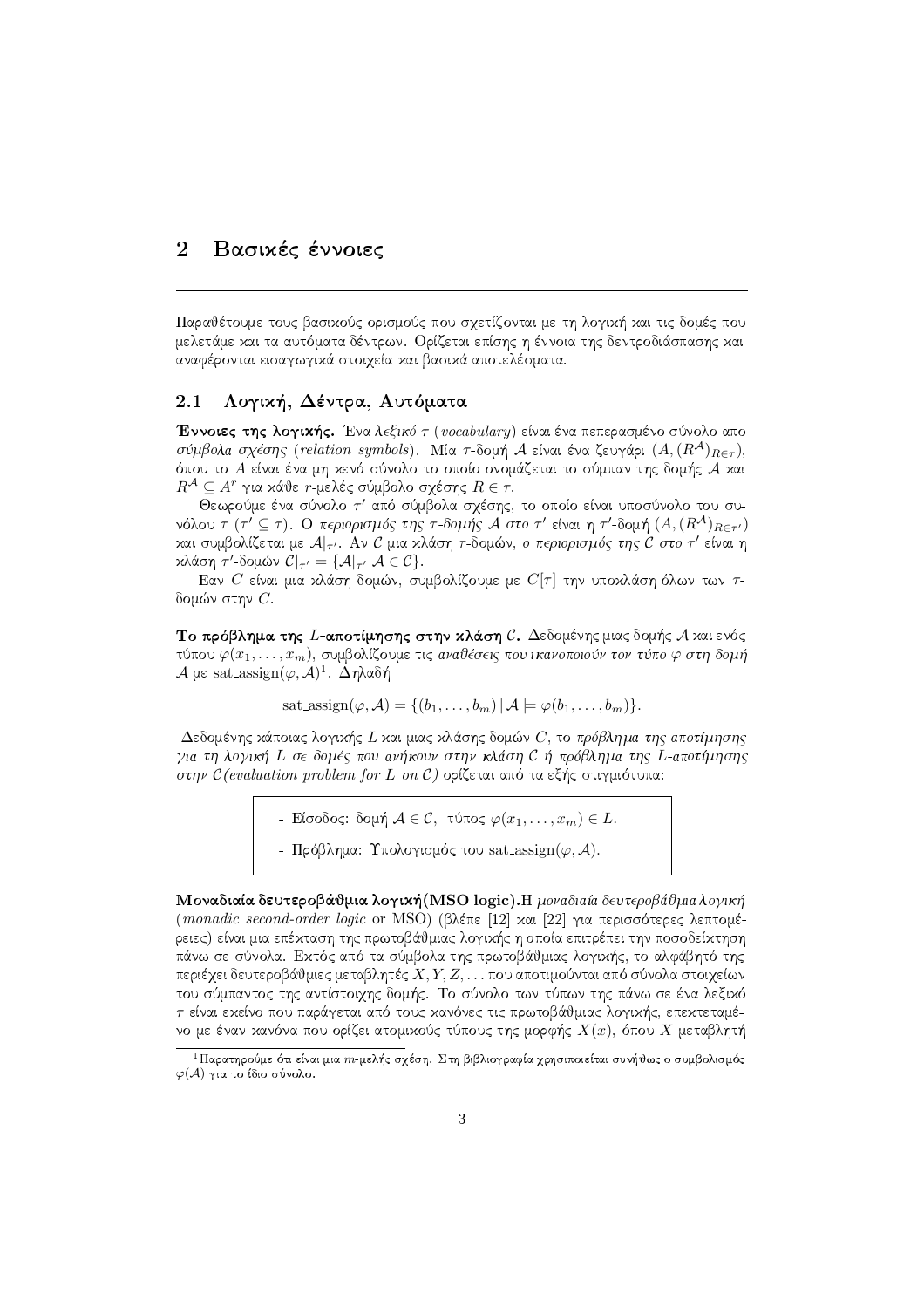συνόλου και  $x$  πρωτοβάθμια μεταβλητή, με την προφανή σημασία ότι 'το  $x$  ανήκει στο Χ'. Υπάργει ένας αχόμα χανόνας παραγωγής MSO-τύπων ο οποίος λέει ότι αν ο φ είναι ένας MSO-τύπος και η Χ μια μεταβλητή συνόλου, τότε οι  $\exists X\varphi$  και  $\forall X\varphi$  είναι MSO-τύποι. Η σημασιολογία ορίζεται κατά τον φυσικό τρόπο.

Γράφοι, μη διατεταγμένα δέντρα. Ένας γράφος είναι μια  $\{E\}$ -δομή  $\mathcal{G} = (G, E^{\mathcal{G}})$ , όπου η  $E^{\mathcal{G}} \subseteq G^2$  είναι μια αντι-αυτοπαθής και συμμετρική διμελής σχέση. Ένα μη διατεταγμένο δέντρο είναι ένας συνεχτιχός αχυχλιχός γράφος  $\mathcal{T} = (T, E^T)$ . Σε ένα δέντρο  $\overset{\cdot}{\mathcal{T}},$  ορίζουμε πάντα τυχαία μία ρίζα  $r^{\mathcal{T}} \in T.$  Προχύπτει έτσι μία φυσιχή μεριχή διάταξη  $\leq^T$  στο σύνολο  $T$  τέτοια ώστε

> $n \leq^T u \iff$  ο χόμβος *η* εμφανίζεται στο μοναδικό μονοπάτι από τη ρίζα $r^T$ στον κόμβο $u$ .

Όταν  $(n, u) \in E^{\mathcal{T}}$  και  $n \leq^{\mathcal{T}} u$ , λέμε ότι ο  $u$  είναι παιδί του  $n$  ή ότι ο  $n$  είναι πατέρας του  $u$ . Προχύπτει έτσι μια διμελής σχέση πατέρα-παιδιού  $E^{\mathcal{T}}_<$  με την προφανή σημασία.

Το υποδέντρο  $\mathcal{T}_n$  ενός δέντρου  $\mathcal{T}$  είναι εχείνο το υποδέντρο του  $\mathcal{T}$  που έχει ρίζα τον κόμβο *n*. Δηλαδή αποτελείται από τον κόμβο *n* και όλους τους κόμβους  $u$  για τους οποίους  $n <sup>T</sup> u$ .



Ενά γεμάτο (full) δυαδικό δέντρο είναι ένα δέντρο στο οποίο κάθε κόμβος έγει είτε δύο παιδιά ή κανένα.

Χρωματισμένοι γράφοι, μη διατεταγμένα χρωματισμένα δέντρα. Ένας χρωματισμένος γράφος (colored graph) είναι μια  $\{E, P_1, \ldots, P_n\}$ δομή  $\mathcal{B} = (B, E^{\mathcal{B}}, P_1^{\mathcal{B}}, \ldots, P_n\)$  $P_n^{\mathcal{B}}$ ), όπου ο  $(B, E^{\mathcal{B}})$  είναι ένας γράφος και οι μονομελείς σχέσεις  $P_1^{\mathcal{B}}, \ldots, P_n^{\mathcal{B}} \subseteq \hat{B}$  αποτελούν μια διαμέριση του σύμπαντος Β. Ονομάζουμε τον  $(B, E^{\mathcal{B}})$  υποχείμενο γράφο του χρωματισμένου γράφου  $(B, E^{\mathcal{B}}, P_1^{\mathcal{B}}, \ldots, P_n^{\mathcal{B}})$ .

Θεωρούμε Γ ένα πεπερασμένο αλφάβητο. Έστω τητο λεξικό  $\{E,(P_\gamma)_{\gamma\in\Gamma}\}$ . Ο χρωματισμένος γράφος  $\mathcal{C} = (C, E^c, (P^c_\gamma)_{\gamma \in \Gamma})$  ονομάζεται Γ-χρωματισμένος γράφος ή απλά Γ-γράφος. Δηλαδή οι χορυφές ενός Γ-γράφου διαμερίζονται με τη βοήθεια των γρωμάτων του Γ.

Όταν ο υποχείμενος γράφος ενός γρωματισμένου γράφου είναι γεμάτο δυαδιχό δέντρο τότε ο γρωματισμένος γράφος είναι χρωματισμένο δέντρο (χαι αντίστοιγα ο Γγράφος Γ-δέντρο).

Διατεταγμένα χρωματισμένα δέντρα. Τα χρωματισμένα δέντρα που ορίστηκαν παραπάνω είναι μη διατεταγμένα, δηλαδή τα υποχείμενα δέντρα τους  $(T,E^{\mathcal{T}})$  είναι μη διατεταγμένα (unordered), με την έννοια ότι δεν υπάργει διάταξη στα παιδιά ενός χόμβου.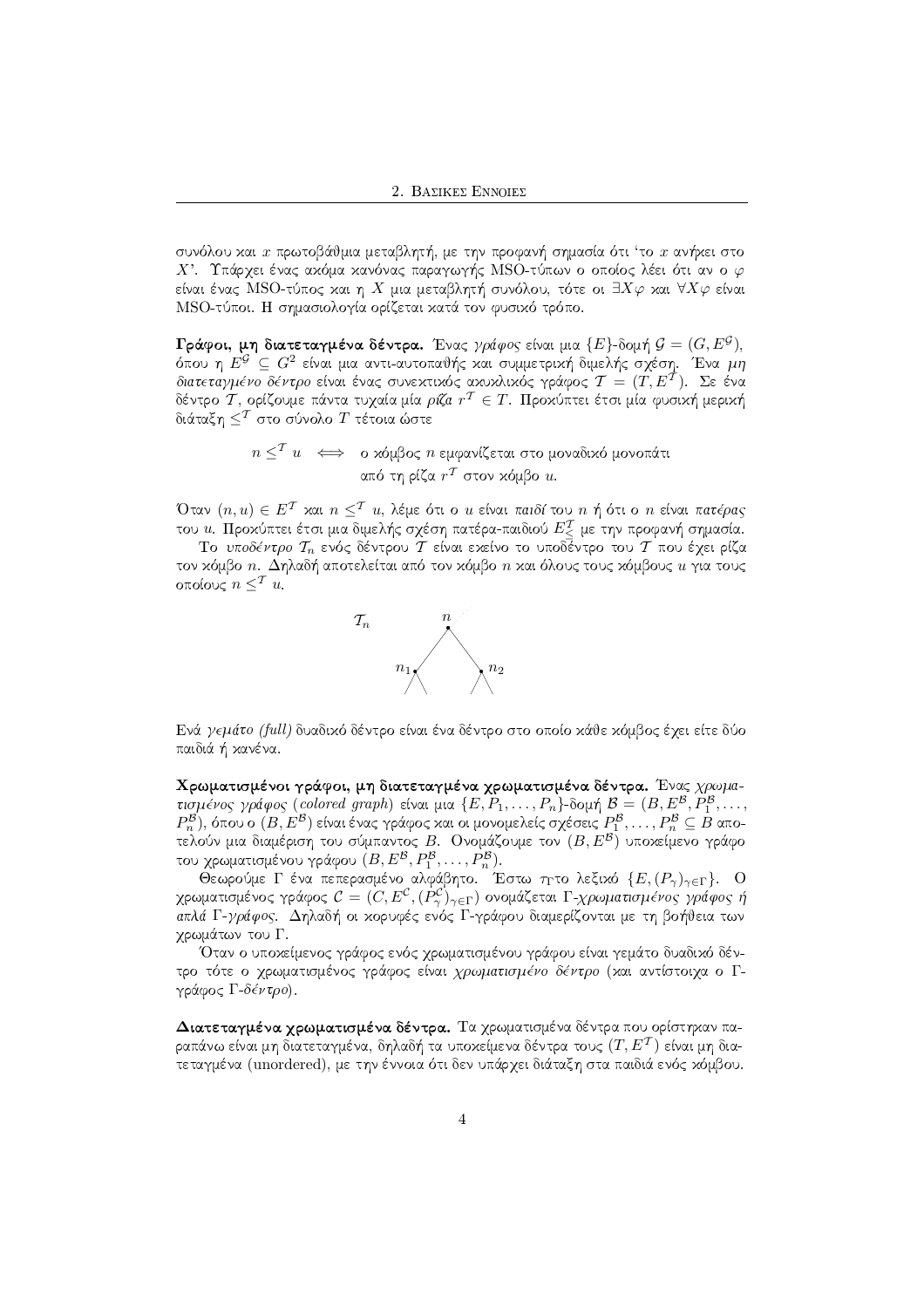Εντελώς ανάλογα ορίζονται τα διατεταγμένα (ordered) χρωματισμένα δέντρα. Πιο συγκεκριμένα ένα διατεταγμένο Γ-δέντρο  $\mathcal T$  είναι μια  $\tau_{\Gamma}^o$ -δομή, όπου  $\tau_{\Gamma}^o=\c S_{1}, S_2, (P_\gamma)_{\gamma\in\Gamma}\},$ με υποχείμενο δέντρο το διατεταγμένο γεμάτο δυαδιχό δέντρο  $(T, S_1^{\mathcal{T}}, S_2^{\mathcal{T}}).$  Οι διμελείς σχέσεις  $S_1^{\mathcal{T}}, S_2^{\mathcal{T}}$  είναι οι σχέσεις αριστερού χαι δεξιού παιδιού αντίστοιχα.

Ένα διατεταγμένο δυαδιχό δέντρο ορίζεται ισοδύναμα από την τριάδα  $(T, s_1, s_2),$ όπου  $T$  το σύνολο χόμβων του δέντρου χαι  $s_1, s_2$  είναι οι συναρτήσεις αριστερού χαι δεξιού παιδιού. Ανάλογα ένα διατεταγμένο Γ-δέντρο  $(T, S_1^{\mathcal{T}}, S_2^{\mathcal{T}}, (P_\gamma^{\mathcal{T}})_{\gamma \in \Gamma})$  μπορεί να οριστεί από το ζεύγος  $((T,s_1,s_2),c). \,\,{\rm H\,}c:T\to \Gamma$  ονομάζεται *συνάρτηση χρωματισμού*<br>και ορίζεται με βάση την ισοδυναμία  $c(n)=\gamma$  ανν  $n\in P_\gamma^{\mathcal T}.$  Λέμε ότι ο κόμβος  $n$  ενός χρωματισμένου δέντρου  $\mathcal T$  έχει *χρώμα*  $\gamma$  *ό*ταν  $c(n)=\gamma.$ 

Στη συνέχεια θα θεωρούμε ότι τα Γ-δέντρα μας είναι διατεταγμένα χαι δε θα το αναφέρουμε. Στην αντίθετη περίπτωση θα το αναφέρουμε.

 $\Pi$ αράδειγμα 2.1. Θεωρούμε το αλφάβητο χρωμάτων  $\Gamma=\{b,w\}$ . Το ακόλουθο Γ-δέντρο



μπορεί να ειδωθεί ως  $\tau_{\Gamma}$ -δομή  $\mathcal T$  (μη διατεταγμένο) ή ως  $\tau_{\Gamma}^o$ -δομή  $\mathcal T'$  (διατεταγμένο) με  $T\,=\, \{0,1,2,3,4\},\; E^{\cal I}_\le\,=\, \{(0,1),\; (0,2),\; (1,3),\; (1,4)\}$  (η  $E^{\cal I}$  προχύπτει από την  $E^{\cal I}_\le$ θεωρώντας επιπλέον τα συμμετριχά ζεύγη της),  $P^{\mathcal{T}}_w = P^{T'}_w = \{1, 2, 3, 4\}, \, P^{\mathcal{T}}_b = P^{T'}_b =$  ${0}$ ,  $S_1^{T'} = {(0,1),(1,3)}$ ,  $S_2^{T'} = {(0,2),(1,4)}$ . Για τον ισοδύναμο ορισμό του  $T'$ έχουμε  $s_1 = \{0 \mapsto 1, 1 \mapsto 3\}, \ s_2 = \{0 \mapsto 2, 1 \mapsto 4\}, \ c = \{0 \mapsto b, 1 \mapsto w, 2 \mapsto w, 3 \mapsto 0\}$  $w, 4 \mapsto w$ .

Αυτόματα δέντρων. Ένα bottom-up ντετερμινιστικό αυτόματο Γ-δέντρου (ή Γ-αυτό- $\mu$ ατο) είναι μια τετράδα  $\mathfrak{A}\,=\,(Q,\delta,\Delta,F),$  όπου  $Q$  είναι ένα πεπερασμένο σύνολο, το σύνολο των καταστάσ $\epsilon$ ων,  $\Delta:\Gamma\rightarrow Q$  είναι η συνάρτηση  $\epsilon$ κκίνησης (starting function),  $F \subseteq Q$  είναι το σύνολο των καταστάσεων που αποδέχονται (accepting states) και  $\delta$  :  $Q \times Q \times \Gamma \rightarrow Q$  είναι η συνάρτηση μετάβασης (transition function).

 ${\rm H}$  εκτέλεση (run) του αυτομάτου  ${\mathfrak A}$  σε ένα  $\Gamma$ -δέντρο  ${\mathcal T}$  =  $((T, s_1, s_2), c)$  είναι μια συνάρτηση  $\rho$  από το σύνολο  $T$  των χόμβων του  $\mathcal T$  στο σύνολο  $Q$  των χαταστάσεων του  $\mathfrak{A}\,\left(\rho:T\rightarrow Q\right)$  και ορίζεται από τα φύλλα προς τη ρίζα ως εξής:

- $\rho(n) = \Delta(c(n))$ , εάν το *n* είναι φύλλο και
- $\rho(n) = \delta(\rho(s_1(n)), \rho(s_2(n)), c(n))$ , εάν ο *n* είναι εσωτεριχός χόμβος.

Μέσω της εχτέλεσης  $\rho,$  ένα αυτόματο αποδίδει χατάσταση σε χάθε χόμβο  $n\in T.$  Οι αντίστοιχοι υπολογισμοί πραγματοποιούνται σε χρόνο που είναι γραμμιχή συνάρτηση του μεγέθους του δέντρου.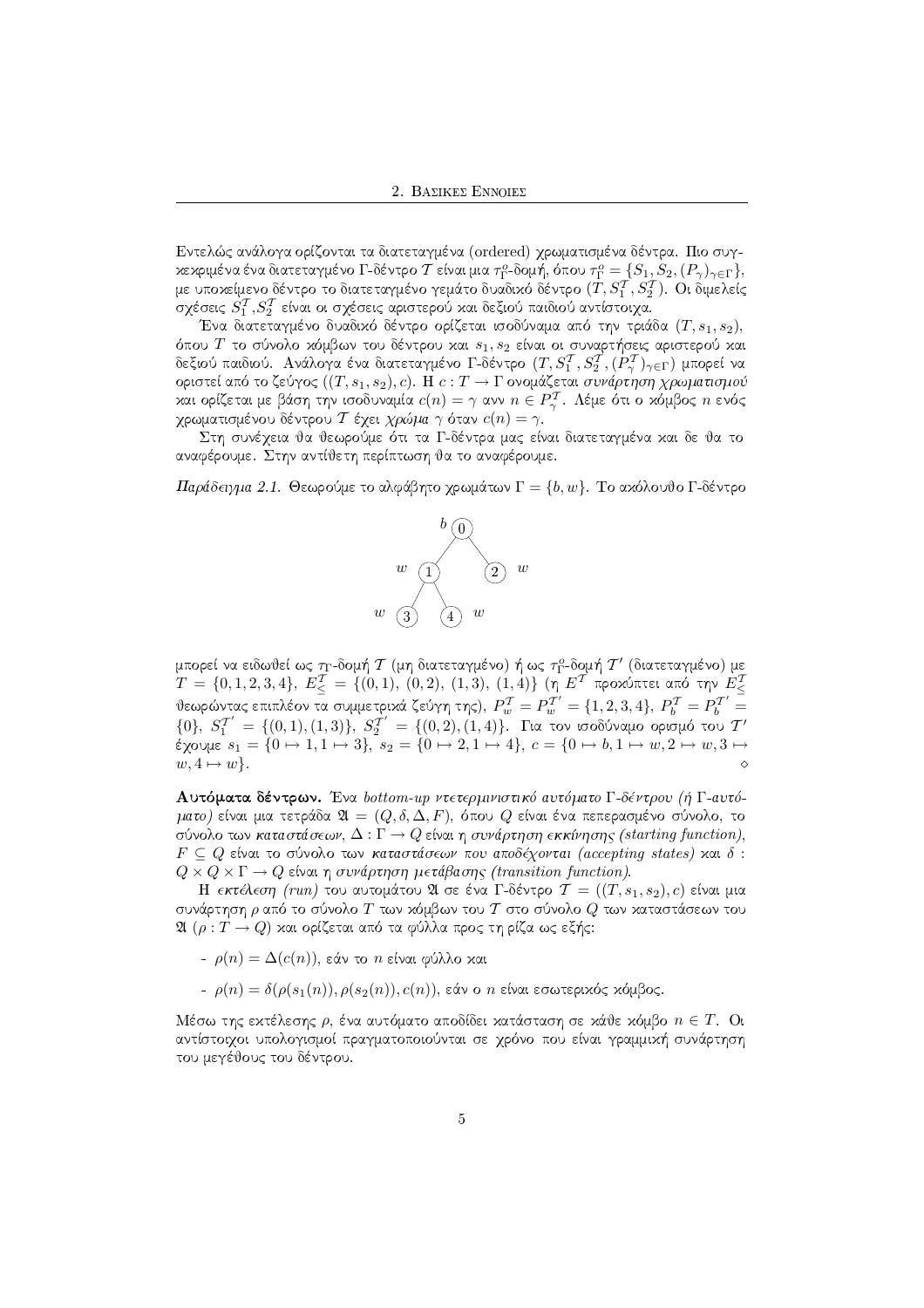Το αυτόματο  $\mathfrak A$  δέχεται (accepts) το Γ-δέντρο  $\mathcal T$  ή το Γ-δέντρο  $\mathcal T$  είναι δεκτό από το αυτόματο 21, εάν  $\rho(r^{\mathcal{T}}) \in F$ , δηλαδή εάν η τιμή της εχτέλεσης του 21 στη ρίζα  $r^{\mathcal{T}}$ του Τ είναι κατάσταση που αποδέγεται. Ονομάζουμε μια τέτοια εκτέλεση επιτυχημένη εκτέλεση (δηλαδή ένα δέντρο είναι δεχτό αν η αντίστοιγη εχτέλεση είναι επιτυγημένη).

**Η έννοια της μετάβασης.** Η εχτέλεση ενός αυτομάτου δέντρου χρησιμοποιεί μια ισότητα της αντίστοιχης συνάρτηση μετάβασης δ, για να αποδώσει κατάσταση σε έναν εσωτεριχό χόμβο  $n$ . Κάθε τέτοια ισότητα, η οποία έχει γενιχή μορφή  $q_n = \delta(q_{n_1}, q_{n_1}, \gamma),$ μπορεί να ειδωθεί ως μια μετάβαση. Ονομάζουμε *μετάβαση* που αντιστοινεί σε μια ισότητα  $\delta(q_{n_1},q_{n_2},\gamma)=q_n$  την πλειάδα  $(q_n,q_{n_1},q_{n_2},\gamma).$ 



Ανάλογα μια  $\mu$ ετάβαση εκκίνησης που αντιστοιχεί σε μια ισότητα  $\Delta(\gamma)=q_n$  έχει τη μορφή  $(q_n, \gamma)$ . Δηλαδή οι συναρτήσεις  $\Delta, \delta$  ενός αυτομάτου μπορούν πολύ φυσιχά να οριστούν ως σύνολα μεταβάσεων. Έτσι, μια εχτέλεση μπορεί να θεωρηθεί ότι υπολογίζεται μέσω της επιλογής και σύνθεσης των αντίστοιχων μετάβασεων σε κάθε διακλάδωση. Θα επανέλθουμε χαι στη συνέχεια στην έννοια της μετάβασης με περισσότερες λεπτομέρειες.

**Η εκτέλεση του αυτομάτου αντιστοιχεί σε ένα** Q-δ**έντρο.** Μέσω της εκτέλεσης  $\rho$ , το αυτόματο  $\mathfrak A$  αντιστοιχεί μια χατάσταση  $\rho(n)$  σε χάθε χόμβο  $n\in T.$  Ανάλογα μπορούμε να πούμε ότι η ρ αντιστοιγεί σε χάθε τμήμα του δέντρου που αποτελείται από έναν εσωτεριχό χόμβο  $n$  χαι τα παιδιά του  $n_1, \, n_2$  (δηλαδή σε μία διαχλάδωση) ένα τρίγωνο καταστάσεων  $\rho_{n,n_1,n_2} = (\rho(n), \rho(n_1), \rho(n_2))$ . Το  $\rho_{n,n_1,n_2}$  είναι το υποχείμενο τρίγωνο χαταστάσεων της μετάβασης  $(\rho(n), \rho(n_1), \rho(n_2), c(n))$  μέσω της οποίας η εχτέλεση  $\rho$  αποδίδει κατάσταση στον κόμβο  $n.$  Γενικότερα, η εκτέλεση  $\rho$  ενός αυτομάτου σε ένα Γ-δέντρο  $\mathcal T$  μπορεί να ειδωθεί ως ένα  $Q$ -δέντρο καταστάσεων  $\rho(\mathcal T)=((T,s_1,s_2),\rho).$ 

Μη διατεταγμένα Γ-δέντρα: συμμετρική συνάρτηση μετάβασης. Θεωρούμε ένα μη διατεταγμένο Γ-δέντρο  $\mathcal{T}~=~(T, E^{\mathcal{T}}, (P^{\mathcal{T}}_{\gamma})_{\gamma \in \Gamma}).$  Ανάλογα με την περίπτωση που το δέντρο είναι διατεταγμένο, το  $\mathcal T$  μπορεί να οριστεί ισοδύναμα από το ζέυγος  $((T,s),c),$  οπού το  $(T,s)$  αποτελεί ισοδύναμο ορισμό του μη διατεταγμένου δυαδιχού δέντρου  $(T, E^{\mathcal{T}}).$  Πιο συγχεχριμένα η  $s$  είναι η συνάρτηση των παιδιών ενός εσωτεριχού χόμβου  $n$  (δηλαδή αν  $n_1, n_2$  είναι τα παιδιά του  $n,$  τότε  $s(n) = \{n_1, n_2\})$ . Η  $c$  είναι η γνωστή μας συνάρτηση χρωματισμού.

Το bottom-up ντετερμινιστικό αυτόματο μη διατεταγμένου Γ-δέντρου ορίζεται όπως το αντίστοιχο αυτόματο διατεταγμένου Γ-δέντρου, δηλαδή από μία τετράδα  $\mathfrak{A} = (Q, \delta, \Delta, \Delta)$  $F$ ), με τη μόνη διαφορά ότι η συνάρτηση μετάβασης  $\delta$  είναι μια συνάρτηση από το  $[Q]^{\leq 2} \times \Gamma$  στο  $Q$ . Με  $[Q]^{\leq 2}$  συμβολίζουμε το σύνολο από μονοσύνολα και δισύνολα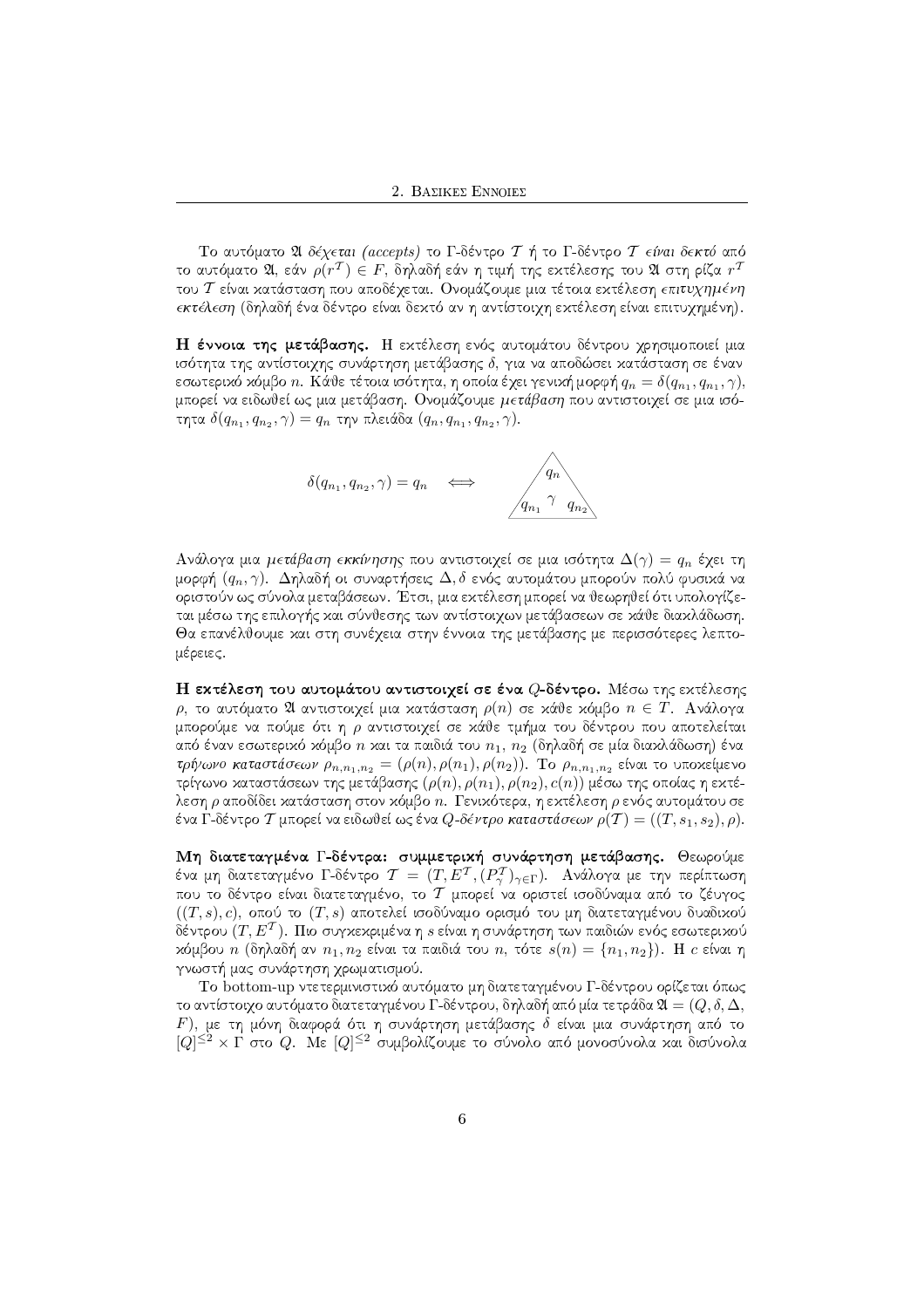με στοιχεία από το συνόλου χαταστάσεων  $Q,$  δηλαδή το σύνολο  $\{\{q,q'\} \, | \, q,q' \in Q\}^2.$  $\Lambda$ νάλογα, η εχτέλεση του παραπάνω αυτομάτου σε ένα  $\Gamma$ -δέντρο  $\mathcal{T} = ((T, s), c)$  είναι μια συνάρτηση  $\rho$  από το σύνολο  $T$  των χορυφών του  $\mathcal T$  στο σύνολο  $Q$  των χαταστάσεων του  $\mathfrak{A}\ (\rho : T \to Q)$  χαι ορίζεται από τα φύλλα προς τη ρίζα ως εξής:

- $\rho(n) = \Delta(c(n))$ , εάν το *n* είναι φύλλο και
- $\rho(n) = \delta(\rho(s(n)), c(n))$ , εάν ο *n* είναι εσωτεριχός χόμβος.

Παρατηρούμε ότι η εχτέλεση του  $\mathfrak{A}\,=\,(Q,\delta,\Delta,F),$  μπορεί να προσομοιωθεί από τη εχτέλεση ενός αυτομάτου  $\mathfrak{A}'=(Q,\delta',\Delta,F)$  διατεταγμένου δέντρου με συμμετριχή συνάρτηση μετάβασης δ $^{\prime 3}$ . Δηλαδή θα είναι  $\delta(\{q,q'\},\gamma)=\delta'(q,q',\gamma)=\delta'(q',q,\gamma).^4$ 

## $\cdot$  .  $\cdot$  .  $\cdot$  .  $\cdot$  .  $\cdot$  .  $\cdot$  .  $\cdot$  .  $\cdot$  .  $\cdot$  .  $\cdot$  .  $\cdot$  .  $\cdot$  .  $\cdot$  .  $\cdot$  .  $\cdot$  .  $\cdot$  .  $\cdot$  .  $\cdot$  .  $\cdot$  .  $\cdot$  .  $\cdot$  .  $\cdot$  .  $\cdot$  .  $\cdot$  .  $\cdot$  .  $\cdot$  .  $\cdot$  .  $\cdot$  .  $\cdot$  .  $\cdot$  .  $\cdot$  .  $\cdot$

Παρουσιάζονται οι βασιχές έννοιες χωδιχοποίησης που γρησιμοποιούνται στις Ενότητες  $3 \times a$  $1 \cdot 5$ .

**Μέγεθος**  $\|A\|$  **ενός αντικειμένο**υ Α. Για ένα αντικείμενο Α, ονομάζουμε  $\mu$ έ*γε*θος (size) του Α, συμβολίζοντάς το με  $\|A\|$ , το μήχος της χωδιχοποίησής του. Όταν το Α είναι σύνολο, ο συμβολισμός | Α γρησιμοποιείται για τον πληθάριθμο (cardinality) του Α. Συμβολίζουμε την χωδιχοποίησηση ενός αντιχειμένου Α με [Α].  $\blacksquare$ 

**Κωδικοποίηση μιας** 7-**δομής** Α. Για να αναπαραστήσουμε μια 7-δομή σε μία RAM, **Κωδικοποίηση μιας** 7-**δομής .4.** Για να αναπαραστήσουμε μια 7-δομή σε μία RAM<br>θα πρέπει αρχικά να κωδικοποιήσουμε το λεξικό της 7. Έτσι κάθε σύμβολο σχέση  $\mathcal{L}$  as a positive values of  $\mathcal{L}$ αναπαριστάται με ένα ζευγάρι φυσιχών αριθμών. Πιο συγχεχριμένα, το ζευγάρι  $(i, j)$ αντιστοιχεί στο *i-*οστό *j-μελές σύμβολο σχέσης του τ*. Η χωδιχοποίηση [ $\tau$ ] είναι μια αχολουθία 1 + 2|τ| φυσιχών αριθμών· ο πρώτος αντιστοιχεί στον πληθάριθμο του τ χαι οι υπόλοιποι 2 $|\tau|$  στα  $|\tau|$  ζευγάρια των συμβόλων σχέσης.  $\Delta$ ηλαδή  $\|\tau\|=1+2|\tau|.$ 

Aνάλογα η κωδικοποίηση [A] τη δομής είναι μια ακολουθία φυσικών αριθμών, η οποία ξεχινάει με την χωδιχοποίηση του λεξιχού της. Αχολουθούν οι πληθάριθμοι  $|A|, \;$  $|R^\mathcal{A}|,\,R\in\tau.$  Οι επόμενοι  $|A|$  αριθμοί είναι τα στοιχεία του σύμπαντος της δομής. Μετά από αυτούς, αχολουθεί η αναπαράσταση των σχέσεων της δομής· σε χάθε r-μελή σχέση  $R^\mathcal{A}$  αντιστοιγεί μια αχολουθία από  $r\cdot |R^\mathcal{A}|$  αχεραίους που αποτελούν τις πλειάδες της  $R^{\mathcal{A}}$ . Δηλαδή το μέγεθος μιας τ-δομής  $\mathcal{A}$  είναι

$$
\|\mathcal{A}\| = \|\tau\| + 1 + |\tau| + |A| + \sum_{\substack{R \in \tau \\ r - \mu \varepsilon \lambda \varepsilon \varsigma}} r \cdot |R^{\mathcal{A}}|
$$

 $^2$ Ανάλογα ορίζεται το  $[Q_1, Q_2]^{\leq 2} = \{\{q, q'\}\,|\, q \in Q_1, q' \in Q_2\}$ .

 $^3$ Ένα αυτόματο έχει συμμετρική συνάρτηση μετάβασης όταν δ $(q_i,q_j,\gamma)=\delta(q_j,q_i,\gamma),$  για χάθε  $\gamma\in\Gamma$  και για κάθε  $q_i, q_j\in Q.$ 

 $^4\Sigma$ ημειώνουμε ότι όταν έχουμε συμμετριχή συνάρτηση μετάβασης δ, αρχεί να γνωρίζουμε την τιμή της δ στο σύνολο  $Q * Q \subseteq Q^2$ . Θεωρούμε μια τυχαία διάταξη για τα στοιχεία του συνόλου καταστάσεων  $Q.$  Είναι  $Q * Q = \{(q, q') \mid (q, q') \in Q \times Q$  χαι  $q \geq q'\}.$ 

 $\Theta$ εωρούμε ότι η συνάρτηση  $o$  :  $[Q]^{\leq 2}\ \to \ Q\ast Q,$  διατάσει τα στοιχεία του  $[Q]^{\leq 2}$  σύμφωνα με την παραπάνω διάταξη:  $o({q,q')}) = (q,q'),$  όπου  $q \geq q'$  xαι  $o({q}) = (q,q).$  Τότε  $\delta({q,q',\gamma) = q''}$  $\delta'(o(\lbrace q,q' \rbrace), \gamma).$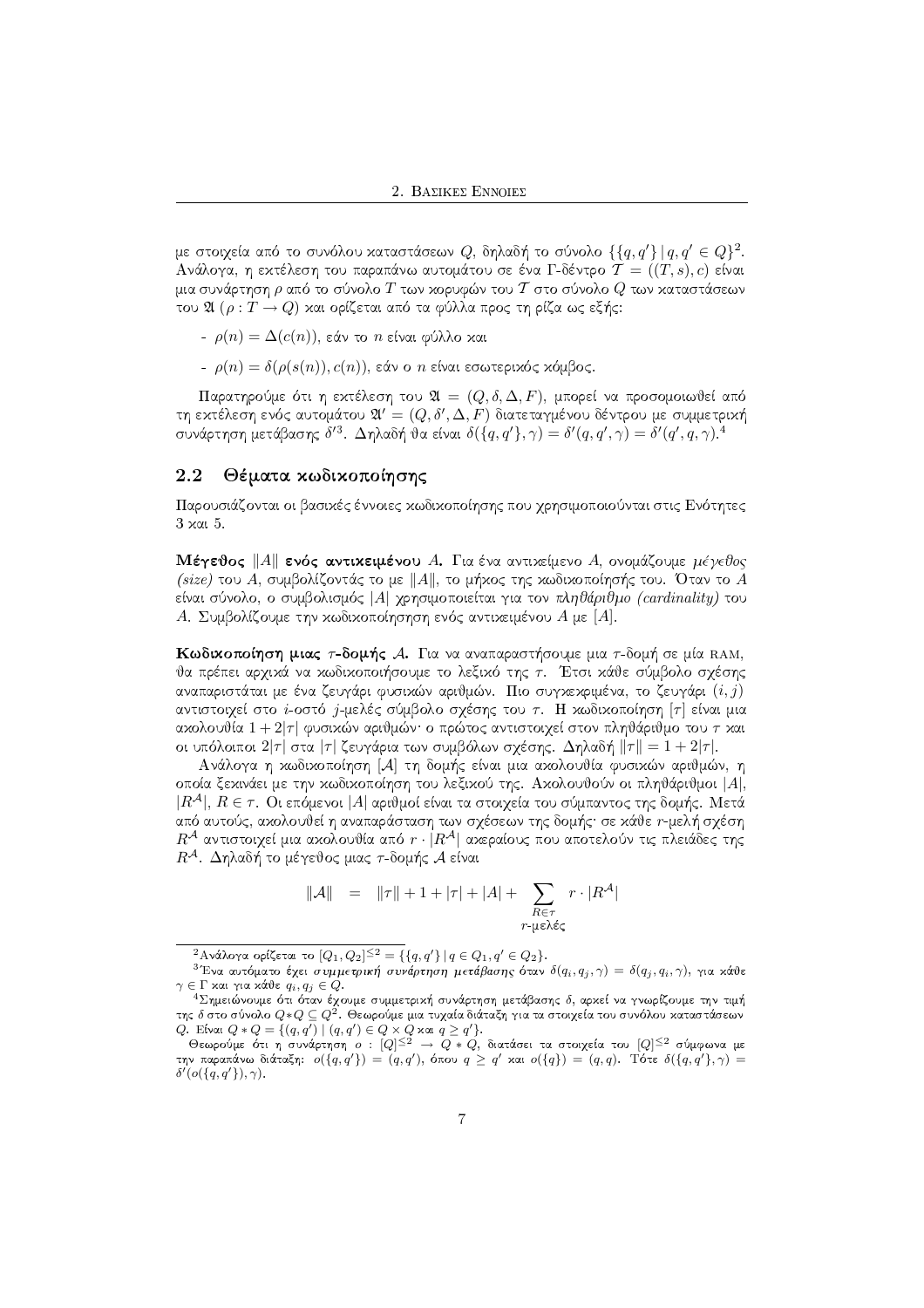$$
= \Theta(|\tau|+|A|+\sum_{R\in\tau}\|R^{\mathcal{A}}\|).
$$

Παράδειγμα 2.2. Θεωρούμε το διατεταγμένο Γ-δέντρο, Γ =  $\{w, b\}$ , που αναπαρίσταται λογικά από την  $\tau_{\Gamma}^o$ -δομή  $\mathcal{T}$ . Θυμίζουμε ότι  $\tau_{\Gamma}^o = \{S_1, S_2, P_w, P_b\}$ . Είναι  $T =$  ${1, 2, 3, 4, 5}, P_w^{\mathcal{T}} = {2, 3, 4, 5}, P_b^{\mathcal{T}} = {1}, S_1^{\mathcal{T}} = { (1, 2), (2, 4)}, S_2^{\mathcal{T}} = { (1, 3), (2, 5)}.$ Είναι

$$
[\tau_{\Gamma}^o] = (\underbrace{4}_{|\tau_{\Gamma}^o|}, \underbrace{1, 2, 2, 2, 1, 1}_{S_1}, \underbrace{2, 1}_{S_2}, 1),
$$
  

$$
[\mathcal{T}] = (\underbrace{\cdots}_{[\tau_{\Gamma}^o]} , \underbrace{5}_{|\mathcal{T}_1}, \underbrace{2}_{S_2}, \underbrace{4}_{Q}, , \underbrace{1}_{Q}, \underbrace{1, 2, 3, 4, 5}_{T}, \underbrace{1, 2, 2, 4}_{S_1^T}, \underbrace{1, 3, 2, 5}_{S_2^T}, \underbrace{2, 3, 4, 5}_{P_w^T}, \underbrace{1}_{P_v^T})
$$
  

$$
\diamond
$$

Κωδικοποίηση ενός τύπου από μια ακολουθία φυσικών αριθμών. Θεωρούμε ότι οι πρωτοβάθμιες μεταβλητές των τύπων μας είναι  $v_0, v_1, \ldots$  και οι μοναδιαίες δευτεροβάθμιες είναι  $V_0, V_1, \ldots$  Στην ουσία οι τύποι μας αποτελούν αχολουθίες από σύμβολα: ∃, ∀, ∨, ∧, →, ¬, (, ), =, μεταβλητές και σύμβολα σχέσης. Κατάλληλη αντιστοίχηση των συμβόλων αυτών με φυσιχούς αριθμούς, οδηγεί στην χωδιχοποίηση ενός τύπου με >AU±wH2H6Rh[J4B B(5\*2RxI2HDRdTBWX!©"DWV"45H Q<±BW@R4hGW Q<I/lL[OQ@A[JT>JBI4pF(>R4U 5HOQPR45\*2ISH2\*TUWVU [=<AFHXv>A(SH2HD ξεχινάει με την χωδιχοποίηση του λεξιχού του, ενώ αχολουθεί η χωδιχοποίηση των συμβόλων του. Το  $\|\varphi\|$  δηλώνει το μήχος της χωδιχοποίησης του τύπου  $\varphi.$ 

Σημειώνουμε επίσης ότι γενιχά θεωρείται ως υποχείμενο μοντέλο υπολογισμού το συνήθες RAM μοντέλο με πρόσθεση χαι αφαίρεση, ενώ θεωρείται ότι όλοι οι χαταγωρητές αρχικοποιούνται στο '0'. Στις αντίστοιχες αναλύσεις πολυπλοκότητας χρησιμοποιείται το ομοιόμορφο μέτρο χόστους.

## 2.3 Δεντροδιασπάσεις (tree-decompositions)

**Γενικά για την έννοια της δεντροδιάσπασης.** Οι γράφοι μιχρού δεντροπλάτους παρουσιάζουν μεγάλη ομοιότητα με τα δέντρα χατά έναν συγχεχριμένο τρόπο που περιγράφεται με αχρίβεια από την δεντροδιάσπαση του αντίστοιχου γράφου. Η σημασία της έννοιας της δεντροδιάσπασης είναι ότι μέσω αυτής πολλά υπολογιστικά δύσκολα προ- $\begin{array}{lllllllllll} \textbf{A} & \textbf{A} & \textbf{A} & \textbf{A} & \textbf{A} & \textbf{A} & \textbf{A} & \textbf{A} & \textbf{A} & \textbf{A} & \textbf{A} & \textbf{A} & \textbf{A} & \textbf{A} & \textbf{A} & \textbf{A} & \textbf{A} & \textbf{A} & \textbf{A} & \textbf{A} & \textbf{A} & \textbf{A} & \textbf{A} & \textbf{A} & \textbf{A} & \textbf{A} & \textbf{A} & \textbf{A} & \textbf{A} & \textbf{A$ meter i Afrikaanse voorbeeld in de verwerd in de verwerd in de verwerd in de verwerd in de verwerd in de verwerd in de verwerd in de verwerd in de verwerd in de verwerd in de verwerd in de verwerd in de verwerd in de verw επιλυθούν μέσω ενός περάσματος των χόμβων του δέντρου χαι υπολογισμούς σταθερού νρόνου σε χάθε χόμβο (βλέπε επίσης [5]).

 $\boldsymbol{\Delta}$ εντροδιασπάσεις υπεργράφων. Ένας υπ $\epsilon$ ργράφος  $\mathcal H$  είναι ένα ζευγάρι  $(H, E^{\mathcal H}),$ που αποτελείται από ένα μη χενό σύνολο Η που ονομάζεται σύνολο κορυφών, χαι ένα σύνολο  $E^\mathcal{H}$  που περιέχει μη κενά υποσύνολα του συνόλου  $H,$  τα οποία ονομάζονται  $v\pi\epsilon\rho a\kappa\mu\epsilon\varsigma.$ 

 ${\rm M}$ ια δεντροδιάσπαση (tree-decomposition) ενός υπεργράφου  ${\cal H} = (H, E^{{\cal H}})$  είναι ένα ζευγάρι  $(\mathcal{T}, \mathcal{X})$ , όπου  $\mathcal{T}$  είναι ένα δέντρο  $(T, E^{\mathcal{T}})$  χαι  $\mathcal{X} \,=\, (X_t)_{t \in T}$  μία οιχογένεια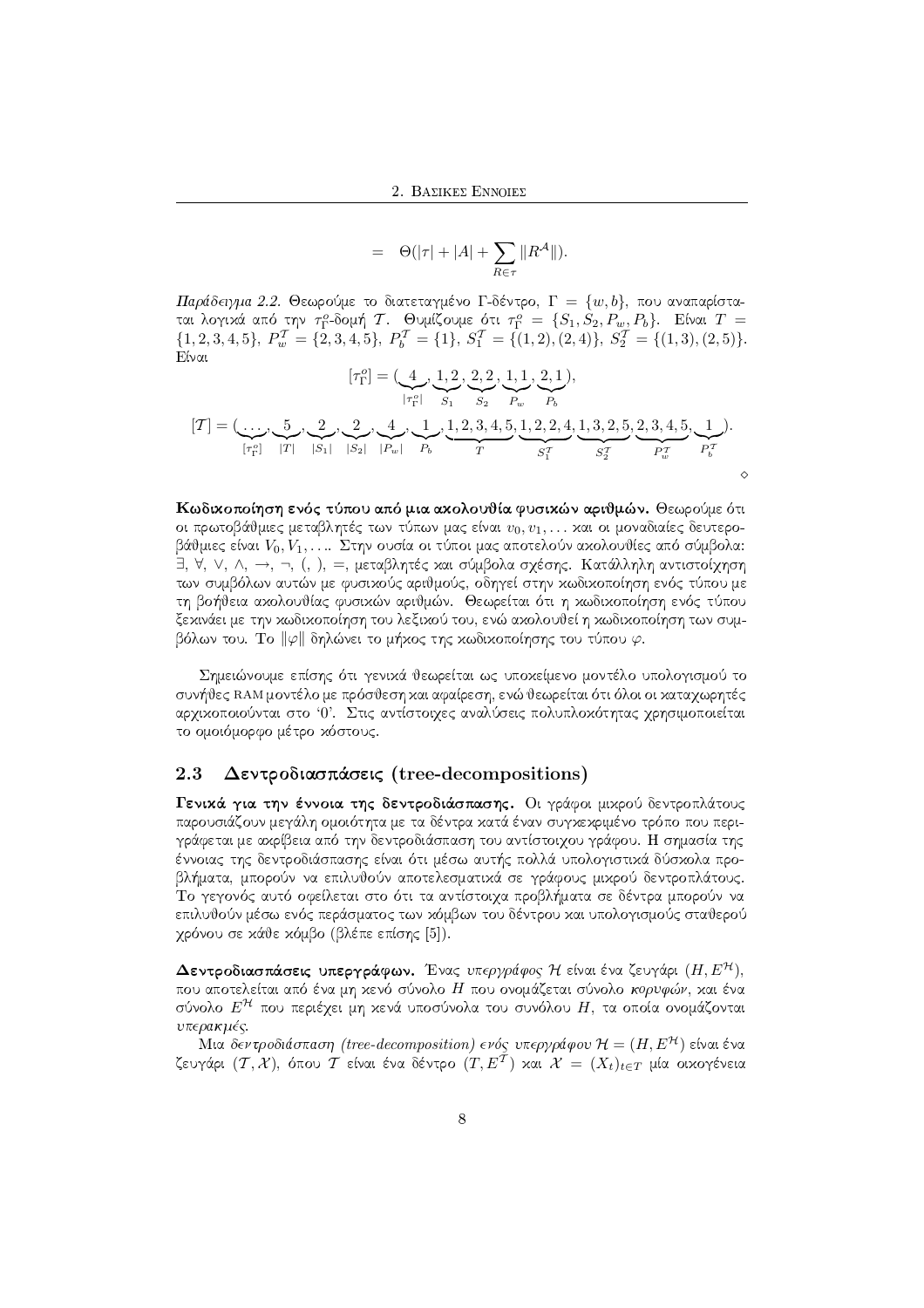υποσυνόλων του συνόλου  $H$  των χορυφών του υπεργράφου  $\mathcal H$  (δηλαδή  $X_t \subseteq H$  ,  $t \in T)$ τέτοια ώστε

- $1.$  Για κάθε κορυφή  $v \in H,$  το σύνολο  $\{t \in T \mid v \in X_t\}$  είναι μη κενό και συνεκτικό.
- 2. Για χάθε υπεραχμή  $e \in E^\mathcal{H},$  υπάρχει ένας χόμβος  $t \in T$  τέτοια ώστε  $e \subseteq X_t.$

Τα σύνολα  $(X_t)_{t\in T}$  ονομάζονται blocks της δεντροδιάσπασης  $(T,\mathcal{X})$  που αντιστοιχούν στους χόμβους  $t \in T$ . Το πλάτος (width) w μίας δεντροδιάσπασης είναι ίσο με  $\max\{|X_t| \mid t \in T\}-1.$  Μια δεντροδιάσπαση  $(\mathcal{T}, \mathcal{X})$  πλάτους  $w$  (δηλαδή για την οποία  $\mathrm{w}({\mathcal T},{\mathcal X}) \,=\, w)$  ονομάζεται  $w$ -δεντροδιάσπαση. Συμβολίζουμε με TreeDecomp $({\mathcal H})$ το σύνολο των δεντροδιασπάσεων ενός υπεργράφου Η. Το δ*εντροπλάτος (tree-width)*  $\text{tw}(\mathcal{H})$  ενός υπεργράφου  $\mathcal H$  είναι το ελάχιστο πλάτος ανάμεσα σε όλα τα πλάτη των  $tree-decomposition$  του υπεργράφου. Δηλαδή:

 $tw(\mathcal{H}) = \min \{ w(\mathcal{T}, \mathcal{X}) \mid (\mathcal{T}, \mathcal{X}) \in \text{TreeDecomp}(\mathcal{H}) \}.$ 

Eπίσης, θα χρησιμοποιούμε το συμβολισμό  $T_v$  για το σύνολο  $\{t \in T \mid v \in X_t\}$ που ορίζει το υποδέντρο  $\mathcal{T}_v$  που αντιστοιχεί στην κορυφή  $v \in H,$  δηλαδή το υποδέντρο  $(T_v, E^T \cap (T_v \times T_v)).$ 

Αντιστοίχηση μιας χορυφής χαι μιας υπεραχμής του υπεργράφου σε χόμβο. Θεωρούμε μία δεντροδιάσπαση  $(\mathcal{T},(X_t)_{t\in T})$  ενός υπεργράφου  $\mathcal{H}=(H,E^{\mathcal{H}}).$   $K$ όμβος  $\mathrm{node}_{(\mathcal{T},\mathcal{X})}(v)$  μιας κορυφής  $v\in H$  ως προς την  $(\mathcal{T},\mathcal{X})$  ονομάζεται ο ελάχιστος χόμβος (ως προς τη σχέση  $\leq^{\mathcal{T}})$   $t \in T$  για τον οποίο  $v \in X_t$  (δηλαδή η ρίζα του υποδέντρου  $(T_v, E^{\mathcal{T}} \cap (T_v \times T_v)))$ . Ανάλογα κόμβος  $\mathrm{node}_{(\mathcal{T},\mathcal{X})}(e)$  μιας υπερακμής  $e \in E^{\mathcal{H}}$  ως προς τη δεδομένη δεντροδιάσπαση  $(T, \mathcal{X})$  είναι ο ελάχιστος χόμβος  $t \in T$  για τον οποίο  $e \subseteq X_t$ .

 $\Sigma$ τη συνέχεια όταν η δεντροδιάσπαση  $(\mathcal{T},(X_t)_{t\in T})$  εννοείται από τα συμφραζόμενα, θα παραλείπουμε την αναφορά της και θα γράφουμε  $\mathrm{node}(v)$  και  $\mathrm{node}(e)$  αντίστοιχα.

 $\Lambda$ ΗΜΜΑ 2.1 ([13]).  $\;\Delta$ εδομένου ενός υπεργράφου $\;\mathcal{H}=(H,E^\mathcal{H})\;$ και δεδομένης μιας treedecomposition  $(T, (X_t)_{t\in T})$  του Η, υπάρχει αλγόριθμος γραμμικού χρόνου ο οποίος υπολογίζει την οικογένεια  $(node(x))_{x\in H\cup E}$ н.

Υπολογισμός δεντροδιασπάσεων. Ισγύει το παρακάτω για την πολυχλοχότητα του υπολογισμού μιας δεντροδιάσπασης.

ΘεΩΡΗΜΑ 2.1 ([6]). Δεδομένου ενος υπεργράφου  $\mathcal{H} = (H, E^\mathcal{H})$ , υπάρχει ένα πολυώνυμο  $p(x)$  και ένας αλγόριθμος, ο οποίος υπολογίζει μία δεντροδιάσπαση του Η πλάτους  $w = \text{tw}(\mathcal{H})$  σε χρόνο  $2^{p(w)}|H|.$ 

Θα αναφέρουμε περισσότερες λεπτομέρειες στην Ενότητα 5.1, όταν θα αναφερθούμε στις δομές φραγμένου δεντροπλάτους.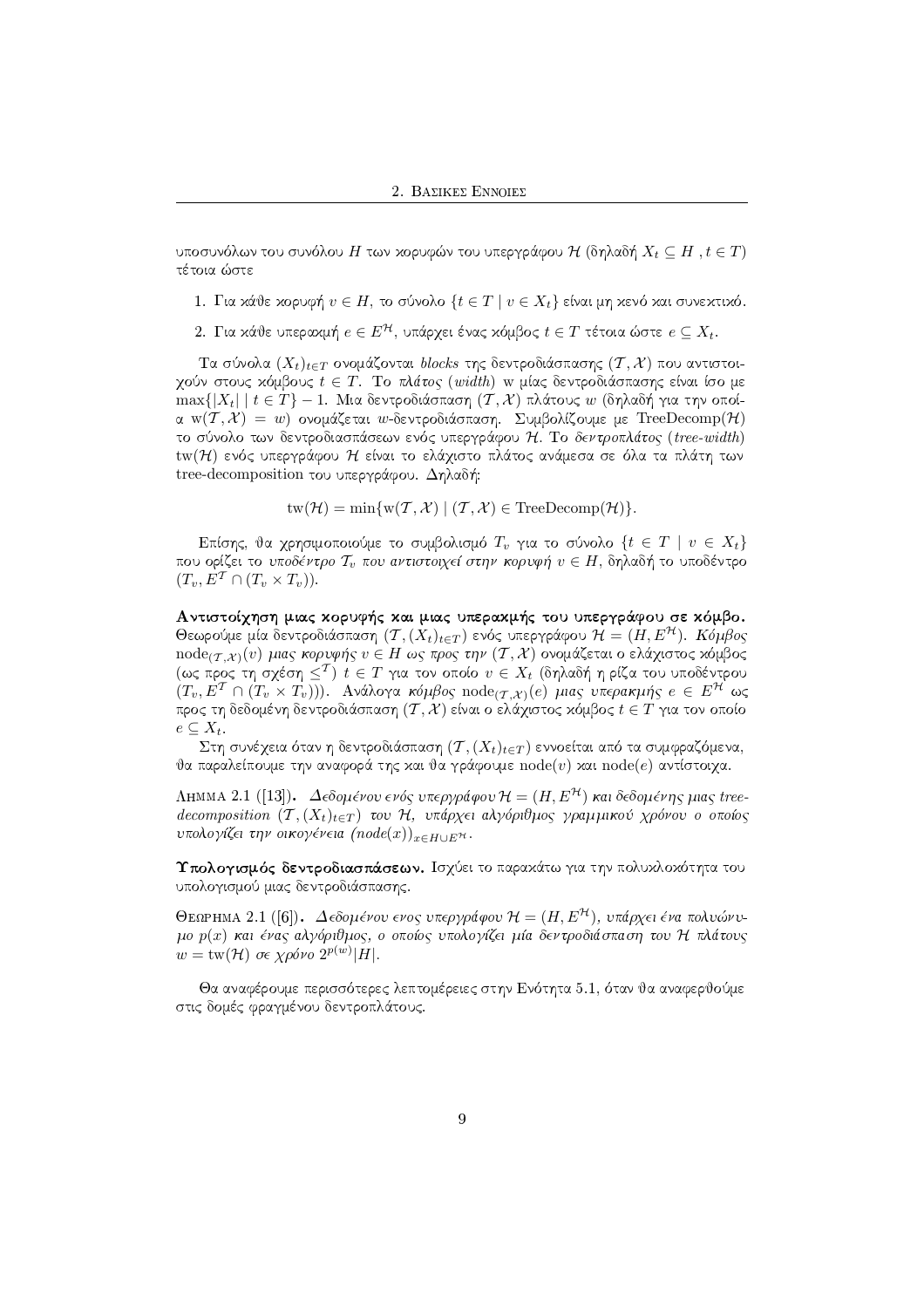### Το πρόβλημα της MSO-αποτίμησης σε δομές που 3 είναι γρωματισμένα δέντρα

Ασγολούμαστε στην ενότητα αυτή με το πρόβλημα της αποτίμησης για τη μοναδιαία δευτεροβάθμια λογική (MSO) σε δομές που είναι γρωματισμένα δέντρα. Οι βασικές ιδέες των τεγνικών στις οποίες βασίζεται η επίλυση του προβλήματος αυτού αναπτύγθηκαν χατά τη μελέτη προβλημάτων απόφασης της λογικής και πιο συγκεκριμένα της ασθενούς μοναδιαίας δευτεροβάθμιας θεωρίας των συναρτήσεων των δύο επόμενων. Η θεωρία των συναρτήσεων των δύο επόμενων παρουσιάζει σημαντιχές ομοιότητες με τη μοναδιαία δευτεροβάθμια θεωρία των δυαδιχών δέντρων όπου τα σύμβολα σχέσεων  $S_1$  χαι  $S_2$ χρησιμοποιούνται για να δηλώσουν το αριστερό και δεξί παιδί αντίστοιχα (Doner [8, 10], Thatcher & Wright [21]). Σημειώνεται ότι τα αντίστοιχα αποτελέσματα είναι στη ουσία επέχταση των αποτελεσμάτων του Büchi [4] για λέξεις (βλέπε επίσης Thomas [22] για περισσότερες λεπτομέρειες).

Η κεντρική ιδέα για την επίλυση των παραπάνω προβλημάτων είναι η σύνδεση της μοναδιαίας δευτεροβάθμιας λογικής με τα αυτόματα. Στη σύνδεση αυτή βασίζεται και η επίλυση του προβλήματος της εύρεσης των αναθέσεων για τη MSO λογική σε δομές που είναι χρωματισμένα δέντρα<sup>1</sup>:

- Είσοδος: Γ-δέντρο Τ, MSO-τύπος  $\varphi(X_1, \ldots, X_l, x_1, \ldots, x_m)$ .
- Πρόβλημα: Υπολογισμός του sat\_assign( $\varphi$ , T).

Λόγω της σύνδεσης αυτής είναι εφιχτή η αναγωγή του αρχιχού πρόβλημα του υπολογισμού των αναθέσεων, όπως αυτό ορίστηχε παραπάνω, σε ένα ισοδύναμο πρόβλημα αυτομάτων. Όπως θα δούμε στην Ενότητα 3.1 μπορούμε χωρίς βλάβη της γενικότητας να θεωρούμε ότι ο αρχικός τύπος δεν έχει ελεύθερες πρωτοβάθμιες μεταβλητές. Έτσι ορίζεται η τροποποιημένη μορφή του αρχιχού προβλήματος που δεν είναι τίποτα άλλο από το παραπάνω πρόβλημα αλλά για δεδομένους τύπους που δεν έχουν ελεύθερες πρωτοβάθμιες μεταβλητές. Το πρόβλημα αυτό μελετάμε στις επόμενες ενότητες.

Πιο συγχεχριμένα, στην Ενότητα 3.2 παρουσιάζεται η ισοδυναμία μεταξύ MSOλογικής σε δέντρα και αυτομάτων για δέντρα. Σημειώνουμε ότι οι Ενότητες 3.1 και 3.2 αποτελούν το θεωρητικό υπόβαθρο της αναγωγής του αργικού προβλήματος στο ισοδύναμο πρόβλημα αυτομάτων και μπορούν να παραλειφθούν από τον αναγνώστη που δεν ενδιαφέρεται για τις τεγνιχές λεπτομέρειες της αναγωγής. Στην Ενότητα 3.3 ορίζεται το ισοδύναμο πρόβλημα αυτομάτων.

Στη συνέγεια, στην Ενότητα 3.4, παρουσιάζεται αναλυτικά ο αλγόριθμος των Flum, Frick, Grohe [13] για την επίλυση του προβλήματος αυτομάτων. Σημειώνεται ότι η προσέγγιση αυτή βασίζεται σε ιδέες του [3]. Το βασικό αποτέλεσμα συνοψίζεται στο Θεώρημα 3.2, σύμφωνα με το οποίο το πρόβλημα της αποτίμησης για MSO-τύπους

 $^1\Sigma$ τη συνέχεια θα θεωρούμε ότι ο τύπος και η δομή έχουν το ίδιο λεξικό και δε θα το αναφέρουμε όταν αυτό εννοείται από τα συμφραζόμενα.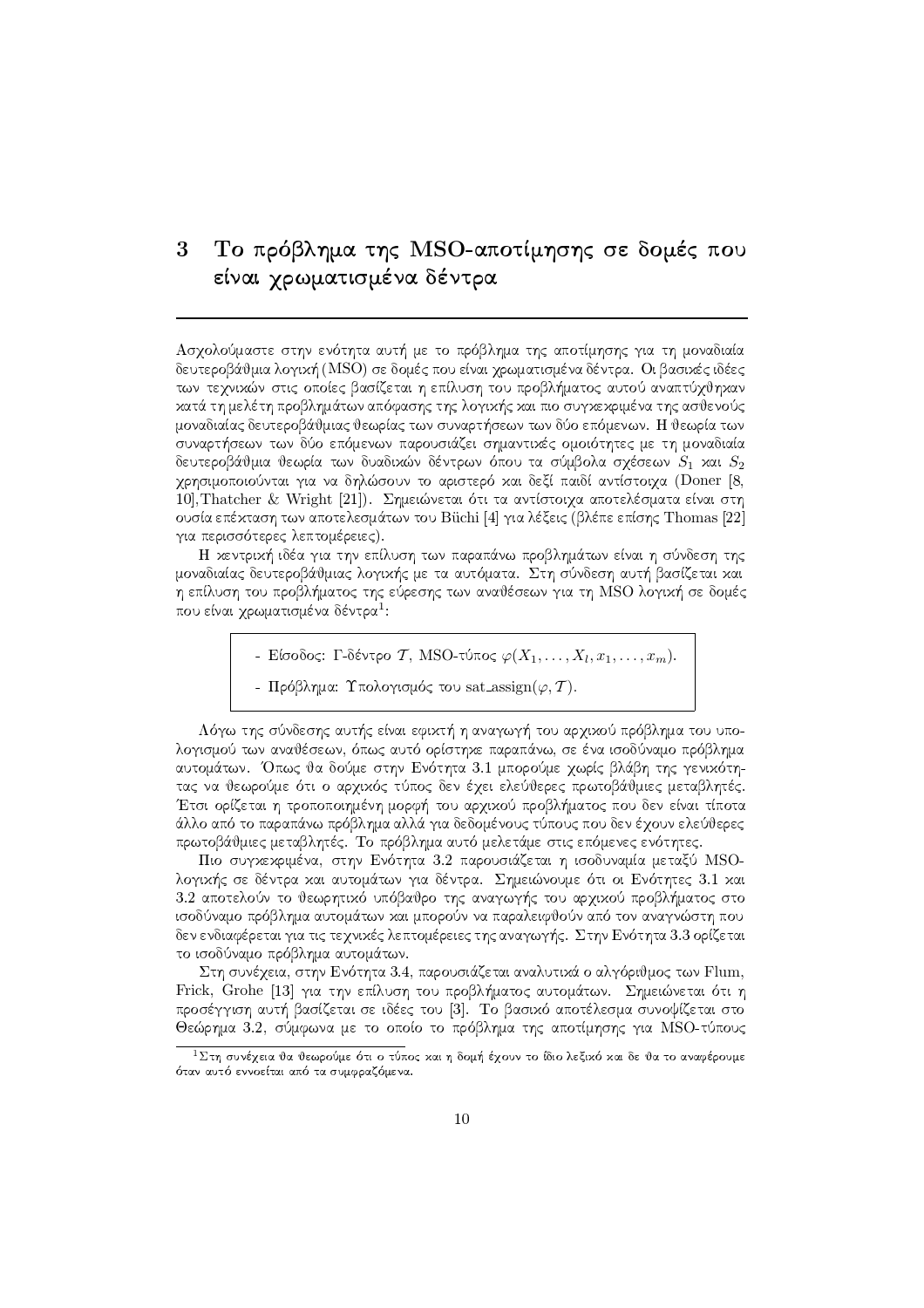σε χρωματισμένα δέντρα επιλύεται σε χρόνο  $f(\|\varphi\|)\cdot(|T|+\|\text{sat-assign}(\varphi,T)\|),$  για κατάλληλη συνάρτηση  $f : \mathbb{N} \to \mathbb{N}$ . Στις ενότητες που αχολουθούν, σχολιάζονται μιχρές παραλλαγές του παραπάνω αλγορίθμου, καθώς και διάφορες βελτιστοποιήσεις. Τέλος,  $\blacksquare$ άλγεβρα.

# 3.1 Το αρχικό πρόβλημα τροποποιημένο

Στην ενότητα αυτή παρουσιάζεται το προπαρασχευαστιχό βήμα της αναγωγής του αρνιχού προβλήματος σε ένα ισοδύναμο πρόβλημα αυτομάτων ([13]). Σημειώνουμε ότι στο  $[13]$  το υποχείμενο δυαδιχό ορίζεται στο λεξιχό  $\{E\}$  χαι άρα είναι μη διατεταγμένο. Δηλαδή τα αντίστοιχα χρωματισμένα δέντρα είναι τη-δομές και οι τύποι ανήκουν στην MSO[ $\tau_\Gamma$ ]. Τα αποτελέσματα αυτά επεχτείνονται εντελώς φυσιχά χαι για την περίπτωση που το υποχείμενο δυαδιχό δέντρο ορίζεται στο λεξιχό  $\{S_1,S_2\},$  δηλαδή όταν είναι διατεταγμένο. Τότε τα χρωματισμένα δέντρα είναι  $\tau_{\Gamma}^{o}\text{-}$ δομές και οι δεδομένοι τύποι ανήχουν στην  $\mathrm{MSO}[\tau_{\Gamma}^o]$ . Όπως θα δούμε στη συνέχεια, τα βήματα μετασχηματισμού χαι οι αντίστοιχες αποδείξεις είναι ανεξάρτητες από το αν το λεξιχό μας είναι το  $\tau_{\Gamma}$  ή το  $\tau_{\Gamma}^{o}.$ 

Κάθε MSO-τύπος  $\varphi$  μπορεί να μετατραπεί σε έναν εκφραστικά ισοδύναμο MSO-τύπο  $\varphi'$  χωρίς ελεύθερες πρωτοβάθμιες μεταβλητές. Κάθε MSO-τύπος  $\varphi(X_1,\ldots,X_l,x_1,\ldots,x_m)$  μπορεί εύχολα να μεταφραστεί σε έναν εχφραστιχά ισοδύναμο τύπο  $\varphi'$  που έχει μόνο δευτεροβάθμιες ελεύθερες μεταβλητές. Η ιδέα είναι να μιμηθούμε τα στοιχεία με μονοσύνολα. Πιο συγχεχριμένα, στον νέο τύπο  $\varphi',$  οι  $x_i, \; i=1,\ldots,m$ γίνονται δεσμευμένες (από ελεύθερες που ήταν στον  $\varphi$ ). Θεωρούμε  $m$  νέες μοναδιαίες δευτεροβάθμιες μεταβλητές  $Y_1, \ldots, Y_m,$  που δεν εμφανίζονται στον  $\varphi.$  Ορίζουμε έναν τύπο  $\varphi_1(x_1, \ldots, x_m, Y_1, \ldots, Y_m)$  που εχφράζει ότι χάθε μοναδιαία δευτεροβάθμια μεταβλητή  $Y_i$  αντιστοιχεί σε μονοσύνολο που περιέχει την τιμή της  $x_i,$  για χάθε  $i = 1, \ldots, m.$ Ο νέος τύπος  $\varphi'$  έχει την παραχάτω μορφή:

$$
\varphi'(X_1,\ldots,X_l,Y_1,\ldots,Y_m) = \exists x_1,\ldots,\exists x_m \big(\varphi(X_1,\ldots,X_l,x_1,\ldots,x_m)\wedge \varphi_1(x_1,\ldots,x_m,Y_1,\ldots,Y_m)\big),
$$

όπου  $\varphi_1(x_1, \ldots, x_m, Y_1, \ldots, Y_m) = \bigwedge_{i=1}^m \left[ Y_i(x_i) \wedge \forall x (Y_i(x) \rightarrow x = x_i) \right]$ .

 $\Sigma$ την ουσία οι δύο τύποι  $\varphi$  χαι  $\varphi'$  εχφράζουν την ίδια ιδιότητα, απλά ο  $\varphi$  την εχφράζει  $$ σαν ιδιότητα ενός στοιχείου  $c_i$  (με το οποίο αποτιμάται η μεταβλητή  $x_i$ ) ενώ ο  $\varphi'$  την εχφράζει σαν ιδιότητα του μονοσυνόλου  $\{c_i\}$  (που αποτελεί την τιμή της  $Y_i$ ).

 $\Delta$ ηλαδή για οποιαδήποτε δομή  ${\cal A}$  με σύμπαν  $A$  και για  $\overline B = (B_1, \ldots, B_l) \in ({\rm Pow}(A))^{l2},$  $\overline{C}=(C_1,\ldots,C_m)\in({\rm Pow}(A))^m$  και  $\overline{c}=(c_1,\ldots,c_m)\in A^m$ , ισχύει το παραχάτω:

$$
\mathcal{A} \models \varphi'(\overline{B}, \overline{C}) \iff \Upsilon \land \varphi \land \varphi \lor \varphi_1, \dots, c_m \in A \text{ tétola óote}
$$
  

$$
C_i = \{c_i\}, \, \gamma \lor i = 1, \dots, m \text{ (õr} \land \mathcal{A} \models \varphi_1(\overline{c}, \overline{C},))
$$
  

$$
\times \alpha \lor \mathcal{A} \models \varphi(\overline{B}, \overline{c}).
$$

 $^2\mathop{\mathrm{M}}\nolimits$ ε  $\mathop{\mathrm{Pow}}\nolimits(A)$  συμβολίζεται το δυναμοσύνολο του συνόλου  $A.$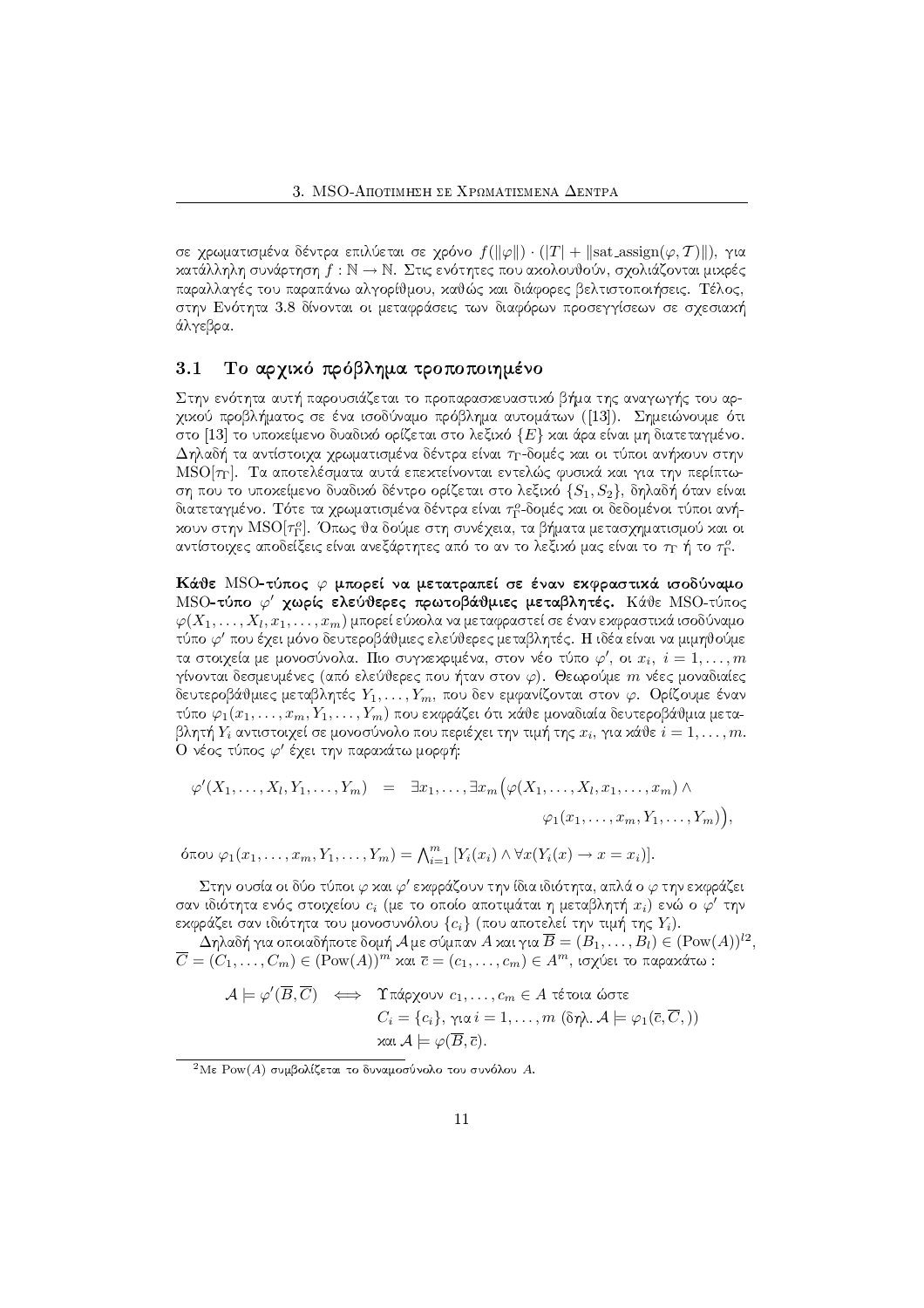$\Pi$ αράδειγμα 3.1. Έστω  $\Gamma=\{w,b\}$  (το  $b$  (black) αντιστοιχεί στο μαύρο χρώμα και το  $w$ (white) στο άσπρο χρώμα), τότε  $\tau_\Gamma = \{E, P_w, P_b\}.$  Και έστω επίσης χάποιο Γ-δέντρο  $\mathcal{T} = (T, E^{\mathcal{T}}, P_w^{\mathcal{T}}, P_b^{\mathcal{T}}).$  Θεωρούμε την ιδιότητα 'ο  $x$  έχει δύο παιδιά χρώματος  $w$ ' η οποία εχφράζεται στο λεξιχό  $\tau_\Gamma$  με τον πρωτοβάθμιο τύπο  $\varphi(x)$ :  $-$ 

 $\varphi(x) = \exists y_1 \exists y_2 ((y_1 \neq y_2) \land E(x, y_1) \land E(x, y_2) \land P_w(y_1) \land P_w(y_2)).$ 

 $\Theta$ εωρούμε τον τύπο  $\varphi_1(x,Y)=Y(x)\wedge \forall y(Y(y)\to y=x).$  Ο τύπος  $\varphi(x)$  μετατρέπεται στον τύπο  $\varphi'(Y)$ :

$$
\varphi'(Y) = \exists x (\varphi(x) \land \varphi_1(x, Y)).
$$

Οι τύποι  $\varphi(x)$  χαι  $\varphi'(Y)$  εχφράζουν την ίδια ιδιότητα, απλά ο  $\varphi(x)$  την εχφράζει σαν ιδιότητα ένος στοιχείου  $c \in T$  ενώ ο  $\varphi'(Y)$  την εκφράζει σαν ιδιότητα του μονοσυνόλου  $\{c\}.$ 

 $\Pi$ αρατηρούμε ότι στο λεξιχό  $\tau_\Gamma^o = \{S_1, S_2, P_w, P_b\}$  η ίδια ιδιότητα εχφράζεται από τον τύπο:

$$
\phi(x) = \exists y_1 \exists y_2 (S_1(x, y_1) \land S_2(x, y_2) \land P_w(y_1) \land P_w(y_2)),
$$

ο οποίος μετατρέπεται με τον ίδιο τρόπο στον τύπο  $\phi'(Y) = \exists x (\phi(x) \land \varphi_1(x,Y)).$  $\Diamond$ 

**Αργικό πρόβλημα (τροποποιημένη μορφή).** Παρατηρούμε λοιπόν ότι γωρίς βλάβη της γενιχότητας μπορούμε να ορίσουμε το αρχιχό μας πρόβλημα ως εξής:

- Είσοδος: Γ-δέντρο Τ΄, MSO-τύπος  $\varphi(X_1, \ldots, X_k).$
- Πρόβλημα: Υπολογισμός του sat assign( $\varphi, \mathcal{T}$ ).

# 3.2 Σγέση MSO-λογικής και αυτομάτων για δέντρα: ανάγοντας "/ &W\$ ., '\$%,
-.& ! %&\* %&W-. '\$%,
-.& &+)+"/
-"\_

 $\Pi$ αρουσιάζουμε (Ενότητα 3.2.1) το θεωρήμα των Doner [10], Thatcher & Wright [21]. Στη συνέχεια (Ενότητα 3.2.2) ορίζεται η έννοια της επέκτασης, η οποία είναι βασική τόσο για την αναγωγή σε πρόβλημα αυτομάτων όσο και για την ανάλυση του προβλήματος αυτού. Τέλος στην Ενότητα 3.2.3 βλέπουμε πώς το θεώρημα των Doner, Thatcher & Wright χρησιμοποιείται για να αποδείξουμε ότι μια συγχεχριμένη χλάση χρωματισμένων δέντρων είναι αναγνωρίσιμη. Στο πόρισμα αυτής της Ενότητας βασίζεται η αναγωγή του τροποποιημένου αρχικού πρόβληματος σε ένα ισοδύναμο πρόβλημα αυτομάτων.

#### 3.2.1 Ισοδυναμία MSO λογικής σε δέντρα και αυτομάτων για δέντρα

Παρουσιάζουμε το θεώρημα που περιγράφει την ισοδυναμία MSO λογικής και αυτομάτων για την περίπτωση των χρωματισμένων δέντρων. Πριν από αυτό δίνουμε δύο βασιχούς ορισμούς.

Μια χλάση χρωματισμένων δέντρων είναι *αναγνωρίσιμη (recognizable)*, εαν είναι η xλάση των χρωματισμένων δέντρων που γίνονται δεχτά από χάποιο αυτόματο δέντρου.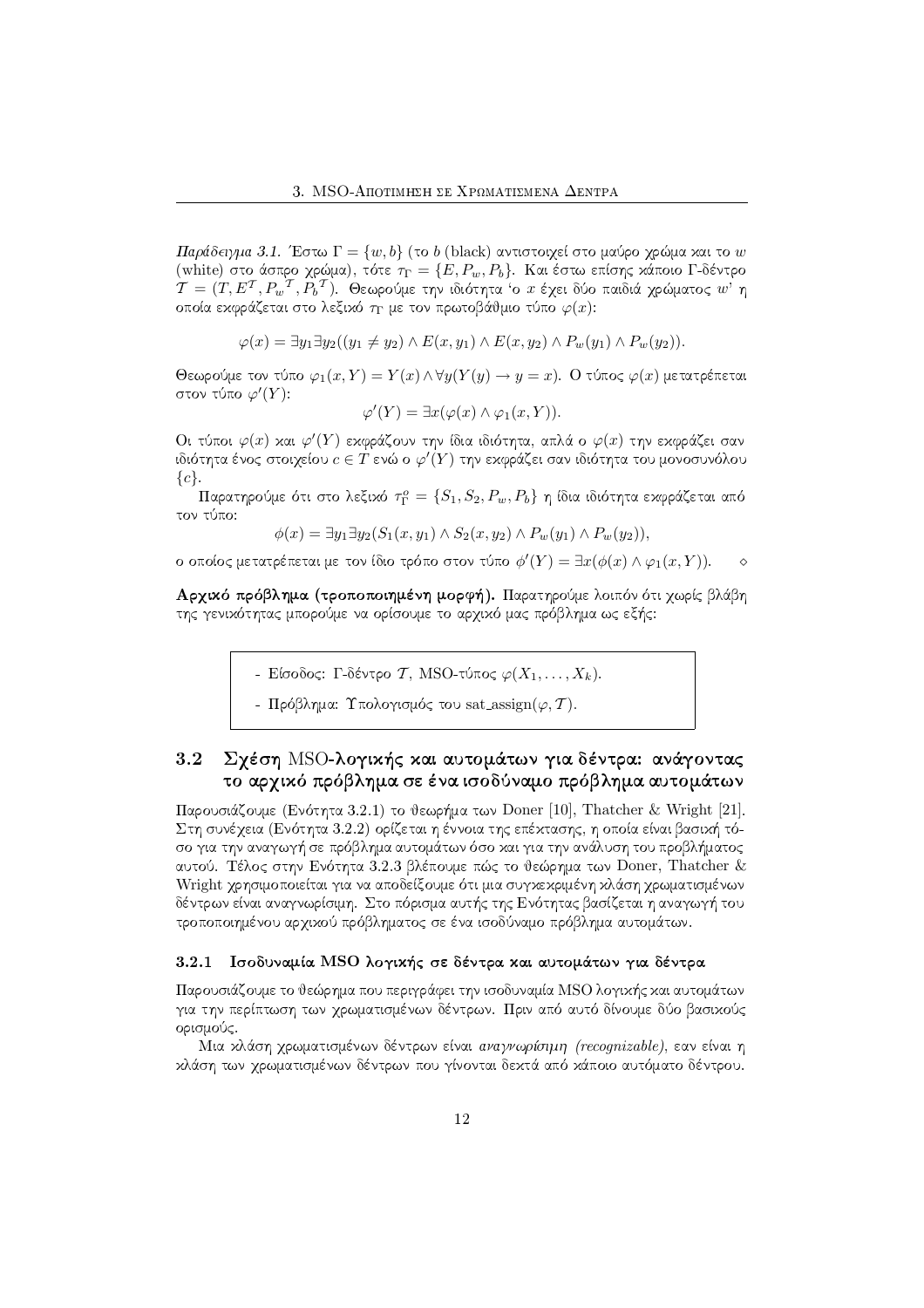Επίσης, μια χλάση πεπερασμένων δομών C είναι *ορίσιμη* σε χάποια λογιχή, εάν υπάργει πρόταση  $\varphi$  της λογιχής τέτοια ώστε  $\mathcal{C} = {\rm Mod}(\varphi)$ , δηλαδή  $\mathcal{C} = \{\mathcal{A} \, | \, \mathcal{A} \models \varphi\}.$ 

Η ισοδυναμία μεταξύ MSO-λογικής σε δομές που είναι δέντρα από τη μία και αυτόματα για δέντρα από την άλλη, περιγράφεται στο ακόλουθο θεώρημα:

ΘεαρμΜΑ 3.1 (DONER [10], THATCHER & WRIGHT [21]). Μια κλάση χρωματισμένων δέντρων είναι αναγνωρίσιμη αν και μόνο αν είναι ορίσιμη στην MSO. Επιπρόσθετα, υπάργει ένας αλνόριθμος ο οποίος μπορεί να κατασκευάσει το αυτόματο δέντρου που αντιστοιχεί σε μια δοθείσα MSO-πρόταση και αντίστροφα.

Σημειώνουμε ότι το μέγεθος του αυτομάτου είναι υπερεχθετιχή συνάρτηση του μεγέθους της αντίστοιγης πρότασης (βλέπε Ενότητα 3.2.4 για περισσότερες λεπτομέρειες).

#### 3.2.2 - Επεκτάσεις των χρωματισμένων δέντρων

Θυμίζουμε ότι γενιχά ένα χρωματισμένο δέντρο μπορεί να οριστεί από ένα ζεύγος  $(tree, c),$  όπου  $tree$  είναι το υποχείμενο δυαδιχό δέντρο χαι  $c$  η συνάρτηση χρωματισμού. Θυμίζουμε έπισης ότι ανάλογα με το αν το υποχείμενο δέντρο είναι διατεταγμένο ή όχι το tree ορίζεται ως τριάδα  $(T, s_1, s_2)$  ή ως ζέυγος  $(T, s)$  αντίστοιχα.

 ${\bf O}$ ι  $k$ -επεχτάσεις ενός Γ-δέντρου.  $\Delta$ εδομένου ενός Γ-δέντρο  $\mathcal{T}=(tree,c)$  χαι δεδομένης μιας πλειάδας  $\overline{B} = (B_1, \ldots, B_k)$  $\in$   $(\text{Pow}(T))^k$ , η  $\overline{B}$ -επέχταση του  $\mathcal T$ , που συμβολίζεται με  $(\mathcal{T}; \overline{B})$ , είναι ένα νέο  $\Gamma_k$ -δέντρο  $(\Gamma_k = \Gamma \times \{0,1\}^k)$  που χωδιχοποιεί την πλειάδα Β. Η χωδιχοποίηση πραγματοποιείται στη συνάρτηση  $c_{(B_1,...,B_k)}$  με την οποία επεχτείνουμε την συνάρτηση χρωματισμού του  $\mathcal{T}.$  Η συνάρτηση  $c_{(B_1,...,B_k)}\,:\,T\,\rightarrow\, \{0,1\}^k$ ορίζεται ως εξής: για χάθε  $n \, \in \, T, \; c_{\overline{B}}(n) \, = \, c_{(B_1,...,B_k)}(n) \, = \, (c_{B_1}(n), \ldots, c_{B_k}(n))$ όπου  $c_{B_i}(n) \, = \, 1$  ανν  $n \, \in \, B_i,$  για  $i \, = \, 1, \ldots, k.$   $\,$  Η  $\, B$ -επέχταση  $(\mathcal{T}; B)$  του  $\, \mathcal{T} \, = \,$  $(tree, c)$  είναι το  $\Gamma_k$ -δέντρο  $(tree, c; c_{\overline{B}}),$  όπου  $c; c_{\overline{B}}: T \to \Gamma_k$ , και ισχύει  $c; c_{\overline{B}}(n) =$  $(c(n), c_{B_1}(n), \ldots, c_{B_k}(n)).$  Η  $c(n)$  συνιστώσα του χρώματος  $c; c_{\overline{B}}(n)$  ενός χόμβου  $n$  της επέχτασης  $(\mathcal{T};B)$ , ονομάζεται χρώμα του  $n\cdot$  το  $c_{\overline{B}}(n)$  ονομάζεται  $\epsilon$ πιπρόσθ $\epsilon$ το χρώμα του χόμβου n. Η συνάρτηση  $c_{\overline{B}}$  ονομάζεται συνάρτηση επιπρόσθετου χρωματισμού της  $(\mathcal{T};B).$ 

Ονομάζουμε το σύνολο των επεχτάσεων  $(\mathcal{T}; \overline{B}), \ \overline{B} {\in ( \mathrm{Pow}(T))^k },$  χλάση των  $(\mathcal{T}, k)$ επεχτάσεων ή χλάση των  $k$ -επεχτάσεων του  $\mathcal T$ . Όταν το  $\mathcal T$  εννοείται από τα συμφραζόμενα θα αναφερόμαστε στο ίδιο σύνολο απλά ως *k*-επεχτάσεις. Επίσης για τον ίδιο λόγο συχνά αναφερόμαστε σε μια  $k$ -επέχταση απλά με τον όρο επέχταση.

 ${\bf O}$ ι  $\varphi$ -επεχτάσεις.  $\Delta$ εδομένου ενός Γ-δέντρου  ${\cal T}$  χαι δεδομένου ενός τύπου  $\varphi(X_1,$  $\dots, X_k)$ , ονομάζουμε  $\varphi$ -επέχταση του  $\mathcal T$  χάθε  $k$ -επέχταση  $(\mathcal T; B_1, \dots, B_k)$  για την οποία η πλειάδα  $(B_1, \ldots, B_k) \in \text{sat.} \text{assign}(\varphi, \mathcal{T})$ . Ονομάζουμε το σύνολο των  $\varphi$ -επεχτάσεων του  $\mathcal{T},\,(\mathcal{T},\varphi)$ -επεχτάσεις.

 $\Pi$ αράδειγμα 3.2. Δεδομένου ενός Γ-δέντρου  $\mathcal{T},$  Γ=  $\{b,w\},$  με σύνολο χόμβων  $T$  =  $\{n, n_1, n_2\}$  χαι συνάρτηση χρωματισμού  $c = \{n \mapsto b, n_1 \mapsto w, n_2 \mapsto w\}$ , χωδιχοποιούμε την πλειάδα  $\overline{B} = (\{n, n_1\}, \{n_1, n_2\}) \in (\text{Pow}(T))^2$  στη συνάρτηση επιπρόσθετου χρωματισμού  $c_{\overline{B}} = \{n \mapsto (1,0), n_1 \mapsto (1,1), n_2 \mapsto (0,1)\}$ . Η επέχταση  $(\mathcal{T};B)$  είναι το  $Γ_2$ -δέντρο (tree, c; c<sub>B</sub>) = (tree, {n → (b, 1, 0), n<sub>1</sub> → (w, 1, 1), n<sub>2</sub> → (w, 0, 1)}). ◇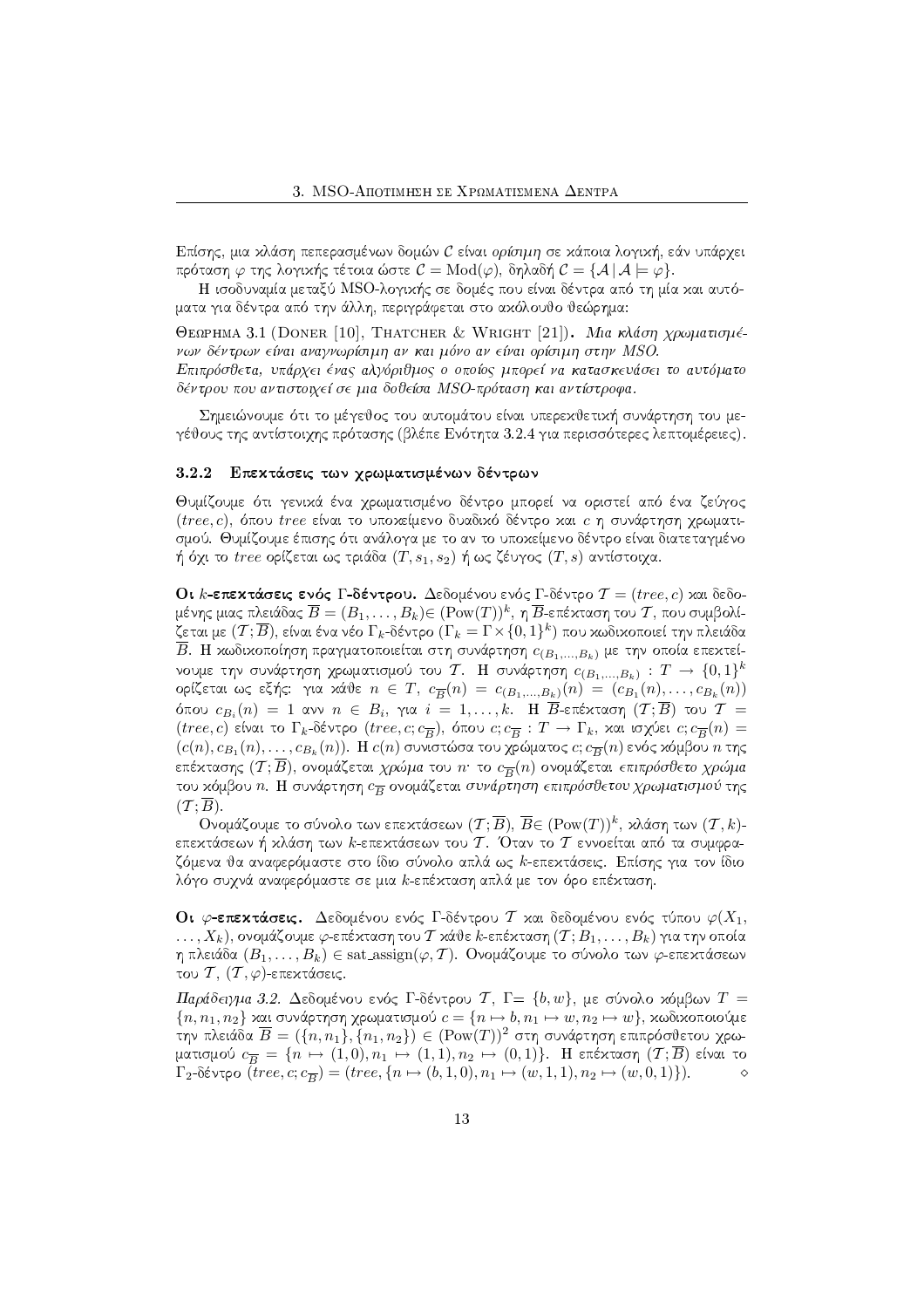ΠΑΡΑΤΗΡΗΣΗ 3.1. Η πλειάδα  $(B_1, \ldots, B_k)$  που χωδιχοποιείται από την επέχταση  $(T; B_1, \ldots, B_k)$  $\dots, B_k$ ), υπολογίζεται ως εξής:  $B_i = \{n \in T | c_{B_i} = 1\}, i = 1, \dots, k.$ 

#### $3.2.3$ Η κλάση  $\mathcal{C}_{\Gamma,\varphi}$  των δέντρων που είναι  $\varphi$ -επεκτάσεις κάποιου Γ-δέντρου είναι αναγνωρίσιμη: το αυτόματο  $\mathfrak{A}_{\varphi}$

Θεωρούμε έναν MSO[ $\tau_{\Gamma}$ ]-τύπο  $\varphi(X_1,\ldots,X_k)$ . Θα δούμε στην ενότητα αυτή ότι είναι εφικτή η κατασκευή ενός  $\Gamma_k$ -αυτομάτου  $\mathfrak{A}_{\varphi}$  τέτοιου ώστε για κάθε Γ-δέντρο  $\mathcal T$  και  $\overline{B}=(B_1,\ldots,B_k)\in (\text{Pow}(T))^k$ , να ισχύει:  $\mathcal{T}\models \varphi(\overline{B})$  ανν το  $\mathfrak{A}_{\varphi}$  δέχεται την  $(\mathcal{T};\overline{B}).$ Το παραπάνω αποτελεί άμεση συνέπεια του Θεωρήματος 3.1 (Doner, Thatcher & Wright) της Πρότασης 3.1 σύμφωνα με την οποία η κλάση των Γ<sub>κ</sub>-δέντρων που είναι φεπεκτάσεις κάποιου Γ-δέντρου είναι MSO[T<sub>Γι</sub>]-ορίσιμη.

## Η κλάση των Γ<sub>κ-</sub>δέντρων που είναι φ-επεκτάσεις κάποιου Γ-δέντρου είναι  $MSO[\tau_{\Gamma_k}]$ -ορίσιμη.

ΠΡΟΤΑΣΗ 3.1. Δεδομένου ενός αλφάβητου Γ και δεδομένου ενός MSO[ $\tau_{\Gamma}$ ]-τύπου  $\varphi(X_1, X_2)$  $\dots, X_k$ ), η κλάση των Γ<sub>κ</sub>-δέντρων που είναι φ-επεκτάσεις κάποιου Γ-δέντρου είναι ορίσιμη μέσω της MSO[ $\tau_{\Gamma_h}$ ]-πρότασης:

$$
\varphi' = \exists X_1 \dots \exists X_k \exists (Y_\gamma)_{\gamma \in \Gamma} \varphi^{**}(X_1, \dots, X_k, (Y_\gamma)_{\gamma \in \Gamma}),
$$

όπου ο MSO $[\tau_{\Gamma_k}]$ -τύπος  $\varphi^{**}(\overline{X}, (Y_\gamma)_{\gamma \in \Gamma})$  προκύπτει από τον MSO $[\tau_{\Gamma} \cup \tau_{\Gamma_k}]$ -τύπο

$$
\varphi^*(\overline{X}) = \varphi(\overline{X}) \wedge \forall t \left( \bigwedge_{(\gamma,\overline{\epsilon}) \in \Gamma_k} (P_{(\gamma,\overline{\epsilon})}(t) \longleftrightarrow P_{\gamma}(t) \wedge \bigwedge_{i:\epsilon_i=1} X_i(t) \wedge \bigwedge_{i:\epsilon_i=0} \neg X_i(t)) \right)
$$

αντικαθιστώντας όλα τα σύμβολα σχέσης  $P_{\gamma} \in \tau_{\Gamma}$ ,  $\gamma \in \Gamma$ , που εμφανίζονται σε αυτόν με νέες μοναδιαίες δευτεροβάθμιες μεταβλητές  $Y_{\gamma}$ ,  $\gamma \in \Gamma$ .

Πρίν παρουσιάσουμε την απόδειξη, δίνουμε έναν ορισμό που θα μας γρειαστεί. Θεωρούμε μια τ-δομή  $A = (M, (R^A)_{R \in \tau})$  και θεωρούμε μια τ'-δομή  $B = (M, (R^B)_{R \in \tau'})$ , για τις οποίες ισχύει:  $R^A = R^B$  για κάθε  $R \in (\tau \cap \tau')$ . Όταν ισχύουν τα παραπάνω, ορίζουμε μια νέα  $(\tau \cup \tau')$ -δομή  $\mathcal{C} = (M, (R^{\mathcal{C}})_{R \in (\tau \cup \tau')})$ , την οποία συμβολίζουμε με  $(A; \mathcal{B})$ , ως εξής:  $R^{\mathcal{C}} = R^{\mathcal{A}} = R^{\mathcal{B}}$  για χάθε  $R \in (\tau \cap \tau')$ ,  $R^{\mathcal{C}} = R^{\mathcal{A}}$  για χάθε  $R \in \tau \setminus (\tau \cap \tau')$  χαι  $R^{\mathcal{C}} = R^{\mathcal{B}}$  για κάθε  $R \in \tau' \setminus (\tau \cap \tau')$ . Παρατηρούμε ότι  $(\mathcal{A}; \mathcal{B})|_{\tau} = \mathcal{A}$  και  $(\mathcal{A}; \mathcal{B})|_{\tau'} = \mathcal{B}$ .

Για παράδειγμα, θεωρούμε μια τη δομή  $\mathcal{T} = (T, E^{\mathcal{T}}, (P^{\mathcal{T}}_{\gamma})_{\gamma \in \Gamma})$  που ορίζει ένα μη διατεταγμένο Γ-δέντρο και μια  $\tau_{\Gamma_k}$ -δομή  $\mathcal{T}'=(T,E^{\mathcal{T}'},(P^{\mathcal{T}'}_{{\gamma'}})_{\gamma'\in \Gamma_k})$  που ορίζει μια  $(\mathcal{T},k)$ επέχταση. Παρατηρούμε ότι ορίζεται η $(T, T')$  και είναι η $(\tau_\Gamma \cup \tau_{\gamma_\Gamma})$ που ορίζει μια  $(T, k)$ - επέχταση. Παρατηρούμε ότι ορίζεται η $(T, T')$  και είναι η $(\tau_\Gamma \cup \tau_{\Gamma_k})$ -δομή  $T^* = (T, E^T^*, (P_T^T^*)_{\gamma \in \Gamma}, (P_{\gamma_k}^T)^*_{\gamma' \in \Gamma'})$ όπο

ΑΠΟΔΕΙΞΗ (ΠΡΟΤΑΣΗΣ 3.1). Δεδομένου ενός Γ-δέντρο Τ, συμβολίζουμε με  $\mathcal{C}_{\mathcal{T},\varphi}$  τα  $\Gamma_k$ -δέντρα που αποτελούν  $\varphi$ -επεχτάσεις του Τ. Παρατηρούμε ότι η χλάση  $\mathcal{C}_{\Gamma,\varphi}$  των  $\Gamma_k$ -δέντρα που αποτελούν φ-επεκτάσεις κάποιου Γ-δέντρου ορίζεται από τη ένωση

$$
\mathcal{C}_{\Gamma,\varphi} = \cup_{\mathcal{T} \Gamma - \delta \epsilon \vee \tau \varphi \circ} \mathcal{C}_{\mathcal{T},\varphi}.
$$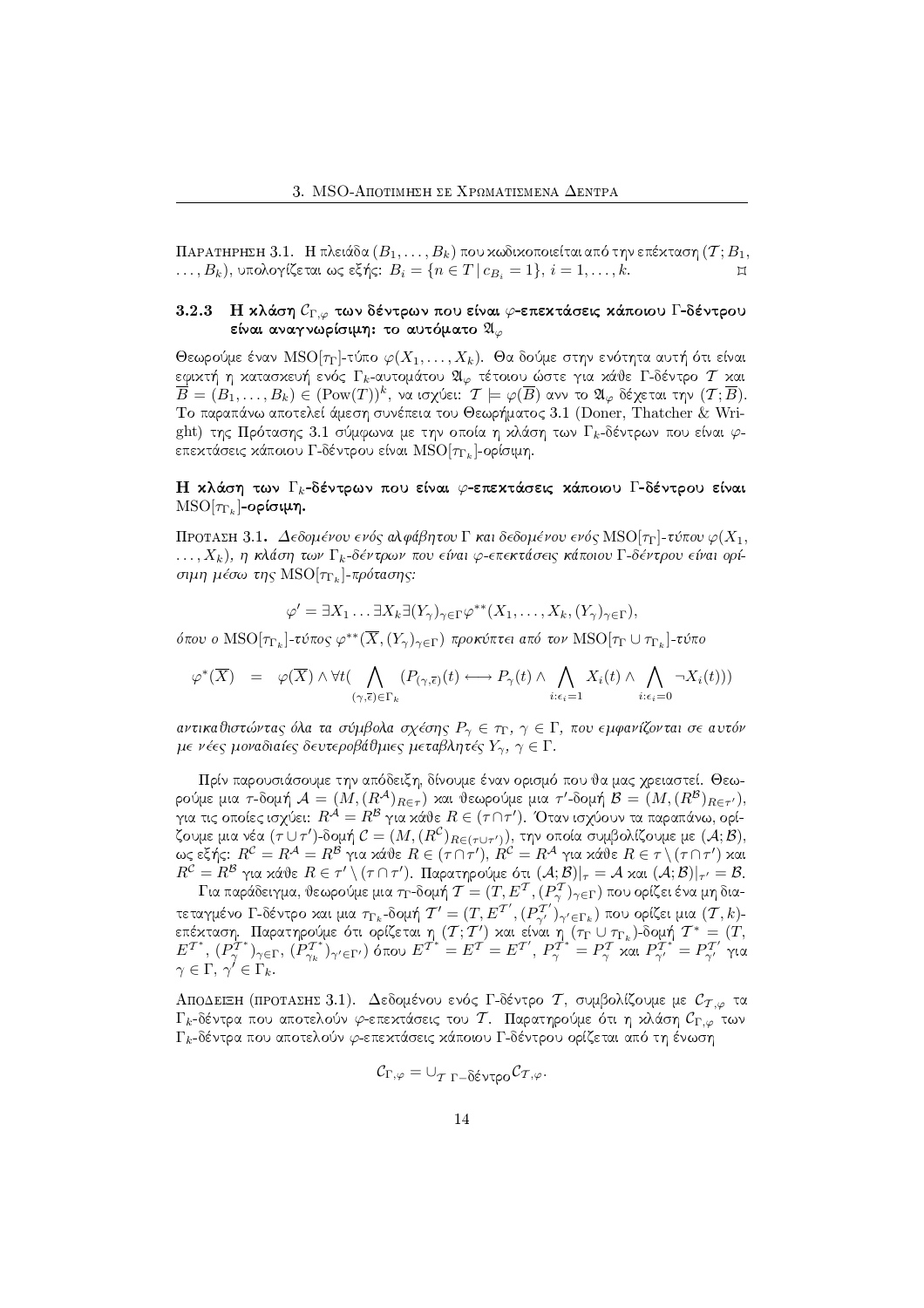Θέλουμε να δείξουμε ότι η  $\mathcal{C}_{\Gamma,\varphi}$  είναι ορίσιμη μέσω της  $\mathrm{MSO}[\tau_{\Gamma_k}]$ -πρότασης  $\varphi'.$ Θεωρούμε ένα τυχαίο Γ-δέντρο, αρχεί να δείξουμε ότι μεταξύ των  $k$ -επεχτάσεων του  $\mathcal{T},$  η πρόταση  $\varphi'$  αληθεύει μόνο σε εχείνες τις  $k$ -επεχτάσεις που αποτελούν  $(\mathcal{T},\varphi)$ επεκτάσεις.

Θεωρούμε την χλάση δομών  $\mathcal C_{\mathcal T,k}' = \{ ( \mathcal T; \mathcal T' ) \mid \mathcal T' \ k-\epsilon$ πέχταση του  $\mathcal T \}.$  Αποδειχνύουμε αρχικά ότι η  ${\rm MSO}[\tau_{\Gamma}\cup \tau_{\Gamma_k}]$ -πρόταση  $\exists X_1 \ldots \exists X_k\varphi^*(\overline{X})$  αληθεύει μόνο στις δομές της  $\mathcal{C}_{\mathcal{T},k}'$  που ανήχουν στη υποχλάση της  $\mathcal{C}_{\mathcal{T},\varphi}'=\{(T;T')\,\mid\,T'\,\in\,\mathcal{C}_{\mathcal{T},\varphi}\}$  χαι σε χαμία άλλη δομή της. Θεωρούμε μία πλειάδα  $B \in \text{sat-assign}(\varphi, \mathcal{T})$  χαι την αντίστοιχη  $\varphi$ -επέχταση  $\mathcal{T}'=(\mathcal{T};\overline{B}).$  Ορίζουμε την  $(\tau_\Gamma\cup\tau_{\Gamma_k})$ -δομή  $\mathcal{T}^*_{\overline{B}}=0$  $\frac{\tau_*}{B} = (T; T')$ .  $\Theta \alpha$ δείξουμε ότι η πλειάδα  $\overline{B} \in \text{sat\_assign}(\varphi^*, \mathcal{T}^*_{\overline{B}})$  $\frac{\tau_*}{B}$ ). Προφανώς  $\overline{B} \in$  sat\_assign $(\varphi, \mathcal{T}_{\overline{B}}^*)$  $(\frac{\epsilon_*}{B}), \gamma$ ιατί  $\varphi(\overline{X}) \,\in\, \mathrm{MSO}[\tau_{\Gamma}],\; \mathcal{T}^*_{\overline{B}}$  $\frac{\tau_*}{B}|_{\tau_\Gamma} = \mathcal{T}$  (δηλαδή τα σύμβολα του  $\tau_\Gamma$  ερμηνεύονται χατά τον ίδιο τρόπο στην  $\frac{T^*}{B}$  και στην  $T)$  και από την υπόθεση έχουμε ότι  $\overline{B}\in \text{sat\_assign}(\varphi,T).$ Απομένει να δείξουμε ότι

$$
\mathcal{T}_{\overline{B}}^* \models \forall t (\bigwedge_{(\gamma, \overline{\epsilon}) \in \Gamma_k} (P_{(\gamma, \overline{\epsilon})}(t) \longleftrightarrow P_{\gamma}(t) \wedge \bigwedge_{i: \epsilon_i = 1} B_i(t) \wedge \bigwedge_{i: \epsilon_i = 0} \neg B_i(t))).
$$

Αρχεί ισοδύναμα να δείξουμε ότι για χάθε στοιχείο  $t\in T$  χαι για όλα τα  $(\gamma,\overline{\epsilon})\in \Gamma_k$ ισχύει

$$
\mathcal{T}_{\overline{B}}^* \models P_{(\gamma,\overline{\epsilon})}(t) \text{ and } \mathcal{T} \models P_{\gamma}(t) \land \bigwedge_{i:\epsilon_i=1} B_i(t) \land \bigwedge_{i:\epsilon_i=0} \neg B_i(t).
$$

Ή ισοδύναμα να δείξουμε ότι για χάθε στοιχείο  $t\in T$  χαι για όλα τα  $(\gamma,\overline{\epsilon})\in \Gamma_k$  ισχύει

$$
t \in P_{(\gamma,(\epsilon_1,\ldots,\epsilon_k))}^{T'} \quad \text{and} \quad t \in P_{\gamma}^{T} \text{ and } t \in B_i \text{ and } \text{and} \quad t \notin B_j \text{ and } \epsilon_i = 1 \text{ and } t \notin B_j \text{ and } \epsilon_j = 0.
$$

 $\Delta\eta$ λαδή  $P^{T'}_{(\gamma,(\epsilon_1,...,\epsilon_k))}$  ανν  $t\, \in\, P^{\mathcal T}_\gamma$  και  $t\, \in\, B_i$  ανν  $\epsilon_i\, =\, 1$ . Η παραπάνω ισοδυναμία ισχύει από τον ορισμό της επέχτασης  $\mathcal{T}'$ . Επιπλέον η  $\overline{B}$  είναι η μοναδιχή ανάθεση που ιχανοποιεί τον  $\varphi^*(\overline X)$  στην  $\mathcal T^*_{\overline{P}}.$ 

δισμοποι τον φωτιρισμής πριστικικώς δευτεροβάθμιες μεταβλητές  $Y_\gamma,~\gamma~\in~\Gamma.$ Θεωρούμε την  $\mathrm{MSO}[\tau_{\Gamma_k}]$  πρόταση  $\varphi'=\exists X_1\dots \exists X_k \exists (Y_\gamma)_{\gamma\in \Gamma} \varphi^{**}(\overline{X},(Y_\gamma)_{\gamma\in \Gamma})$  , όπου ο  $\varphi^{**}(\overline{X},(Y_\gamma)_{\gamma \in \Gamma})$  είναι ο τύπος που προχύπτει από τον  $\varphi^*(\overline{X})$  αντιχαθιστώντας όλα τα σύμβολα σχέσης  $P_\gamma \in \tau_\Gamma$  που εμφανίζονται σε αυτόν με τις νέες μεταβλητές  $Y_\gamma, \, \gamma \in \Gamma.$ 

Η απόδειξη ολοχληρώνεται αποδειχνύοντας ότι η μεταξύ των δομών της  $\mathcal{C}_{\mathcal{T},k}^{\prime},$  η πρόταση  $\exists X_1\ldots\exists X_k\varphi^*(\overline{X})$  αληθεύει μόνο στις δομές της χλάσης  $\mathcal{C}_{\mathcal{T},\varphi}'$  αν χαι μόνο αν μεταξύ των δομών της  $\mathcal{C}_{\mathcal{T},k}'|_{\tau_{\Gamma_k}}\ =\ \mathcal{C}_{\mathcal{T},k}\,$  η  $\mathrm{MSO}[\tau_{\Gamma_k}]$ -πρόταση  $\varphi'$  αληθεύει μόνο στις δομές της χλάσης  $\mathcal{C}'_{\mathcal{T},\varphi}|_{\tau_{\Gamma_k}} \;\stackrel{_\sim}{=}\; \mathcal{C}_{\mathcal{T},\varphi}.$  Πράγματι, θεωρούμε ότι  $(\mathcal{T};\mathcal{T}')\;\in\; \mathcal{C}'_{\mathcal{T},\varphi}$ ανν  $(\mathcal{T};\mathcal{T}')~\models~\exists X_1\ldots\exists X_k\varphi^*(\overline{X})$ . Θα δείξουμε τότε ότι  $\mathcal{T}'~\in~\mathcal{C}_{\mathcal{T},\varphi}$  ανν  $\mathcal{T}'~\models~\varphi'.$ Αρχεί να δείξουμε ότι  $(T;T')\models \exists X_1\ldots\exists X_k\varphi^*(\overline{X})$  ανν  $T'\models\varphi'.$  Αν  $(T;T')\models$  $\exists X_1\ldots\exists X_k\varphi^*(\overline{X}),$  τότε  $(\mathcal T;\mathcal T')\models\varphi'$  χαι τότε  $\mathcal T'\models\varphi',$  αφού  $\varphi'\in {\rm MSO}[\tau_{\Gamma_k}]$  χαι  $(\mathcal{T};\mathcal{T}')|_{\tau_{\Gamma_k}}=\mathcal{T}'$ . Ανάλογα αποδειχνύεται η αντίθετη χατεύθυνση παρατηρώντας ότι η μοναδιχή ανάθεση που ιχανοποιεί τον  $\varphi^{**}(\overline X,(Y_\gamma)_{\gamma\in\Gamma})$  στη δομή  $\mathcal T'$  είναι εχείνη για την οποία  $Y_\gamma = P^\mathcal{T}_\gamma, \, \gamma \in \Gamma.$ ♣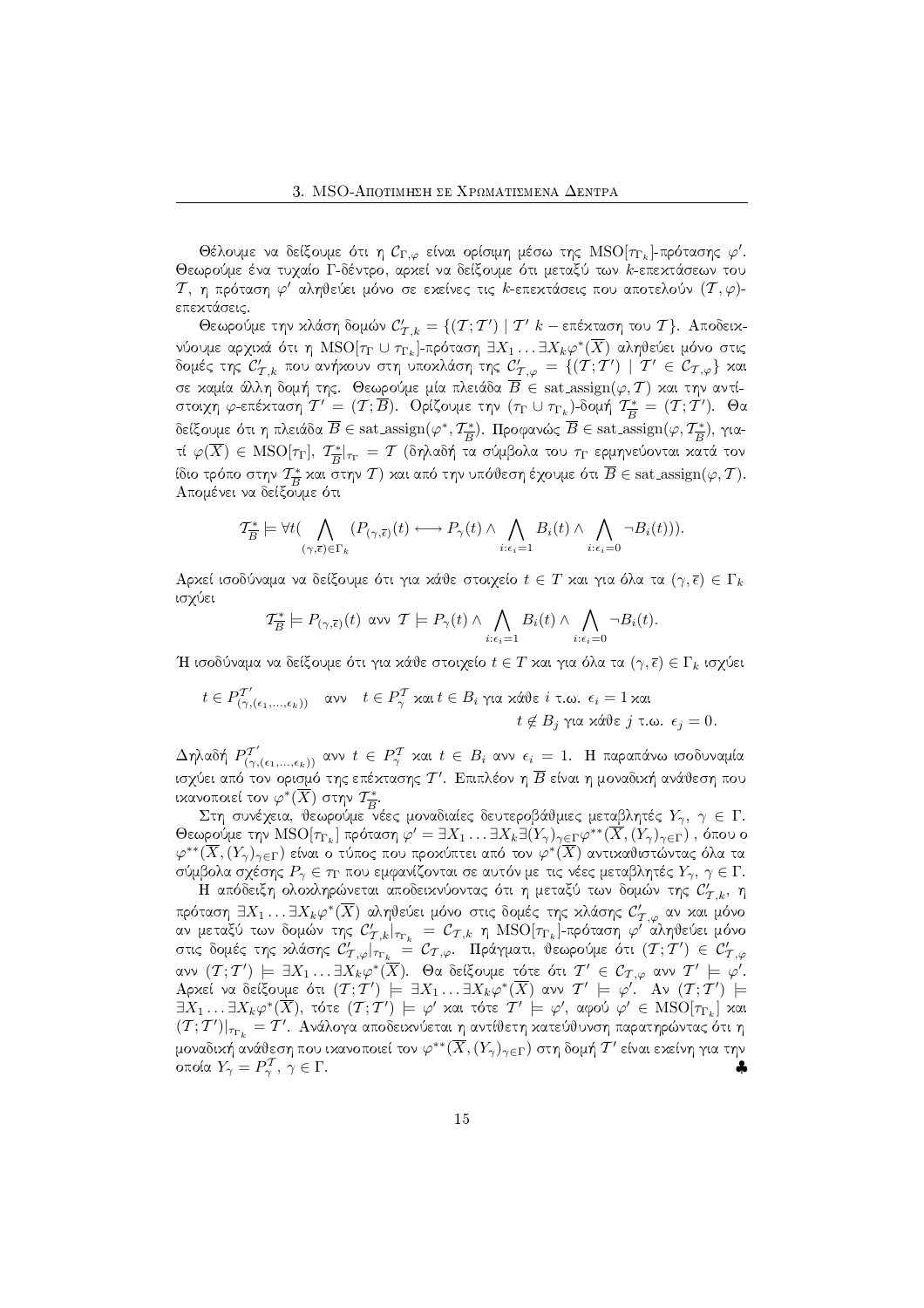ΠΑΡΑΤΗΡΗΣΗ 3.2.  $\,$ Η απόδειξη είναι εντελώς ίδια όταν το λεξιχό μας είναι το  $\tau_{\Gamma}^{o}$  χαι το  $\tau_{\Gamma_k}^o$  αντίστοιχα.

 $\Pi$ αράδειγμα 3.3.  $\Sigma$ το παράδειγμα 3.1 είχαμε ορίσει τον τύπο  $\varphi(X)\,\in\,\text{MSO}[\tau_{\Gamma}],\ \Gamma=$  $\{w,b\},$  ως εξής:

$$
\varphi(X) = \exists x (X(x) \land \forall y (X(y) \to y = x) \land \psi(x)),
$$

 $\phi$ που  $\psi(x) = \exists y_1 \exists y_2((y_1 ≠ y_2) \land E(x, y_1) \land E(x, y_2) \land P_w(y_1) \land P_w(y_2)).$  $\text{H MSO}[\tau_{\Gamma_1}]$ -πρόταση  $\varphi',\, \tau_{\Gamma_1}=\{E, P_{(w,0)}, P_{(w,1)}, P_{(b,0)}, P_{(b,1)}\},$  που ορίζει την κλά-

$$
\varphi' = \exists X \exists Y_b \exists Y_w [ (\exists x (X(x) \land \forall y (X(y) \to y = x) \land (\exists y_1 \exists y_2 ((y_1 \neq y_2) \land E(x, y_1) \land E(x, y_2) \land Y_w(y_1) \land Y_w(y_2)))) ) \land
$$
  
\n
$$
\forall t ((P_{(b,0)}(t) \longleftrightarrow Y_b(t) \land \neg X(t)) \land (P_{(b,1)}(t) \longleftrightarrow Y_b(t) \land X(t)) \land (P_{(w,0)}(t) \longleftrightarrow Y_w(t) \land \neg X(t)) \land (P_{(w,1)}(t) \longleftrightarrow Y_w(t) \land X(t)) ) ].
$$

 $\Diamond$ 

Η κλάση των  $\Gamma_k$ -δέντρων που είναι  $\varphi$ -επεκτάσεις κάποιου  $\Gamma$ -δέντρου είναι ανα- ${\bm \gamma}$ νωρίσι ${\bm \mu}$ η:το αυτό ${\bm \mu}$ ατο  ${\mathfrak A}_\varphi$ . Όπως ήδη αναφέραμε, το παραχάτω  $\Pi$ όρισμα αποτελεί άμεση συνέπεια του Θεωρήματος 3.1 (Doner, Thatcher & Wright) και της Πρότασης  $3.1.$ 

ΠΟΡΙΣΜΑ 3.1 (DONER, THATCHER & WRIGHT). Δεδομένου ενός αλφαβήτου Γ και δεδομένου ενός  ${\rm MSO}[\tau_{\Gamma}]$ -τύπου  $\varphi(X_1,\; \dots, X_k)$ , είναι εφικτή η κατασκευή ενός  $\Gamma_k$ αυτομά- του  $\mathfrak{A}_\varphi$  τέτοιου ώστε για κάθε  $\Gamma$ -δέντρο  $\mathcal T$  και  $\overline B = (B_1, \dots, B_k) \in (\text{Pow}(T))^k,$ να ισχύ $\epsilon$ ι:

$$
\mathcal{T} \models \varphi(\overline{B}) \text{ and } \text{to } \mathfrak{A}_{\varphi} \text{ } \delta \epsilon \chi \epsilon \tau \text{ and } \tau \eta \nu \text{ } (\mathcal{T}; \overline{B}).
$$

# $3.2.4$  - Η κατασκευή του αυτομάτου  $\mathfrak{A}_{\varphi}$

ση των  $\varphi$ -επεχτάσεων ενός  $\Gamma$ -δέντρου είναι:

Είδαμε στην Ενότητα 3.1 πώς ένας  $\mathrm{MSO}[\tau^o_\Gamma]$ -τύπος  $\varphi(X_1,\,\ldots,X_l,x_1,\ldots,x_m)$  με ελεύθερες πρωτοβάθμιες μεταβλητές μεταφράζεται σε έναν MSO [ $\tau_{\Gamma}^o$ ]-τύπο  $\varphi'(X_1,\,\ldots,\,X_l,$  $Y_1, \ldots, Y_m)$  χωρίς ελεύθερες πρωτοβάθμιες μεταβλητές. Θυμίζουμε ότι τρία είναι τα βασιχά σημεία αυτής της μετάφρασης: i) η δέσμευση των ελεύθερων πρωτοβάθμιων μεταβλητών  $x_1, \ldots, x_m, \,\mathrm{ii})$  η θεώρηση για χάθε  $x_i$  μιας νέας μοναδιαίας δευτεροβάθμιας μεταβλητή  $Y_i$  που αντιστοιχεί σε μονοσύνολο χαι iii) η 'ταύτιση' χάθε πρωτοβάθμιας μεταβλητής  $x_i$  με τη μοναδιαία δευτεροβάθμια μεταβλητή  $Y_i.$ 

Μια διαφορετική προσέγγιση που βασίζεται στη ίδια ιδέα. δηλαδή στην 'uíunση' των στοιγείων από μονοσύνολα, είναι η αντικάσταση όλων των πρωτοβάθμιων μεταβλητών που εμφανίζονται στον αργικό τύπο από μοναδιαίες δευτεροβάθμιες μεταβλητές που αντιστοιχούν σε μονοσύνολα. Παρουσιάζουμε στη συνέχεια αυτή την προσέγγιση, επειδή οδηγεί σε έναν γενιχό τρόπο χατασχευής των αντίστοιχων αυτομάτων, χαι δίνουμε τον γενιχό τρόπο χατασχευής του  $\Gamma_k$ -αυτομάτου  $\mathfrak{A}_\varphi,$  όπου ο  $\mathrm{MSO}[\tau_\Gamma^\varphi]$ -τύπος  $\varphi(X_1,\ldots,X_k)$ δεν έχει καθόλου πρωτοβάθμιες μεταβλητές.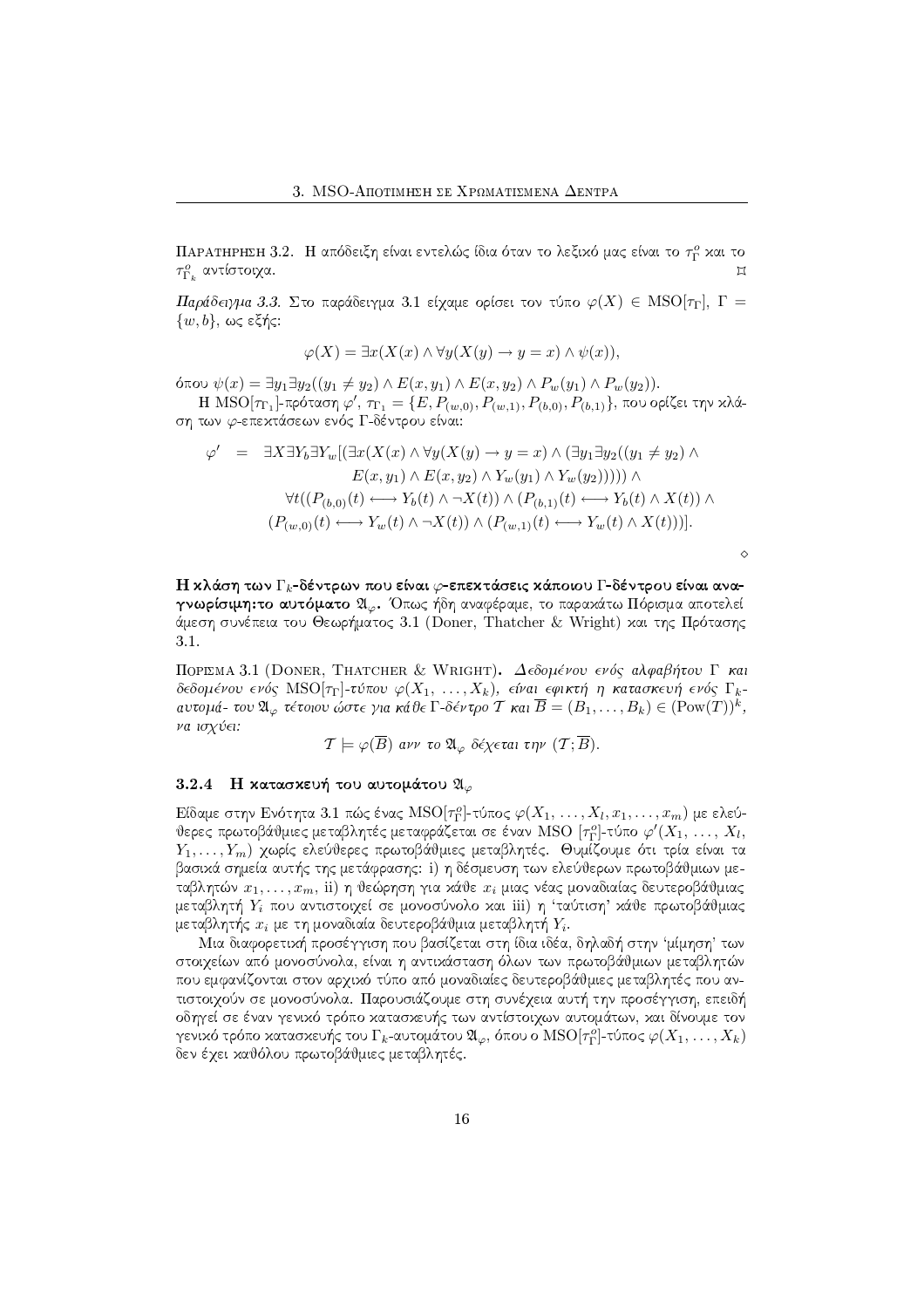Αντικατάσταση όλων των πρωτοβάθμιων μεταβλητών του αρχικού τύπου: ορισμός νέων ατομικών τύπων. Θεωρούμε ότι ο αργικός μας τύπος είναι  $\varphi(X_1, Y_2)$  $(x_1, x_1, x_2, \ldots, x_m)$  και ότι οι πρωτοβάθμιες μεταβλητές του απαριθμούνται:  $x_1, \ldots, x_m$ . Δύο είναι τα βασικά σημεία μιας τέτοιας μετάφρασης: i) η θεώρηση για κάθε πρωτοβάθμια μεταβλητή  $x_i$  μιας νέας μοναδιαίας δευτεροβάθμιας μεταβλητή  $Y_i$  που αντιστοιχεί σε μονοσύνολο και ii) η αντικατάσταση κάθε πρωτοβάθμιας μεταβλητής  $x_i$  με τη μοναδιαία δευτεροβάθμια μεταβλητή  $Y_i$  και η κατάλληλη αντικατάσταση των ατομικών τύπων του αρχικού τύπου από νέους ατομικούς τύπους.

Θυμίζουμε ότι οι ατομιχοί τύποι της MSO [ $\tau_{\Gamma}^{o}$ ] είναι:

$$
Y(x), S_1(x, y), S_2(x, y), (P_{\gamma}(x))_{\gamma \in \Gamma}, x = y.
$$

Η ανάγκη για τον ορισμό νέων ατομικών τύπων, προκύπτει από το γεγονός ότι η αντικατάσταση όλων των πρωτοβάθμιων μεταβλητών από δευτεροβάθμιες στον αργικό τύπο μας δίνει τύπους της μορφής  $Y(X)$ ,  $S_1(X,Y)$ ,  $S_2(X,Y)$ ,  $P_\gamma(X)$ ,  $X = Y$ , οι οποίοι δεν είναι ορισμένοι στην MSO [τρ]. Για το λόγο αυτό θεωρούμε τους εξής νέους ατομιχούς τύπους:

$$
Y^*(X), S_1^*(X, Y), S_2^*(X, Y), (P_{\gamma}^*(X))_{\gamma \in \Gamma}, \text{Equal}^*(X, Y),
$$

οι οποίοι εκφράζουν ότι και οι αντίστοιχοι ατομικοί της MSO[TP] αλλά ως ιδιότητα μονοσυνόλου. Δηλαδή η σημασία του  $Y^*(X)$  είναι ότι 'το X είναι μονοσύνολο  $\{x\}$  τ. ω.  $Y(x)$ ', η σημασία των  $S_i^*(X, Y)$  είναι ότι 'τα X, Y είναι μονοσύνολα  $\{x\}$ ,  $\{y\}$  με  $S_i(x, y)$ ',  $i = 1, 2$  και ανάλογα για τα υπόλοιπα<sup>3</sup>. Θα συμβολίζουμε το λογικό σύστημα με αυτούς τους ατομιχούς τύπους MSO<sup>\*</sup>.

ΠΑΡΑΤΗΡΗΣΗ 3.3. Ανάλογο λογικό σύστημα είναι η MSO<sub>0</sub>, που ορίζεται αναλυτικά στο Παράρτημα Α. Η αντιστοιχία μεταξύ των ατομιχών τύπων της MSO<sub>0</sub> χαι αυτών της MSO\* είναι:

$$
Y^*(X) \equiv \text{Sing}(X) \wedge X \subseteq Y.
$$
  
\n
$$
S_i^*(X, Y) \equiv \text{Suc}_i(X, Y).
$$
  
\n
$$
P_{\gamma}^*(X) \equiv \text{Sing}(X) \wedge X \subseteq P_{\gamma}.
$$
  
\n
$$
\text{Equal}^*(X, Y) \equiv \text{Sing}(X) \wedge \text{Sing}(Y) \wedge X \subseteq Y.
$$

 $\Box$ 

Τα αυτόματα  $\mathfrak{A}_{Y^*}$ ,  $\mathfrak{A}_{S^*}$ ,  $\mathfrak{A}_{P^*}$ ,  $\mathfrak{A}_{\text{Equal}}$ : κατασκευή του  $\mathfrak{A}_{\varphi}$ . Δεδομένου ενός  $\mathrm{MSO}^*[\tau_\Gamma^\circ]$ -τύπου  $\varphi(X_1,\ldots,X_k),$  η χατασχευή του αυτομάτου  $\mathfrak{A}_\varphi$  γίνεται αναδρομιχά από τα αυτόματα που αναγνωρίζουν τους υποτύπους του τύπου  $\varphi$ .

<sup>3</sup>Είναι δηλαδή εκφραστικά ισοδύναμοι με τους εξής MSO[ $\tau_{\rm F}^{o}$ ]-τύπους:

 $Y^*(X) \equiv \exists x (X(x) \wedge \text{Sing}(X, x) \wedge Y(x)).$  $S_i^*(X,Y) \equiv \exists x \exists y [(X(x) \land Singl(X,x) \land Y(y) \land Singl(Y,y)) \land S_i(x,y)].$  $P^*_{\gamma}(X) \equiv \exists x (X(x) \wedge \text{Sing}(X, x) \wedge P_{\gamma}(x)).$ Equal<sup>\*</sup> $(X, Y) \equiv \exists x \exists y (X(x) \land Singl(X, x) \land Y(y) \land Singl(Y, y) \land x = y).$ 

Eival Singl $(X, x) = \forall z (X(z) \rightarrow z = x)$ .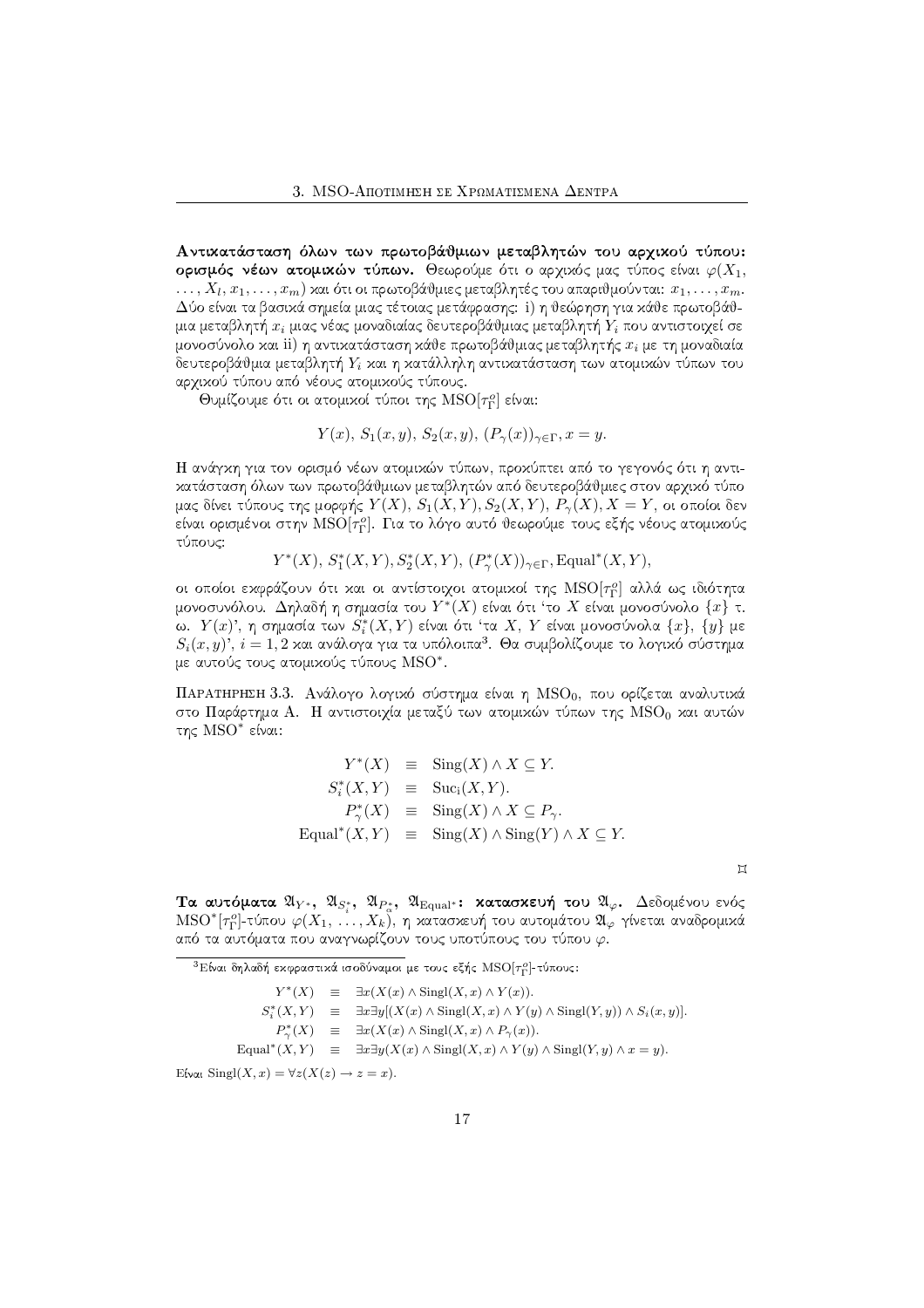Θεωρούμε τον ατομιχό τύπο  $P_\alpha^*(X),\,\alpha\in\Gamma.$  Το αυτόματο  $\mathfrak{A}_{P_\alpha^*}$  αναγνωρίζει τα  $\Gamma_1$ δέντρα που αποτελούν  $P^{*}_{\alpha}$ -επεχτάσεις χάποιου  $\Gamma$ -δέντρου.  $\Delta$ ηλαδ $\tilde{\eta}$  αναγνωρίζει  $(\mathcal{T};B)$ επεχτάσεις, όπου  ${\mathcal T}$  χάποιο  $\Gamma$ -δέντρο χαι  $B$  μονοσύνολο που περιέχει έναν  $\alpha$  χόμβο του Τ. Θεωρούμε ότι το  $\Gamma_1$ -αυτόματο  $\mathfrak{A}_{P^*_\alpha}=(Q,\Delta,\delta,F)$  χαι  $Q=\{q_0,q_a,q_f\},\,F=0$  ${q_a}$ . Είναι  $\Delta((a,1)) = q_a$ ,  $\Delta((\gamma,0)) = q_0$ , για χάθε  $\gamma \in \Gamma$ , χαι  $\Delta((\gamma',1)) = q_f$ για  $\gamma' \in \Gamma \setminus \{a\}$ . Επίσης  $\delta(q_0,q_0,(a,1)) = q_a, \ \delta(q_0,q_0,(\gamma',1)) = q_f$  αν  $\gamma' \in \Gamma \setminus \{a\},$  $\delta(q_0,q_0,(\gamma,0))=q_0,$   $\delta(q_f,q,(\gamma,\epsilon))=\delta(q,q_f,(\gamma,\epsilon))=q_f$  όταν  $\gamma\in\Gamma,\,q\in Q,\,\epsilon\in\{0,1\}.$  ${\rm E}$ πιπλέον  $\delta(q_a,q_0,(\gamma,0))=\delta(q_0,q_a,(\gamma,0))=q_a,$   $\delta(q_a,q_0,(\gamma,1))=\delta(q_0,q_a,(\gamma,1))=q_f$ και  $\delta(q_a, q_a, (\gamma, \epsilon)) = q_f$  για κάθε  $\gamma \in \Gamma, \, \epsilon \in \{0, 1\}.$  Οι αντίστοιχες μεταβάσεις δίνονται  $\blacksquare$ 

|              | $\mathbf{q} = \delta(\mathbf{q_1}, \mathbf{q_2}, (\alpha, \epsilon))$ |         |             |       | $\mathbf{q} = \delta(\mathbf{q_1}, \mathbf{q_2}, (\gamma, \epsilon))$ |         |              |
|--------------|-----------------------------------------------------------------------|---------|-------------|-------|-----------------------------------------------------------------------|---------|--------------|
| $\mathbf{q}$ | $q_1$                                                                 | $q_{2}$ | $\epsilon$  | q     | $q_1$                                                                 | $q_{2}$ | $\epsilon$   |
| $q_0$        |                                                                       |         | 0           | $q_0$ |                                                                       |         | 0            |
| $q_a$        |                                                                       |         | 1           | $q_f$ |                                                                       |         | 1            |
| $q_0$        | $q_0$                                                                 | $q_0$   | 0           | $q_0$ | $q_0$                                                                 | $q_0$   | 0            |
| $q_a$        | $q_0$                                                                 | $q_0$   | 1           | $q_f$ | $q_0$                                                                 | $q_0$   | 1            |
| $q_f$        | $q_a$                                                                 | $q_a$   | $\ast$      | $q_f$ | $q_a$                                                                 | $q_a$   | $\ast$       |
| $q_a$        | $q_a$                                                                 | $q_0$   | 0           | $q_a$ | $q_a$                                                                 | $q_0$   | 0            |
| $q_f$        | $q_a$                                                                 | $q_0$   | 1           | $q_f$ | $q_a$                                                                 | $q_0$   | $\mathbf{1}$ |
| $q_a$        | $q_0$                                                                 | $q_a$   | 0           | $q_a$ | $q_0$                                                                 | $q_a$   | 0            |
| $q_f$        | $q_0$                                                                 | $q_a$   | $\mathbf 1$ | $q_f$ | $q_0$                                                                 | $q_a$   | 1            |
| $q_f\,$      | $q_f$                                                                 | $\ast$  | $\ast$      | $q_f$ | $q_f$                                                                 | $\ast$  | $\ast$       |
| $q_f$        | $\ast$                                                                | $q_f$   | $\ast$      | $q_f$ | $\ast$                                                                | $q_f$   | $\ast$       |

 $\Pi$ ίναχας 1: Οι α-, γ-μεταβάσεις,  $\gamma \neq \alpha$ , του  $\mathfrak{A}_{P^*_\alpha},\, F^{P^*_\alpha}=\{q_a\}.$ 

Θεωρούμε τον  $S_1^*(X,Y)$ . Για χάθε Γ-δέντρο  $\mathcal T,$  το Γ $_2$ -αυτόματο  $\mathfrak{A}_{S_1^*}$  αναγνωρίζει τις  $(B_1, B_2)$ -επεχτάσεις του  $\mathcal T,$  όπου τα  $B_1$   $B_2$  είναι μονοσύνολα από χόμβους του  $\mathcal T$  τέτοια ώστε αν  $B_1 = \{b_1\}$  χαι  $B_2 = \{b_2\},$  να είναι  $\mathcal{T} \models S_1(b_1,b_2)$  (δηλαδή στο  $\mathcal T$  το αριστερό παιδί του  $b_1$  είναι το  $b_2$ ). Θεωρούμε ότι  $\mathfrak{A}_{S_1^*} = (Q, \Delta, \delta, F), Q = \{s_a, s_f, s_0, s_1\},$  $F = \{s_a\}.$  Οι αντίστοιχες μεταβάσεις δίνονται αναλυτικά στον Πίνακα 2.

 $\Gamma$ ια τον τύπο  $Y^*(\tilde{X}),$  το αυτόματο  $\mathfrak{A}_{Y^*}$  είναι ένα  $\Gamma_2$ -αυτόματο που αναγνωρίζει  $(\mathcal{T};(B_1,B_2))$  επεχτάσεις, όπου το  $\mathcal T$  είναι  $\Gamma$ -δέντρο,  $B_1$   $=$   $\{n\},$   $n \in T$  χαι  $B_2 \subseteq T$ τέτοιο ώστε  $n\in B_2$ . Τέλος, το  $\mathfrak{A}_{\text{Equal^*}}$  είναι ένα  $\Gamma_2$ -αυτόματο που αναγνωρίζει τις  $(\mathcal{T};(B_1,B_2))$  επεχτάσεις, όπου το  $\mathcal T$  είναι  $\Gamma$ -δέντρο χαι  $B_1 = B_2 = \{n\},\, n\in T.\;$  Ο ορισμός των αντίστοιγων μεταβάσεων γίνεται εύχολα.

Κάθε τύπος είναι εχφραστιχά ισοδύναμος με έναν νέο τύπο στον οποίο εμφανίζονται μόνο τα ¬, ∧, ∃. Δηλαδή, δεδομένων των αυτομάτων για τους ατομιχούς τύπους αρχεί να εξετάσουμε αχριβώς αυτές τις περιπτώσεις. Έτσι, θεωρούμε τον τύπο  $\psi(X_1,\ldots,X_k)$  χαι θεωρούμε ότι το αντίστοιχο  $\Gamma_k$  αυτόματο είναι  $\mathfrak{A}_{\psi} = (Q,\Delta,\delta,F).$ 

 $^4$ Χρησιμοποιούμε το χαραχτήρα \* για να δηλώσουμε ότι το αντίστοιχο όρισμα μπορεί να πάρει μεταβάσεις της Δ. Οι 'γκρι' γραμμές αντιστοιχούν στις μεταβάσεις που οδηγούν σε αποτυχία αποδοχής  $\mathcal{L}_{\mathcal{D}}$  s.t.  $\mathcal{L}_{\mathcal{D}}$  s.t.  $\mathcal{L}_{\mathcal{D}}$  and  $\mathcal{L}_{\mathcal{D}}$  and  $\mathcal{L}_{\mathcal{D}}$  and  $\mathcal{L}_{\mathcal{D}}$  and  $\mathcal{L}_{\mathcal{D}}$  and  $\mathcal{L}_{\mathcal{D}}$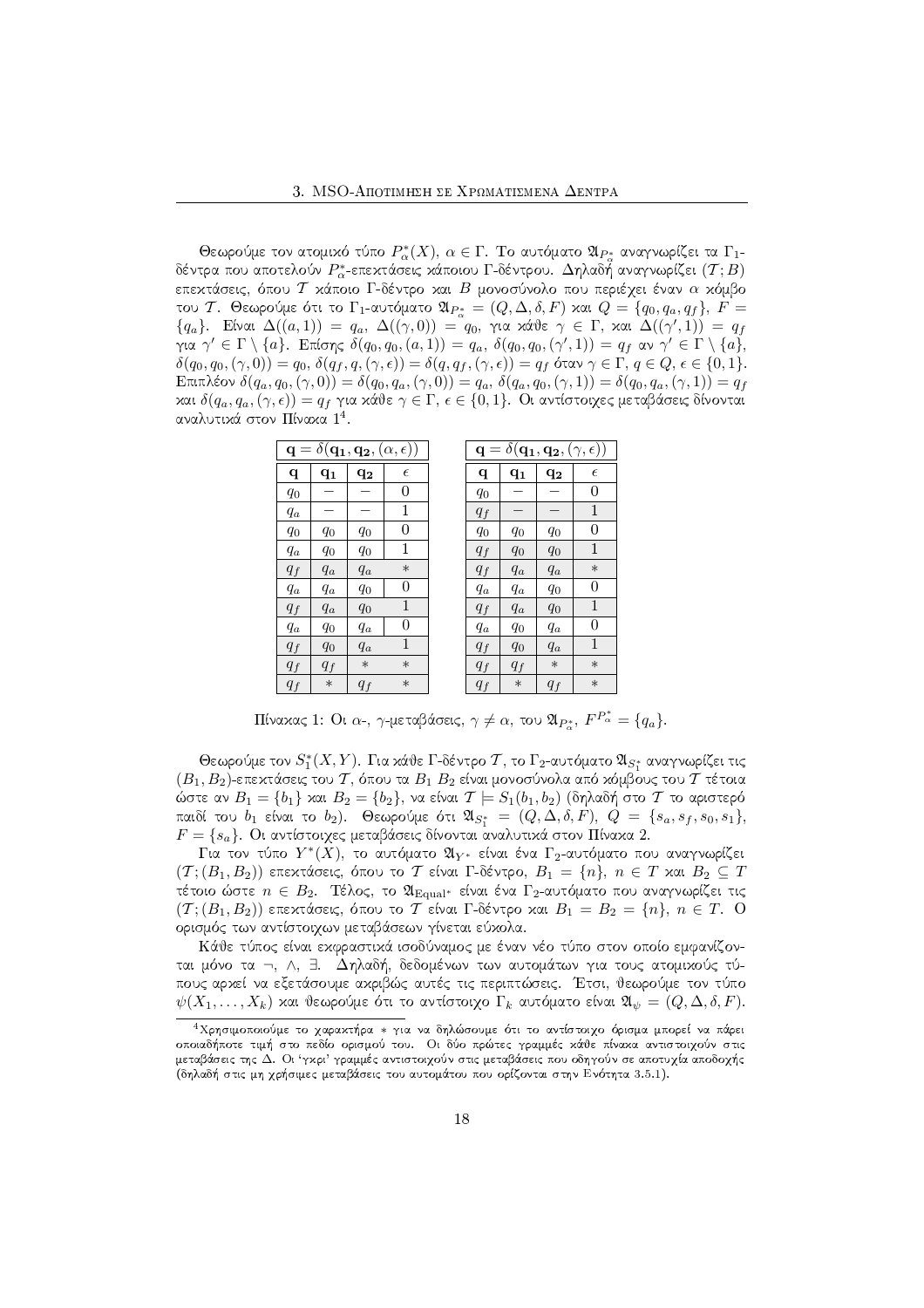| $\mathbf{q} = \delta(\mathbf{q_1}, \mathbf{q_2}, (\gamma, \underline{\epsilon_1}, \underline{\epsilon_2}))$ |                |                |                         |              |  |  |
|-------------------------------------------------------------------------------------------------------------|----------------|----------------|-------------------------|--------------|--|--|
| q                                                                                                           | $q_1$          | $q_{2}$        | $\epsilon_{\mathbf{1}}$ | $\epsilon_2$ |  |  |
| $s_0$                                                                                                       |                |                | 0                       | 0            |  |  |
| $s_1$                                                                                                       |                |                | 0                       | 1            |  |  |
| $s_f$                                                                                                       |                |                | 1                       | $\ast$       |  |  |
| $s_0$                                                                                                       | $\sqrt{s_0}$   | $\sqrt{s_0}$   | 0                       | 0            |  |  |
| $s_1$                                                                                                       | $\sqrt{s_0}$   | $s_0$          | 0                       | 1            |  |  |
| $\boldsymbol{s}_f$                                                                                          | $s_0$          | $\sqrt{s_0}$   | 1                       | $\ast$       |  |  |
| $s_f$                                                                                                       | $\sqrt{s_{0}}$ | $s_1$          | $\ast$                  | $\ast$       |  |  |
| $s_f$                                                                                                       | $\sqrt{s_{1}}$ | $s_0$          | 0                       | $\ast$       |  |  |
| $\boldsymbol{s}_a$                                                                                          | $\sqrt{s_{1}}$ | $\sqrt{s_0}$   | 1                       | 0            |  |  |
| $s_{\it f}$                                                                                                 | $s_1$          | $\sqrt{s_0}$   | 1                       | 1            |  |  |
| $s_f$                                                                                                       | $\sqrt{s_{1}}$ | $\sqrt{s_{1}}$ | $\ast$                  | $\ast$       |  |  |

| q                  | $q_{1}$            | $q_{2}$            | $\epsilon_1$ | $\epsilon_2$ |
|--------------------|--------------------|--------------------|--------------|--------------|
| $\boldsymbol{s}_a$ | $\boldsymbol{s}_a$ | $\sqrt{s_0}$       | 0            | 0            |
| $\boldsymbol{s}_a$ | $\boldsymbol{s}_0$ | $\boldsymbol{s}_a$ | 0            | 0            |
| $s_f$              | $\mathfrak{s}_a$   | $s_0$              | 0            | 1            |
| $s_f$              | $s_a$              | $\mathfrak{s}_0$   | 1            | $\ast$       |
| $s_f$              | $\mathfrak{s}_0$   | $s_a$              | 0            | 1            |
| $s_f$              | $\mathfrak{s}_0$   | $\mathfrak{s}_a$   | 1            | $\ast$       |
| $s_f$              | $\mathfrak{s}_a$   | $\mathfrak{s}_a$   | $\ast$       | $\ast$       |
| $s_f$              | $s_f$              | $\ast$             | $\ast$       | $\ast$       |
| $s_f$              | $\ast$             | $s_f$              | $\ast$       | $\ast$       |
|                    |                    |                    |              |              |

 $\Pi$ ίναχας 2: Οι  $\gamma$ -μεταβάσεις,  $\gamma\in\Gamma,$  του  $\mathfrak{A}_{S_1^*},\,F^{S_1^*}=\{s_a\}.$ 

 $\Gamma$ ια τον τύπο  $\varphi(\overline{X})\,=\, \neg \psi(\overline{X}),$  το αντίστοιχο αυτόματο είναι  $\mathfrak{A}_\varphi\,=\,(Q,\Delta,\delta,Q\setminus F).$  $\Gamma$ ια το Λ, θεωρούμε τους τύπους  $\phi_1(Y_1,\ldots,Y_l)$  χαι  $\phi_2(Z_1,\ldots,Z_m).$  Θεωρούμε ότι τα αντίστοιχα αυτόματα είναι  $\mathfrak{A}_{\phi_1} = (Q_1, \Delta_1, \delta_1, F_1)$  χαι  $\mathfrak{A}_{\phi_2} = (Q_2, \Delta_2, \delta_2, F_2).$  Αν  $\varphi(X_1,\ldots,X_k)\,=\,\phi_1(Y_1,\ldots,Y_l)\,\wedge\,\phi_2(Z_1,\ldots,Z_m),$  χατασχευάζουμε το  $\Gamma_k$ -αυτόματο  $\mathfrak{A}_{\phi_1\wedge\phi_2}=(Q,\Delta,\delta,F)$  ως εξής:  $Q=Q_1\times Q_2,$   $F=F_1\times F_2.$  Είναι  $\Delta((\gamma,\epsilon_1,\ldots,\epsilon_k))$ =  $(Δ_1((γ, a_1, ..., a_l)), Δ_2((γ, e_1, ..., e_m))),$  όπου θεωρούμε ότι αν  ${Y_1, ..., Y_l}$  ∩  $\{Z_1,\ldots,Z_m\}=\emptyset$  χαι αν  $(X_1,\ldots,X_k)=(Y_1,\ldots,Y_l,Z_1,\ldots,Z_m)$  είναι  $(\epsilon_1,\ldots,\epsilon_k)=0$  $(a_1,\ldots,a_l,e_1,\ \ldots,\ e_m)$ . Αν  $\{Y_1,\ldots,Y_l\}\,\cap\,\{Z_1,\ldots,Z_m\}\neq\emptyset$  θεωρούμε αντίστοιχες συνθήκες<sup>5</sup>. Ανάλογα για τη δ είναι  $\delta((q_{11}, q_{21}), (q_{12}, q_{22}), (\gamma, \overline{\epsilon})) = (\delta_1(q_{11}, q_{12}, (\gamma, \overline{a})),$  $\delta_2(q_{21}, q_{22}, (\gamma, \overline{e}))).$ 

Tέλος θεωρούμε τον τύπο  $\psi(X_1, \ldots, X_{k+1})$  και το αντίστοιχο  $\Gamma_{k+1}$  αυτόματο  $\mathfrak{A}_\psi =$  $(Q, \Delta, \delta, F)$ . Θεωρούμε τον τύπο  $\varphi(X_1, \dots, X_k) = \exists X_{k+1} \psi(X_1, \dots, X_{k+1})$  και θεωρούμε ότι το  $\Gamma_k$  αυτόματο  $\mathfrak{A}_\varphi=(Q',\Delta',\delta',F').$  Η χατασχευή του  $\mathfrak{A}_\varphi$  από το  $\mathfrak{A}_\psi$  είναι ανάλογη της μετατροπής ενός μη ντετερμινιστιχού αυτομάτου σε ένα ισοδύναμο ντετερμινιστιχό αυτόματο. Δηλαδή είναι  $Q' = \operatorname{Pow}(Q), \, \Delta'((\gamma, e_1, \ldots, e_k)) = \{ \Delta((\gamma, e_1, \ldots, e_k)) \}$  $(e_{k+1})$  $(e_{k+1} \in \{0,1\}$ ,  $\delta'(Q_1, Q_2, (\gamma, e_1, \ldots, e_k)) = \{\delta(q_1, q_2, (\gamma, e_1, \ldots, e_{k+1})) | q_1 \in$  $Q_1, q_2 \in Q_2, e_{k+1} \in \{0,1\} \}$  xal  $F' = \{Q'' \in Q' | F \cap Q'' \neq \emptyset\}^6$ .

--  SHBW@AB(SH\W<?O5\*B(>JBWV85\*[=DW6B(SH2(>A[xI[JTQB(SHFHPA[J4 AU>AUWX GH4BWX]5\*B(>A[=RhDW<AVUWX του θεωρήματος των Doner, Thatcher & Wright (Θεώρημα 3.1). Δηλαδή αποτελεί μια απευθείας απόδειξη του αντίστοιχου Πορίσματος 3.1.  $\Box$ 

 $^5$ Μπορούμε χωρίς βλάβη της γενιχότητας να θεωρήσουμε ότι  $|\{Y_1, \dots, Y_l\} \cap \{Z_1, \dots, Z_m\}| = 0$ n και ότι  $(X_1, \ldots, X_n)$  =  $(Y_1, \ldots, Y_n)$  =  $(Z_1, \ldots, Z_n)$ . Αν επιπλέον  $(X_{n+1}, \ldots, X_k)$  =  $(Y_{n+1},...,Y_l,Z_{n+1},...,Z_m)$ , θα πρέπει  $(\epsilon_1,...,\epsilon_n)$  =  $(a_1,...,a_n)$  =  $(\epsilon_1,...,\epsilon_n)$  και

 $(\epsilon_{n+1}, \ldots, \epsilon_k) = (a_{n+1}, \ldots, a_l, e_{n+1}, \ldots, e_m)$ <br><sup>6</sup>Παρατηρούμε ότι αν ψ(X<sub>1</sub>,...,X<sub>k</sub>) και Ώψ = (Q,Δ,δ,*F*), το αυτόματο που αντιστοιχεί στον<br>τύπο ω(X) − ∃χν/(X) είναι Ω( − (Ο' Δ' δ' F')· Ο' − Ρονν(Ο) Δ'(~) − {Δ(~)|ε ε ∫0  $\varphi (\overline X) \ = \ \exists \overline X \psi (\overline X)$  είναι  $\mathfrak{A}_\varphi \ = \ (Q', \Delta', \delta', F') \colon \ Q' \ = \ \text{Pow}(Q), \ \Delta'(\gamma) \ = \ \{\Delta(\gamma) \ | \ \overline{e} \ \in \ \{0,1\}^k\},$  $\delta'(Q_1, Q_2, \gamma) = \{ \delta(q_1, q_2, (\gamma, \overline{e})) \mid q_1 \in Q_1, q_2 \in Q_2, \overline{e} \in \{0,1\}^k \}, F' = \{Q'' \in Q' \mid F \cap Q'' \neq \emptyset \}.$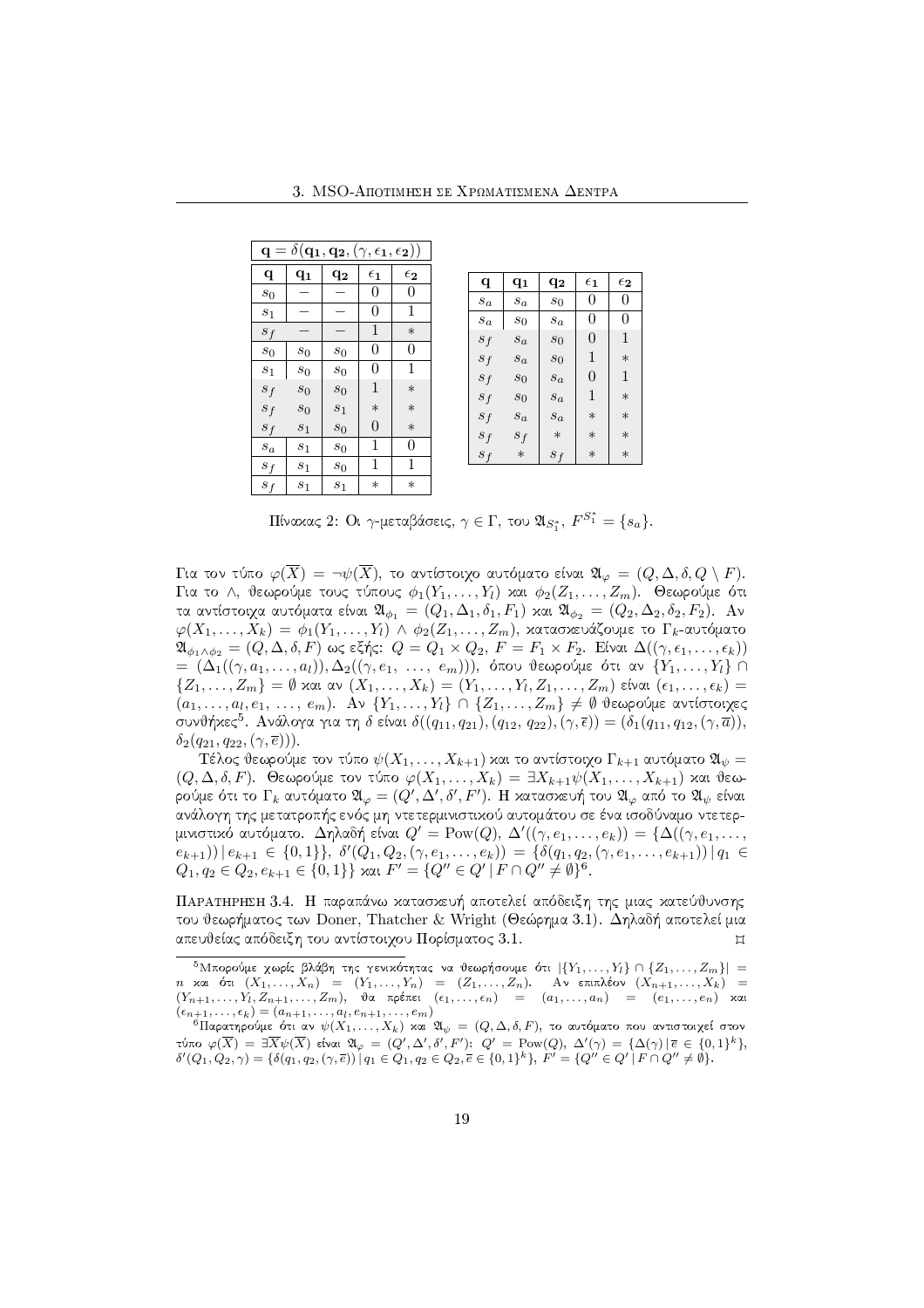Πολυπλοκότητα της κατασκευής. Θεωρούμε δεδομένα τα αυτόματα για τους ατομιχούς τύπους χαι εξετάζουμε την αποτελεσματιχότητα των μετασγηματισμών χατά τη μετάφρασης ενός MSO-τύπου στο αντίστοιγο αυτόματο. Πιο συγκεκριμένα, θεωρούμε ότι τα αυτόματα  $\mathcal{A}_1$  και  $\mathcal{A}_2$  για δύο τύπους  $\phi_1$  και  $\phi_2$  αντίστοιχα, έχουν το πολύ  $n$ καταστάσεις. Τότε, σύμφωνα με την παραπάνω ανάλυση, το αυτόματο που αναγνωρίζει τον τύπο  $\phi_1 \wedge \phi_2$  θα έγει το πολύ  $n^2$  χαταστάσεις (χατασχευή του χαρτεσιανού γινομένου των αντίστοιχων χώρων καταστάσεων). Ανάλογα το αυτόματο για την άρνηση των δεδομένων τύπων θα έχει το πολύ  $n$  χαταστάσεις, ενώ το αντίστοιχο για την υπαρξιαχή ποσοδείκτηση θα έχει το πολύ 2<sup>η</sup> καταστάσεις. Έτσι στη γενική περίπτωση, αν c είναι ο αριθμός των λογικών συνδέσμων ενός τύπου, τότε ο αριθμός των καταστάσεων του αντίστοιχου αυτομάτου φράσεται από την

$$
2^{2^{\cdot^{\cdot^{\cdot^{2^n}}}}}\Big\}c
$$

Ο χύριος παράγοντας που συντελεί σε αυτό το μεγάλο μέγεθος είναι ο αριθμός των εναλλαγών ποσοδεικτών στον τύπο· υπάρχει μια εκθετική επανάληψη για κάθε εναλλαγή ποσοδείκτη.

### 3.2.5 Παραδείγματα αυτομάτων  $\mathfrak{A}_{\varphi}$

Παρουσιάζουμε στη συνέχεια τρία παραδείγματα, δίνοντας τα αυτόματα που αναγνωρίζουν τις αντίστοιχες επεχτάσεις. Η χατασχευή των αυτομάτων γίνεται 'διαισθητιχά'· δηλαδή δεν αχολουθείται ο γενιχός τρόπος χατασχευής που παρουσιάστηχε στην προηγούμενη ενότητα.

Παράδειγμα 3.4. Θα κατασκευάσουμε ένα Γ1-αυτόματο  $\mathfrak{A}_{\varphi}$  που αναγνωρίζει τις  $\varphi$ επεχτάσεις ενός μη διατεταγμένου Γ-δέντρου, όπου  $\varphi(X) \in {\rm MSO}[\tau_{\Gamma}]$  ο τύπος του παραδείγματος 3.1 (σελ. 12). Θυμίζουμε ότι  $\Gamma = \{w, b\}$  και ότι ο τύπος  $\varphi(X)$  εκφράζει την ύπαρξη ενός μονοσυνόλου  $X$  με στοιχείο μια χορυφή  $x$  που έχει δύο παιδιά χρώματος  $w$ . Δηλαδή οι αναθέσεις που ικανοποιούν τον  $\varphi(X)$  είναι μονοσύνολα  $\{n\},$ όπου ο  $n \in T$  είναι εσωτεριχός χόμβος με παιδιά χρώματος w. Άρα οι φ-επεχτάσεις ενός Γ-δέντρου είναι τα Γ<sub>1</sub>-δέντρα, στα οποία όλοι οι κόμβοι εκτός από έναν εσωτερικό έγουν επιπρόσθετο γρώμα 0. Επιπλέον ο μοναδικός εσωτερικός κόμβος με επιπρόσθετο χρώμα 1 έχει δύο παιδιά με χρώμα *w*.

 $q_a$ }. Η σημασία των καταστάσεων είναι η εξής: θεωρούμε ότι οι καταστάσεις  $q_a$ ,  $q_f$ αποδίδονται σε έναν χόμβο n, από την αντίστοιχη εχτέλεση του  $\mathfrak{A}_{\varphi}$ , όταν το υποδέντρο  $\mathcal{T}_n$  αποτελεί τμήμα δεχτής ή μη δεχτής επέχτασης αντίστοιγα. Οι χαταστάσεις  $q_m$ ,  $q_b$  δηλώνουν απλά ότι η χορυφή έχει αρχιχό χρώμα  $w, b$  αντίστοιχα. Θεωρούμε ότι  $F = \{q_a\}.$ 

Θυμίζουμε ότι μέσω της συνάρτησης εχχίνησης Δη εχτέλεση ενός αυτομάτου αποδίδει κατάσταση στα φύλλα. Όπως επισημάναμε παραπάνω, τα φύλλα των φ-επεκτάσεων έχουν επιπρόσθετο χρώμα 0. Άρα η τιμή της Δ για τα φύλλα με επιπρόσθετο χρώμα 1, θα πρέπει να είναι  $q_f$ , δηλαδή  $\Delta(\gamma, 1) = q_f$ ,  $\gamma \in \{w, b\}$ . Στην αντίθετη περίπτωση (επιπρόσθετο χρώμα 0), η τιμή της  $\Delta$  θα είναι  $q_w$  ή  $q_b$  ανάλογα με το αν το χρώμα του φύλλου είναι  $w \nmid b$  αντίστοιχα. Δηλαδή τελικά  $\Delta = \{(w, 0) \mapsto q_w, (w, 1) \mapsto q_f, (b, 0) \mapsto$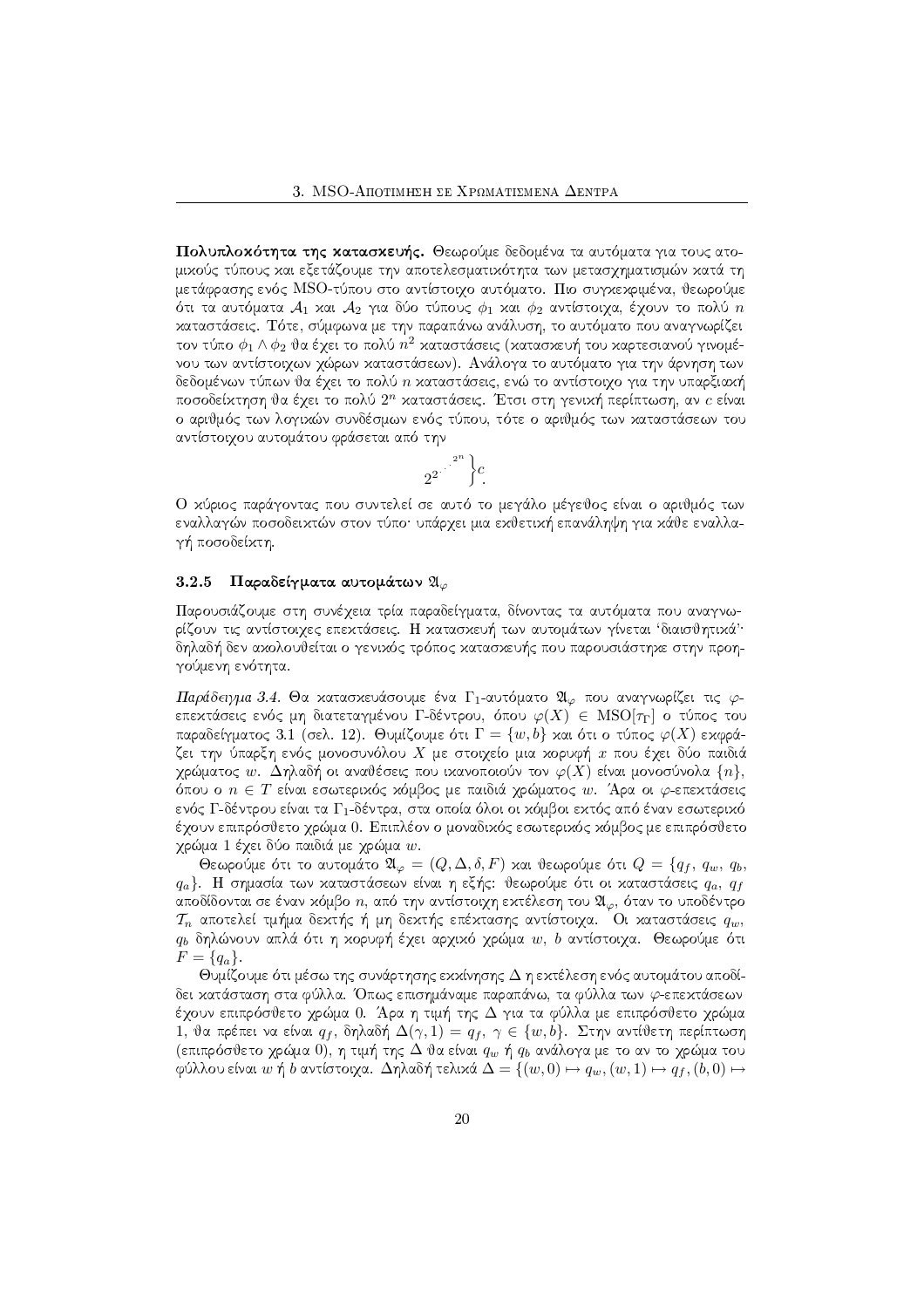$q_b, (b, 1) \mapsto q_f$ .

Θυμίζουμε επίσης ότι η εχτέλεση ενός αυτομάτου αποδίδει χατάσταση σε χάθε εσωτεριχό χόμβο  $n$  μέσω της συνάρτησης μετάβασης δ. Έτσι η τιμή της εχτέλεσης του  $\mathfrak{A}_{\varphi}$ σε έναν εσωτεριχό χόμβο  $n$  εξαρτάται από τις χαταστάσεις  $q,q^\prime$  που έχουν τα παιδιά του  $n$  και το χρώμα  $(c(n), \epsilon)$  του  $n,$  όπου  $q, q' \in Q$  και  $\epsilon \in \{0, 1\}.$  Διακρίνουμε τις εξής περιπτώσεις: όταν χάποιο από τα παιδιά ενός εσωτεριχού χόμβου *η* βρίσχεται σε χατάσταση  $q_f,$  λόγω της σημασίας της χατάστασης  $q_f,$  έχουμε μεταφορά της στον  $n.$  Άρα θα είναι  $\,$  $\delta(\{q_f, q\}, (\gamma, \epsilon)) = q_f,$  για χάθε  $q \in Q,$   $\gamma \in \{w, b\}$  χαι  $\epsilon \in \{0, 1\}.$  Όταν χανένα από τα παιδιά του  $n$  δεν είναι σε  $q_f,$  διαχρίνουμε περιπτώσεις ανάλογα με το αν το επιπρόσθετο χρώμα του n είναι 1 ή 0. Παρατηρήσαμε παραπάνω ότι ο μοναδιχός χόμβος μιας  $\varphi$ -επέχτασης που έχει επιπρόσθετο χρώμα 1 είναι χάποιος που έχει δύο παιδιά χρώματος w. Άρα κόμβοι με επιπρόσθετο χρώμα 1 που όμως δεν έχουν δύο παιδιά  $w$  δεν αποτελούν τμήμα κάποιας φ-επέχτασης (δηλαδή χάποιας  $\mathfrak{A}_{\varphi}$ -δεχτής επέχτασης). Συμβολίζουμε με  $q, q^\prime$  τις χαταστάσεις των παιδιών ενός χόμβου  $n$ . Τα παραπάνω μεταφράζονται ως εξής: όταν το επιπρόσθετο χρώμα του  $n$  είναι 1, η μοναδιχή περίπτωση που του αποδίδεται χατάσταση  $q_a$  είναι όταν  $\{q, q'\} = q_w$ , (δηλαδή  $\delta(\{q_w\}, (\gamma, 1)) = q_a, \, \gamma \in \{w, b\}).$  Στις υπόλοιπες περιπτώσεις, η χατάσταση που αποδίδεται στον  $n$  είναι προφανώς η  $q_f$ . Άρα  $\delta(\{q,q'\},(\gamma,1)) \,=\, q_f,$  όταν  $\,\{q,q'\}\, \in\, ([Q\setminus \{q_f\}]^{\leq 2}\setminus \{q_w\})^7,\,\, \gamma \,\in\, \{w,b\}.$  . Απομένει να δούμε τι συμβαίνει όταν το επιπρόσθετο χρώμα του χόμβου  $n$  είναι 0, δηλαδή πότε έγουμε μεταφορά της χατάστασης  $q_a$  χαι τι συμβαίνει στις υπόλοιπες περιπτώσεις. Η  $q_a$ μεταβιβάζεται από τα παιδιά του  $n$  στον  $n,$  όταν μόνο ένα από τα παιδιά του  $n$  βρίσχεται στην  $q_a$ . Δηλαδή  $\delta(\{q_a, q\}, (\gamma, 0)) = q_a,$  όταν  $q \in \{q_w, q_b\},\ \gamma \in \{w, b\}.$  Αυτό ισχύει γιατί η πρώτη φορά που αποδίδεται χατάσταση  $q_a$  σε έναν χόμβο είναι όταν ιχανοποιεί τον δεδομένο τύπο  $\varphi(X)$  με επιπρόσθετο χρώμα 1. Οι αναθέσεις όμως που ικανοποιούν τον  $\varphi(X)$  είναι μονοσύνολα και έτσι κάθε  $\varphi$ -επέκταση θα πρέπει να κωδικοποιεί έναν μόνο χόμβο. Για τον ίδιο λόγο όταν χαι τα δύο παιδιά του  $n$  είναι σε χατάσταση  $q_a,$ στον  $n$  αποδίδεται  $q_f$  (δηλαδή  $\delta(\{q_a\},(\gamma,0))=q_f,$   $\gamma\in\{w,b\}).$   $\:$ τις υπόλοιπες περιπτώσεις, όταν δηλαδή  $\{q,q'\}\in[\{q_w,q_b\}]^{\leq 2}$ , είναι  $\delta(\{q,q'\},(\gamma,0))\,=\,q_\gamma,\;\gamma\,\in\,\{w,b\}.$  $\Sigma$ υνοψίζοντας όλες τις περιπτώσεις η δ ορίζεται αναλυτικά:  $\delta = \{(\{q_f, q\}, (\gamma, \epsilon)) \mapsto q_f,$  $(\{q_w\},(\gamma,1)) \mapsto q_a, (\{q_w, q_b\},(\gamma, 1)) \mapsto q_f, (\{q_b\},(\gamma, 1)) \mapsto q_f, (\{q', q_a\},(\gamma, 1)) \mapsto q_f,$  $(\{q_w, q_a\},(\gamma, 0)) \mapsto q_a, (\{q_b, q_a\},(\gamma, 0)) \mapsto q_a, (\{q_a\},(\gamma, 0)) \mapsto q_f, (\{q_w\},(\gamma, 0)) \mapsto q_\gamma,$  $(\{q_w, q_b\}, (\gamma, 0)) \mapsto q_\gamma, (\{q_b\}, (\gamma, 0)) \mapsto q_\gamma\},$  όπου  $q \in Q, q' \in Q \setminus \{q_f\}, \gamma \in \{w, b\}$  χαι  $\epsilon \in \{0,1\}.$  $\Diamond$ 

 $H$ αράδειγμα 3.5. Είδαμε στο Παράδειγμα 3.1 τον  ${\rm MSO}[\tau_{\Gamma}^o]$ -τύπο  $\phi(X)$  που εχφράζει την ίδια ιδιότητα με τον  $\mathrm{MSO}[\tau_\Gamma]$ -τύπο  $\varphi(X)$  (αλλά στο λεξιχό  $\tau_\Gamma^o$ ). Το αντίστοιχο αυτόματο διατεταγμένου  $\Gamma_1$ -δέντρου  $\mathfrak{A}_\phi=(Q',\Delta',\delta',F')$  προχύπτει πολύ φυσιχά από το αυτόματο μη διατεταγμένου δέντρου  $\mathfrak{A}_{\varphi}=(Q,\Delta,\delta,F).$  Πράγματι,  $Q'=Q,$   $F'=F,$  $\Delta' = \Delta$  και  $\delta'(q, q', (\gamma, \epsilon)) = \delta(\{q, q'\}, (\gamma, \epsilon))$ . Παρατηρούμε ότι η  $\delta'$  είναι συμμετριχή.  $\Diamond$ 

 $H$ αράδ $\epsilon$ τρμα 3.6. Θεωρούμε τον  ${\rm MSO}[\tau_{\Gamma}^o]$  τύπο  $\psi(X)$  που εχφράζει την ύπαρξη ενός μονοσυνόλου  $X$  με στοιχείο μια χορυφή  $x$  της οποίας το αριστερό παιδί έχει χρώμα  $w.$  Δηλαδή οι αναθέσεις που ιχανοποιούν τον  $\psi(X)$  είναι μονοσύνολα  $\{n\},$  όπου ο

 $^7$ Θυμίζουμε ότι η διαφορά δύο συνόλων ορίζεται  $A \setminus B = \{x \in A \mid \ x \not\in B\}.$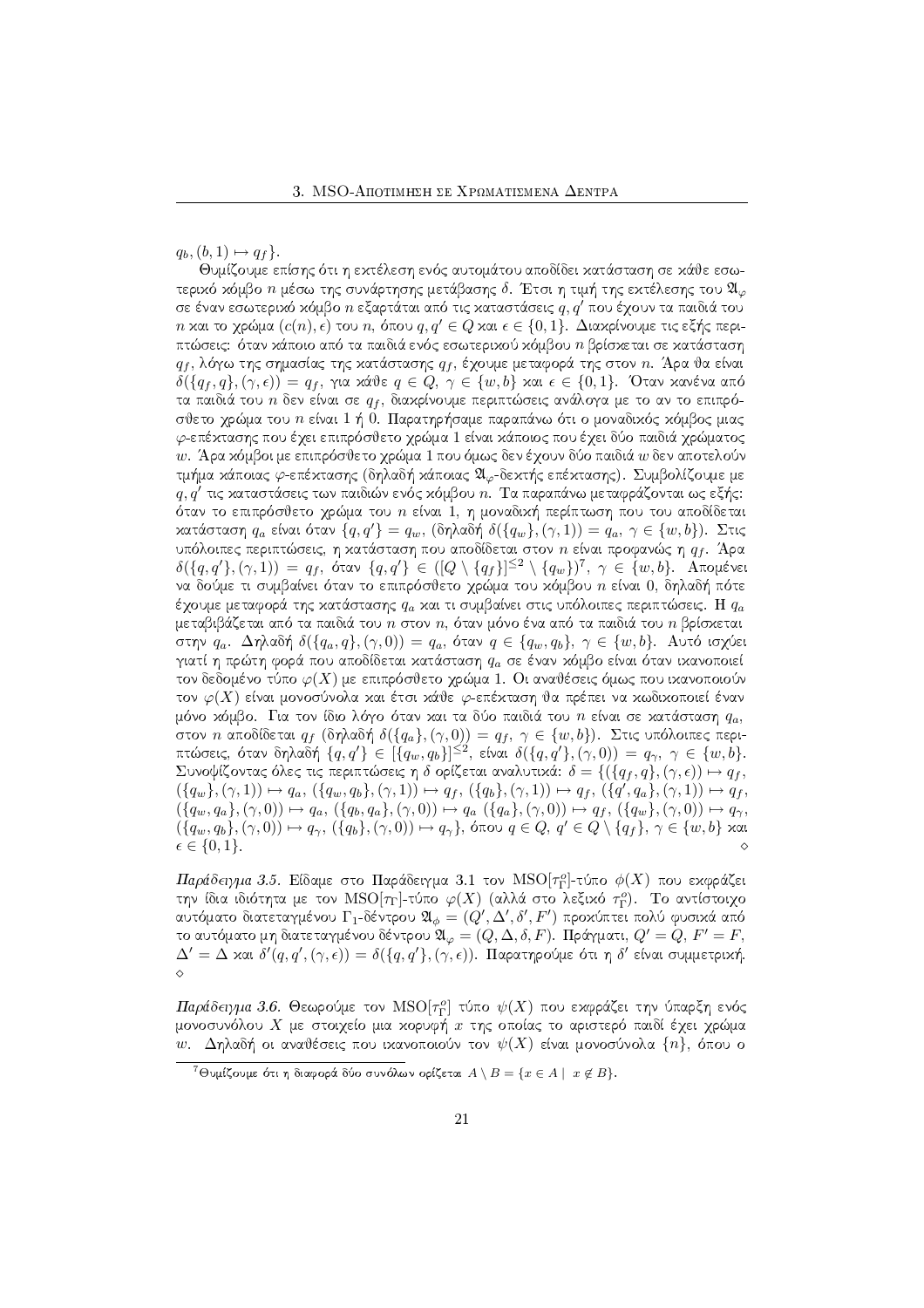$n\in T$  είναι εσωτεριχός χόμβος με αριστερό παιδί χρώματος  $w.$  Θα χατασχευάσουμε ένα  $\Gamma_1$ -αυτόματο  $\mathfrak{A}_\psi$  που αναγνωρίζει τις  $\psi$ -επεχτάσεις ενός διατεταγμένου  $\Gamma$ -δέντρου.

Θεωρούμε ότι το αυτόματο  $\mathfrak{A}_\psi \;=\; (Q, \Delta, \delta, F)$  με  $Q \;=\; \{q_f, \;q_w, \;q_b, \;q_a\},\; F \;=\;$  $\{q_a\}$ . Εύχολα επαληθέυεται ότι  $\Delta=\{(w,0)\mapsto q_w,(w,1)\mapsto q_f,(b,0)\mapsto q_b,(b,1)\mapsto$  $q_f \}.$  Επίσης με ανάλυση ανάλογη του προηγούμενου παραδείγματος:  $\delta(q_f,q,(\gamma , \epsilon))=$  $\delta(q, q_f, (\gamma, \epsilon)) \; = \; q_f, \; \gamma$ ια χάθε  $q \; \in \; Q, \; \gamma \; \in \; \{w, b\}$  χαι  $\epsilon \; \in \; \{0, 1\}.$  . Απομένει να δούμε τον ορισμό της δ στο  $Q'\times Q'\times \Gamma_1,$  όπου  $Q'~=~\{q_w,q_b,q_a\}.$  . Επειδή στις  $\psi$ -επεχτάσεις οι χόμβοι με επιπρόσθετο χρώμα 1 είναι μόνο αυτοί με αριστερό παιδί χρώματος  $w{:}$   $\delta(q_w,q_w,(\gamma,1))\ =\ \delta(q_w,q_b,(\gamma,1))\ =\ q_a,\ \gamma\ \in\ \{w,b\}.$  Ενω όταν  $(q, q') \in (Q' \times Q') \setminus \{(q_w, q_w), (q_w, q_b)\}$ :  $\delta(q, q', (\gamma, 1)) = q_f, \gamma \in \{w, b\}$ . Aváloγα, όταν το επιπρόσθετο χρώμα είναι 0,  $\delta(q_a,q,(\gamma,0))\ =\ \delta(q,q_a,(\gamma,0))\ =\ q_a,\ \gamma$ ια  $q\in\{q_w,q_b\}$  και  $\delta(q_a,q_a,(\gamma,0))=q_f,\ \gamma\in\{w,b\}.$  Τέλος όταν  $(q,q')\in\{q_w,q_b\}^2,$  είναι  $\delta(q,q',(\gamma,0)) = q_{\gamma}, \, \gamma \in \{w,b\}.$ ◇

## &W %&. "
) &W\$ . -.& '\$%+
-.&"/ "/ %&W-. πρόβλημα αυτομάτων.

Θυμίζουμε ότι δεδομένου ενός Γ-δέντρου Τ και δεδομένου ενός MSO-τύπου  $\varphi(X_1, \ldots, X_n)$  $X_k)$ , το αρχιχό μας πρόβλημα είναι ο υπολογισμός του

sat assign
$$
(\varphi, \mathcal{T}) = {\overline{B} | \mathcal{T} \models \varphi(\overline{B})}.
$$

 $\Sigma$ ύμφωνα με το Πόρισμα 3.1 (Doner, Thatcher & Wright), για κάθε MSO-τύπο  $\varphi(X_1, \ldots, X_n)$  $X_k$ ), είναι εφιχτή η χατασχευή ενός  $\Gamma_k$ -αυτομάτου  $\mathfrak{A}_\varphi$  τέτοιου ώστε για χάθε  $\Gamma$ -δέντρο  $T$  και  $\overline{B} = (B_1, \ldots, B_k) \in (\text{Pow}(T))^k$ , να ισγύει:

$$
\mathcal{T} \models \varphi(\overline{B}) \text{ and to } \mathfrak{A}_{\varphi} \text{ δέχεται την } (\mathcal{T}; \overline{B}).
$$

Ονομάζουμε  $\mathfrak{A}_{\varphi}$ -δεκτές αναθέσεις τις αναθέσεις που χωδιχοποιούν οι  $\mathfrak{A}_{\varphi}$ -δεχτές επε- $\pi$ τάσεις, χαι τις συμβολίζουμε με accept assign $(\mathfrak{A}_\varphi,\mathcal{T})$  :

accept assign( $\mathfrak{A}_{\varphi}, \mathcal{T}$ ) = { $\overline{B}$  | το  $\mathfrak{A}_{\varphi}$  δέχεται την  $(\mathcal{T}; \overline{B})$ }.

Με βάση τα παραπάνω είναι προφανές ότι:

 $accept\_assign(\mathfrak{A}_{\varphi}, \mathcal{T}) = sat\_assign(\varphi, \mathcal{T}).$ 

 $\Sigma$ υνοψίζοντας, το πρόβλημα του υπολογισμού του συνόλου sat assign $(\varphi, \mathcal{T})$  των αναθέσεων που ιχανοποιούν έναν τύπο  $\varphi(X_1, \ldots, X_k) \in \mathrm{MSO}$  σε ένα δεδομένο Γ-δέντρο  $\mathcal T$  (αρχικό τροποποιημένο πρόβλημα), ανάγεται στο εξής πρόβλημα αυτομάτων:

- Είσοδος: Γ-δέντρο  $\mathcal{T},$  Γ $_k$ -αυτόματο  $\mathfrak{A}_\varphi.$ 

- Πρόβλημα: Υπολογισμός του accep assign( $\mathfrak{A}_{\varphi}, \mathcal{T}$ ).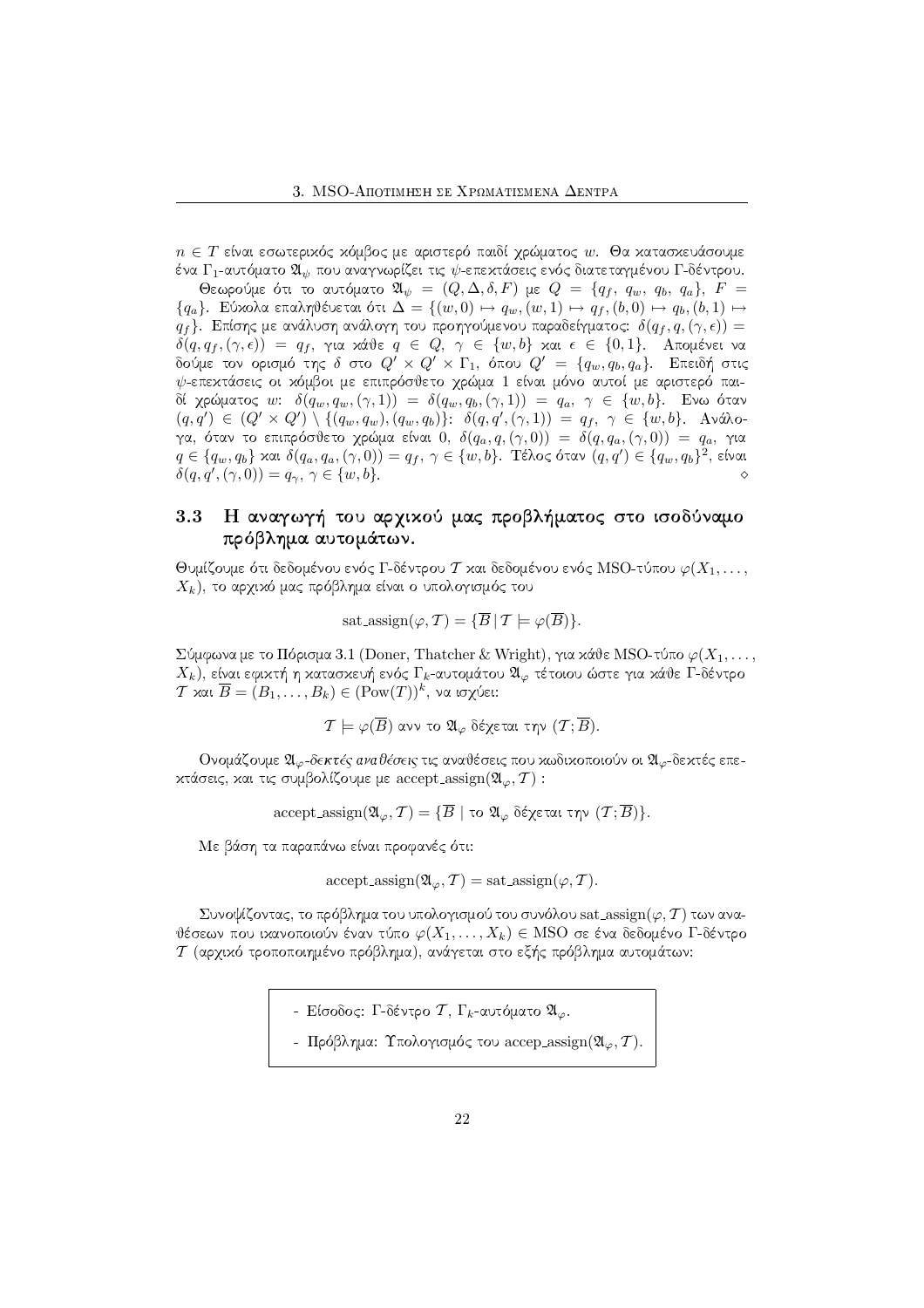Δηλαδή στη συνέγεια δε θα μιλάμε για τις αναθέσεις που ικανοποιούν τον MSO-τύπο  $\varphi(X_1,\ldots,X_k)$  αλλά για τις αναθέσεις που γίνονται δεχτές από το δεδομένο αυτόματο  $\mathfrak{A}_{\varphi}$  .

ΠΑΡΑΤΗΡΗΣΗ 3.5.  $\,$ Ανάλογα με τις  $\mathfrak{A}_\varphi\,$ δεχτές αναθέσεις, μπορούμε να ορίσουμε τις  $\mathfrak{A}_\varphi\,$ δεκτές συναρτήσεις επιπρόσθετου χρωματισμού :

 $\text{accept} \text{ add}.\text{col}(\mathfrak{A}_{\varphi}, \mathcal{T}) = \{c_{\overline{B}} \mid \text{to } \mathfrak{A}_{\varphi} \text{ }\delta\epsilon \text{grad } \text{tTV }(\mathcal{T}; \overline{B})\}.$ 

Στην ουσία οι  $\mathfrak{A}_{\varphi}$ -δεκτές συναρτήσεις επιπρόσθετου χρωματισμού  $c_{\overline{B}}$  αποτελούν την χωδιχοποιημένη αναπαράσταση των  $\mathfrak{A}_{\varphi}$ -δεχτών αναθέσεων  $\overline{B}.$  Θυμίζουμε ότι η χωδιχοποίηση βασίζεται στην ισοδυναμία:  $n \in B_i$  ανν  $c_{B_i} = 1$ .  $-$ 

Υπάργει δηλαδή μια '1-1' αντιστοιγία μεταξύ των δεκτών αναθέσεων και των δεκτών συναρτήσεων επιπρόσθετου χρωματισμού. Είναι  $\overline{B}\, \in\, \hbox{accept} \, \hbox{assign}(\mathfrak{A}_{\varphi},\mathcal{T})$  ανν  $c_{\overline{B}} \, \in\,$ accept add col $(\mathfrak{A}_{\varphi}, \mathcal{T})$ .  $\mathcal{M}_{\mathcal{A}}$ 

#### - -Βασικές έννοιες που σχετίζονται με το πρόβλημα αυτομάτων και την επίλυσή του

Δεδομένου του Γ-δέντρου Τ και δεδομένου του Γ<sub>κ</sub>-αυτομάτου  $\mathfrak{A}_{\varphi}$  που αποτελούν την είσοδο του προβλήματος αυτομάτων, ορίζουμε αναλυτικά βασικές έννοιες του προβλή-GIB(>J2HX(/;42 VD(385\*[5\*@R4GI:=<AB]PRT<A2HDWGI[N>=2I<2H@R4VGIF >AUWX![5H>A:xI[=VU>J2HD]PA[=PA2HGI:=<A2HD]BWD(>J2HGI\(>J2HD σε μια επέχταση χαι ορίζουμε τις εχτελέσεις χαι επιτυχημένες εχτελέσεις του  $\mathfrak{A}_{\varphi}$  στις  $k$ -επεχτάσεις του  $T.$  Ορίζονται επίσης οι υποχείμενες συναρτήσεις επιπρόσθετου χρωματισμού και οι υποκείμενες αναθέσεις μίας εκτέλεσης του  $\mathfrak{A}_\varphi.$  Τέλος παρουσιάζονται διαφορετικές μορφές αναπαράστασης του αυτομάτου.

Οι εχτελέσεις του  $\Gamma_k$ -αυτομάτου  $\mathfrak{A}_{\varphi}$  στις επεχτάσεις του  $\Gamma$ -δέντρου  $\mathcal{T}.$   $\,\mathrm{To}$ αυτόματο  $\mathfrak{A}_{\varphi} = (Q, \Delta, \delta, F)$  είναι ένα bottom-up ντετερμινιστικό  $\Gamma_k$ -αυτόματο. Δεδομένης μιας επέχτασης  $(\mathcal{T}; \overline{B}) = ((T, s_1, s_2), c; c_{\overline{B}}),$  όπου  $\overline{B} \in (\mathrm{Pow}(T))^k,$  συμβολίζουμε με  $\rho_{\overline{B}}$  την εχτέλεση του αυτομάτου  $\mathfrak{A}_{\varphi}$  στην  $(\mathcal{T}; \overline{B}).$   $\;$  Η εχτέλεση  $\rho_{\overline{B}}$  υπολογίζεται επαγωγικά από τα φύλλα πρός τη ρίζα ως εξής:

- $\rho_{\overline{B}}(n) = \Delta((c(n), c_{\overline{B}}(n))),$  εάν ο  $n$  είναι φύλλο και
- $\rho_{\overline{B}}(n)=\delta(\rho_{\overline{B}}(s_1(n)),\rho_{\overline{B}}(s_2(n)),(c(n),c_{\overline{B}}(n))),$  εάν ο  $n$  είναι εσωτεριχός χόμβος.

Η πλειάδα  $\overline{B}$  είναι  $\mathfrak{A}_{\varphi}$ -δεχτή ανν η εχτέλεση  $\rho_{\overline{B}}$  είναι επιτυχημένη.

 $\Sigma$ υμβολίζουμε με pot\_runs $({\mathfrak A}_\varphi, {\mathcal T})$  τις εχτελέσεις του  $\Gamma_k$ -αυτομάτου  ${\mathfrak A}_\varphi$  στις  $({\mathcal T},k)$ επεχτάσεις: pot\_runs $(\mathfrak{A}_\varphi,\mathcal{T}) \ = \ \{\rho_{\overline{B}} \, | \, \overline{B} \ \in \ (\text{Pow}(T))^k \}$  χαι με succ\_runs $(\mathfrak{A}_\varphi,\mathcal{T})$  τις εχτελέσεις του  $\Gamma_k$ -αυτομάτου  $\mathfrak{A}_\varphi$  στις  $\mathfrak{A}_\varphi$ -δεχτές επεχτάσεις του  $\mathcal{T}$ :

$$
\mathrm{succ\_runs}(\mathfrak{A}_{\varphi}, \mathcal{T}) = \{\rho_{\overline{B}} \, | \, \text{to } \mathfrak{A}_{\varphi} \text{ } \delta \xi \chi \text{ and } \text{top } (\mathcal{T}; \overline{B})\}.
$$

Όταν το  $\bar{T}$  εννοείται από τα συμφραζόμενα, θα αναφερόμαστε στις  $\text{pot\_runs}(\mathfrak{A}_{\varphi},\bar{T})$ και στις succ\_runs $({\mathfrak A}_\varphi, {\mathcal T})$  ως εχτελέσεις χαι επιτυχημένες εχτελέσεις του  ${\mathfrak A}_\varphi$  αντίστοιχα (αντί για εχτελέσεις του  $\mathfrak{A}_{\varphi}$  στις επεχτάσεις του  $\overline{\mathcal{T}}).$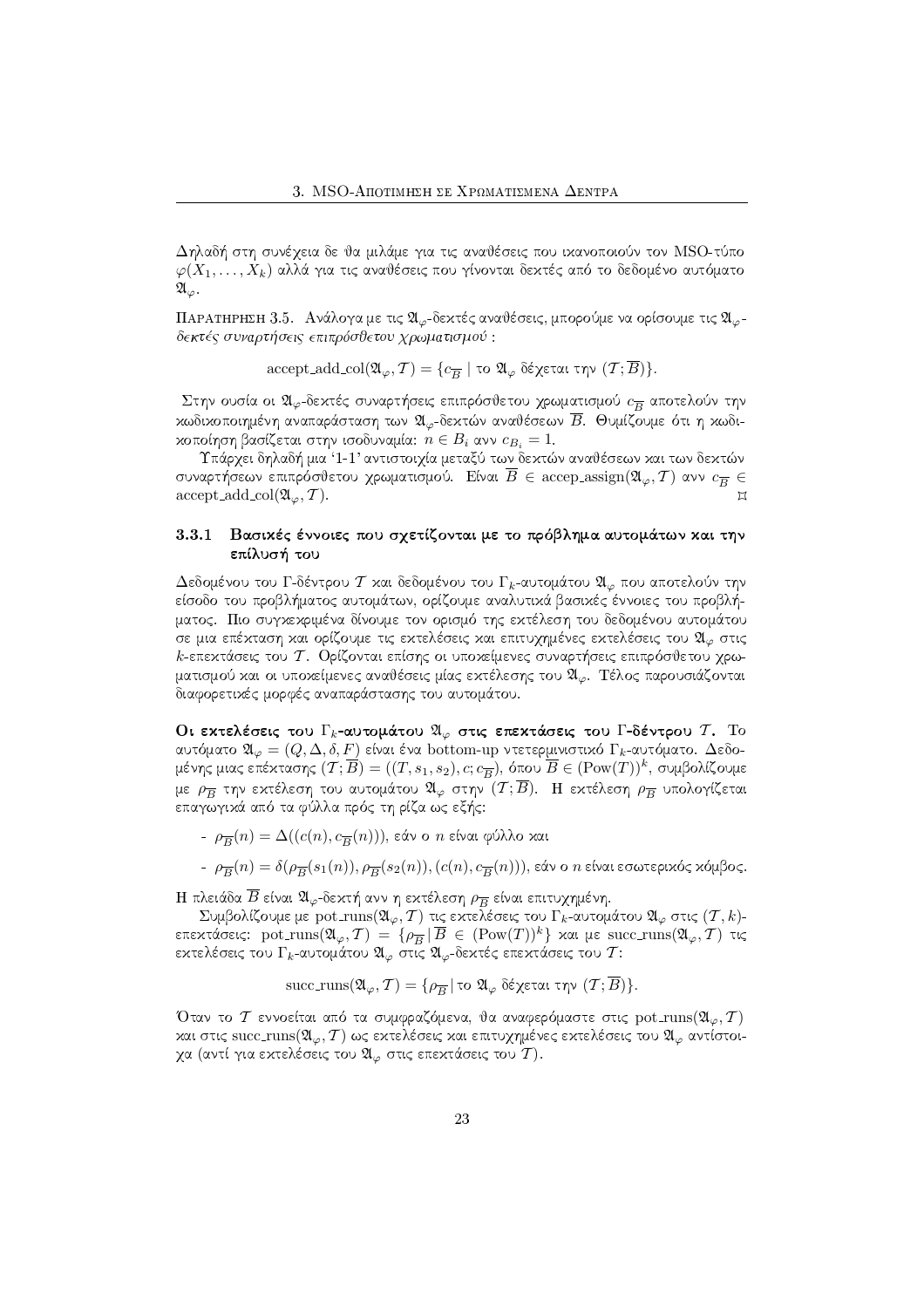Οι υποκείμενες συναρτήσεις επιπρόσθετου χρωματισμού και οι υποκείμενες αναθέσεις μιας εκτέλεσης του  $\mathfrak{A}_{\varphi}$ : ο υπολογισμός τους. Είδαμε παραπάνω πώς δεδομένης της συνάρτησης επιπρόσθετου χρωματισμού  $c_{\overline{B}}$  μιας επέχτασης  $(\mathcal{T}; \overline{B}),$ υπολογίζουμε την εκτέλεση $\rho_{\overline{B}}$ του $\mathfrak{A}_{\varphi}.$ 

Ανάλογα, δεδομένου ενός δέντρου  $\mathcal{T} = ((T, s_1, s_2), c)$  και δεδομένης μιας εκτέλεσης  $\varrho$  του  $\mathfrak{A}_{\varphi}$  σε μια επέχταση του  $\mathcal{T}$ , μπορούμε να υπολογίσουμε τις υποκείμενες συναρτήσεις επιπρόσθετου χρωματισμού της ρ, δηλαδή τις συναρτήσεις επιπρόσθετου χρωματισμού  $c_{\overline{B}}$  για όλες τις επεχτάσεις  $(\overline{\mathcal{I}};\overline{B})$  στις οποίες η  $\rho_{\overline{B}}$  ισούται με τη  $\varrho$ : add\_col( $\rho$ , T) = { $c_{\overline{B}}$  |  $\rho_{\overline{B}} = \rho$ }. Συμβολίζουμε με add\_col( $\rho$ , T<sub>n</sub>), τις υποχείμενες συναρτήσεις επιπρόσθετου χρωματισμού για την εκτέλεση  $\rho$  στο υποδέντρο  $\mathcal{T}_n$ .

Ο υπολογισμός των υποχείμενων συναρτήσεων επιπρόσθετου χρωματισμού γίνεται επαγωγικά με κατεύθυνση από τα φύλλα προς τη ρίζα:

- εάν ο *n* είναι φύλλο: add\_col(ρ,  $T_n$ ) = { $\{n \mapsto \overline{\epsilon}\}\Delta((c(n), \overline{\epsilon})) = \rho(n)\}.$
- εάν ο  $n$  είναι εσωτεριχός χόμβος:

add,col(
$$
\rho, \mathcal{T}_n
$$
) = { $c_1 \cup c_2 \cup \{n \mapsto \overline{\epsilon}\} | c_1 \in \text{add,col}(\rho, \mathcal{T}_{s_1(n)})$ ,  
\n $c_2 \in \text{add,col}(\rho, \mathcal{T}_{s_2(n)})$ ,  
\n $\delta(\rho(s_1(n)), \rho(s_2(n)), (c(n), \overline{\epsilon})) = \rho(n)$ }

Oι υποκείμενες αναθέσεις της εκτέλεσης  $\varrho$ : assign $(\varrho, \mathcal{T}) = {\overline{B}} \mid \rho_{\overline{B}} = \varrho \}$  υπολογίζονται ανάλογα. Συμβολίζουμε με  $\operatorname{assign}(n, \overline{\epsilon})$  το διάνυσμα

$$
([n]^{\epsilon_1},\ldots,[n]^{\epsilon_k}),
$$

όπου  $[n]^0 = \emptyset$  και  $[n]^1 = \{n\}$  και το ονομάζουμε υποκείμενη ανάθεση του ε στον κόμβο  $n$ .

Επαγωγικά με κατεύθυνση από τα φύλλα προς τη ρίζα έχουμε:

- εάν ο *n* είναι φύλλο:  $\operatorname{assign}(\varrho, \mathcal{T}_n) = \{\operatorname{assign}(n, \overline{\epsilon}) \mid \Delta((c(n), \overline{\epsilon})) = \varrho(n)\}.$
- εάν ο *η* είναι εσωτερικός κόμβος<sup>8</sup>:

$$
\operatorname{assign}(\varrho, \mathcal{T}_n) = \{ A_1 \cup A_2 \cup \operatorname{assign}(n, \overline{\epsilon}) \mid A_1 \in \operatorname{assign}(\varrho, \mathcal{T}_{s_1(n)}),
$$

$$
\overline{A}_2 \in \operatorname{assign}(\varrho, \mathcal{T}_{s_2(n)}),
$$

$$
\delta(\varrho(s_1(n)), \varrho(s_2(n)), (c(n), \overline{\epsilon})) = \varrho(n) \}.
$$

ΠΑΡΑΤΗΡΗΣΗ 3.6. Προφανώς οι υποχείμενες αναθέσεις των επιτυχημένων εχτελέσεων του δεδομένου αυτομάτου  $\mathfrak{A}_{\varphi}$  είναι οι  $\mathfrak{A}_{\varphi}$ -δεκτές αναθέσεις. Δηλαδή

accept assign
$$
(\mathfrak{A}_{\varphi}, \mathcal{T}) = \{ \operatorname{assign}(\varrho, \mathcal{T}) \mid \varrho \in \operatorname{succ-runs}(\mathfrak{A}_{\varphi}, \mathcal{T}) \}.
$$

 $\mathsf{M}$ 

Ανάλογα ισχύουν και για τις accept\_add\_col( $\mathfrak{A}_{\varphi}, \mathcal{T}$ ).

$$
{}^{8}A\mathbf{v} \ \overline{A}_1 = (A_1^1, \dots, A_1^k) \ \text{and} \ \overline{A}_2 = (A_2^1, \dots, A_2^k), \ A_i^j \subseteq T, \ i = 1, 2, j = 1, \dots, k, \ \text{tote}
$$
\n
$$
\overline{A}_1 \cup \overline{A}_2 = (A_1^1 \cup A_2^1, \dots, A_1^k \cup A_2^k).
$$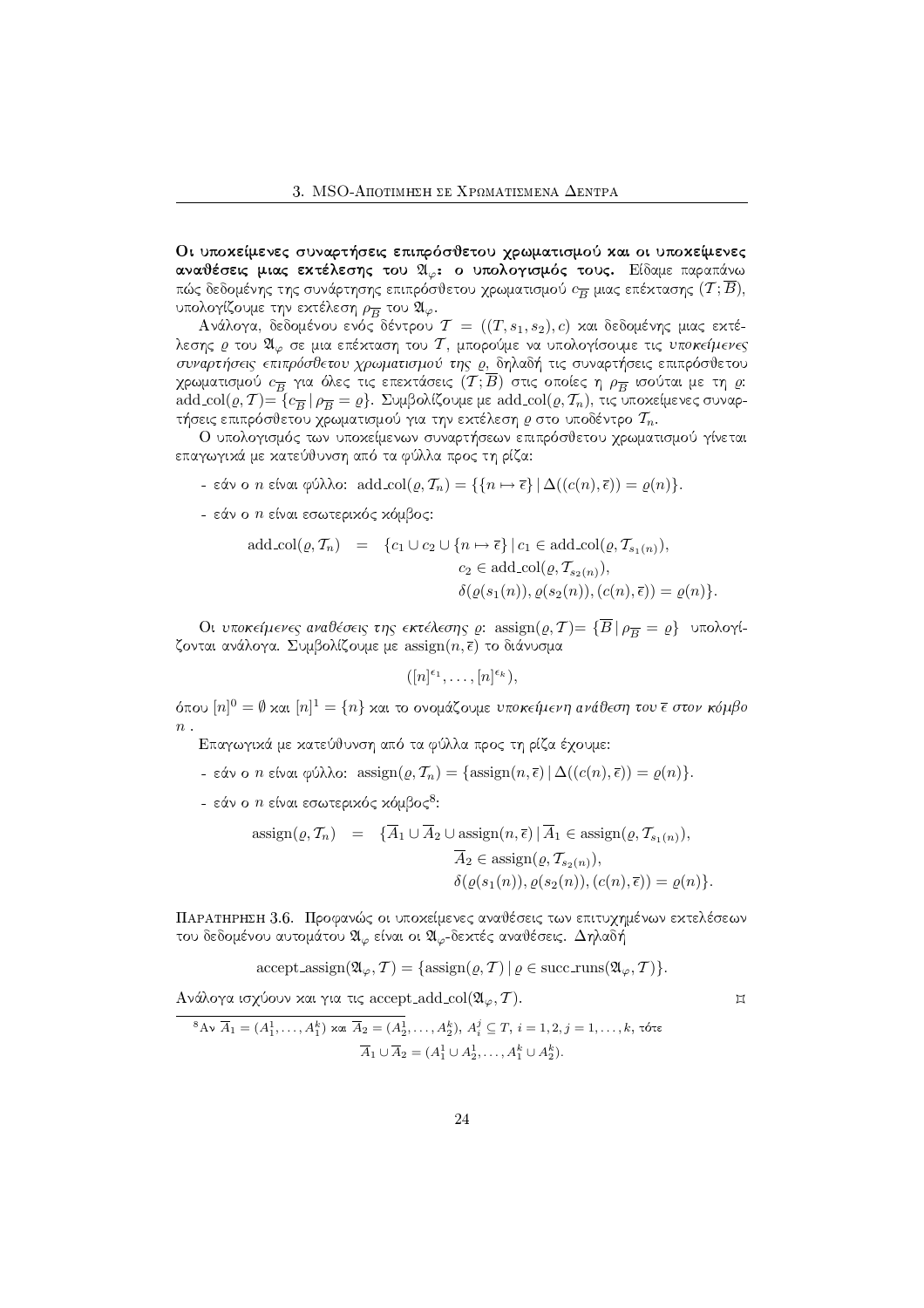ΠΑΡΑΤΗΡΗΣΗ 3.7. Όπως είναι φυσιχό χαι φαίνεται επίσης από τις παραπάνω εχφράσεις, ο υπολογισμός των assign $(\varrho, \mathcal{T}_n)$  και add col $(\varrho, \mathcal{T}_n)$  είναι εντελώς ανάλογος. Προφανώς αυτό ισχύει σε κάθε περίπτωση που δίνεται μια έκφραση υπολογισμού για τις αναθέσεις: οι αντίστοιγες εχφράσεις υπολογισμού των συναρτήσεων επιπρόσθετου γρωματισμού προχύπτουν από τις πρώτες με το φυσιχό τρόπο (η μόνη διαφορά είναι ότι αντί για την  $\operatorname{assign}(n, \overline{\epsilon})$  έχουμε  $\{n \mapsto \overline{\epsilon}\}\$ .  $\mathcal{M}$ 

Παράδειγμα 3.7. Θεωρούμε  $\Gamma = \{w, b\}$  και θεωρούμε ότι έχουμε δεδομένο ένα Γ-δέντρο,  $\mathcal{T} = ((T, s_1, s_2), c), \text{ or } T = \{n_1, n_2, n_3\}, s_1(n_1) = n_2, s_2(n_1) = n_3 \text{ and } c = \{n_1 \mapsto$  $b, n_2 \mapsto w, n_3 \mapsto b\}$ . Θεωρούμε επίσης ότι έχουμε δεδομένο το Γ<sub>1</sub>-αυτόματο  $\mathfrak{A}_{\psi}$  του Παραδείγματος 3.6. Δεδομένης της εχτέλεσης  $\rho = \{n_1 \mapsto q_f, n_2 \mapsto q_w, n_3 \mapsto q_f\}$ :



θα υπολογίσουμε τις υποχείμενες συναρτήσεις επιπρόσθετου χρωματισμού της r αλλά χαι τις υποχείμενες αναθέσεις.

Aπό το αυτόματο  $\mathfrak{A}_{\psi}$  έγουμε  $\Delta((w,1))=q_w$  και  $\Delta((b,0))=q_f$ . Για τα φύλλα  $n_2$ ,  $n_3$  υπολογίζουμε: add\_col( $\varrho$ ,  $n_2$ ) = { $\{n_2 \mapsto 1\}$ }, add\_col( $\varrho$ ,  $n_3$ ) = { $\{n_3 \mapsto 0\}$ }. Επίσης  $\delta(q_w, q_f, (b, 0)) = \delta(q_w, q_f, (b, 1)) = q_f$  xat έτσι add col $(\varrho, \mathcal{T}) = \{\{n_2 \mapsto 1, n_3 \mapsto 1\}$  $[0, n_1 \mapsto 0]$ ,  $\{\{n_2 \mapsto 1, n_3 \mapsto 0, n_1 \mapsto 1\}\}.$ 

Ανάλογα υπολογίζονται οι υποκείμενες αναθέσεις. Είναι  $[n_2]^1 = \{n_2\}$  και  $[n_3]^0 = \emptyset$ . Έτσι assign $(\varrho, n_2) = \{\{n_2\}\}\right\}$  και assign $(\varrho, n_3) = \{\emptyset\}$ . Όμοια βρίσχουμε ότι assign $(\varrho, \mathcal{T})$  $=\{\{n_2\},\{n_2,n_1\}\}.$  $\Diamond$ 

Διαφορετικές αναπαραστάσεις των συναρτήσεων  $\Delta, \delta$  του αυτόματου  $\mathfrak{A}_{\varphi}$ . Με αφορμή την πληροφορία των συναρτήσεων  $\Delta, \delta$  που χρησιμοποιήσαμε παραπάνω (δηλαδή τα υποχείμενα επιπρόσθετα χρώματα των μεταβάσεων των  $\Delta, \delta$ ), παρουσιάζουμε χάποιες διαφορετικές αναπαραστάσεις τους.

Όπως έχουμε ήδη αναφέρει, οι συναρτήσεις εχχίνησης χαι μετάβασης μπορούν να ειδωθούν ως σύνολα μεταβάσεων. Οι μεταβάσεις μπορούν να διαμεριστούν ανάλογα με το υποχείμενο αργιχό τους γρώμα σε γ-μεταβάσεις,  $\gamma \in \Gamma$ . Πιο συγχεχριμένα ορίζουμε: γ\_start\_transitions =  $\{(q,\bar{\epsilon}) | \Delta((\gamma,\bar{\epsilon})) = q\}$  xαι γ\_transitions =  $\{(q,q_1,q_2,\bar{\epsilon})\}$  $\bar{\epsilon}$ )  $\delta(q_1, q_2, (\gamma, \bar{\epsilon})) = q$ .

Επιπλέον οι γ-μεταβάσεις της δ, μπορούν να ειδωθούν ως σύνολα από γ-τρίγωνα xαταστάσεων: γ\_states\_triangles = { $(q, q_1, q_2)$  |  $\exists \overline{\epsilon}$  τ. ω.  $\delta(q_1, q_2, (\gamma, \overline{\epsilon})) = q$ } xαι ως σύνολα με στοιχεία τα υποχείμενα επιπρόσθετα χρώματα των γ-τριγώνων χαταστάσεων:  $\gamma$  add colors<sub>q,q1</sub>,<sub>q2</sub> = { $\overline{\epsilon}$  |  $\delta(q_1, q_2, (\gamma, \overline{\epsilon})) = q$ } (Πίναχας 3).

Ανάλογα οι γ-μεταβάσεις της  $\Delta$ ,  $\gamma \in \Gamma$ , μπορούν να ειδωθούν ως γ-καταστάσεις εχχίνησης: γ start states = {q|  $\exists \overline{\epsilon}$  τ. ω.  $\Delta((\gamma, \overline{\epsilon})) = q$ } χαι ως σύνολα με τα υποχείμενα επιπρόσθετα χρώματα των γ-χαταστάσεων εχχίνησης: γιadd\_colors<sub>a</sub> = {ε  $\Delta((\gamma,\overline{\epsilon}))=q$ } (Πίνακας 4).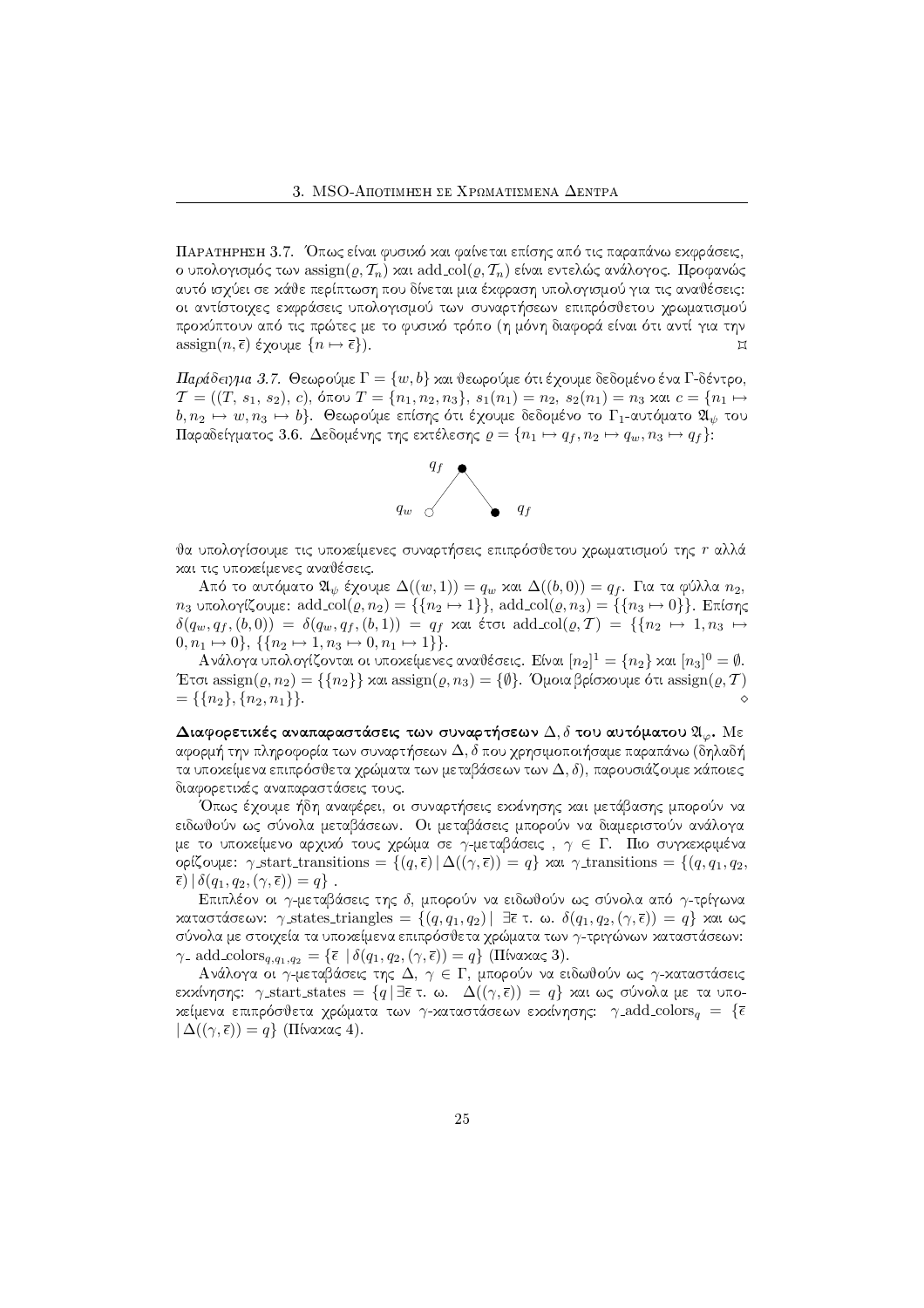| Συμβολισμός                                                    | Ορισμός                                                                                                             |
|----------------------------------------------------------------|---------------------------------------------------------------------------------------------------------------------|
| $\gamma$ -transitions                                          | $\{(q,q_1,q_2,\overline{\epsilon}) \mid \delta(q_1,q_2,(\gamma,\overline{\epsilon})) = q\}$                         |
| $\gamma$ states triangles                                      | $\{(q, q_1, q_2)   \exists \overline{\epsilon} \tau. \omega. \delta(q_1, q_2, (\gamma, \overline{\epsilon})) = q\}$ |
| $\overline{\gamma}$ add colors <sub>q,q1</sub> , <sub>q2</sub> | $\{\bar{\epsilon}   \delta(q_1, q_2, (\gamma, \bar{\epsilon})) = q\}$                                               |

 $\Pi$ ίναχας 3: Οι αναπαραστάσεις της συνάρτησης δ του  $\mathfrak{A}_\varphi.$ 

| Συμβολισμός                      | Ορισμός                                                                                                |
|----------------------------------|--------------------------------------------------------------------------------------------------------|
| $\gamma$ -start transitions      | $\{(q,\overline{\epsilon})\, \,\Delta((\gamma,\overline{\epsilon}))=q\}$                               |
| $\gamma$ start states            | $\{q \mid \exists \overline{\epsilon} \tau. \; \omega. \; \Delta((\gamma, \overline{\epsilon})) = q\}$ |
| $\gamma$ add colors <sub>a</sub> | $\{\bar{\epsilon}   \Delta((\gamma,\bar{\epsilon})) = q\}$                                             |

|  | $\Pi$ ίναχας 4: Οι αναπαραστάσεις της συνάρτησης $\Delta$ του $\mathfrak{A}_{\varphi}.$ |  |  |
|--|-----------------------------------------------------------------------------------------|--|--|
|  |                                                                                         |  |  |

### 3.3.2 Ο απλός και ο απλός -'συνολικός' (set-oriented) αλγόριθμος επίλυσης του προβλήματος αυτομάτων: η έννοια της βελτιστοποίησης

Παρουσιάζουμε τον απλό αλγόριθμο του προβλήματος αυτομάτων και σχολιάζουμε την υλοποίησή του σε ένα βήμα-πέρασμα του δεδομένου Γ-δέντρου. Τέλος επισημαίνουμε ορισμένα βασιχά σημεία της επίλυσης του προβλήματος χαι εισάγουμε την έννοια της βελτιστοποίησης του υπολογισμού.

Ο απλός αλγόριθμος για το πρόβλημα αυτομάτων. Περιγράφουμε αργιχά τον απλό αλγόριθμο για τον υπολογισμό των  $\mathfrak{A}_{\varphi}$ -δεχτών αναθέσεων.  $\overline{\Pi}$ αρατηρούμε ότι οι πιθανές αναθέσεις για τον δεδομένο τύπο  $\varphi(X_1, \ldots, X_k)$  σε ένα δέντρο με σύνολο **χόμβων**  $T$  είναι όλα τα διανύσματα  $(B_1, \ldots, B_k) \in (\text{Pow}(T))^k$ . Ο απλός αλγόριθμος περιλαμβάνει την θεώρηση όλων των πιθανών αναθέσεων Β, την χωδιχοποίηση τους στις επεχτάσεις  $(\mathcal{T}; B)$  μέσω του υπολογισμού συναρτήσεων επιπρόσθετου χρωματισμού  $c_{\overline{B}}$ και τον υπολογισμό των αντίστοιχων εχτελέσεων  $\rho_{\overline{B}}.$  Αν μια εχτέλεση  $\rho_{\overline{B}}$  είναι επιτυχημένη, τότε η υποχείμενη ανάθεσή της  $\overline{B}$  είναι προφανώς μια  $\mathfrak{A}_{\varphi}$ -δεχτή ανάθεση. Αν  $|T|=m,$  οι πιθανές επεχτάσεις είναι  $2^{m\cdot k}$  χαι θα πρέπει να πραγματοποιήσουμε ισάριθμα περάσματα στο δεδομένο δέντρο για τον υπολογισμό των αντίστοιχων εκτελέσεων.

 $\blacksquare$ μετέπειτα χωδιχοποίησή τους σε συναρτήσεις επιπρόσθετου γρωματισμού, μπορούμε απευθείας να θεωρήσουμε τις πιθανές συναρτήσεις επιπρόσθετου χρωματισμού. Αυτές αντιστοιχούν στις πιθανές αχολουθίες από διανύσματα  $\overline{\epsilon} \in \{0,1\}^k,$  μήχους  $m.$ 

Παράδ $\epsilon$ ιγμα 3.8. Εφαρμόζουμε την απλή προσέγγιση για τον υπολογισμό των  $\mathfrak{A}_{\psi}$ -δεχτών αναθέσεων στα δεδομένα του προηγούμενου παραδείγματος. Οι πιθανές αναθέσεις είναι τα στοιχεία του  $\mathrm{Pow}(T),$   $T~=~\{n_1, n_2, n_3\}.$   $\;$   $\Delta$ ηλαδή αυτές είναι οι:  $\;B_1~=~\emptyset,$  $B_2 = \{n_1\}, B_3 = \{n_2\}, B_4 = \{n_3\}, B_5 = \{n_1, n_2\}, B_6 = \{n_1, n_3\}, B_7 = \{n_2, n_3\},$  $B_8=\{n_1,n_2,n_3\}.$  Οι αντίστοιχες συναρτήσεις επιπρόσθετου χρωματισμού είναι:  $c_{B_1}=$  ${n_1 \mapsto 0, n_2 \mapsto 0, n_3 \mapsto 0}, c_{B_2} = {n_1 \mapsto 1, n_2 \mapsto 0, n_3 \mapsto 0}, c_{B_3} = {n_1 \mapsto n_2}$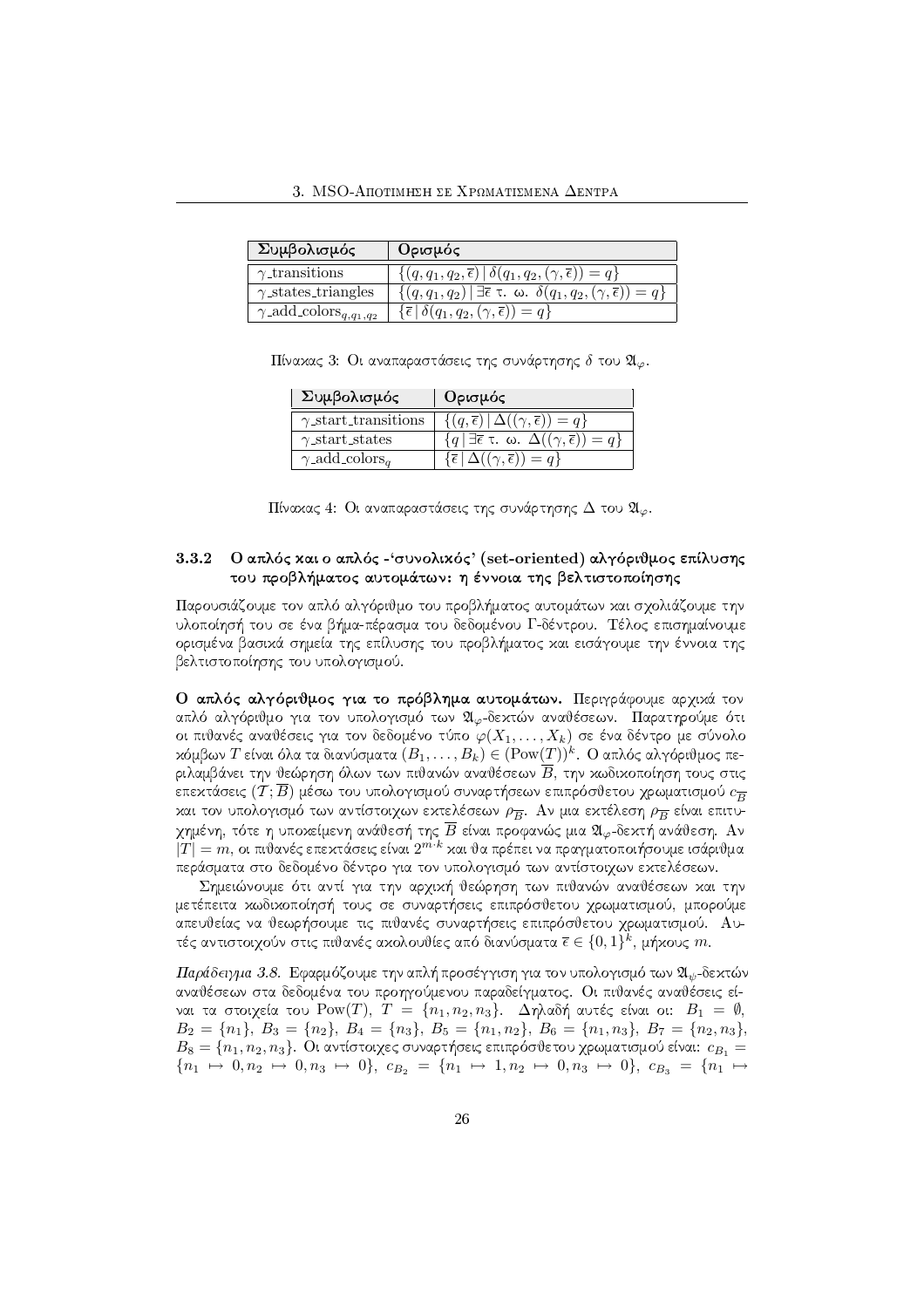$0, n_2 \mapsto 1, n_3 \mapsto 0$ ,  $c_{B_4} = \{n_1 \mapsto 0, n_2 \mapsto 0, n_3 \mapsto 1\}$ ,  $c_{B_5} = \{n_1 \mapsto 1, n_2 \mapsto 1\}$  $1, n_3 \mapsto 0$ ,  $c_{B_6} = \{n_1 \mapsto 1, n_2 \mapsto 0, n_3 \mapsto 1\}$ ,  $c_{B_7} = \{n_1 \mapsto 0, n_2 \mapsto 1, n_3 \mapsto 1\}$ ,  $c_{B_8} \ = \ \{n_1 \ \mapsto \ 1, n_2 \ \mapsto \ 1, n_3 \ \mapsto \ 1\}.$  Οι εχτελέσεις του αυτομάτου υπολογίζονται:  $\rho_{B_1} = \{n_1 \mapsto q_b, n_2 \mapsto q_w, n_3 \mapsto q_b\}, \ \rho_{B_2} = \{n_1 \mapsto q_a, n_2 \mapsto q_w, n_3 \mapsto q_b\}, \ \rho_{B_3} =$  $\rho_{B_5} = \{n_1 \mapsto q_f, n_2 \mapsto q_f, n_3 \mapsto q_b\}, \ \rho_{B_4} = \rho_{B_6} = \{n_1 \mapsto q_f, n_2 \mapsto q_w, n_3 \mapsto q_f\},\$  $\rho_{B_7} = \rho_{B_8} = \{n_1 \mapsto q_f, n_2 \mapsto q_f, n_3 \mapsto q_f\}$ . Η μοναδιχή επιτυχημένη εχτέλεση είναι η  $\rho_{B_2}$  και έτσι η  $B_2$  είναι η μοναδική  $\mathfrak{A}_{\psi}$ -δεκτή ανάθεση.

Θεωρούμε τη διάταξη  $n_1, n_2, n_3$  για το σύνολο χόμβων. Αναπαριστούμε τις συναρτήσεις επιπρόσθετου γρωματισμού ως αχολουθίες ψηφίων 0, 1 που αντιστοιγούν στην αχολουθία επιπρόσθετων χρωμάτων με βάση την παραπάνω διάταξη χόμβων. Ανάλογα για τις εκτελέσεις. Τα παραπάνω αποτελέσματα συνοψίζονται στον πίνακα:

|                | assign              | add_col | runs            |
|----------------|---------------------|---------|-----------------|
|                |                     | 0, 0, 0 | $q_b, q_w, q_b$ |
| $\overline{2}$ | $\{n_1\}$           | 1, 0, 0 | $q_a, q_w, q_b$ |
| 3              | $\{n_2\}$           | 0, 1, 0 | $q_f, q_f, q_b$ |
| 4              | $\{n_3\}$           | 0, 0, 1 | $q_f, q_w, q_f$ |
| 5.             | ${n_1, n_2}$        | 1, 1, 0 | $q_f, q_f, q_b$ |
| 6              | ${n_1, n_3}$        | 1, 0, 1 | $q_f, q_w, q_f$ |
| 7              | $\{n_2, n_3\}$      | 0, 1, 1 | $q_f, q_f, q_f$ |
| 8.             | $\{n_1, n_2, n_3\}$ | 1, 1, 1 | $q_f, q_f, q_f$ |

Ο απλός-'συνολικός' (set-oriented) αλγόριθμος για το πρόβλημα αυτομάτων Το βασιχό σημείο του απλού-'συνολιχού' (set-oriented) αλγόριθμου είναι η ταυτόχρονη θεώρηση όλων των επεχτάσεων χαι ο υπολογισμός όλων των εχτελέσεων σε ένα μοναδιχό πέρασμα του αρχιχού μας δέντρου. Ονομάζουμε  $q$ -αναθέσεις ενός δέντρου  $\mathcal T,$  τις αναθέσεις  $B$  για τις οποίες η τιμή των αντίστοιχων εχτελέσεων  $\rho_{\overline{B}}$  στη ρίζα του  $\mathcal T$  ισούται με  $q$ . Στην ουσία υπολογίζουμε τις  $q$ -αναθέσεις του δεδομένου δέντρου, όπου  $q$  οι πιθανές χαταστάσεις στη ρίζα. Από αυτές, οι  $q$ -αναθέσεις με  $q \in F$  είναι οι ζητούμενες  $\mathfrak{A}_{\varphi}$ -δεχτές αναθέσεις.

Πιο συγχεχριμένα, δεδομένου του αρχιχού δέντρου, η ταυτόχρονη θεώρηση των πιθανών επεχτάσεων επιτυγγάνεται θεωρώντας διαδοχιχά ως επιπρόσθετο χρώμα χάθε χόμβου όλα τα πιθανά επιπρόσθετα χρώματα  $\overline{\epsilon} \in \{0, 1\}^k$ . Οι  $q$ -αναθέσεις υπολογίζονται επαγωγικά από τα φύλλα προς τη ρίζα.  $\Delta$ ηλαδή για κάθε κόμβο  $n$ , υπολογίζονται οι  $q$ -αναθέσεις του υποδέντρου  $\mathcal{T}_n$  (θα τις ονομάζουμε στη συνέχεια  $(n,q)$ -αναθέσεις χαι θα χρησιμοποιούμε το συμβολισμό  $\operatorname{assign}(n, q)),$  για κάθε πιθανή κατάσταση  $q$  στον χόμβο  $n$ .

Παρουσιάζουμε με τη μορφή  $q$ -αναθέσεων σε χάθε υποδέντρο  $((n,q)\text{-}\mathsf{a}$ ναθέσεις) τα αποτελέσματα του προηγούμενου παραδείγματος. Παρατηρούμε ότι οι χαταστάσεις που οι εχτελέσεις του αυτομάτου  $\mathfrak{A}_{\psi}$  αποδίδουν στους χόμβους  $n_1, n_2, n_3$  είναι  $\{q_b, q_a, q_f\},$  $\{q_w, q_f \}$  και  $\{q_b, q_f \}$  αντίστοιχα. Επίσης, για τον χόμβο  $n_2,$  οι  $q_w$ -,  $q_f$ -αναθέσεις είναι τα μονοσύνολα  $\{\emptyset\}$  και  $\{\{n_2\}\}$  αντίστοιχα. Για τον  $n_3,$  οι  $q_b$ -,  $q_f$ -αναθέσεις είναι τα μονοσύνολα { $\emptyset\}$  και  $\{\{n_3\}\}$  αντίστοιχα. Τελικά στη ρίζα  $n_1,$  οι  $q_b$ -,  $q_a$ -,  $q_f$ -αναθέσεις

 $\Diamond$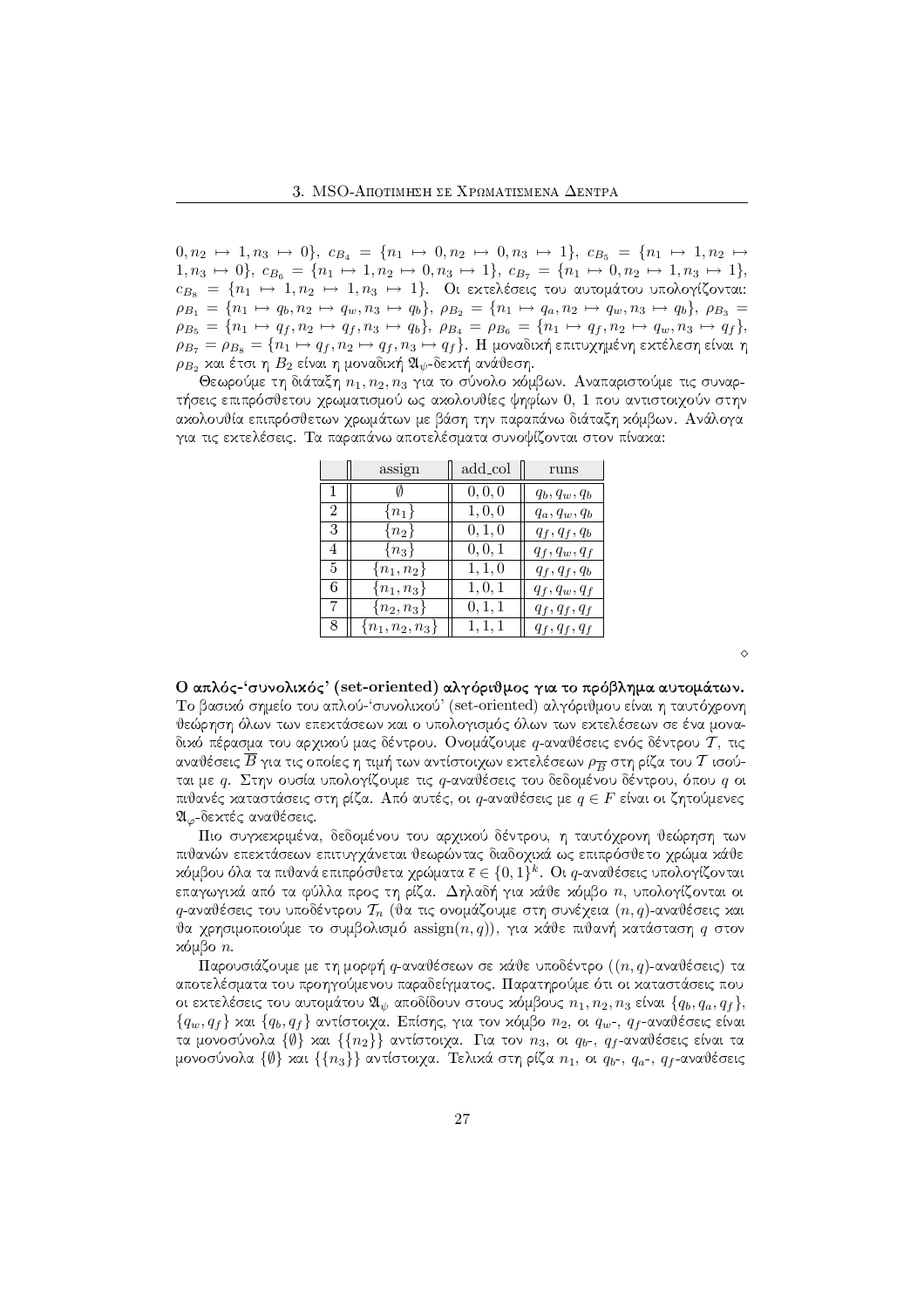είναι τα σύνολα {()}, {{ $n_1$ }} χαι {{ $n_2$ }, { $n_3$ }, { $n_1, n_2$ }, { $n_1, n_3$ }, { $n_2, n_3$ }, { $n_1, n_2, n_3$ }} αντίστοιχα. Η  $q_a$ -ανάθεση  $\{n_1\}$  είναι η μοναδική δεκτή ανάθεση.

Παρατηρούμε ότι σε ένα φύλλο n, υπολογίζονται στην ουσία οι υποχείμενες αναθέσεις των  $c(n)$  start states. Πράγματι στον χόμβο  $n_2$  τα υποχείμενα επιπρόσθετα χρώματα των  $w$  start states χαταστάσεων  $q_w,\,q_f$  είναι  $0,\,1$  αντίστοιχα χαι  $\operatorname{assign}(n_2,0) = \emptyset,$ assign $(n_2,1)=\{n_2\}.$  Ενώ αν ο  $n$  είναι εσωτεριχός χόμβος με παιδιά  $n_1,\,n_2$  (αριστερό χαι δεξί αντίστοιχα), χαι οι χαταστάσεις  $q,\;q_1,\;q_2$  είναι πιθανές χαταστάσεις των  $n,$  $n_1,~n_2$  αντίστοιχα τέτοιες ώστε  $\delta(q_1,q_2,\overline{\epsilon})~=~q,$  οι  $(n,q)$ -αναθέσεις είναι ενώσεις της μορφής  $B_1\cup B_2\cup A$ . Η  $A$  είναι η υποχείμενη ανάθεση του  $\overline{\epsilon}$  στον χόμβο  $n$  χαι η  $B_i$ είναι  $q_i$ -ανάθεση του  $n_i,~i=1,2.$  Θα μιλήσουμε αναλυτικά για τον υπολογισμό των  $(n,q)$ -αναθέσεων στην επόμενη ενότητα $^9$ . Σημειώνουμε ωστόσο ότι απαιτείται σημαντικός αριθμός σύνθετων υπολογισμών.

Βελτιστοποίηση του υπολογισμού: Οι πιθανές επιτυχημένες και οι επιτυχη**μένες καταστάσεις κάθε κόμβου.** Με βάση τον παραπάνω απλό αλγόριθμο υπο- $\blacksquare$ πραγματοποιώντας ένα μοναδικό πέρασμα του δεδομένου δέντρου. Αυτές για τις οποίες η τιμή της εκτέλεσης στη ρίζα είναι τελική κατάσταση είναι οι  $\mathfrak{A}_{\varphi}$ -δεκτές αναθέσεις.

.<br>Δηλαδή, κατά την παραπάνω προσέγγιση, φθάνοντας στη ρίζα αγνοούμε τις μη δεxτές αναθέσεις παρόλο που τις έγουμε υπολογίσει. Εν γένει ο αριθμός των μη δεχτών αναθέσεων είναι μεγάλος (ορισμένες φορές όλες οι επεχτάσεις είναι μη δεχτές). Έτσι φθάνοντας στη ρίζα έγουμε πραγματοποιήσει ένα σημαντιχό αριθμό σύνθετων υπολογισμών άσκοπα. Λέγοντας βελτιστοποίηση του υπολογισμού των  $\mathfrak{A}_{\varpi}$ -δεκτών αναθέσεων, εννοούμε την εύρεση, πριν φθάσουμε στη ρίζα, τρόπων για τον περιορισμό του υπολογισμού αναθέσεων που δεν είναι  $\mathfrak{A}_{\varphi}$ -δεκτές.

Οι επιτυχημένες χαταστάσεις του  $\mathfrak{A}_{\varphi}$  σε χάθε χόμβο αποτελούν το χλειδί για τη βελτιστοποίηση του υπολογισμού. Η χύρια ιδέα συνοψίζεται στην 'ισοδυναμία' επιτυγημένων εκτελέσεων και δεκτών αναθέσεων:

 $succ-runs(\mathfrak{A}_{\varphi},T) \leftrightarrow accept\_add\_col(\mathfrak{A}_{\varphi},T) \leftrightarrow accept\_assign(\mathfrak{A}_{\varphi},T).$ 

 $\Delta$ ηλαδή μπορούμε να αποχλείσουμε τον υπολογισμό μη δεχτών αναθέσεων θεωρώντας μόνο τις επιτυχημένες εκτελέσεις του δεδομένου αυτομάτου. Πιο συγκεκριμένα, ας Uποθέσουμε ότι γνωρίζουμε τις χαταστάσεις που βρίσχεται ένας χόμβος στις επιτυχημέ- $\blacksquare$ χόμβο  $n$  τις  $(n,q)$ -αναθέσεις, όπου  $q$  επιτυχημένη χατάσταση του  $n,$  φθάνοντας στη ρίζα θα έχουμε υπολογίσει αχριβώς τις  $\mathfrak{A}_{\varphi}$ -δεχτές αναθέσεις. Οι Flum, Frick, Grohe, στον αλγόριθμο που παρουσιάζεται στην επόμενη ενότητα, ακολουθούν ακριβώς αυτόν  $\mathcal{A}$  and  $\mathcal{A}$  and  $\mathcal{A}$  and  $\mathcal{A}$  and  $\mathcal{A}$  and  $\mathcal{A}$  and  $\mathcal{A}$  and  $\mathcal{A}$  and  $\mathcal{A}$  and  $\mathcal{A}$  and  $\mathcal{A}$  and  $\mathcal{A}$  and  $\mathcal{A}$  and  $\mathcal{A}$  and  $\mathcal{A}$  and  $\mathcal{A}$  and  $\mathcal{A}$  and xόμβου.

<sup>&</sup>lt;sup>9</sup>Οι εχφράσεις του βήματος 3 του αλγορίθμου των Flum, Frick, Grohe για τον υπολογισμό των  $\mathrm{accept\_assign}(n, q)$  (Πίναχας 5, σελίδα 31), δίνουν επίσης τον υπολογισμό των  $\mathrm{assign}(n, q)$ , όταν  $q$  είναι πιθανή κατάσταση του  $n$  (η  $q$  είναι επιτυχημένη στις accept assign $(n,q)$ ).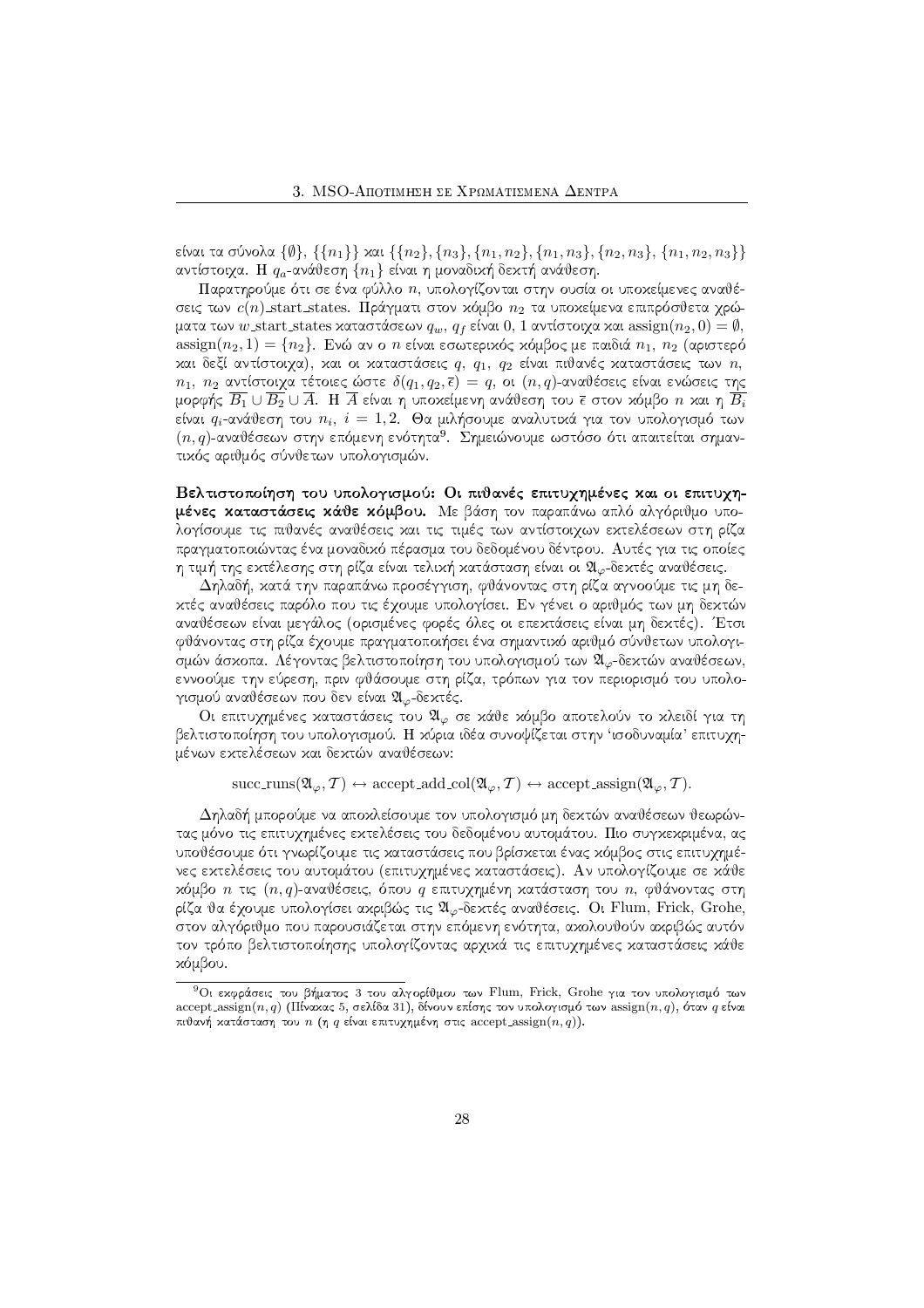#### Ο αλγόριθμος των Flum, Frick, Grohe 3.4

Πριν προβούμε σε μια βαθύτερη ανάλυση των διαφόρων προσεγγίσεων επίλυσης του προβλήματος μας, παρουσιάζουμε αρχικά τον αλγόριθμο των Flum, Frick, Grohe [13], χαθώς τον γρησιμοποιούμε συγνά ως σημείο αναφοράς.

Τα βήματα του αλγορίθμου. Όπως αναφέραμε στην προηγούμενη ενότητα, η βασιχή ιδέα ενός αποτελεσματικού υπολογισμού των accept\_assign $(\mathfrak{A}_{\varphi},\mathcal{T})$  είναι η ισοδυναμία μεταξύ των επιτυχημένων εκτελέσεων του αυτομάτου  $\mathfrak{A}_{\varphi}$  και των  $\mathfrak{A}_{\varphi}$ -δεκτών επεκτάσεων του Τ. Ο αλγόριθμος των Flum, Frick, Grohe υπολογίζει αρχικά τις επιτυχημένες καταστάσεις κάθε κόμβου και στη συνέχεια τις χρησιμοποιεί για τον υπολογισμό των δεκτών αναθέσεων.

Πιο συγκεκριμένα, ο αλγόριθμος πραγματοποιεί τρία περάσματα στο αργικό δέντρο. Κατά το πρώτο πέρασμα, που γίνεται με χατεύθυνση από τα φύλλα προς τη ρίζα του δέντρου, υπολογίζονται οι πιθανές καταστάσεις pot states( $\mathfrak{A}_{\varphi},n$ ) κάθε κόμβου  $n\in T$ , δηλαδή οι καταστάσεις που μπορεί να βρεθεί ένας κόμβος κατά τις εκτελέσεις του αυτομάτου  $\mathfrak{A}_{\omega}$  στις επεχτάσεις του  $\mathcal T$ . Το δεύτερο πέρασμα γίνεται με χατεύθυνση από τη ρίζα προς τα φύλλα και υπολογίζονται οι επιτυχημένες καταστάσεις succ states $(\mathfrak{A}_{\varphi},n)$ για χάθε χόμβο  $n \in T$ . Στο τελευταίο πέρασμα, το οποίο γίνεται με χατεύθυνση από τα φύλλα προς τη ρίζα υπολογίζονται οι περιορισμοί<sup>10</sup> accept assign( $\mathfrak{A}_{\varphi}, \mathcal{T}_n$ ) των  $\mathfrak{A}_{\varphi}$ δεκτών αναθέσεων του  $\mathcal T$  στα υποδέντρα  $\mathcal T_n.$ 

Συνοψίζοντας, κατά τα τρία βήματα του αλγορίθμου των Flum, Frick, Grohe υπολογίζονται διαδοχικά τα σύνολα:

- 1. pot\_states $(\mathfrak{A}_{\varphi}, n) = {\varrho(n) | \varrho \in \text{pot-runs}(\mathfrak{A}_{\varphi}, \mathcal{T})}.$
- 2. succ\_states $(\mathfrak{A}_{\varphi}, n) = {\varrho(n) | \varrho \in \text{succ-runs}(\mathfrak{A}_{\varphi}, \mathcal{T})}.$
- 3. accept\_assign $(\mathfrak{A}_{\varphi}, \mathcal{T}_n) = {\overline{A} \mid \exists \overline{B} \in \text{accept} \text{.} \text{assign}(\mathfrak{A}_{\varphi}, \mathcal{T}) \in \mathcal{A}}$ .

Για λόγους απλοποίησης του συμβολισμού δε θα αναφέρουμε την παράμετρο  $\mathfrak{A}_{\varphi}$  στη συνέχεια. Επίσης για τον ίδιο λόγο συχνά θα γράφουμε accept\_assign(n) για να αναφερθούμε στους περιορισμούς των  $\mathfrak{A}_{\omega}$ -δεχτών αναθέσεων στο υποδέντρο  $\mathcal{T}_n$  (δηλαδή αντί για accept assign( $\mathfrak{A}_{\varphi}, \mathcal{T}_n$ )).

Περιγραφή των υπολογισμών του αλγορίθμου. Θα δούμε στη συνέχεια αναλυτικά πώς υπολογίζονται τα παραπάνω σύνολα. Πριν παρουσιάσουμε τις λεπτομέρειες, περιγράφουμε τις βασιχές ιδέες του υπολογισμού των αντίστοιχων συνόλων.

Στο πρώτο βήμα, οι πιθανές χαταστάσεις ενός χόμβου η υπολογίζονται θεωρώντας ως επιπρόσθετα χρώματα του κόμβου η, όλα τα πιθανά επιπρόσθετα χρώματα. Δηλαδή τα επιπρόσθετα χρώματα του  $n$  σε όλες τις επεχτάσεις του  $T$ . Προφανώς αυτά είναι τα στοιχεία του συνόλου  $\{0,1\}^k$ . Έτσι, αν ο n είναι φύλλο, υπολογίζονται οι τιμές τις

$$
\overline{B}|_K = (B_1 \cap K, \dots, B_k \cap K).
$$

Ο περιορισμός μιας ανάθεσης  $\overline{B}$  στο υποδέντρο  $\mathcal{T}_n$  είναι ο περιορισμός  $\overline{B}|_{T_n}$ .

<sup>&</sup>lt;sup>10</sup>Θεωρούμε την πλειάδα  $\overline{B} = (B_1, ..., B_k) \in (\text{Pow}(T))^k$  και θεωρούμε ένα σύνολο  $K \subseteq T$ . Ο περιορισμός της  $\overline{B}$  στο  $K\subseteq T$  ορίζεται ως εξής: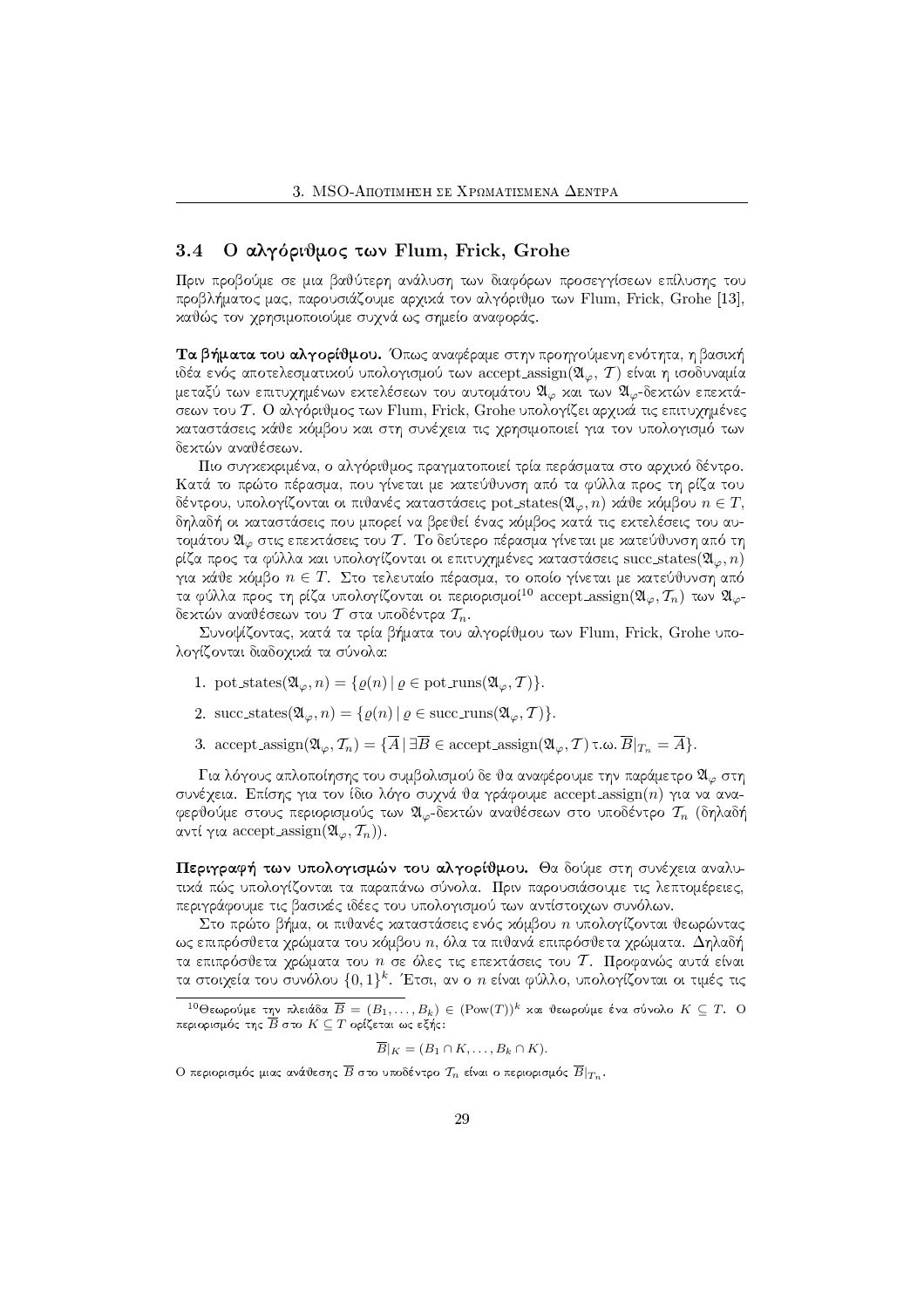συνάρτησης εχχίνησης  $\Delta$  στα  $(c(n),\overline{\epsilon}),\ \overline{\epsilon}\in\{0,1\}^k.$  Ανάλογα αν ο  $n$  είναι εσωτεριχός χόμβος, υπολογίζονται οι τιμές της δ για όλες τις πλειάδες  $(q_1,q_2,(c(n),\overline{\epsilon})) ,\, \overline{\epsilon} \in \{0,1\}^k,$ που θα σχηματιστούν χατά τις εχτελέσεις του  $\mathfrak{A}_\varphi$  στον χόμβο  $n.$  Αυτό σημαίνει ότι χαταλήγοντας στη ρίζα  $r$ , όταν μεταξύ των πιθανών χαταστάσεων της  $r$  δεν υπάρχει τελιχή κατάσταση, δεν υπάρχουν  $\mathfrak{A}_{\varphi}$ -δεκτές επεκτάσεις και άρα ούτε  $\mathfrak{A}_{\varphi}$ -δεκτές αναθέσεις. Σε αυτή την περίπτωση ο αλγόριθμος τερματίζει στο σημείο αυτό με χενή έξοδο.

Στο δεύτερο βήμα, υπολογίζονται οι επιτυχημένες καταστάσεις της ρίζας r επιλέγοντας απλά εκείνες από τις πιθανές καταστάσεις της ρίζας που είναι τελικές. Προχωρώντας προς τα φύλλα, οι επιτυχημένες χαταστάσεις ενός χόμβου *n* είναι εχείνες (από τις πιθανές χαταστάσεις του *n*) που οδηγούν σε επιτυχημένη χατάσταση στον πατέρα του  $n$ .

Στο τελευταίο βήμα, υπολογίζονται αρχικά για κάθε φύλλο  $n$  οι περιορισμοί των  $\mathfrak{A}_{\omega}$ -δεχτών αναθέσεων στο  $n$  (δηλαδή τα σύνολα αναθέσεων accept assign(n)). Αυτό  $\gamma$ ίνεται αποχωδιχοποιώντας τα υποχείμενα επιπρόσθετα χρώματα των χαταστάσεων  $q \in \mathbb{Z}$ succ states(n) στις αντίστοιχες  $(n, q)$ -αναθέσεις. Σχηματίζουμε έτσι επαγωγικά από τα φύλλα προς τη ρίζα τις  $(n,q)$ -αναθέσεις  $A,\,q\in\mathrm{succ\_states}(n),$  χάθε χόμβου  $n,$  οι οποίες αντιστοιχούν στους περιορισμούς των  $\mathfrak{A}_\varphi$ -δεχτών αναθέσεων  $\overline{B}$  στο υποδέντρο  $\mathcal{T}_n,$  για τις οποίες  $\rho_{\overline{B}}(n)=q.$  Οι αντίστοιχες  $(n,q)$ -αναθέσεις  $A$  ενός εσωτεριχού χόμβου  $n,$ υπολογίζονται ως εξής: συνθέτουμε τα  $c(n)$ -τρίγωνα χαταστάσεων  $(q, q_1, q_2),$  με  $q_i \in \mathbb{N}$  ${\rm succ\_states}(s_i(n)),\ i=1,2,\ q\in{\rm succ\_states}(n),$  και αποχωδιχοποιούμε τα υποχείμενα επιπρόσθετα χρώματα ξ αυτών των τριγώνων στις αντίστοιχες αναθέσεις  $\operatorname{assign}(n, \overline{\epsilon}).$  $\mathrm{O}\!\mathfrak{t}\,(n,q)$ -αναθέσεις  $A$  είναι όλες οι ενώσεις της μορφής  $A_1 \cup A_2 \cup \mathrm{assign}(n,\overline{\epsilon}),$  όπου χάθε  $A_i$  είναι μια  $(s_i(n), q_i)$ -ανάθεση, για  $i=1, 2$ . Προφανώς η ένωση των  $(n, q)$ -αναθέσεων ενός χόμβου  $n,$  για όλα τα  $q \,\in\, \mathrm{succ}\, \mathrm{states}(n),$  είναι οι περιορισμοί των  $\mathfrak{A}_{\varphi}$ -δεχτών αναθέσεων στο υποδέντρο  $\mathcal{T}_n.$  Στη ρίζα οι αναθέσεις αυτές είναι αχριβώς οι ζητούμενες  $\mathfrak{A}_{\varphi}$ -δεχτές αναθέσεις.

#### 3.4.1 Ο υπολογισμός

**Ο** υπολογισμός για μη διατεταγμένα χρωματισμένα δέντρα. Ο αλγόριθμος των Flum, Frick, Grohe όπως δίνεται στο [13] αφορά μη διατεταγμένα δέντρα<sup>11</sup>. Θεωρούμε ένα μη διατεταγμένο χρωματισμένο δέντρο  $\mathcal{T}=((T,s), c).$  Ο υπολογισμός των συνόλων που ορίστηχαν παραπάνω δίνεται αναλυτιχά στον Πίναχα 5 της σελίδας 31. Επισημαίνουμε ότι στην έχφραση υπολογισμού των accept assign $(n,q),$  όταν  $n$  είναι εσωτεριχός χόμβος τ.ω.  $s(n) = \{s, s'\}$  χαι  $q \in \mathrm{succ\_states}(n)$  (βήμα 3), οι συνθήχες  $\overline{A}$   $\in$  accept assign $(s, q')$  χαι  $\overline{A}'$   $\in$  accept assign $(s', q'')$  προϋποθέτουν ότι  $q' \in \text{succ states}(n)$  xal  $q'' \in \text{succ states}(n').$ 

--  ²ESH\W@Au8[J4tGH4BbSH@A2H©"BW<A6WXl2HGI2\*4F(>AU(>JBbBW<A\WGI[=VBbV8>J2W<D(SH2(xI2(3"4VGIF®>=OQ<  $\mathcal{L}=\{S\}=\{S\in\mathcal{S}|\mathcal{S}=\{S\}=\{S\}$ των αναθέσεων του τρίτου βήματος του παραπάνω αλγορίθμου. Αυτό είναι φυσιχό, αφού όπως έχουμε ήδη επισημάνει ο υπολογισμός των accept assign $({\mathfrak A}_{\varphi}, {\mathcal T})$  αποτελεί

 $^{11}{\Sigma}$ ημειώνουμε ότι στο [13] χρησιμοποιούνται οι συμβολισμοί  $P_n,\,S_n\,\,\mathrm{Sat}_{n,q}$  για τα σύνολα που εδώ ονομάζουμε pot states $(n),$  suc states $(n),$  accept assign $(n, q)$  αντίστοιχα.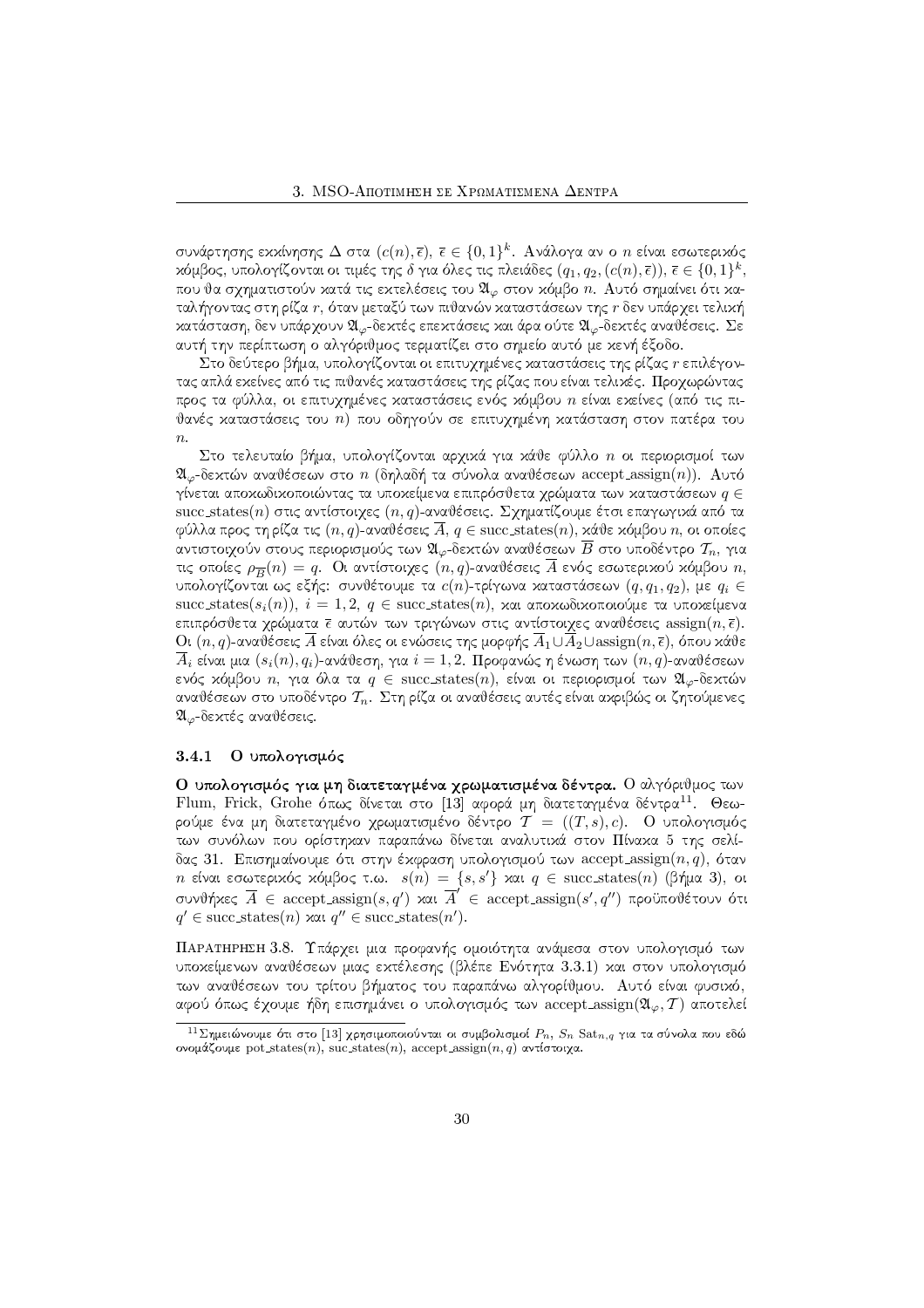## Ο αλγόριθμος των Flum, Frick, Grohe.

Ndje articles in the state of the state of the state of the state of the state of the state of the state of the state of the state of the state of the state of the state of the state of the state of the state of the state

- $\mathbb{R}$  aν o n είναι φύλλο: pot states $(n) = {\Delta((c(n), \overline{\epsilon})) | \overline{\epsilon}} \in \{0, 1\}^k\}.$
- αν ο  $n$  είναι εσωτεριχός χόμβος τ.ω.  $s(n) = \{s, s'\}$ :
	- pot states $(n) = {\delta(\lbrace q, q' \rbrace, (c(n), \overline{\epsilon}) \rbrace | q \in \text{pot}\text{-states}(s),$  $q' \in \text{pot states}(s'), \overline{\epsilon} \in \{0,1\}^k\}.$

ΠΑΡΑΤΗΡΗΣΗ. ΄ $0$ ταν pot states $(\mathrm{root}^\mathcal{T}) \cap F = \emptyset$ , τότε ο αλγόριθμος τερματίζει:

accept<sub>assign</sub>
$$
(\mathfrak{A}_{\varphi}, \mathcal{T}) = \emptyset
$$
.

 $\blacksquare$ 

- $\sim$  αν  $r$  είναι η ρίζα του δέντρου  $\mathcal{T}\colon\text{ succ\_states}(r)=\text{pot\_states}(r)\cap F.$
- αν ο  $n$  είναι εσωτεριχός χόμβος με πατέρα  $m$  χαι  $s(m) = \{n, n'\}$ :

succ states $(n) = \{q \in \text{pot\_states}(n) \mid \exists q' \in \text{pot\_states}(n'), \exists \overline{\epsilon} \in \{0,1\}^k\}$  $\tau.\omega. \delta({q, q', (c(m), \bar{\epsilon})) \in \text{succ\_states}(m)}.$ 

 $\blacksquare$ 

 $\texttt{-}$  αν ο  $n$  είναι φύλλο και  $q \in \text{succ\_states}(n)$ :

accept assign
$$
(n, q)
$$
 = {assign $(n, \overline{\epsilon}) | \Delta(c(n), \overline{\epsilon}) = q$  }.

- $\mathcal{L}$  aν o n είναι εσωτεριχός χόμβος τ.ω.  $s(n) = \{s, s'\}$  χαι  $q \in \text{succ\_states}(n)$ :
	- $\text{accept} \text{-} \text{assign}(n, q) = {\overline{A} \cup \overline{A}' \cup \text{assign}(n, \overline{\epsilon}) | \overline{A} \in \text{accept} \text{-} \text{assign}(s, q'),$  $\overline{A}' \in \text{accept\_assign}(s', q''),$  $\delta({q',q''}, (c(n), \overline{\epsilon})) = q$ .

 ${\rm A}$ ν  $r$  είναι η ρίζα του δέντρου  ${\cal T},$  τότε:  $-$ 

accept-assign
$$
(\mathfrak{A}_{\varphi}, \mathcal{T}) = \bigcup_{q \in \text{succ\_states}(r)} \text{accept-assign}(r, q).
$$

Πίναχας 5: Ο αλγόριθμος των Flum, Frick, Grohe για τον υπολογισμό των  $\mathfrak{A}_{\varphi}$ -δεχτών αναθέσεων ενός χρωματισμένου δέντρου  $\mathcal T.$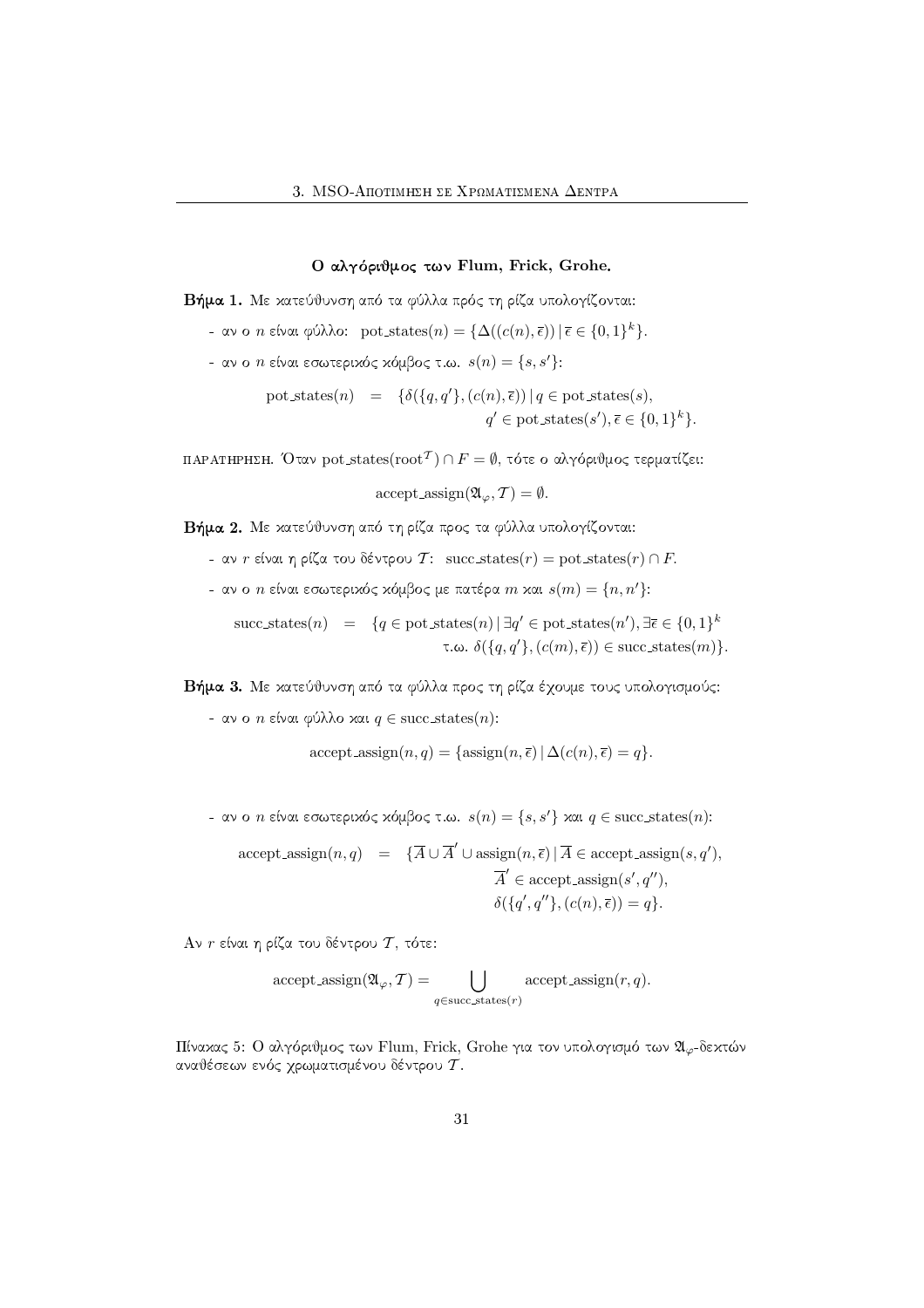τον ταυτόχρονο (set-oriented) υπολογισμό των υποχείμενων αναθέσεων των επιτυχημένων εκτελέσεων.

Ο υπολογισμός για διατεταγμένα χρωματισμένα δέντρα. Δεδομένου ενός διατεταγμένου χρωματισμένου δέντρου  $\mathcal{T}=((T, s_1, s_2), c),$  οι υπολογισμοί είναι ανάλογοι με τους παραπάνω με τη διαφορά ότι υπάρχει διάχριση μεταξύ του αριστερού  $s_1(n)$  χαι δεξιού  $s_2(n)$  παιδιού ενός χόμβου  $n$  χαι έτσι η συνάρτηση μετάβασης ορίζεται σε πλειάδες τη μορφής  $(q_1, q_2, (\gamma, \bar{\epsilon}))$  χαι όχι της μορφής  $(\{q_1, q_2\}, (\gamma, \bar{\epsilon}))$ . Οι τροποποιήσεις των SHBW@AB(SH\W<?O >A(SIOQ<¢:>AV"4( QV8>A[<AB>=BI4 @R4\WA2HDW<5\*BI4R34BBWD(>A6¢>AUW<tSH[=@RTSI>=OQVU87([JT<ABI4R>A[>A@R4GIGI:=<A[=X(/

0)\*ad"c"q\*,Wj E@R4<tB(SH2HPA[JT A2HDWGI[#FW>R4A>JBVW<A2RxIB¢SH2HDED(SH2(xI2(3"T A2W<?>JBI4AV8>=BE>A@RTB¢wH6WGIB(>=B αντιστοιχούν στον αρχικό τους ορισμό, παραθέτουμε ένα παράδειγμα.

 $\Pi$ αράδειγμα 3.9. Θεωρούμε ένα μη διατεταγμένο  $\{b,w\}$ -δέντρο  $\mathcal{T}=(T,s,c),$  με σύνο- $\lambda$ ο χόμβων  $T \,=\, \{n_1, n_2, n_3, n_4, n_5\},$  συνάρτηση παιδιών  $s \,=\, \{n_1 \,\mapsto\, \{n_2, n_3\}, n_2 \,\mapsto\,$  ${n_4, n_5}$  και συνάρτηση χρωματισμού  $c = {n_1} \mapsto b, n_2 \mapsto w, n_3 \mapsto w, n_4 \mapsto w, n_5 \mapsto$  $w\}.$  Μια διατεταγμένη αναπαράσταση του μη διατεταγμένου  $\mathcal T$  είναι:  $^+$ 



Θεωρούμε το Γ<sub>1</sub>-αυτόματο  $\mathfrak{A}_{\varphi}$  του Παραδείγματος 3.4 (σελ. 20). Θυμίζουμε ότι οι επεχτάσεις που δέχεται το  $\mathfrak{A}_\varphi$  είναι αυτές που χωδιχοποιούν μονοσύνολα που αποτελούνται από έναν χόμβο που έχει δύο παιδιά χρώματος  $w.$  Θέλουμε να υπολογίσουμε τις accept\_assign( $\mathfrak{A}_{\varphi}, \mathcal{T}$ ).

Υπολογίζουμε αρχικά τις πιθανές καταστάσεις για τα φύλλα του δεδομένου δέντρου. Για τη συνάρτηση εχχίνησης του αυτομάτου  $\mathfrak{A}_{\varphi},$  έχουμε ότι  $\Delta((w, 0)) = q_w$  χαι  $\Delta((w,1)) = q_f$ . Άρα pot states $(n_i) = \{q_w, q_f\}$ , για  $i = 3, 4, 5$ . Επίσης έχουμε ότι  $\delta(\{q_w\},(w,1))\,=\,q_a,\ \delta(\{q_w\},(w,0))\,=\,q_w,\ \delta(\{q_f\},(w,\epsilon))\,=\,\delta(\{q_f,q_w\},(w,\epsilon))\,=\,q_f,$ για  $\epsilon\in\{0,1\}.$  Επομένως pot states $(n_2)=\{q_w,q_f,q_a\}.$  Και επειδή  $\delta(\{q_w\},(b,1))=q_a,$  $\delta(\{q_w\},(b,0)) \,=\, q_b, \; \delta(\{q_f\},(b,\epsilon)) \,=\, \delta(\{q_f, q_a\},(b,\epsilon)) \,=\, \delta(\{q_f, q_w\},(b,\epsilon)) \,=\, q_f, \; \gamma$ ια  $\epsilon \in \{0,1\}$  και  $\delta(\{q_a, q_w\}, (b, 1)) = q_f,~ \delta(\{q_a, q_w\}, (b, 0)) = q_a,$  είναι pot states $(n_1) =$  $\{q_b,q_f,q_a\}.$ 

Στο δεύτερο βήμα, αποχλείουμε εχείνες από τις πιθανές χαταστάσεις ενός χόμβου  $n \, \in \, T$  που δεν είναι επιτυχημένες ξεχινώντας από τη ρίζα  $n_1.$  Μόνο η χατάσταση  $q_a~\in~\text{pot\_states}(n_1)$  είναι χατάσταση που αποδέχεται, έτσι  $\text{succ\_states}(n_1)~=~\{q_a\}.$ Όπως παρατηρούμε από τις b-μεταβάσεις της δ, οδηγούμαστε σε χατάσταση  $q_a,$  με σύνολα χαταστάσεων παιδιών  $\{q_w\}$  χαι  $\{q_a, q_w\}$ . Επομένως succ\_states $(n_2) = \{q_w, q_a\}$ χαι succ\_states $(n_3) = \{q_w\}$ . Επίσης οδηγούμαστε σε χατάσταση  $q_w$  χαι  $q_a$  στον χόμβο  $n_2$  μόνο όταν οι χόμβοι  $n_4, n_5$  βρίσχονται σε χατάσταση  $q_w$   $(\delta(\{q_w\}, (w, 1)) \ = \ q_a,$  $\delta(\{q_w\},(w,0))=q_w$ ). Δηλαδή succ\_states $(n_i)=\{q_w\},$  όπου  $i=4,5.$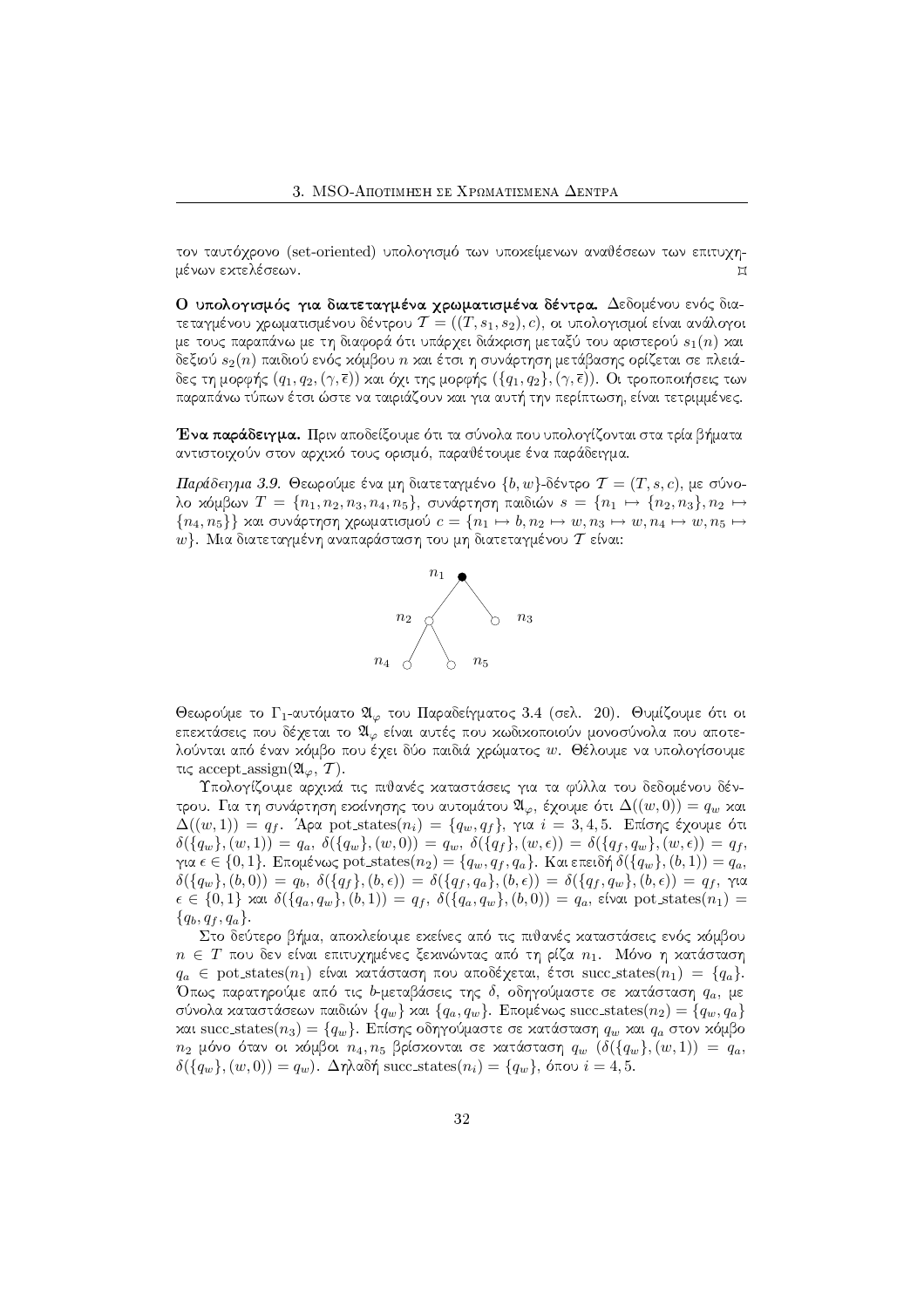Στο τελευταίο βήμα, ξεχινάμε από τα φύλλα χαταλήγοντας στη ρίζα. Αρχιχά υπολογίζουμε τις υποχείμενες αναθέσεις των επιτυγημένων χαταστάσεων στα φύλλα. Είναι  $\Delta((w, 0)) = q_w$  και  $\operatorname{assign}(n_i, 0) = [n_i]^0 = \emptyset$ , επομένως  $\operatorname{accept\_assign}(n_i, q_w) = \emptyset$  $\{\emptyset\}, \gamma$ ια  $i=3,4,5$ . Επιπλέον, επειδή  $\delta(\{q_w\}, (w, 1)) = q_a$  χαι assign $(n_2, 0) = [n_2]^1$  $=\ \{n_2\},$  είναι accept\_assign  $(n_2, q_a) \ = \ \{\{n_2\}\}.$  Επίσης  $\delta(\{q_w\}, (w, 0)) \ = \ q_w$  χαι έτσι accept\_assign  $(n_2, q_w) = \{\emptyset\}$ . Οι επιτυχημένες μεταβάσεις στη ρίζα  $n_1$  είναι αυτές που αντιστοιχούν στις ισότητες  $\delta(\{q_w\},(b,1)) \,=\, q_a$  χαι  $\delta(\{q_a, q_w\},(b,0)) \,=\, q_a.$  $\Upsilon$ πολογίζουμε τις accept\_assign  $(n_1, q_a) \ = \ \{\{n_1\}, \{n_2\}\}$ . Προφανώς accept\_assign  $(\mathfrak{A}_{\varphi}, \mathcal{T}) = \{\{n_1\}, \{n_2\}\}\$ 

## - )c&¡e8kIihkIlkW) ad+8gh+8#j )

 $\Theta$ α αποδείξουμε ότι τα σύνολα pot\_states $(n)$ , succ\_states  $(n)$  xα accept\_assign $\left(\right. n,q\right)$ , για χάθε χόμβο  $n \in T$  χαι  $q \in \mathrm{succ\_states}(n)$  που υπολογίζονται με τη βοήθεια των παραπάνω εκφράσεων αντιστοιχούν στους αρχικούς ορισμούς των συνόλων αυτών. Οι αποδείξεις δίνονται για την περίπτωση των διατεταγμένων γρωματισμένων δέντρων.

ΠΡΟΤΑΣΗ 3.2. Θεωρούμε ένα διατεταγμένο Γ-δέντρο  $\mathcal{T}=((T,s_1,s_2),c)$  και ένα αυτόματο Γ<sub>k</sub>-δέντρου  $\mathfrak{A}_{\varphi} = (Q, \Delta, \delta, F)$ . Για κάθε  $n \in T$  και  $q \in Q$ , ισχύει:  $q \in \mathrm{pot}$  states $(n)$ ανν υπάρχουν σύνολα  $B_1, \ldots, B_k \subseteq T$  τέτοια ώστ $\epsilon$  για την εκτέλεση  $\rho_{(B_1,...,B_k)}$  του  $\mathfrak{A}_\varphi$ va  $\epsilon$ ívai  $\rho_{(B_1,...,B_k)}(n) = q$ .

ΑποΔειεμ. (Με επαγωγή στο βάθος του δέντρου  $\mathcal{T}.$ )

 $(\Rightarrow)$  Θεωρούμε ένα φύλλο  $n \in T$ . Επίσης θεωρούμε μια χατάσταση  $q \in Q$  τέτοια ώστε  $q \in \text{pot\_states}(n)$ . Από την έχφραση υπολογισμού του συνόλου pot\_states(n), έχουμε ότι η χατάσταση  $q$  είναι ίση με  $\Delta ((c(n),\overline \epsilon)),$  για χάποιο  $\overline \epsilon \in \{0,1\}^k.$  Θεωρούμε ότι  $\bar{\epsilon}=(\epsilon_1,\dots,\epsilon_k)$ . Υπολογίζουμε σύνολα  $B_1,\dots,B_k\subseteq T$  τέτοια ώστε  $n\in B_i$  ανν  $\epsilon_i = 1$ . Προφανώς στις επεχτάσεις  $(\mathcal{T};B)$  το χρώμα του χόμβου  $n$  είναι  $(c(n), \overline{\epsilon})$  χαι άρα  $\rho_{\overline{B}}(n) = \Delta((c(n), \overline{\epsilon})) = q.$ 

Θεωρούμε έναν εσωτεριχό χόμβο  $n \, \in \, T$  με  $s_1(n) \, = \, n_1$  χαι  $s_2(n) \, = \, n_2.$  Θεωρούμε  $q \, \in \,$  pot states $(n),\,$  δηλαδή για  $q_i \, \in \,$  pot states $(n_i),\; i \, = \, 1,2,\;$  χαι  $\,\overline{\epsilon} \, \in \, \{0,1\}^k$ είναι  $q = \delta(q_1, q_2, (c(t), \overline{\epsilon}))$ . Από την επαγωγιχή υπόθεση έχουμε ότι υπάρχουν σύνολα  $B'_1,\ldots, B'_k\subseteq T$  χαι  $B''_1,\ldots, B''_k\subseteq T$  τέτοια ώστε η τιμή της εχτέλεσης του αυτομάτου  $\mathfrak{A}_\varphi$  να είναι  $\rho_{\overline{B}'}(n_1)=q_1$  χαι  $\rho_{\overline{B}''}(n_2)=q_2$ . Υπολογίζουμε σύνολα  $B_1,\ldots,B_k\subseteq T$  που συμφωνούν με τους χόμβους των  $B'_1,\ldots,B'_k \subseteq T$  χαι  $B''_1,\ldots,B''_k \subseteq T$  στα υποδέντρα  $\mathcal{T}_{n_1}$  και  $\mathcal{T}_{n_2}$ <sup>12</sup> αντίστοιχα, δηλαδή  $\overline{B}|_{T_{n_1}}=\overline{B}^\prime|_{T_{n_1}}$  και  $\overline{B}|_{T_{n_2}}=\overline{B}^{\prime\prime}|_{T_{n_2}}.$  Επιπλέον τα  $B_i$ υπολογίζονται έτσι ώστε  $n \in B_i$  ανν  $\epsilon_i = 1,$  για  $i = 1, \ldots, k.$  Στις επεχτάσεις  $(\mathcal{T}; B),$ είναι  $\rho_{\overline{B}}(n) = \delta(\rho_{\overline{B}}(n_1), \rho_{\overline{B}}(n_2), (c(n), \overline{\epsilon})) = q.$ 

 $(\Leftarrow)$  Θεωρούμε τυχαία σύνολα  $B_1, \ldots, B_k \subseteq T$ . Θα δείξουμε ότι για χάθε  $n \in T,$  $\rho_{\overline{B}}(n)\in\mathrm{pot\_states}(n).$  Αν ο  $n$  είναι φύλλο, είναι  $\rho_{\overline{B}}(n)=\Delta((c(n),c_{\overline{B}}(n)).$  Ανάλογα αν ο *n* είναι εσωτεριχός χόμβος, από τον ορισμό της εχτέλεσης χαι την επαγωγιχή υπόθεση προχύπτει εύχολα το ζητούμενο.

 $^{12}$ Θυμίζουμε ότι συμβολίζουμε με  $\mathcal{T}_n$  το υποδέντρο του  $\mathcal{T}$  που έχει ρίζα τον χόμβο  $n$  χαι με  $T_n$  το σύνολο χόμβων του  $\mathcal{T}_n.$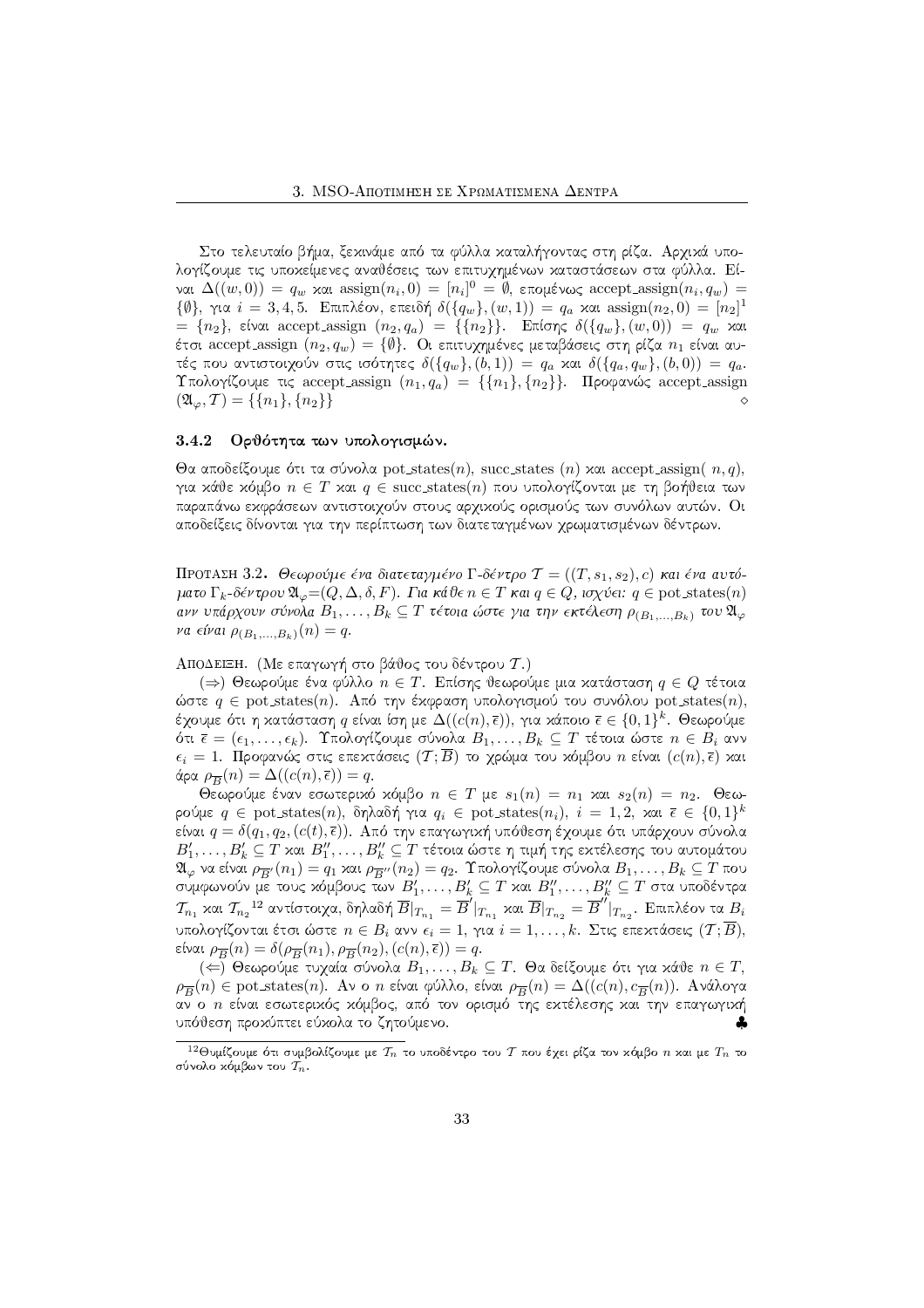ΠΡΟΤΑΣΗ 3.3. Θεωρούμε ένα διατεταγμένο Γ-δέντρο  $\mathcal{T}=((T,s_1,s_2),c)$  και ένα αυτόματο Γ<sub>k</sub>-δέντρου $\mathfrak{A}_{\varphi}$  = (Q, Δ, δ, F). Για κάθε  $n \in T$  και  $q \in Q$ , ισχύει:  $q \in \mathrm{succ\_states}(n)$ ανν υπάρχουν σύνολα  $B_1, \ldots, B_k \subseteq T$  τέτοια ώστε η εκτέλεση  $\rho_{\overline{B}}$  του  $\mathfrak{A}_\varphi$  να είναι επιτυχημένη και  $\rho_{\overline{B}}(n) = q$ .

ΑποΔειεμ. (Με επαγωγή στο βάθος του δέντρου  $\mathcal{T}.$ )

 $(\Rightarrow)$  Έστω  $r \in T$  η ρίζα του δεδομένου δέντρου και έστω  $q \in {\rm succ\_states}(r).$   $\rm H$  $q \,\in\, \text{pot\_states}(r),$  άρα υπάρχουν  $B_1, \ldots, B_k \,\subseteq\, T$  τέτοια ώστε  $\rho_{\overline{B}}(r) \,=\, q.$   $\,$  Επίσης  $q\in F,$  δηλαδή η  $\rho_{\overline{B}}$  είναι επιτυχημένη.

Θεωρούμε έναν χόμβο  $n_1\,\in\,T,\,$ ο οποίος είναι το αριστερό παιδί ενός χόμβου  $n,$ δηλαδή  $s_1(n) = n_1$ , και  $s_2(n) = n_2$ . Έστω  $q_1 \in \mathrm{succ}\text{ states}(n_1)$ , δηλαδή υπάρχουν  $q_2 \in \text{pot\_states}(n_2), \overline{\epsilon} \in \{0,1\}^k$  xal  $q \in \text{succ\_states}(n)$  t.o.  $\delta(q_1, q_2, (c(n), \overline{\epsilon})) = q$ .  $\text{E}$ ίναι  $q_i \in \text{pot\_states}(n_i),$  όπου  $i = 1, 2,$  δηλαδή υπάρχουν  $\overline{B}',$   $\overline{B}'' \in (\text{Pow}(T))^k$  τέτοια ώστε  $\rho_{\overline B'}(n_1)=q_1$  χαι  $\rho_{\overline B''}(n_2)=q_2.$  Επίσης  $q\in{\rm succ\_states}(n),$  δηλαδή υπάρχει  $C\in$  $(\textrm{Pow}(T))^k$  τέτοια ώστε  $\rho_{\overline{C}}(n)=q$  χαι η  $\rho_{\overline{C}}$  είναι επιτυχημένη. Υπολογίζουμε σύνολα  $B_1,\ldots,B_k\subseteq T$  τέτοια ώστε  $\overline{B}|_{T_{n_1}}=\overline{B}'|_{T_{n_1}},$   $\overline{B}|_{T_{n_2}}=\overline{B}''|_{T_{n_2}},$   $\overline{B}|_{\overline{T_n}}=\overline{C}|_{\overline{T_n}}$  $^{13}$  και  $\overline{B}|_n$  $\phi = \text{assign}(n, \overline{\epsilon})$ . Η εχτέλεση  $\rho_{\overline{B}}$  είναι επιτυχημένη χαι  $\rho_{\overline{B}}(n_1) = q_1.$ 

 $(\Leftarrow)$  Θεωρούμε σύνολα  $B_1, \ldots, B_k \subseteq T.$  Για κάθε  $n \in T,$  αν η εκτέλεση  $\rho_{\overline{B}}$  είναι επιτυχημένη, τότε  $\rho_{\overline{B}}(n) \in \mathrm{succ}\text{ states}(n).$  Πράγματι αν  $r$  είναι η ρίζα χαι η  $\rho_{\overline{B}}$  είναι επιτυχημένη, είναι  $\rho_{\overline{B}}(r) \in F.$  Ανάλογα και για τους υπόλοιπους κόμβους.  $\qquad \clubsuit$ 

ΠΡΟΤΑΣΗ 3.4. Θεωρούμε ένα διατεταγμένο Γ-δέντρο  $\mathcal{T} = ((T,s_1,s_2),c)$  και ένα αυτόματο Γ<sub>k</sub> δέντρου  $\mathfrak{A}_{\varphi} = (Q, \Delta, \delta, F)$ . Για κάθε  $n \in T$ ,  $q \in Q$ ,  $A_1, \ldots, A_k \subseteq T_n$ ισχύ $\epsilon$ ι:  $(A_1,\ldots,A_k)\in \text{accept}$  assign $(n,q)$  ανν υπάρχουν σύνολα  $B_1,\ldots,B_k\subseteq T$  τ $\epsilon$ τοια ώστ $\epsilon$   $(B_1,\ldots, B_k)|_{T_n} {=} (A_1,\ldots, A_k),$  η εκτέλεση  $\rho_{\overline{B}}$  του  $\mathfrak{A}_\varphi$  είναι επιτυχημένη, και  $\rho_{\overline{B}}(n) = q.$ 

ΑποΔειεμ. (Με επαγωγή στο βάθος του δέντρου  $\mathcal{T}.$ )

 $(\Rightarrow)$  Θεωρούμε ένα φύλλο  $n \in T$  χαι χατάσταση  $q \in {\rm succ\_states}(n).$  Θεωρούμε επίσης την  $(A_1, \ldots, A_k) \in \text{accept\_assign}(n, q)$ . Είναι  $(A_1, \ldots, A_k) = \text{assign}(n, \overline{\epsilon}),$  για  $\overline{\epsilon}$  τέτοιο ώστε  $\Delta((c(n),\overline{\epsilon}))\,=\, q.$  Επειδή  $q\,\in\, \mathrm{succ\_states}(n),$  υπάρχουν  $C_1,\ldots,C_k\,\subseteq\,$  $T$ , τέτοια ώστε η  $\rho_{\overline{C}}$  να είναι επιτυχημένη εχτέλεση χαι  $\rho_{\overline{C}}(n) \, = \, q.$  Υπολογίζουμε σύνολα  $B_1,\ldots, B_k\subseteq T$  τέτοια ώστε  $B|_{T_n}=A$  και  $B|_{\overline{T_n}}=C|_{\overline{T_n}}.$  Η εκτέλεση  $\rho_{\overline{B}}$  είναι επιτυχημένη και  $\rho_{\overline{B}}(n) = q$ 

Θεωρούμε έναν εσωτεριχό χόμβο  $n \in T$  με  $s_1(n) = n_1$  χαι  $s_2(n) = n_2$  χαι θεωρούμε  $q\in{\rm succ\_states}(n)$ . Έστω ότι  $(A_1,\ldots,A_k)\in{\rm accept\_assign}(n,q)$ . Δηλαδή υπάρχουν  $B'_1,\ldots,B'_k\subseteq T$  τέτοια ώστε  $(B'_1,\ldots,B'_k)|_{T_{n_1}}=(C'_1,\ldots,C'_k),$  η εκτέλεση  $\rho_{\overline B'}$  να είναι επιτυχημένη και  $\rho_{\overline B'}(n_1)=q_1$ , υπάρχουν  $B''_1,\ldots,B''_k\subseteq T$  τέτοια ώστε  $(B''_1,\ldots,B''_k)|_{T_{n_2}}$  $\bm{p} = (C''_1, \dots, C''_k), \; \overline{\bm{\eta}}$  εχτέλεση  $\rho_{\overline{B}''}$  να είναι επιτυχημένη χαι  $\rho_{\overline{B}''}(n_2) = q_2,$  χαι υπάρχει ξ τέτοιο ώστε  $\delta(q_1,q_2,(c(t),\overline{\epsilon}))~=~q,$  για τα οποία  $(A_1,\ldots,A_k){=}(C_1',\ldots,C_k')\cup$  $(C''_1,\ldots, C''_k)\, \cup\, \text{assign}(n,\overline{\epsilon}).$  Επιπλέον επειδή  $q\in\mathrm{succ\_states}(n),$  υπάρχει επιτυχημένη

 $^{13}$ Συμβολίζουμε με  $\overline{T_n}$  το σύνολο  $T \setminus T_n$ . Αν  $(B_1, \ldots, B_k)|_{\overline{T_n}} = (C_1, \ldots, C_k)|_{\overline{T_n}},$  είναι  $B_i \setminus T_n =$  $C_i \setminus T_n, \, \gamma$ ια  $i = 1, \ldots k$ .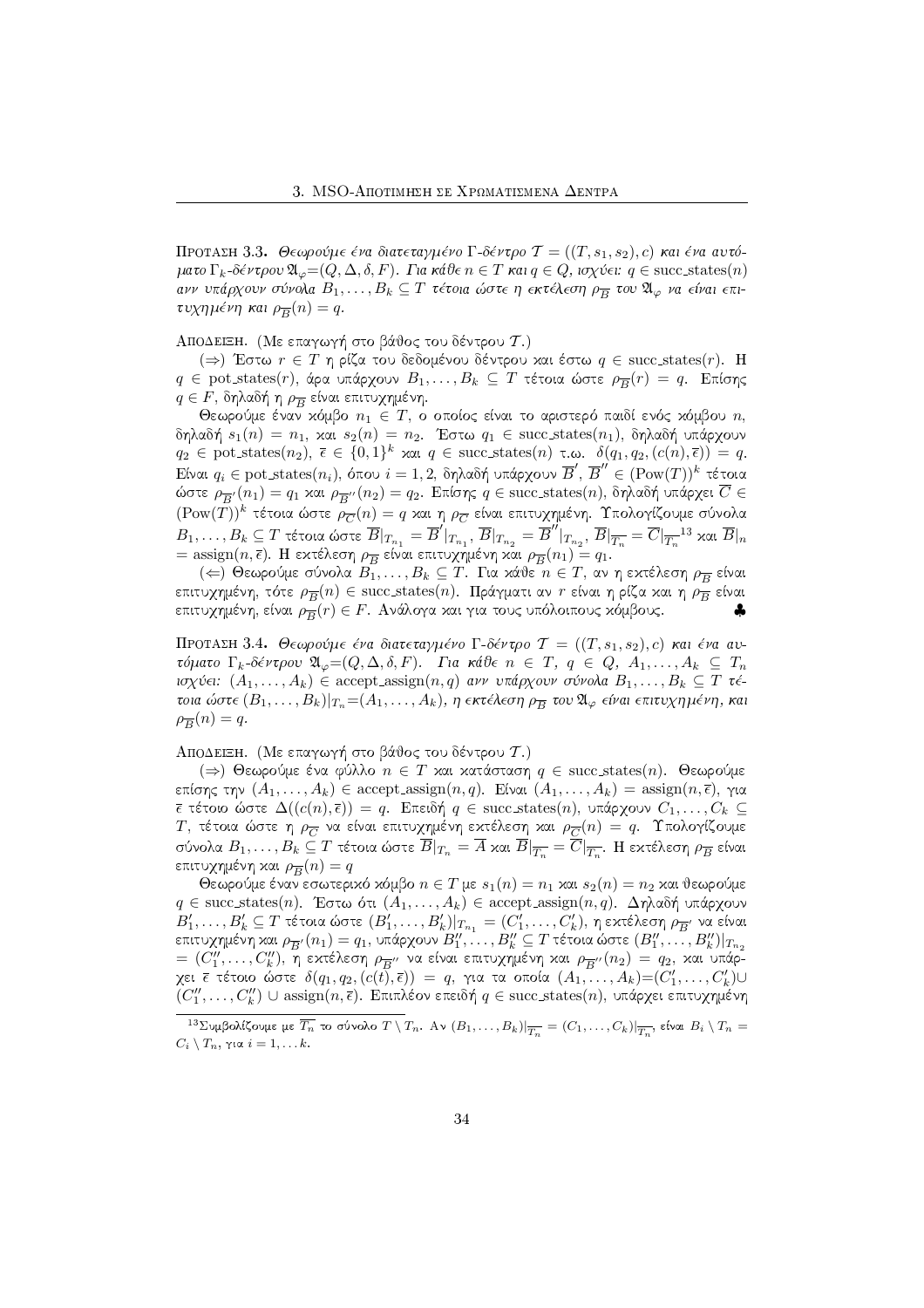εχτέλεση  $\rho_{\overline{C}},$  όπου  $\overline{C} \in (\text{Pow}(T))^k$ , τέτοια ώστε  $\rho_{\overline{C}}(n) \, = \, q.$  Υπολογίζουμε σύνολα  $B_1, \ldots, B_k \subseteq T$  τέτοια ώστε  $B|_{T_n} = A$  και  $B|_{\overline{T_n}} = C|_{\overline{T_n}}.$  Η εκτέλεση  $\rho_{\overline{B}}$  είναι επιτυχημένη και  $\rho_{\overline{B}}(n) = q.$ 

 $(\Leftarrow)$  Για χάθε  $n \in T$  χαι  $q \in \mathrm{succ\_states}(n),$  θεωρούμε σύνολα  $B_1, \ldots, B_k \subseteq T$ τέτοια ώστε η  $\rho_{\overline{B}}$  να είναι επιτυχημένη και  $\rho_{\overline{B}}(n)=q.$  Θεωρούμε σύνολα  $A_1,\ldots,A_k\subseteq$  $T_n,$  για τα οποία  $(B_1,\ldots,B_k)|_{T_n}\!=\!(A_1,\ldots,A_k).$  Θα δείξουμε ότι  $A\in{\rm succ.}$  assign $(n,q).$ 

 ${\rm Av}$  ο  $n$  είναι φύλλο, θεωρούμε το  $\overline{\epsilon}$  για το οποίο  $\Delta((c(n),\overline{\epsilon})) \,=\, q.$   $\, {\rm H}$   $\, A$  για την οποία  $B|_n = A$  είναι ίση με  $\operatorname{assign}(n, \overline{\epsilon})$ .  $\Delta$ ηλαδή  $A \in \operatorname{succ}.\operatorname{assign}(n, q)$ .

 $\Upsilon$ ποθέτουμε ότι ο  $n$  είναι εσωτεριχός χόμβος με  $s_1(n) = n_1,\, s_2(n) = n_2$  χαι θεωρούμε ότι για την επιτυχημένη εχτέλεση  $\rho_{\overline{B}}$  είναι  $\rho_{\overline{B}}(n_i)=q_i,\,i=1,2.$  Λόγω επαγωγιχής υπόθεσης, τα  $\overline{B}|_{T_{n_1}}=\overline{A}'$  χαι  $\overline{B}|_{T_{n_2}}=\overline{A}''$ , ανήχουν στα  ${\rm succ.} {\rm assign}(n_1,q_1)$  χαι succ assign $(n_2, q_2)$  αντίστοιχα. Προφανώς η  $\overline{A}$  για την οποία είναι  $\overline{A} = \overline{B}|_{T_n}$  είναι ίση με  $\overline{A}'\,\cup\,\overline{A}''\,\cup\,\textrm{assign}(n,\overline{\epsilon}),$  όπου  $\overline{\epsilon}$  τέτοιο ώστε  $\delta(q_1,q_2,(c(n),\overline{\epsilon}))\,=\,q\,=\,\rho_{\overline{B}}(n).$  Άρα  $A \in \text{succ\_assign}(n, q)$ . ♣

## 3.4.3 – Αποτελέσματα πολυπλοκότητας

Θα παρουσιάσουμε την ανάλυση του χρόνου εχτέλεσης του αλγορίθμου των Flum, Frick, Grohe που δίνεται στα [13], [14]. Σύμφωνα με αυτή, οι αναθέσεις που ικανοποιούν έναν δεδομένο MSO-τύπο σε ένα χρωματισμένο δέντρο  $\mathcal T,$  υπολογίζονται σε χρόνο που είναι γραμμιχή συνάρτηση του μεγέθους |Τ| του δεδομένου δέντρου χαι του μεγέθους της εξόδου.

Το αρχιχό μας πρόβλημα χαι τα βήματα επίλυσής του είναι δίνονται συνοπτιχά στον Πίναχα 6. Παρουσιάζουμε αργιχά αναλυτιχά χάποια βασιχά σημεία του υπολογισμού.

- Είσοδος: Γ-δέντρο Τ, MSO-τύπος  $\varphi(X_1, \ldots, X_k).$
- Πρόβλημα: Υπολογισμός του sat assign( $\varphi, \mathcal{T}$ ).
	- $1.$  Υπολογισμός του  $\Gamma_k$ -αυτομάτου  $\mathfrak{A}_\varphi.$
	- 2. Υπολογισμός των pot\_states $\mathfrak{g}_{\varphi}(n),\, n\in T.$
	- 3. Υπολογισμός των succ\_states $\mathfrak{A}_\varphi(n),\,n\in T.$
	- 4. Υπολογισμός των accept\_assign $_{\mathfrak{A}_\varphi}(n,q),\, n\in T,$  $q \in \text{succ\_states}_{\mathfrak{A}_{\varphi}}(n).$
	- 5. Είναι sat assign( $\varphi, \mathcal{T}$ ) =  $\bigcup_{q\in\texttt{succ\_states}_{\mathfrak{A}_{\varphi}}(r^{\mathcal{T}})} \texttt{accept\_assign}_{\mathfrak{A}_{\varphi}}(r^{\mathcal{T}},q).$

Πίναχας 6: Ο αλγόριθμος του [13] για το πρόβλημα της MSO-αποτίμησης σε χρωματισμένα δέντρα.

 $\Sigma$ ύνολα με στοιχεία  $k$ -πλειάδες από υποσύνολα του  $T$ : αναπαράστασή τους, μέγεθος της χωδιχοποίησης, ορισμός της merge. Δεδομένου ενός MSO-τύπου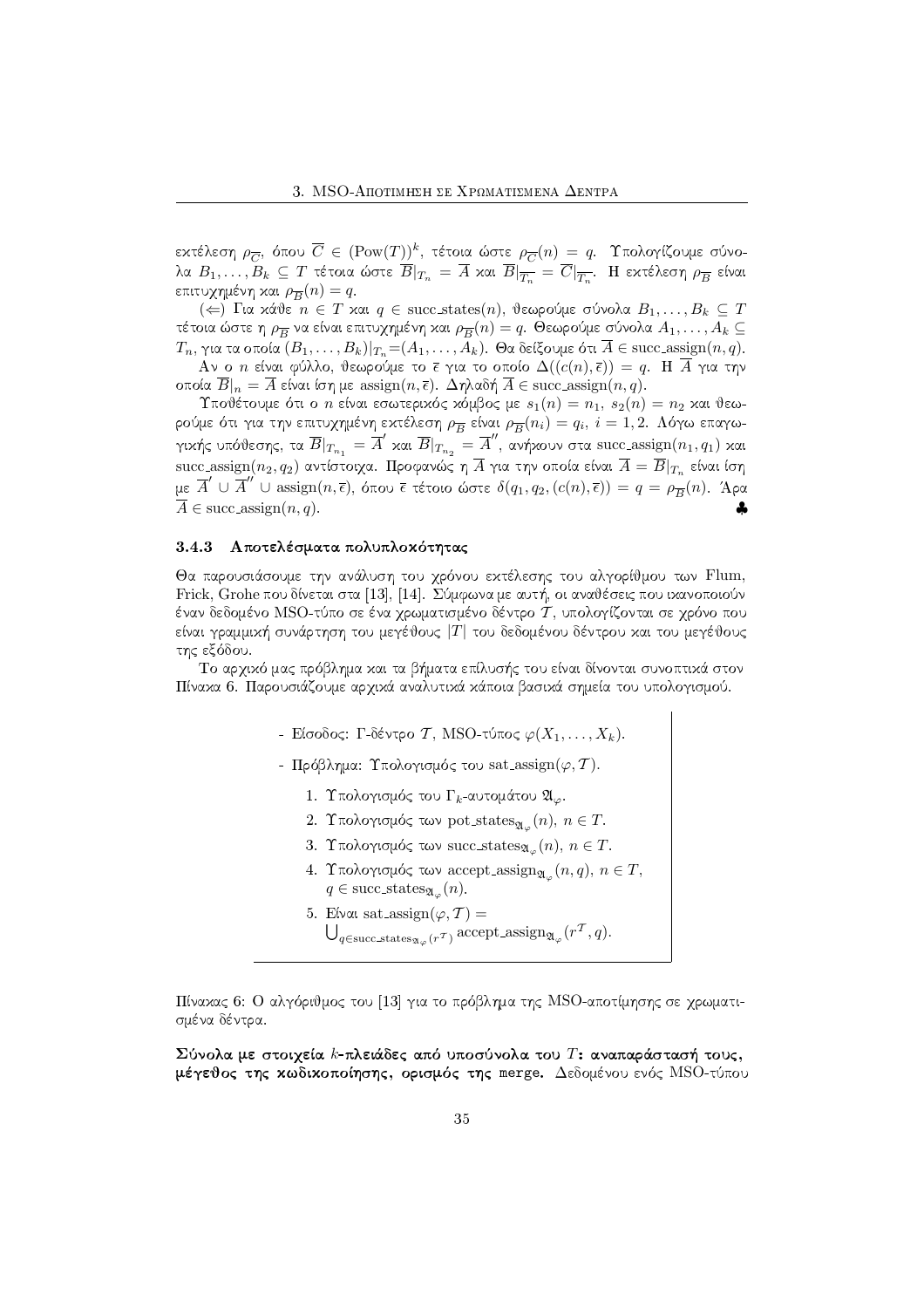$\varphi(X_1,\ldots,\,X_k),$  το sat\_assign $(\varphi,T)$  είναι ένα σύνολο από  $k$ -πλειάδες  $\overline{A}\in ({\rm Pow}(T))^k.$ Θυμίζουμε ότι το sat assign( $\varphi$ , T) υπολογίζεται μέσω του bottom-up υπολογισμού των συνόλων accept\_assign $(n, q)$ ,  $n \in T$ ,  $q \in \text{succ\_states}(n)$ . Τα accept\_assign $(n, q)$  περιέχουν  $k$ -πλειάδες από υποσύνολα του  $T_n.$ 

 $\Delta$ ηλαδή ο υπολογισμός του sat assign $(\varphi,T),$  βασίζεται στη διαχείριση συνόλων με στοιχεία  $k$ -πλειάδες από υποσύνολα του  $T.$   $\Sigma$ το  $[13],$  τα σύνολα αυτά αναπαρίστανται ως συνδεδεμένες λίστες. Πιο συγχεχριμένα, χάθε υποσύνολο του Τ αποθηχεύται με τη μορφή συνδεδεμένης λίστας. Επίσης μια  $k$ -πλειάδα  $\overline{A} = (A_1, \ldots, A_k) \in (\text{Pow}(T))^k,$ αναπαρίσταται ως ένα *k*-διάστατο διάνυσμα. Το *i*-οστό στοιχείο αυτού του διανύσματος είναι ένας δείχτης στη λίστα  $A_i$ . Ένα σύνολο  $R$  από  $k$ -διάστατα διανύσματα  $A,$ αποθηκεύεται ως συνδεδεμένη λίστα. Είναι:

$$
||R|| = \sum_{\overline{A} \in R} \sum_{i=1}^{k} |A_i|.
$$

Για παράδειγμα αν το  $R$  είναι σύνολο από  $p$   $k$ -διάστατα διανύσματα  $A$  για τα οποία  $|A_i|=l,\, i=1,\ldots,k,\,$ τότε  $\|R\|=p\cdot k\cdot l.$ 

Θεωρούμε δύο ξένα σύνολα  $T_1,~T_2$  χαι θεωρούμε δύο μη χενά σύνολα  $R_1,~R_2$  με  $k$ -πλειάδες από υποσύνολα των  $T_1, T_2$  αντίστοιχα. Η πράξη  ${\tt merge}(R_1, R_2),$  ορίζεται ως εξής:

$$
\text{merge}(R_1, R_2) = \{ \overline{A}_1 \cup \overline{A}_2 \, | \, \overline{A}_1 \in R_1, \overline{A}_2 \in R_2 \}.
$$

Στο [14] δίνεται αναλυτιχά η διαδιχασία (Αλγόριθμος 8. σελίδα 35) για τη υλοποίηση της πράξης merge $(R_1, R_2)$ . Σημειώνεται ότι τα ορίσματα  $R_1, R_2$  ενσωματώνονται στο αποτέλεσμα και δεν είναι πλέον διαθέσιμα μετά τον υπολογισμό της εξόδου (δηλαδή η αντίστοιχη διαδιχασία είναι αυτό που ονομάζεται destructive procedure). Ο αλγόριθμος  $\vartheta$ εωρεί για χά $\vartheta$ ε πλειάδα  $A_1$   $\in$   $R_1$  τις πλειάδες  $A_2$   $\in$   $R_2$  (μέσω ενός διπλού  $\text{loop})$ χαι πραγματοποιεί την ένωσή τους  $A_1 \cup A_2.$  Κάθε τέτοια ένωση πραγματοποιείται σε σταθερό χρόνο. Λόγω της ενσωμάτωσης των ορισμάτων στο αποτέλεσμα, πρέπει χάθε  $\overline{D}$ συνόλων  $R_1, R_2$ .  $\Pi$ ιο συγχεχριμένα χάθε στοιχείο του  $R_1$  που δεν είναι το τελευταίο της αντίστοιχης λίστας ενώνεται με τα αντίγραφα των στοιχείων του  $R_2$  (γιατί αυτά πρέπει να είναι διαθέσιμα ώστε να γίνουν οι ενώσεις με τα υπόλοιπα στοιχεία του  $R_1$ ). Ενώ το τελευταίο ενώνεται με τα ίδια τα στοιχεία του  $R_2$  και όχι με αντίγραφά τους (καθώς τα στοιγεία του  $R_2$  δε θα ξαναγρησιμοποιηθούν). Ανάλογα πραγματοποιούνται οι ενώσεις των στοιχείων του  $R_2$  με τα στοιχεία του  $R_1.$  Με τον τρόπο αυτό όλα τα στοιχεία των  $R_1, R_2$  ενσωματώνονται στο αποτέλεσμα και έτσι μειώνεται το κόστος των αντίστοιχων αντιγραφών. Όπως θα δούμε στη συνέχεια, αυτό συντελεί στην επίτευξη της επιθυμητής πολυπλοχότητας.

Παρουσιάζουμε τον αλγόριθμο υπολογισμού της merge μέσω ενός παραδείγματος. Θεωρούμε ότι  $R_1 = \{\overline{A}_1, \overline{B}_1\}$  χαι  $R_2 = \{\overline{A}_2, \overline{B}_2\},$  όπου  $\overline{A}_i = (A_i^1, A_i^2, A_i^3)$  χαι  $\overline{B}_i =$  $(B_{i}^{1}, B_{i}^{2}, B_{i}^{3}),\ i=1,2$  (δηλαδή  $k=3$ ). Θεωρούμε επίσης ότι  $|A_{1}^{j}|=|B_{1}^{j}|=n,\ |A_{2}^{j}|=n$  $|B_2^j|=m, j=1,2,3.$  Δηλαδή  $||R_1||=2\cdot 3\cdot n=6\cdot n$  χαι  $||R_2||=2\cdot 3\cdot m=6\cdot m.$  Όπως είναι προφανές merge $(R_1,R_2)=\{A_1\cup A_2,A_1\cup B_2,B_1\cup A_2,B_1\cup B_2\}.$  Δεδομένου ότι  $A_i, B_i \subset T_i, i = 1, 2,$  και  $T_1 \cap T_2 = \emptyset$ , είναι  $\| \texttt{merge}(R_1, R_2) \| = 4 \cdot 3 \cdot (n+m) = 12 \cdot (n+m).$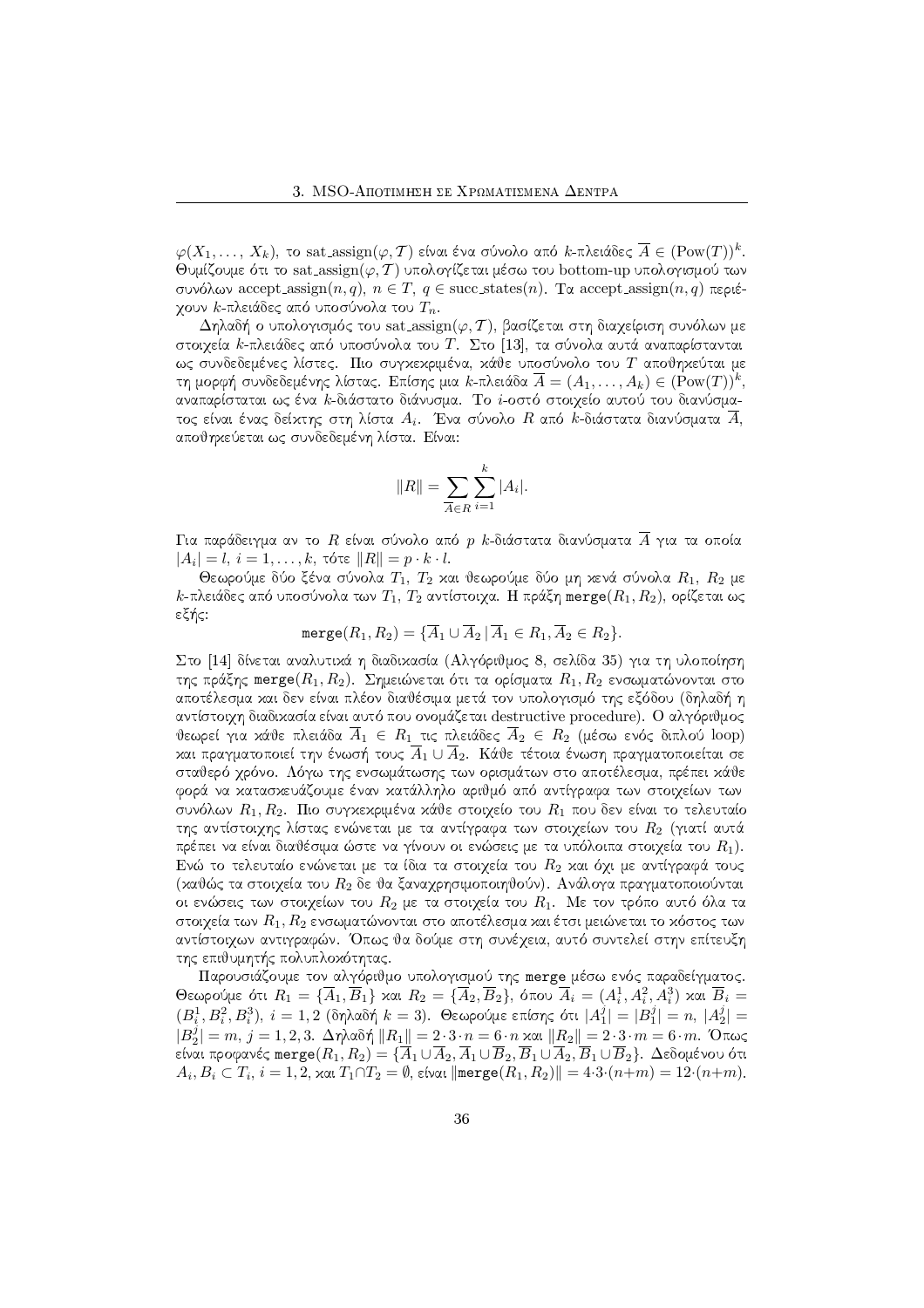Ο αλγόριθμος δουλεύει ως εξής: θεωρεί αρχιχά τις πλειάδες  $A_1,\,A_2.$  Κατασχευάζει τα αντίγραφά τους  $\overline{A}'_1,\,\overline{A}'_2$  $\overline{A}'_1$  $\overline{A}'_2$ , υπολογίζει την ένωση  $\overline{A}'_1 \cup \overline{A}'_2 = (A^1_1)$  $\prime \cup A_2^1$  $', A_1^2$  $\prime \cup A_2^2$  $', A_1^3$  $^{\prime}$  ∪  $A_2^3$ ') και την προσθέτει στο αποτέλεσμα. Στη συνέχεια, αχολουθώντας την διαδικασία που περιγράψαμε παραπάνω υπολογίζονται και προστίθενται στο τελικό αποτέλεσμα οι ενώσεις  $\overline{A}_1\cup \overline{B}'_2$  $Z_2, \overline{B}_1' \cup \overline{A}_2, \overline{B}_1 \cup \overline{B}_2.$ 

Η χατασχευή αντιγράφου για ένα αντιχείμενο  $X$  γίνεται σε χρόνο  $\|X\|$ . Στις περιπτώσεις που εξετάζουμε, ο γρόνος για τον υπολογισμό της merge $(R_1, R_2)$  μπορεί να θεωρηθεί ίσος με:

$$
O(k(1+\|\text{merge}(R_1,R_2)\|-\|R_1\|-\|R_2\|)).
$$

 $\Sigma$ ημειώνουμε επίσης ότι ισχύει  $\| \texttt{merge}(R_1, R_2) \| \geq \| R_1 \| + \| R_2 \|).$ 

Χρήσιμοι ορισμοί χαι παρατηρήσεις για τον υπολογισμό. Ορίζουμε τις υποκείμενες αναθέσεις ενός κόμβου n, χρώματος c(n), αναφορικά με ένα τρίγωνο καταστάσε $ων$   $(q, q_1, q_2)$  ως εξής:

Assigns<sub>q,q<sub>1</sub>,q<sub>2</sub></sub>(n) = {assign
$$
(n, \overline{\epsilon}) | \overline{\epsilon} \in c(n)
$$
 add-colors<sub>q,q<sub>1</sub>,q<sub>2</sub></sub>}.

Ανάλογα ορίζονται τα υποκείμενα επιπρόσθετα χρώματα ενός κόμβου n αναφορικά  $\mu$ ε ένα τρίγωνο καταστάσεων  $(q,q_1,q_2)$ · αυτά ταυτίζονται με τα  $c(n)$  add colors $_{q,q_1,q_2}$ : .

Add Colorsq,q1,q<sup>2</sup> (n) = c(n) add colorsq,q1,q<sup>2</sup> . ^ -

 $\Pi$ ροφανώς για τα  $(q,q_1,q_2)\not\in c(n)$  states triangles είναι Add Colors $_{q,q_1,q_2}(n)=\emptyset$  και Assigns<sub>q,q1,q2</sub> $(n) = \emptyset$ .

Θεωρούμε ένα εσωτεριχό χόμβο  $n$  με παιδιά  $s_i(n) = n_i, \, i=1,2.$  Θεωρούμε επίσης τα σύνολα succ\_states $(n)$  και succ\_states $(n_i)$   $i \, = \, 1, 2$ . Οι πλειάδες  $(q, q_1, q_2) \, \in$  $c(n)$  states triangles για τις οποίες  $q \in \mathrm{succ\_states}(n), \, q_i \in \mathrm{succ\_states}(n_i)$  αποτελούν  $\tau\alpha$  succ\_states\_triangles $(n)$ .

Θυμίζουμε ότι οι accept assign $(n, q)$  είναι οι περιορισμοί  $\overline{C}$  στο  $\mathcal{T}_n$  των  $\mathfrak{A}_\varphi$ -δεχτών αναθέσεων  $B$ , για τις οποίες ισχύει  $\rho_{\overline{B}}(n)=q.$  Ανάλογα ορίζουμε τις  $\operatorname{accept\_assign}(n,$  $(q,q_1,q_2))$  ως τους περιορισμούς  $\overline{C}$  στο  $\mathcal{T}_n$  των  $\mathfrak{A}_{\varphi}$ -δεχτών αναθέσεων  $\overline{B},$  για τις οποίες ισχύει  $\rho_{\overline{B}}(n) = q$  χαι  $\rho_{\overline{B}}(n_i) = q_i, \, i = 1,2.$  Προφανώς είναι

 $accept\_assign(n, q) =$  $(q,q_1,q_2) \in \text{succ states}$  triangles $(n)$ accept assign $(n,(q, q_1, q_2)).$ 

 $\Pi$ αρατηρούμε ότι όταν  $(q,q_1,q_2)\not\in$  succ states triangles $(n)$ , είναι accept assign $(n,$  $(q, q_1, q_2)$ ) = Ø. Για κάθε  $(q, q_1, q_2) \in \text{succ\_states\_triangles}(n)$ , είναι accept assign $(n, q_1, q_2)$  $(q, q_1, q_2)) \neq \emptyset$ :

accept-assign
$$
(n, (q, q_1, q_2))
$$
 = { $\overline{A} \cup \overline{A}_1 \cup \overline{A}_2 | \overline{A} \in \text{Assigns}_{q, q_1, q_2}(n),$   
\n $\overline{A}_1 \in \text{accept-assign}(n_1, q_1)$   
\n $\overline{A}_2 \in \text{accept-assign}(n_2, q_2).$ 

<sup>14</sup>Eiva: Assigns<sub>q,q1,q2</sub>(n) = {assign(n,  $\bar{\epsilon}$ ) |  $\bar{\epsilon} \in$  Add Colors<sub>q,q1,q2</sub>(n)}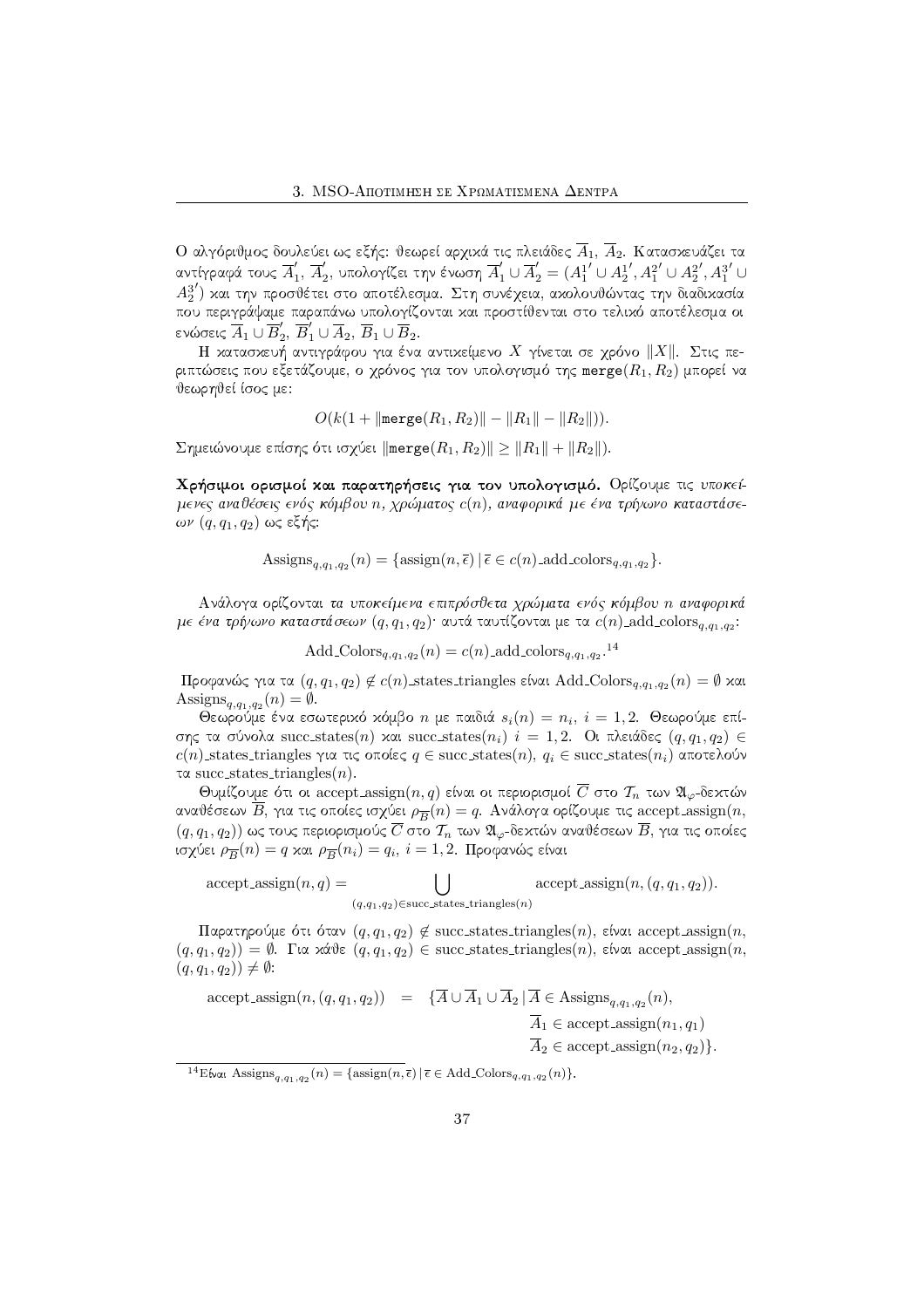Δηλαδή με τη βοήθεια της merge:

 $\text{accept} \text{assign}(n, (q, q_1, q_2)) = \text{merge}(\text{merge}(\text{Assign}_{q, q_1, q_2}(n)),$  $accept\_assign(n_1, q_1)),$  $accept\_assign(n_2, q_2)).$ 

Για το Παράδειγμα 3.9 (σελ. 32) θυμίζουμε ότι είναι succ\_states( $n_1) = \{q_a\},$  succ\_sta- $\text{tes}(n_2) = \{q_w, q_a\}$  χαι succ\_states $(n_i) = \{q_w\}$ , όπου  $i = 3, 4, 5$ . Τα αντίστοιχα επιτυχημένα τρίγωνα καταστάσεων είναι succ\_states\_triangles $(n_1) = \{ (q_a, q_a, q_w), (q_a, q_w, q_w) \},$ succ states triangles $(n_2) = \{(q_a, q_w, q_w), (q_w, q_w, q_w)\}.$ 



Επίσης είναι b add colors $_{q_a,q_a,q_w} = \{0\}, \gamma$  add colors $_{q_a,q_w,q_w} = \{1\}, \gamma = b, w,$  w add col- $\arg_{q_w,q_w,q_w} = \{0\}$ .  $\Delta \eta \lambda \alpha \delta \eta$  Assigns $_{q_a,q_a,q_w}(n_1) = \{\emptyset\}$ , Assigns $_{q_a,q_w,q_w}(n_1) = \{\{n_1\}\},$ Assigns $_{q_a,q_w,q_w}(n_2)$  = {{ $n_2$ }}, Assigns $_{q_w,q_w,q_w}(n_2)$  = { $\emptyset$ }. Είχαμε υπολογίσει ότι accept assign $(n_i, q_w) = \{\emptyset\}, \gamma$ ια  $i = 3, 4, 5$ . Επίσης accept assign  $(n_2, q_a) = \{\{n_2\}\},$ accept assign  $(n_2, q_w) = \{\emptyset\}$ . Παρατηρούμε ότι accept assign  $(n_1, q_a) =$  accept assign  $(n_1,(q_a,q_w,q_w)) \cup \text{accept}$  assign  $(n_1,(q_a,q_a,q_w)) = \{\{n_1\},\{n_2\}\}.$ 

ا الله عن الله عن الله عن الله عن الله عن الله عن الله عن الله عن الله عن الله عن الله عن الله عن الله عن الله

 $\mathrm{accept\_assign}(n) = \bigcup$  $q^* \in \text{succ states}(n)$  $accept\_assign(n, q^*),$ 

όπου

 $\mathrm{accept}.\mathrm{assign}(n, q^*) = \begin{bmatrix} \end{bmatrix}$  accept  $(q^*, q_1, q_2)$ ∈succ\_states\_triangles $(n)$  $accept\_assign(n, (q^*, q_1, q_2)).$ 

Ορίζουμε το σύνολο succ\_states\_triangles(n, q) με στοιχεία τρίγωνα καταστάσεων  $t$  με  $\pi_1(t) = q$ . H ισότητα succ states triangles $(n) = \bigcup_{q \in \text{succ states}(n)} \text{succ states}$  triang- $\text{les}(n, q)$  είναι προφανής και οδηγεί στο εξής:

accept-assign(*n*) = 
$$
\bigcup_{(q,q_1,q_2) \in \text{succ-states-triangles}(n)} \text{accept-assign}(n,(q,q_1,q_2)).
$$

 $\Box$ 

Πολυπλοχότητα του αλγορίθμου των Flum, Frick, Grohe. Η πολυπλοχότητα του αλγορίθμου των Flum, Frick, Grohe δίνεται στο παταχάτω θεώρημα. Η απόδειξη του θεωρήματος περιλαμβάνει την ανάλυση της πολυπλοχότητας σε χάθε βήμα του αλγορίθμου (βλέπε Πίνακα 6 σελ. 35).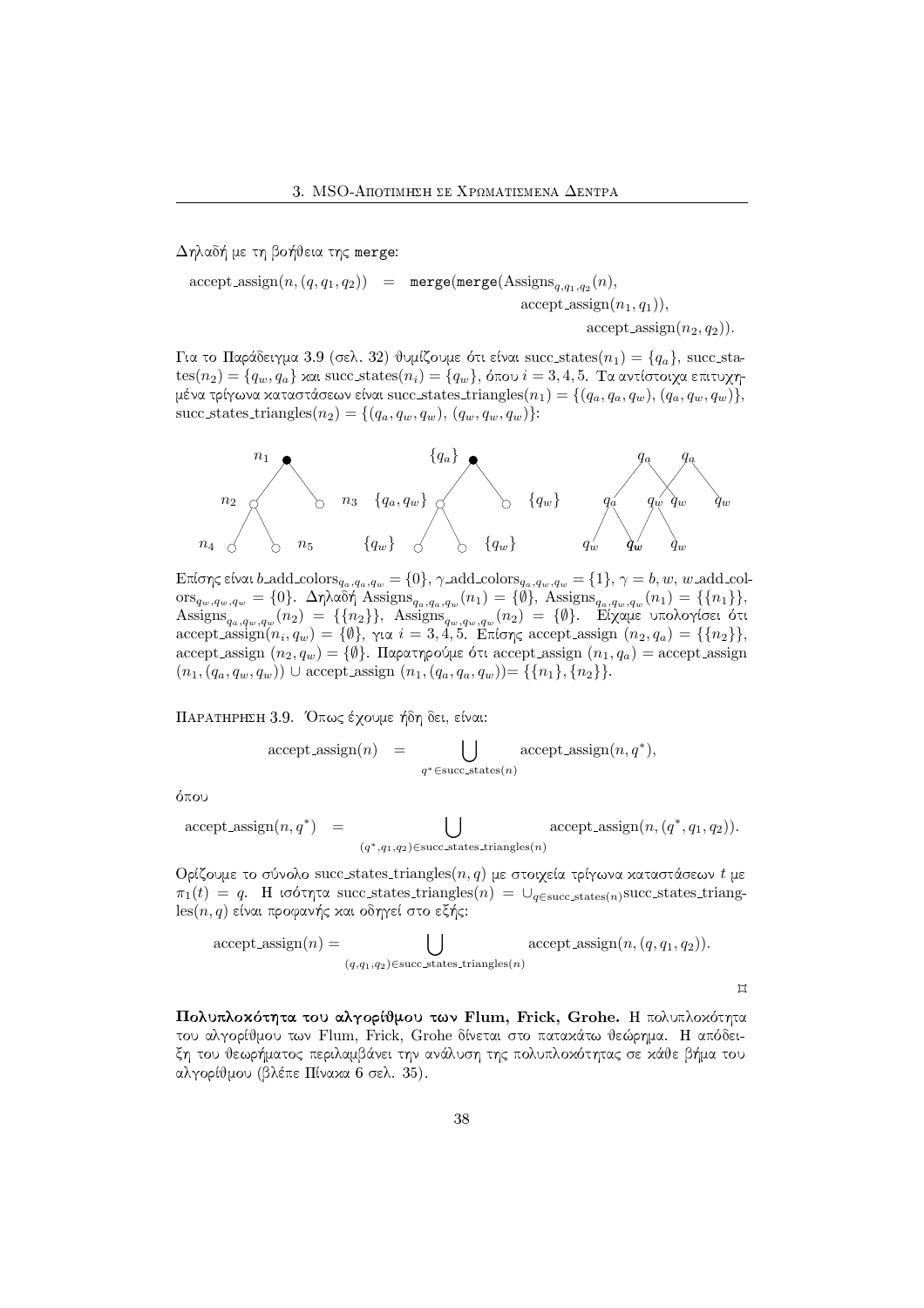$\Theta$ ΕΩΡΗΜΑ 3.2 ([13]). Υπάρχει μια συνάρτηση f : N  $\rightarrow$  N και ένας αλγόριθμος που επιλύει το πρόβλημα της αποτίμησης για MSO-τύπους σε χρωματισμένα δέντρα σε χρόνο

 $f(\|\varphi\|) \cdot (|T| + \|\text{sat\_assign}(\varphi, T)\|).$ 

ΑΠΟΔΕΙΞΗ. Όπως έχουμε ήδη παρατηρήσει η κατασκευή του αυτομάτου 21, γίνεται αναδρομικά μέσω της σύνθεσης των αυτομάτων που αντιστοιχούν στους υποτύπους του  $\varphi$  χαι έχει σημαντιχό υπολογιστιχό χόστος που εξαρτάται από το  $\|\varphi\|$ . Δηλαδή το βήμα 1 (Πίναχας 6) πραγματοποιείται σε χρόνο  $f_1(||\varphi||)$ , για χατάλληλη συνάρτηση  $f_1 : \mathbb{N} \to \mathbb{N}$ .

Θεωρούμε ότι  $|Q| = c_Q$  και ότι  $c_\delta$  είναι ο χρόνος που απαιτείται για τον υπολογισμό μιας τιμής της δ. Αν ο  $n \in T$  είναι εσωτεριχός χόμβος, ο υπολογισμός του pot\_states(n) απαιτεί χρόνο το πολύ  $c_O^2 \cdot 2^k \cdot c_\delta$ :

1. pot\_states $(n) = \emptyset$ 2. **forall**  $q_1 \in \text{pot\_states}(n_1), q_2 \in \text{pot\_states}(n_2)$  **do** forall  $\overline{\epsilon} \in \{0,1\}^k$  do 3.  $\overline{4}$ . pot states(n) = pot states(n)  $\cup$  { $\delta(q_1, q_2, (c(n), \overline{\epsilon}))$ }  $\overline{5}$ . enddo 6. enddo

Δηλαδή ο υπολογισμός των pot\_states(n),  $n \in T$  (Πίναχας 6, βήμα 2) γίνεται σε χρόνο το πολύ  $(c_O^2 \cdot 2^k \cdot c_\delta) \cdot |T|$ . Παρατηρούμε ότι ανάλογα πραγματοποιείται ο υπολογισμός των succ\_states(n),  $n \in T$  (Πίναχας 6, βήμα 3) και απαιτεί χρόνο το πολύ  $(c_0^3 \cdot 2^k \cdot c_\delta) \cdot |T|$ . Έτσι τα βήματα 2 και 3 απαιτούν συνολικά χρόνο  $f_2(\|\varphi\|)\cdot|T|$ .

Απομένει να υπολογίζουμε τον γρόνο που απαιτείται για το βήμα 4 του Πίναχα 6. Στο Σγήμα 2 παρουσιάζεται η διαδικασία που δίνεται στο [13] για τον υπολογισμό των accept assign(n, q), όπου  $q \in$  succ states(n) και n εσωτερικός κόμβος με παιδιά  $s_i(n) = n_i$ ,  $i = 1, 2$ . To accept assign $(n_i, q_i)$ , όπου  $q_i \in \text{succ}\$  states  $(n_i)$ ,  $i = 1, 2$ , θεωρούνται γνωστά. Θεωρούμε ένα συγχεχριμένο ζεύγος  $(q_1, q_2) \in \text{succ\_states}(n_1) \times$ succ\_states(n<sub>2</sub>) και αναλύουμε τον υπολογισμό: υπολογίζονται αρχικά οι Assigns<sub>a.q1.q2</sub> (n) (υπολογισμός του Α, βήματα 3-8). Αν για τον υπολογισμό κάθε k-πλειάδας assign(n,  $\bar{\epsilon}$ ) απαιτούνται  $k$  βήματα, ο χρόνος που απαιτείται για τον υπολογισμό του Assigns<sub>a.q1.q2</sub> (*n*) είναι το πολύ  $2^k \cdot (c_\delta + k)$ . Αν  $A = \text{Assigns}_{q,q_1,q_2}(n) \neq \emptyset$ , υπολογίζεται το σύνολο merge(merge(A, accept assign( $n_1, q_1$ )), accept assign( $n_2, q_2$ )). Θυμίζουμε ότι τα ορίσματα μιας πράξης merge ενσωματώνονται στο αποτέλεσμα της πράξης. Έτσι πριν από κάθε τέτοιο υπολογισμό θα πρέπει να κατασκευάζουμε αντίγραφα των accept\_assign $(n_i, q_i)$ ,  $i=1,2$ . Η κατασκευή των αντιγράφων απαιτεί γρόνο

 $\|\operatorname{accept}.\operatorname{assign}(n_1, q_1)\| + \|\operatorname{accept}.\operatorname{assign}(n_2, q_2)\|.$ 

Ο υπολογισμός του accept\_assign(n,  $(q, q_1, q_2)$ ) = merge(merge(A, accept\_assign(n<sub>1</sub>, q<sub>1</sub>)), accept\_assign( $n_2$ ,  $q_2$ )) γίνεται σε χρόνο

$$
c_m \cdot (\|\text{accept-assign}(n, (q, q_1, q_2))\| - \|A\| -
$$

$$
\|\text{accept-assign}(n_1, q_1)\| - \|\text{accept-assign}(n_2, q_2)\|).
$$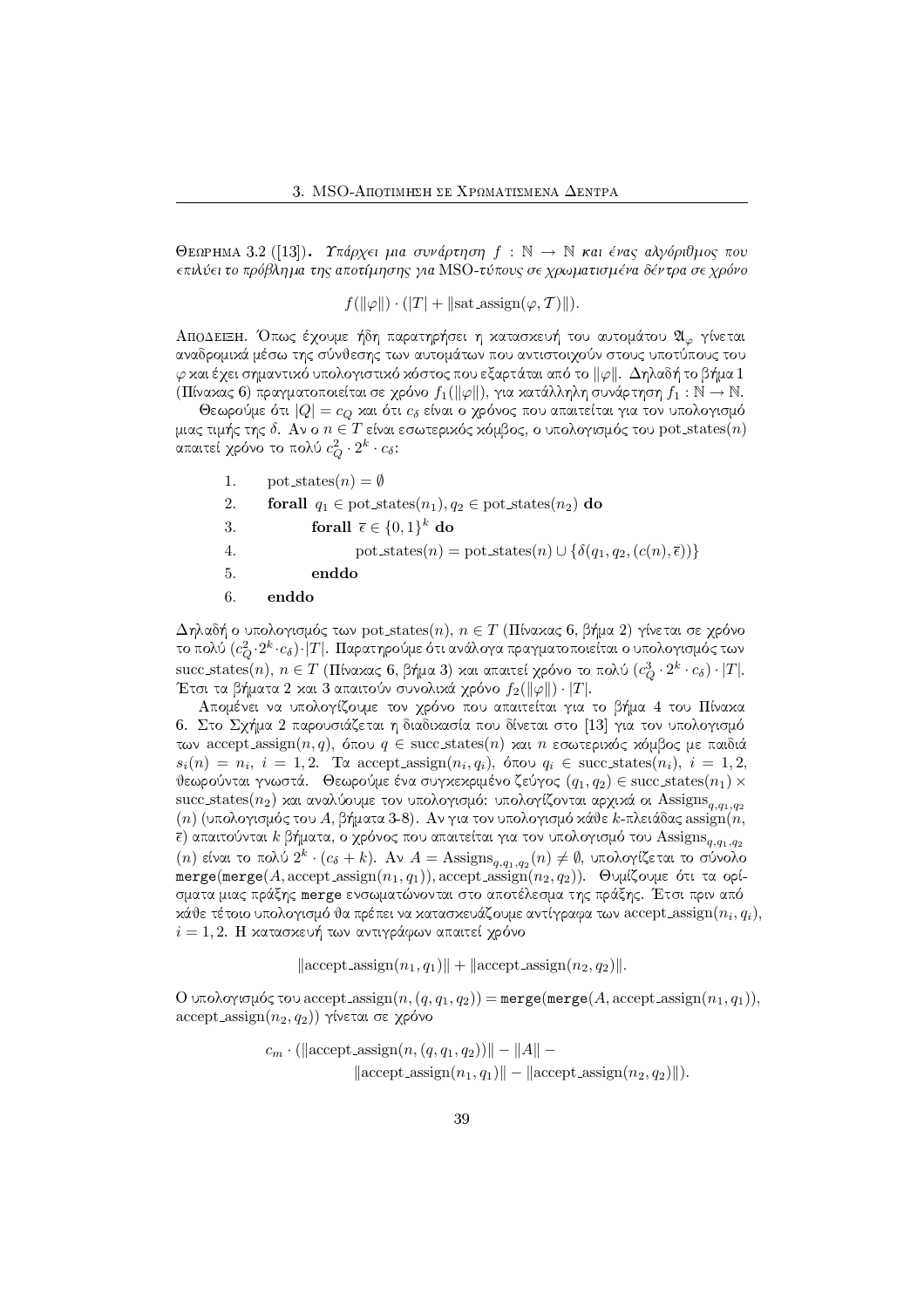1. accept-assign
$$
(n, q) = \emptyset
$$
  
\n2. **forall**  $q_1 \in \text{succ-states}(n_1), q_2 \in \text{succ-states}(n_2)$  **do**  
\n3.  $A = \emptyset$   
\n4. **forall**  $\overline{\epsilon} \in \{0, 1\}^k$  **do**  
\n5. **if**  $\delta(q_1, q_2, (c(n), \overline{\epsilon})) = q$  **then**  
\n6.  $A = A \cup \{\text{assign}(n, \overline{\epsilon})\}$   
\n7. **endif**  
\n8. **enddo**  
\n9. **if**  $A \neq \emptyset$  **then**  
\n10. **accept-assign** $(n, q) = \text{accept-assign}(n, q) \cup \text{merge}(\text{merge}(A, A_1), A_2)$   
\n11. **endif**  
\n12. **enddo**

 $\Sigma$ χήμα 2: Ο υπολογισμός του accept assign $(n, q)$ . Θεωρήσαμε ότι  $A_i = \text{accept\_assign}(n_i, q_i), i = 1, 2.$ 

Έτσι, σε έναν εσωτεριχό χόμβο  $n$  ο χρόνος που απαιτείται για τον τον υπολογισμό των αντίστοιχων συνόλων Assigns $_{q,q_1,q_2}(n)$ , τη δημιουργία αντιγράφων των accept\_assign $\left(n_i,\right)$  $q_i), \, q_i \in \mathrm{succ\_states}(n_i) \,\, i=1,2^{15}$  χάθε φορά που εχτελείται μια πράξη <code>merge $^{16}$ </code> χαι για τον υπολογισμό των αντίστοιχων πράξεων merge είναι:

$$
c_{Q}^{3} \cdot 2^{k} \cdot (c_{\delta} + k)
$$
\n
$$
+ c_{Q}^{3}
$$
\n
$$
+ c_{1} \cdot \left( \sum_{(q,q_{1},q_{2}) \in \text{succ-states-triangles}(n)} (|\text{accept-assign}(n_{1},q_{1})|| + \sum_{(q_{1},q_{2}) \in \text{succ-states-triangles}(n)} (|\text{accept-assign}(n_{1},q_{1})|| + \sum_{(q_{1},q_{2}) \in \text{succ-states-triangles}(n)} |\text{accept-assign}(n_{2},q_{2})||) \right)
$$

 $^{15}$ Θεωρείται ότι αυτά γρησιμοποιούνται μια φορά όπως είναι, δηλαδή γωρίς να δημιουργήσουμε τα avτίστοιχα αντίγραφα.

 $^{16}$ Είδαμε ότι έχουμε εκτέλεση μια πράξης merge κάθε φορά που ένα σύνολο Assigns $_{q,q_1,q_2}(n)$  είναι<br>μη κενό. Όπως αναλύσαμε παραπάνω αυτό ισχύει ανν  $(q,q_1,q_2) \in$  succ\_states\_triangles(n).<br>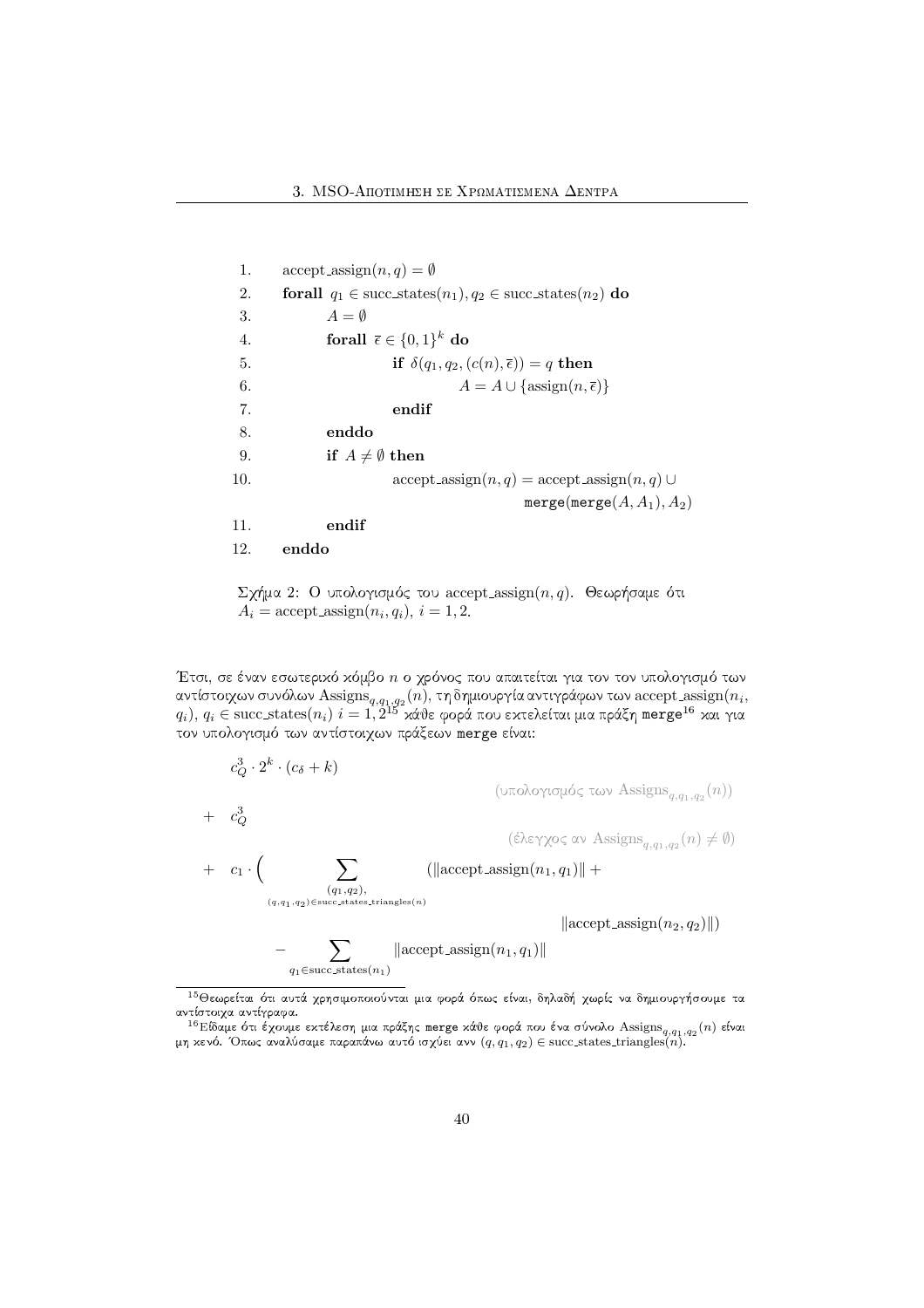$$
-\sum_{q_2\in\mathrm{succ\_states}(n_2)}\left\|\operatorname{accept\_assign}(n_2,q_2)\right\|\right)
$$

(δημιουργία αντιγράφων)

+ 
$$
c_2 \cdot \Big( \sum_{(q,q_1,q_2) \in \text{succ-states-triangles}(n)} (||\text{accept-assign}(n, (q, q_1, q_2))|| - ||\text{Assigns}_{q,q_1,q_2}(n)||)
$$
  
- 
$$
\sum_{(q, q_1, q_2) \in \text{succ-states-triangles}(n)} (||\text{accept-assign}(n_1, q_1)|| + ||\text{accept-assign}(n_2, q_2)||)
$$

(υπολογισμός merge)

Θεωρούμε ότι  $T(n)$  είναι ο χρόνος που χρειάζεται για να υπολογιστούν οι accept ass- $\mathrm{ign}(n)$ . Αποδειχνύεται με επαγωγή ότι

$$
T(n) \le g(||A||) \cdot |T_n| + c \cdot ||\text{accept-assign}(n)||,
$$

όπου  $g(\|A\|) = c_Q^3 \cdot 2^k \cdot (c_\delta + k) + c_Q^3$  και  $c = c_1 + c_2$ . Στη συνέχεια δίνονται τα βασιχά VUWGI[JTB;BWD(>A6WXE>RUWXB(SHFHPA[J4 AUWX(/

Σημειώνουμε ότι χρησιμοποιούμε το γεγονός ότι οι ενώσεις  $\operatorname{accept\_assign}(n)$  =  $\cup_{q\in {\rm succ\_states}(n)} {\rm accept\_assign}(n,q), \, n\in T$  είναι ξένες ενώσεις $^{17}$  και έτσι είναι

$$
\sum_{q \in \text{succ-states}(n)} \|\text{accept-assign}(n, q)\| = \|\text{accept-assign}(n)\|.
$$

 $\text{E}$ πίσης η ένωση accept assign $(n) = \cup_{(q,q_1,q_2) \in \text{succ states triangle}(n)} \text{accept assign}(n,$   $(q,$  $(q_1,q_2)),\ n\in T,$  είναι ξένη ένωση και έτσι:

$$
\sum_{(q,q_1,q_2)\in\text{succ-states-triangles}(n)} \|\text{accept-assign}(n,(q,q_1,q_2))\| = \|\text{accept-assign}(n)\|.
$$

Με βάση την παραπάνω ανάλυση του χρόνου που απαιτείται για τον υπολογισμό των  $\operatorname{Assigns}_{q,q_1,q_2}(n),$  τον υπολογισμό αντιγράφων και τον υπολογισμό των merge, καταλήγουμε ότι για τον χρόνο  $T(n)$  ισχύει:

 $^{17}{\Pi}$ ράγματι για  $q,q'\in{\rm succ\_states}(n)$  με  $q\neq q',$  είναι accept assign $(n,q)$  ∩ accept assign $(n,q')=0$  $\emptyset$ . Θυμίζουμε ότι τα accept assign $(n,q)$  είναι σύνολα από πλείάδες  $\overline{C}\in (\mathrm{Pow}(T_n))^k$ . Για τις  $\overline{C}\in$ accept\_assign $(n,q),$   $\overline{C}'$   $\in$  accept\_assign $(n,q'),$  δεν μπορεί να είναι  $\overline{C}=\overline{C}',$  γιατί τότε για τις επεχτάσεις  $(\mathcal{T}; \overline{C}) = (\mathcal{T}; \overline{C'})$  θα είναι  $\rho_{(\mathcal{T}; \overline{C'})} \neq \rho_{(\mathcal{T}; \overline{C'})}.$  Άτοπο, το αυτόματο  $\mathfrak{A}_{\varphi}$  είναι ντετερμινιστιχό.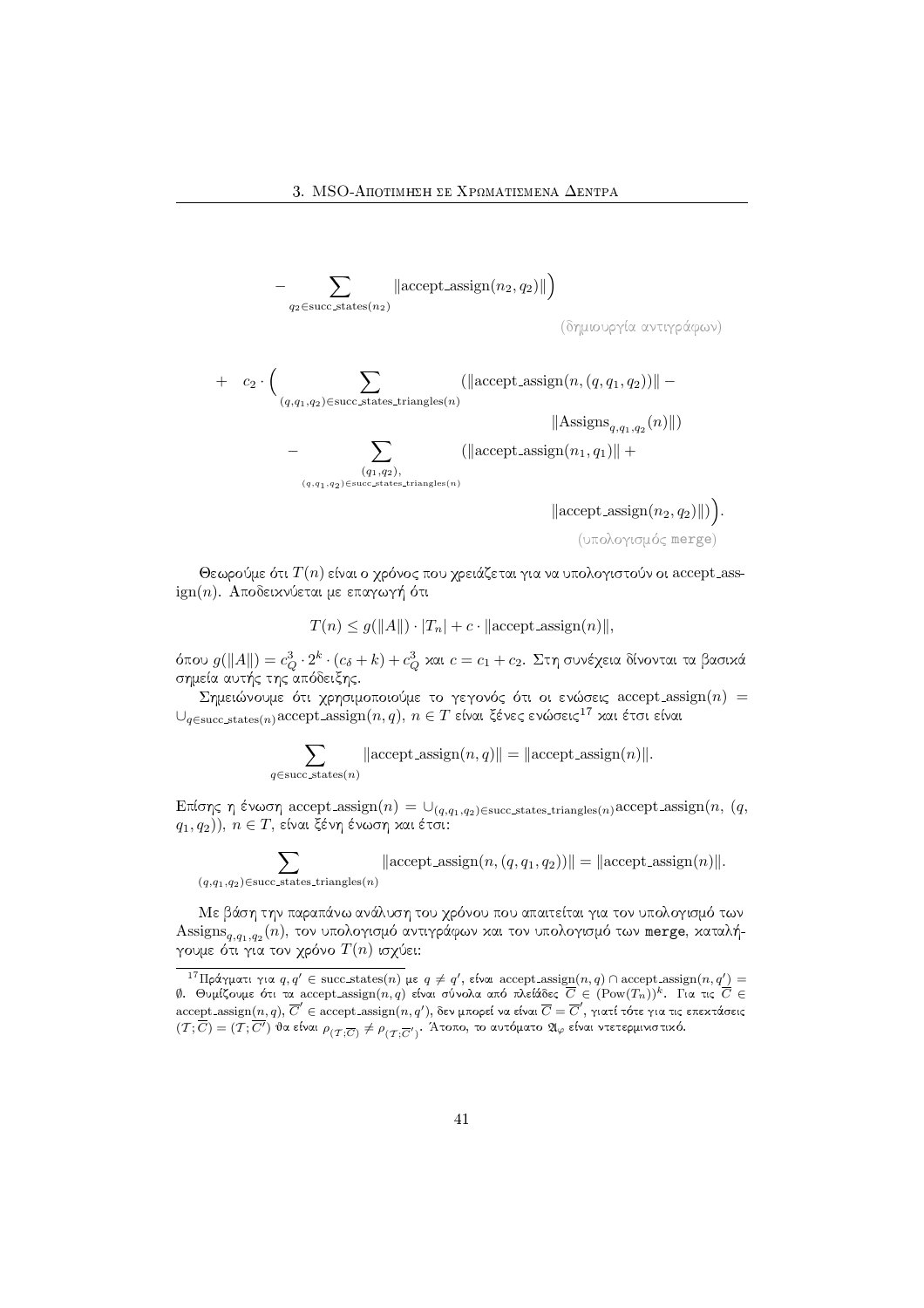$$
T(n) \leq g(||A||) + (c_1 - c_2) \cdot \sum_{\substack{(q_1, q_2), \ (q, q_1, q_2) \in \text{succ states-triangles}(n)}} (||\text{accept-assign}(n_1, q_1)|| +
$$

 $\Vert$ accept\_assign $(n_2, q_2)\Vert$ 

 $- c_1 \cdot (\|\operatorname{accept} - \operatorname{assign}(n_1)\| + \|\operatorname{accept} - \operatorname{assign}(n_2)\|)$  $+ c_2 \cdot ||\text{accept}=\text{assign}(n)||$  $+ T(n_1) + T(n_2).$ 

 ${\rm A}$ πό την επαγωγιχή υπόθεση, για  $i=1,2,$  έχουμε ότι:

$$
T(n_i) \le g(||A||) \cdot |T_{n_i}| + (c_1 + c_2) \cdot ||\text{accept} \text{-}assign(n_i)||.
$$

Παρατηρούμε επίσης ότι για τον όρο

$$
S = \sum_{\substack{(q_1, q_2), \ (q, q_1, q_2) \in \text{succ\_states\_triangles}(n)}} (||\text{accept\_assign}(n_1, q_1)|| + ||\text{accept\_assign}(n_2, q_2)||,
$$

ισχύουν

$$
S \leq \|\text{accept} - \text{assign}(n)\|
$$

 $XQL$ 

 $S \geq ||\operatorname{accept}.\operatorname{assign}(n_1)|| + ||\operatorname{accept}.\operatorname{assign}(n_2)||.$ 

 $\Box$ άμεσα η επιθυμητή πολυπλοχότητα.

# 3.5 Μικρές παραλλαγές του αλγορίθμου των Flum, Frick, Grohe

Όπως είδαμε αναλυτικά στην προηγούμενη ενότητα, η συνάρτηση  $f$  στην έκφραση του Θεωρήματος 3.2 χαθορίζεται στην ουσία από το μέγεθος του αυτομάτου  $\mathfrak{A}_{\varphi}$  στο οποίο μεταφράζεται ο αρχικός τύπος  $\varphi.$  Είδαμε σε προηγούμενη ενότητα, ότι το μέγεθος του αυτομάτου  $\mathfrak{A}_{\varphi}$  είναι γενικά μια υπερεκθετική συνάρτηση που εξαρτάται από τον αριθμό των εναλλαγών των ποσοδειχτών στον τύπο  $\varphi.$ 

Στις μικρές παραλλαγές του αλγορίθμου των Flum, Frick, Grohe, που συζητάμε σε αυτή την ενότητα, προσπαθούμε από τη μία να προδιορίσουμε ακριβώς τα τμήματα εχείνα του αυτομάτου  $\mathfrak{A}_\varphi$  που χρειάζονται στους υπολογισμούς χαι από την άλλη να μειώσουμε τον αριθμό των φορών που ανατρέχουμε στο αυτόματο  $\mathfrak{A}_{\varphi}$  για την ανάχτηση μιας τιμής των συναρτήσεων  $\Delta,\,\delta$  του αυτομάτου.

Σημειώνουμε ότι οι παραλλαγές αυτές είναι γενιχές βελτιστοποιήσεις. Δηλαδή εχτός από τον αλγόριθμο των Flum, Frick, Grohe, μπορούν να εφαρμοστούν για το σύνολο των διαφορετικών προσεγγίσεων επίλυσης του προβλήματος αυτομάτων.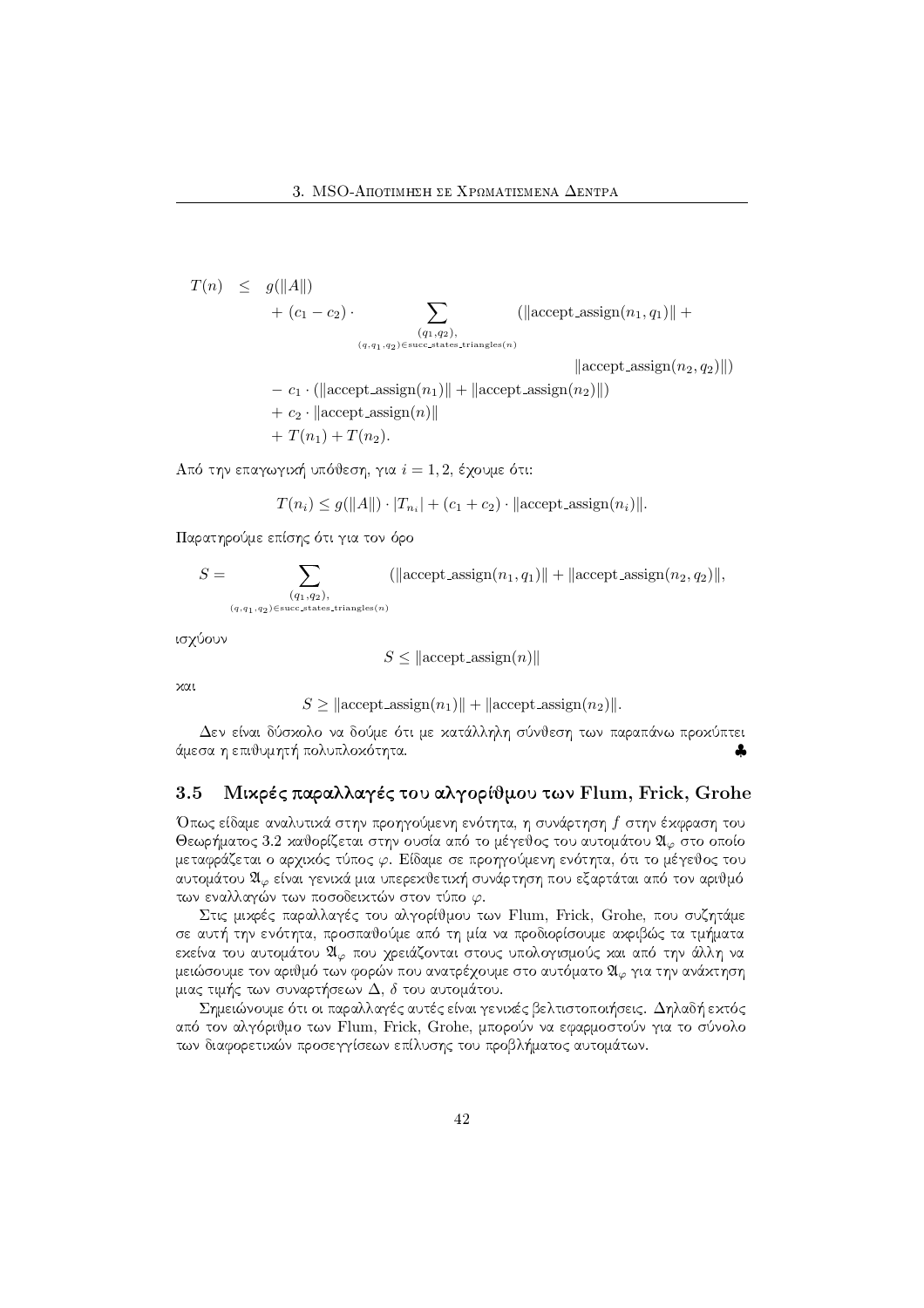## - - - -1  $\,$  Οι χρήσιμες μεταβάσεις του δεδομένου αυτομάτου  $\mathfrak{A}_\varphi$ : προχαταρχτι $x$ ό στάδιο βελτιστοποίησης

Ορίζουμε τις χρήσιμες μεταβάσεις του δεδομένου bottom-up ντετερμινιστικού Γ<sub>k</sub> αυτομάτου  $\mathfrak{A}_\varphi.$ 

Οι χρήσιμες μεταβάσεις του δεδομένου αυτομάτου  $\mathfrak{A}_{\varphi}.$  Θεωρούμε το bottom-up ντετερμινιστιχό  $\Gamma_k$  αυτόματο  $\mathfrak{A}_\varphi=(Q,\Delta,\delta,F).$  Θυμίζουμε ότι μεταβάσεις του αυτομάτου είναι το σύνολο transitions $_\varphi = \{(q, q_1, q_2, \gamma, \overline \epsilon) \, | \, \delta(q_1, q_2,(\gamma, \overline \epsilon)) = q\}$  και ότι οι μεταβάσεις εχχίνησης είναι το σύνολο start transitions $\varphi~=~\{(q,\gamma,\bar{\epsilon})\,|\, \Delta((\gamma,\bar{\epsilon}))~=~q\}.$ Οι χρήσιμες μεταβάσεις του αυτομάτου  $\mathfrak{A}_\varphi$  ορίζονται αναδρομικά: κάθε μετάβαση  $(q, q_1, q_2, \gamma, \bar{\epsilon})$  του συνόλου transitions $_{\varphi}$  με  $q \in F$  είναι μια χρήσιμη μετάβαση. Αν η  $(q, q_1, q_2, \gamma, \bar \epsilon)$  είναι χρήσιμη μετάβαση, τότε χρήσιμες μεταβάσεις είναι επισης οι  $(q_i, q_{i1},$  $q_{i2}, \gamma_i, \overline{\epsilon}_i)$  χαι οι  $(q_i, \gamma_i, \overline{\epsilon}_i),\ i=1,2.$  Συμβολίζουμε τις χρήσιμες μεταβάσεις του αυτομάτου  $\mathfrak{A}_\varphi$  με transitions ${}^*_{\mathfrak{A}_\varphi}$  χαι start transitions ${}^*_{\mathfrak{A}_\varphi}$ . Προφανώς η έννοια επεχτείνεται φυσικά και για τα τρίγωνα καταστάσεων. *Χρήσιμα τρίνωνα καταστάσεων* είναι τα υπο $x$ είμενα τρίγωνα χαταστάσεων των γρήσιμων μεταβάσεων.

Μείωση του μεγέθους του  $\mathfrak{A}_\varphi$ : μια προχαταχτιχή βελτιστοποίηση. Παρατηρούμε ότι θεωρώντας μόνο τις χρήσιμες μεταβάσεις του  $\mathfrak{A}_\varphi$  μειώνεται το μέγεθος του συνόλου των δεδομένων μεταβάσεων. Η βελτιστοποίηση αυτή σχολιάζεται αναλυτικότερα στη συνέχεια με τη βοήθεια παραδειγμάτων.

### - - - -Τα τρίγωνα καταστάσεων ενός κόμβου: η states triangle-based εκδοχή του αλγορίθμου των Flum, Frick, Grohe.

Θυμίζουμε ότι στην προηγούμενη ενότητα παρατηρήσαμε τη σημασία του υπολογισμού των succ states triangles(n) χατά το τρίτο βήμα του αλγορίθμου των Flum, Frick, Grohe

 $\text{accept} \text{-} \text{assign}(n) = \qquad \qquad \Box$  $(q,q_1,q_2) \in \text{succ\_states\_triangles}(n)$  $accept\_assign(n, (q, q_1, q_2)).$ 

Ορίζουμε στην υποενότητα αυτή τυπικά την έννοια των succ\_states\_triangles(n) και εισάγουμε την εντελώς ανάλογη έννοια των pot\_states\_triangles(n).  $\hspace{0.1mm}$ 

&¡")\$&h&,Ra&k"o&idj%()\*±k\*c8n)\* \$&kW"pk",()],%()\*")]\$&edjdfd+ stByS\*4hBW<A\5\*BI4 επιτυχημένα τρίγωνα καταστάσεων ενός κόμβου, ορίζονται:

pot states triangles $(\mathfrak{A}_{\varphi}, n) = \{(\varrho(n), \varrho(n_1), \varrho(n_2)) | \varrho \in \text{runs}(\mathfrak{A}_{\varphi}, \mathcal{T})\},$ succ states triangles $(\mathfrak{A}_{\varphi}, n) = \{(\varrho(n), \varrho(n_1), \varrho(n_2)) | \varrho \in \text{succ runs}(\mathfrak{A}_{\varphi}, \mathcal{T})\},$ 

όπου ο  $n$  θεωρείται εσωτεριχός χόμβος με  $s_i(n) = n_i, \, i=1,2.$ 

Όταν ο  $n$  είναι φύλλο, οι αντίστοιχες έννοιες ταυτίζονται με τις  $c(n)$ -χαταστάσεις εχχίνησης χαι τις επιτυχημένες χαταστάσεις του  $n$  αντίστοιχα.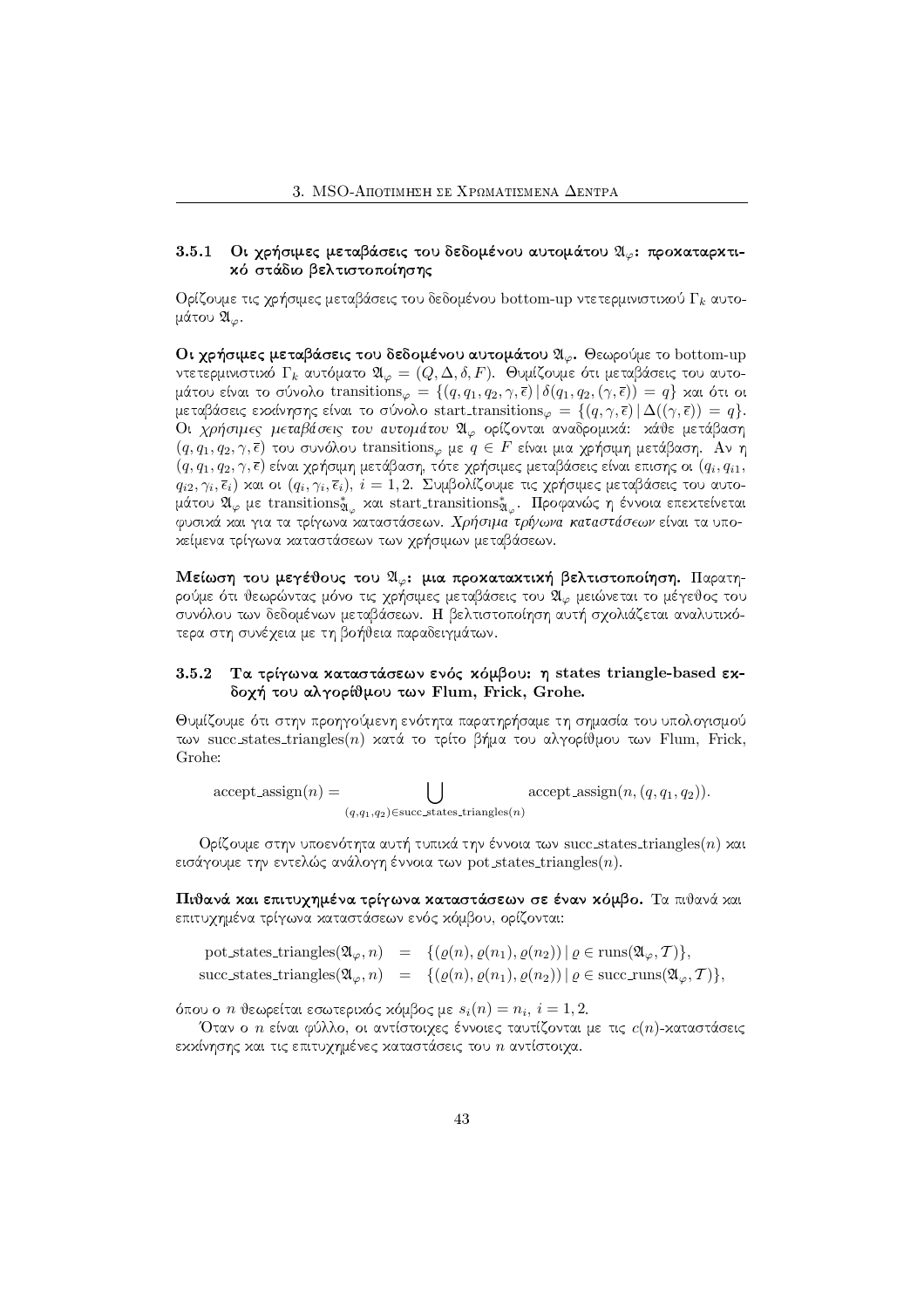Triangle-based εχδοχή του αλγορίθμου των Flum, Frick, Grohe. Ονομάζουμε triangle-based εκδοχή του αλγορίθμου των Flum, Frick, Grohe, τον αλγόριθμο που αντί για χαταστάσεις υπολογίζει τρίγωνα χαταστάσεων στα δύο πρώτα βήματα, δηλαδή υπολογίζει τα σύνολα: pot states triangles $(\mathfrak{A}_{\varphi},n),$  succ states triangles $(\mathfrak{A}_{\varphi},n).$ 

**Ο υπολογισμός.** Ο υπολογισμός δίνεται αναλυτιχά στον Πίναχα 7 (σελ. 45). Θεωρούμε ότι το αυτόματο δίνεται ως σύνολα  $\gamma$  start states,  $\gamma$  states triangles,  $\gamma$  add colors $_q,$  $\gamma$  add colors $_{q, q_1, q_2}$ . Χρησιμοποιούμε τα  $\gamma$  start states,  $\gamma$  states triangles στα δυό πρώτα βήματα, ενώ με τα  $\gamma$  add\_colors $_q, \gamma$  add\_colors $_{q, q_1, q_2}$  υπολογίζονται άμεσα τα αντίστοιχα σύνολα Add Colors $_{q,q_1,q_2}(n),\, n\in T.$ 

ΠΑΡΑΤΗΡΗΣΗ 3.10. - Ανάλονα με παραπάνω, παρατηρούμε ότι οι υπολονισμοί των πιθανών χαι επιτυχημένων χαταστάσεων (δύο πρώτα βήματα των Flum, Frick, Grohe) δεν [SHUW@A[=\WA2W<?>JBI4&B(SHF>JB D(SH2I5\*[JTGI[=<AB±[SH4SH@AFHV8h[>=B u8@? QGWB(>JB >=OQ<]BW<?>RTV8>=2\*4u\*OQ<]GI[>=BRwH\WV[OQ<I/  $\begin{array}{lllllllllll} \bullet&\bullet&\bullet&\bullet&\bullet\end{array}$ δεδομένα απλά τα τρίγωνα καταστάσεων του αυτομάτου. Είναι το τρόπο του ΒΙ

Παράδειγμα 3.10. Για το Παράδειγμα 3.9 (σελ. 32) δίνονται τα τρίγωνα χαταστάσεων που υπολογίζονται χατά τα δύο πρώτα βήματα. Η πρώτη γραμμή αντιστοιχεί στα  ${\rm pot\_states\_triangles}(n_1)$  (όλα) χαι succ\_states\_triangles $(n_1)$  (αυτά που δεν έχουν διαγραφεί) και ανάλογα η δεύτερη στα pot\_states\_triangles( $n_2$ ) και succ\_states\_triangles( $n_2$ ).



|UWGI[J4 Q<A2HDWGI[!F(>R4p>=B >A@RTB >A[xI[=D(>JBITB]>A@RT38OQ<AB 5\*\Rh[!3@ABWGIGI6WXvPA[=<±[JT<ABI4pu8@A6WV"4GIB >A@RT38OQ<AB  $\infty$  του αυτομάτου.  $\diamond$ 

### - - - -3 Oι μεταβάσεις ενός χόμβου: η transition-based εχδοχή του αλγορίθμου των Flum, Frick, Grohe

 $\Pi$ ιθανές και επιτυχημένες μεταβάσεις σε έναν κόμβο. Σε πλήρη αναλογία με τα πιθανά χαι επιτυχημένα τρίγωνα χαταστάσεων ενός χόμβου, οι πιθανές χαι επιτυχημένες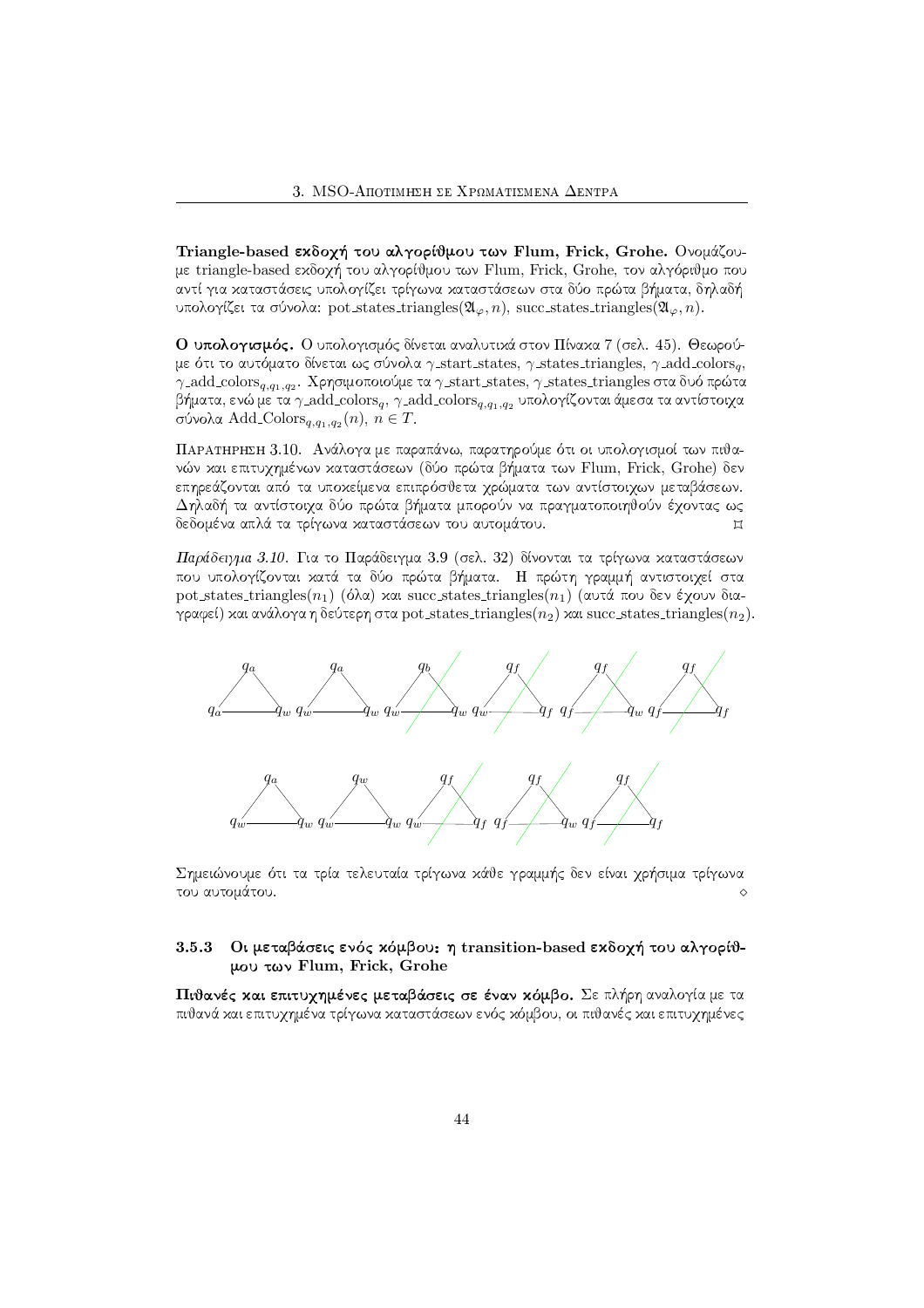Triangle-based εχδοχή του αλγορίθμου των Flum, Frick, Grohe.

 $\blacksquare$ 

- $-\alpha$ ν ο *n* είναι φύλλο: pot states triangles(*n*) = *c*(*n*) start states.
- αν ο  $n$  είναι εσωτεριχός χόμβος τ.ω.  $s_i(n) = n_i, \, i=1,2.$

pot states triangles $(n) = \{(q, q_1, q_2) \in c(n) \text{ states triangles}\}\$ 

 $q_1 \in \pi_1(\text{pot-states\_triangles}(s_1)),$ 

 $q_2 \in \pi_1(\text{pot\_states\_triangles}(s_2))\}.$ 

ΠΑΡΑΤΗΡΗΣΗ. Όταν  $\pi_1(\mathrm{pot\_states\_triangles}(\mathrm{root}^\mathcal{T})) \cap F = \emptyset,$  ο αλγόριθμος τερματίζει:

accept\_assign
$$
(\mathfrak{A}_{\varphi}, \mathcal{T}) = \emptyset
$$
.

Ndj and a hotel and absolute a series and a series are a series and a series are a series and a series are a s

- αν  $r$  είναι η ρίζα του δέντρου  ${\cal T}$ :

succ states triangles $(r) = \{t \in \text{pot} \text{ states} \text{ triangles}(r) \mid \pi_1(t) \in F.\}$ 

- αν ο  $n_i$  είναι εσωτεριχός χόμβος με πατέρα  $n$  χαι  $s_i(n) = n_i, \, i=1,2$ : -

succ states triangles $(n_i)$  = {t ∈ pot states triangles $(n_i)$ |  $\pi_1(t) \in \pi_{i+1}(\text{succ states } \text{triangles}(n))\}.$ 

Ndja-B(X) Osmanlarda (xwibi) (xwibi) (xwibi) (xwibi) (xwibi) (xwibi) (xwibi) (xwibi) (xwibi) (xwibi) (xwibi) (

 $\sim$  αν ο  $n$  είναι φύλλο και  $q \in \text{succ\_states\_triangles}(n)$ :

 $accept\_assign(n, q) = {assign(n, \overline{\epsilon}) | \overline{\epsilon} \in c(n) \text{ add colors}_q}.$ 

 $\,$ - αν ο  $n$  είναι εσωτεριχός χόμβος τ.ω.  $\,s_i(n) \, = \, n_i, \; i \, = \, 1, 2 \,$  χαι  $\, (q, q_1, q_2) \, \in \, 1$ succ\_states\_triangles $(n)$ :

 $accept\_assign(n, (q, q_1, q_2)) = \{A \cup A_1 \cup A_2 | A \in \text{Assigns}_{q, q_1, q_2}(n),\}$  $\overline{A}_1 \in \text{accept}$  assign $(n_1, q_1),$  $\overline{A}_2 \in \text{accept} \text{.} (n_2, q_2)$ .

Eíval Assigns $_{q,q_1,q_2}(n) = \{ \operatorname{assign}(n, \overline{\epsilon}) \, | \, \overline{\epsilon} \in c(n) \text{--} \text{add\_colors}_{q,q_1,q_2}(n) \}.$ 

Πίναχας 7: H states triangle-based εχδοχή του αλγορίθμου των Flum, Frick, Grohe.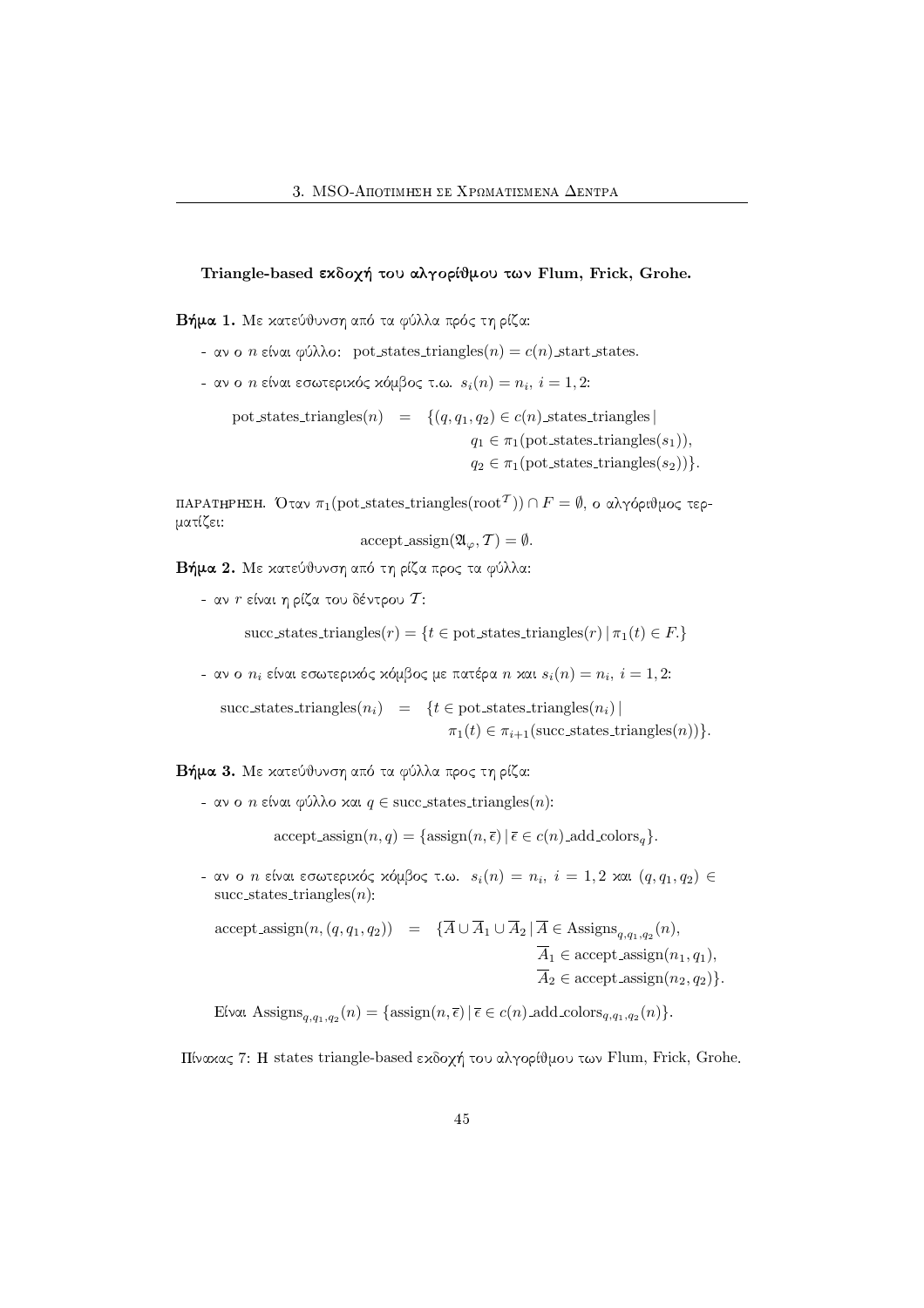μεταβάσεις σε χάθε χόμβο ορίζονται:

pot-transitions
$$
(\mathfrak{A}_{\varphi}, n)
$$
 = { $(q, q_1, q_2, \overline{\epsilon}) | \exists \overline{B} \in (\text{Pow}(T))^k \tau$ .  $\omega$ .  
\n $q = \rho_{\overline{B}}(n), q_1 = \rho_{\overline{B}}(n_1), q_2 = \rho_{\overline{B}}(n_2),$   
\n $\overline{\epsilon} = c_{\overline{B}}(n)$ },  
\nsucc-transitions $(\mathfrak{A}_{\varphi}, n)$  = { $(q, q_1, q_2, \overline{\epsilon}) | \exists \overline{B} \in (\text{Pow}(T))^k \tau$ .  $\omega$ .  
\n $\rho_{\overline{B}} \in \text{succ-runs}(\mathfrak{A}_{\varphi}, T),$   
\n $q = \rho_{\overline{B}}(n), q_1 = \rho_{\overline{B}}(n_1), q_2 = \rho_{\overline{B}}(n_2),$   
\n $\overline{\epsilon} = c_{\overline{B}}(n)$ },

όπου ο  $n$  θεωρείται εσωτεριχός χόμβος με  $s_i(n) = n_i, \, i = 1, 2.$  Ανάλογα όταν ο  $n$  είναι φύλλο, οι pot\_transitions( $\mathfrak{A}_{\varphi}, n$ ) και succ\_transitions( $\mathfrak{A}_{\varphi}, n$ ) αποτελούνται από ζευγάρια  $(q,\overline{\epsilon})$  με την προφανή σημασία.

Transition-based εχδοχή του αλγορίθμου των Flum, Frick, Grohe. Ονομάζουμε transition-based εχδοχή του αλγορίθμου των Flum, Frick, Grohe, τον αλγόριθμο που αντί για καταστάσεις υπολογίζει μεταβάσεις στα δύο πρώτα βήματα, δηλαδή υπολογίζει τα σύνολα: pot transitions $({\mathfrak A}_\varphi,n),$  succ transitions $({\mathfrak A}_\varphi,n).$  Ο υπολογισμός των accept assign $(\mathfrak{A}_{\varphi}, \mathcal{T}_n)$  (βήμα 3) γίνεται με κατάλληλη σύνθεση των επιτυχημένων μεταβάσεων.

 ${\bf O}$  υπολογισμός. Θεωρούμε το διατεταγμένο χρωματισμένο δέντρο  $\mathcal{T}=((T, s_1, s_2), c)$ . Οι εκφράσεις για τον υπολογισμό των παραπάνω συνόλων δίνονται αναλυτικά στον Πίνα- $\times$ α 8 (σελ. 47). Θεωρούμε ότι το αυτόματο δίνεται ως σύνολα μεταβάσεων γ start\_transitions  $x\alpha$  γ transitions.

ΠΑΡΑΤΗΡΗΣΗ 3.11. Η πληροφορία για τα σύνολα μεταβάσεων μπορεί να αναπαρασταθεί, αντί ως πλειάδες  $(q, q_1, q_2, \overline{\epsilon}_1)$  ...  $(q, q_1, q_2, \overline{\epsilon}_l)$ , μέσω αντιστοιχίσεων της μορφής  $(q, q_1, q_2) \mapsto \{\overline{\epsilon}_1, \dots, \overline{\epsilon}_l\}$  (χαι ανάλογα για τις  $(q, \overline{\epsilon})$ ). Θεωρούμε ότι  ${\rm pot}$  add  ${\rm colors}(n, (q,$  $(q_1,q_2)) = \{ \overline \epsilon \, | \, (q,q_1,q_2,\overline \epsilon) \in \text{pot\_transitions}(n) \}$ . Σημειώνουμε ότι η προβολή στις τρείς πρώτες συντεταγμένες των σχέσεων pot transitions(n) χαι succ transitions(n) είναι τα pot triangles(n) και succ triangles(n) αντίστοιχα. Δηλαδή κάθε pot transitions(n) μπορεί να ειδωθεί ως (pot add colors $(n,(q,q_1,q_2)))_{(q,q_1,q_2)\in\mathrm{pot}\text{ triangles}(n)}$  (και ανάλογα  $\overline{\phantom{a}}$ ένας διαχωρισμός του συνόλου των επιπροσθετων χρωμάτων  $\{0,1\}^k$  σε υποσύνολα που γαραχτηρίζονται με τη βοήθεια τριγώνων χαταστάσεων. Και χατά συνέπεια ένας διαγωρισμός του συνόλου των διανυσμάτων αναθέσεων που συνεισφέρει χάθε χόμβος<sup>18</sup> ανάλογα με τα πιθανά τρίγωνα χαταστάσεων των οποίων είναι υποχείμενα.

Av succ assigns $(n,(q,q_1,q_2)) = {\text{assign}(n, \overline{\epsilon}) | (q,q_1,q_2, \overline{\epsilon}) \in \text{succ} \text{ transitions}(n)},$ τότε τα  $(\mathrm{succ\_assigns}(n, (q, q_1, q_2)))_{(q, q_1, q_2)\in \mathrm{succ\,triangles}(n)}$  αποτελούν διαχωρισμό του συνόλου των διανυσμάτων αναθέσεων που συνεισφέρει ένας χόμβος  $n$  στις δεχτές ανα- $\vartheta$ έσεις ανάλογα, με τα επιτυγημένα τρίγωνα καταστάσεων του εν λόγω κόμβου. Δεδομένων των succ\_assigns $(n,(q,q_1,q_2)),\, n\in T$  (τα οποία μπορούν να υπολογιστούν σε δύο

 $^{18}$ Τα διανύσματα αναθέσεων που συνεισφέρει ένα χόμβος  $n$  είναι το σύνολο  $\{ \operatorname{assign}(n, \overline{\epsilon}) \, | \, \overline{\epsilon} \, \in \,$  $\{0,1\}^k\}.$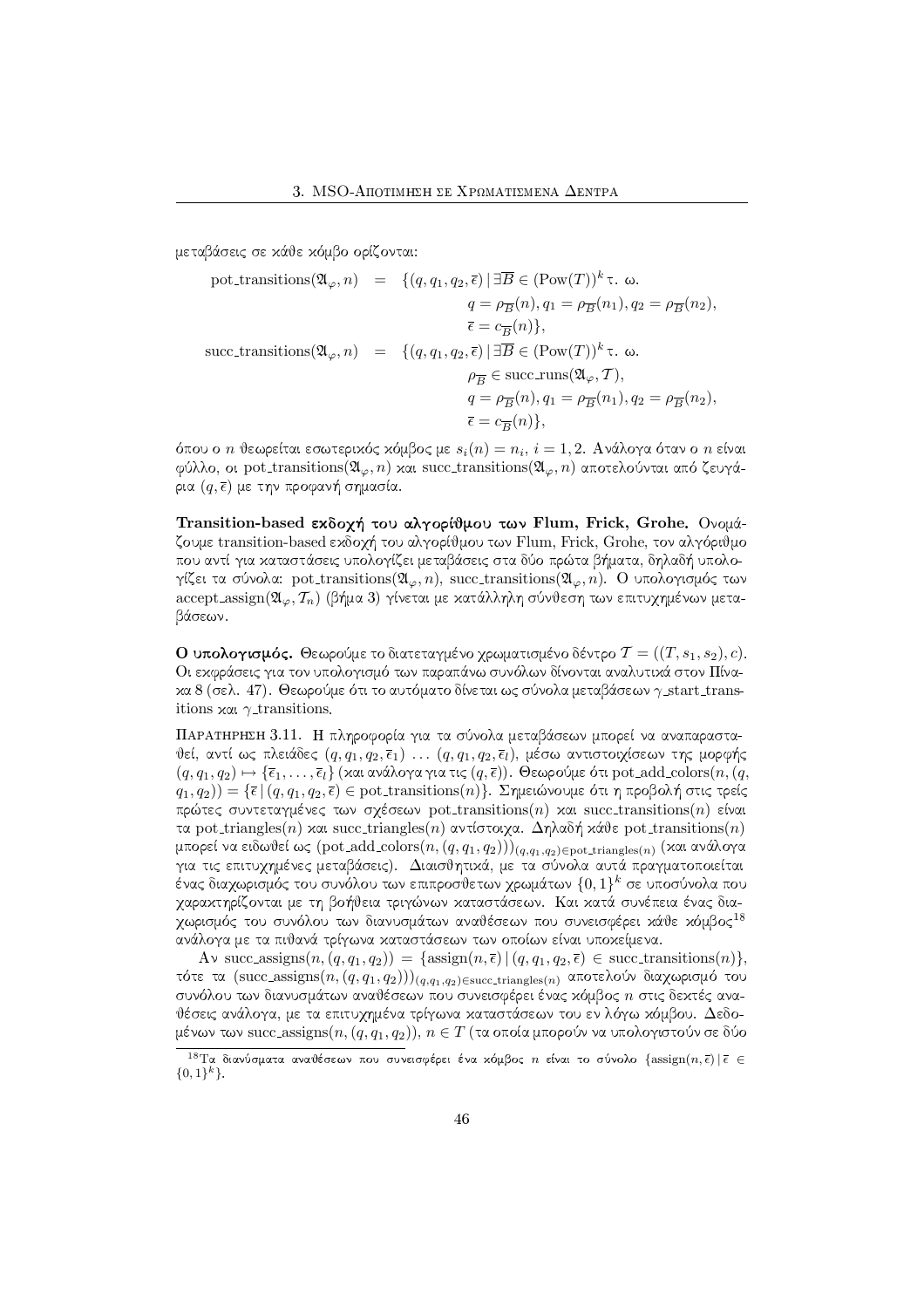# Transition-based εκδοχή του αλγορίθμου των Flum, Frick, Grohe.

Ndjb ¤[E5\*B(>A[=RhDW<AVU;B(SHFv>JB!©"(xWxIBNSH@AFHX>AU!@RT AB8

- $\alpha$  καν ο *n* είναι φύλλο: pot transitions(*n*) = *c*(*n*) start transitions.
- αν ο  $n$  είναι εσωτεριχός χόμβος τ.ω.  $s_i(n) = n_i, \, i=1,2.$

pot transitions(n) =  $\{(q, q_1, q_2, \overline{\epsilon}) \in c(n) \text{ transitions}\}\$  $q_1 \in \pi_1(\text{pot\_transitions}(s_1)),$  $q_2 \in \pi_1(\text{pot\_transitions}(s_2))\}.$ 

ΠΑΡΑΤΗΡΗΣΗ. Όταν  $\pi_1(\mathrm{pot\_transitions}(\mathrm{root}^\mathcal{T}))\cap F=\emptyset,$ ο αλγόριθμος τερματίζει:

 $\mathrm{accept}.\mathrm{assign}(\mathfrak{A}_{\varphi}, \mathcal{T}) = \emptyset.$ 

Ndj and a hotel and absolute a series and a series are a series and a series are a series and a series are a s

- αν  $r$  είναι η ρίζα του δέντρου  $\mathcal{T} \mathpunct{:}$ 

succ transitions $(r) = \{t \in \text{pot}$  transitions $(r) | \pi_1(t) \in F. \}$ 

- αν ο  $n_i$  είναι εσωτεριχός χόμβος τ.ω.  $s_i(n) = n_i, \, i=1,2.$ 

succ transitions $(n_i)$  = { $t \in$  pot transitions $(n_i)$ |  $\pi_1(t) \in \pi_{i+1}(\text{succ-transitions}(n))\}.$ 

Ndja-B(X) Osmanlarda (xwibi) (xwibi) (xwibi) (xwibi) (xwibi) (xwibi) (xwibi) (xwibi) (xwibi) (xwibi) (xwibi) (

 $\sim$  αν ο  $n$  είναι φύλλο και  $(q, \overline{\epsilon}) \in \mathrm{succ\_transitions}(n)$ :

 $accept\_assign(n, q) = \{assign(n, \overline{\epsilon})\}.$ 

 $\epsilon$  αν ο  $n$  είναι εσωτεριχός χόμβος τ.ω.  $s_i(n) = n_i, \, i=1,2$  χαι  $(q,q_1,q_2,\overline{\epsilon}) \in \overline{\Omega}$ succ\_transitions $(n)$ :

 $\text{accept\_assign}(n, q) = {\overline{A} \cup \overline{A}' \cup \text{assign}(n, \overline{\epsilon}) | \overline{A} \in \text{accept\_assign}(n_1, q_1)},$  $\overline{A}' \in \text{accept}.\text{assign}(n_2, q_2)\}.$ 

Πίναχας 8: H transition-based εχδοχή του αλγορίθμου των Flum, Frick, Grohe.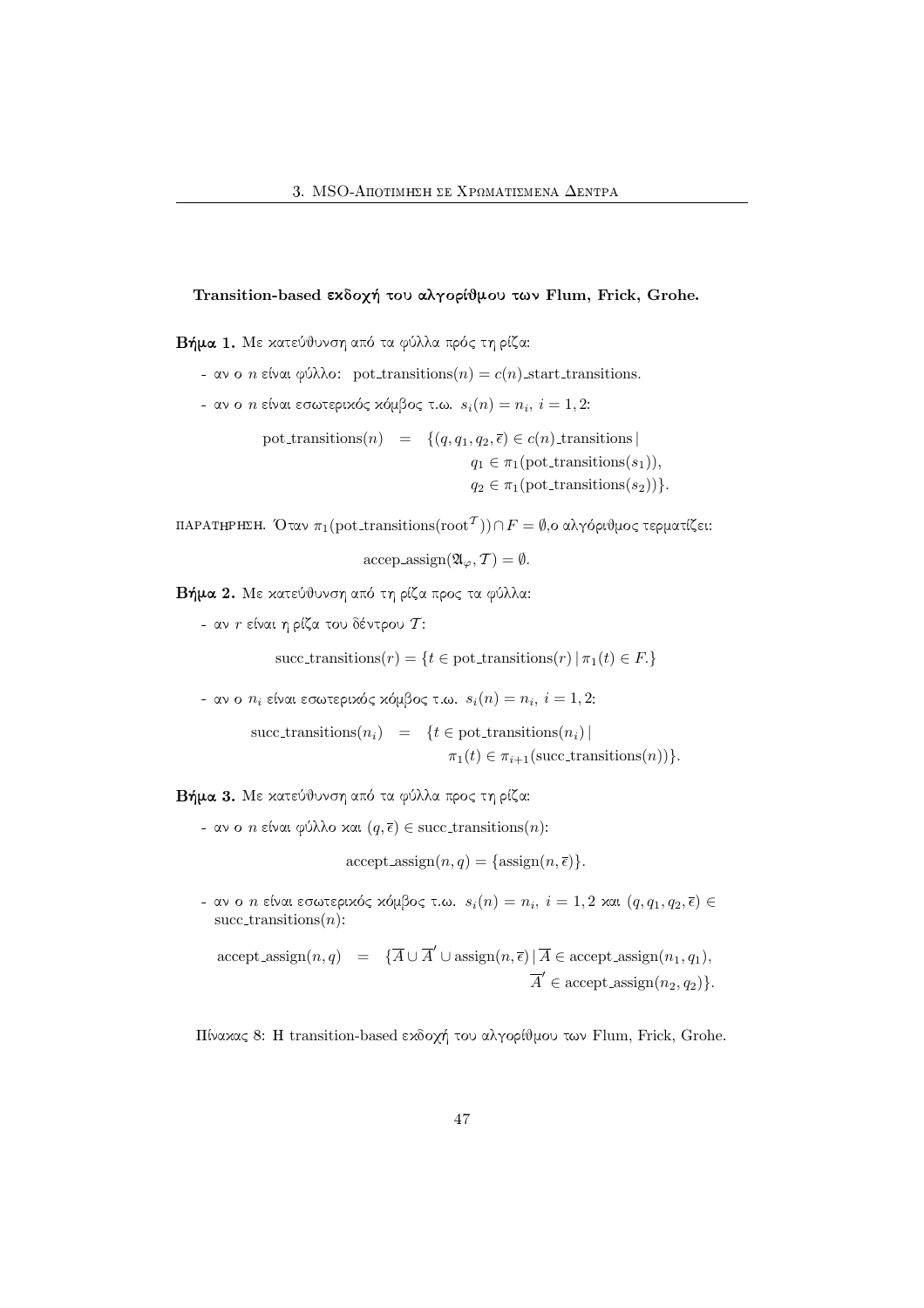περάσματα εντελώς ανάλογα με τον τρόπο που υπολογίζονται οι succ\_transitions $(n),$  $n \in$ Τ), οι περιορισμοί αναθέσεων accept assign $(n, (q, q_1, q_2))$  μπορούν να υπολογιστούν σε ένα τρίτο πέρασμα με τη βοήθεια της **merge**:

 $accept \operatorname{assign}(n, (q, q_1, q_2)) = merge(merge(succ \operatorname{assign}(n, (q, q_1, q_2))),$  $accept\_assign(n_1, q_1)$ ,

 $accept\_assignment(n_2, q_2)$ .

 $\Pi$  and  $\Lambda$  and  $\Lambda$  and  $\Lambda$  and  $\Lambda$  and  $\Lambda$ αχολουθίας πράξεων merge συνόλων succ assigns $(n, (q, q_1, q_2)), \; n \in T^{19}$ . Θυμίζουμε ότι η σημασία του διαχωρισμού ανάλογα με τα τρίγωνα καταστάσεων  $(q, q_1, q_2)$  είναι το γεγονός ότι αυτά παρέχουν την πληροφορία για τη σωστή συνένωση των αντίστοιχων  $\mathcal{W} = \{N \mid N \in \mathbb{N} \mid N \leq 1 \}$ αυτομάτου).  $\Box$ 

--  D(SH2(xI2R3"4VGIFHX>OQ<N5\*B(>JBWV8>A\WV[OQ<yV[BW<?>RTh[=VUvGI[>J2W<ND(SH2(xI2R3"4VGIF των μεταβάσεων, αποτελεί την ελάχιστη πληροφορία για την διάχριση μεταξύ δεχτών χαι μη δεχτών αναθέσεων. Με τον υπολογισμό των πιθανών μεταβάσεων στο πρώτο βήμα κρατάμε στην ουσία την πληροφορία για όλες τις πιθανές εκτελέσεις. Τις περισσότερες από αυτές δε θα τις γρησιμοποιήσουμε στη συνέγεια. Διαισθητικά αυτό που κερδίζουμε B(SHFl>=2W< D(SH2(xI2(3"4VGIFl>OQ<[S\*4>ADWu8UWGI:=<?OQ<±GI[>JBRwH\WV[OQ<±[JT<ABI4#F(>R4#GI[>A\>=2¬SH@? #>J2lwH6WGWBPA[ yρειάζεται να ανατρέξουμε στο αυτόματο ξανά (χαι να υπολογίσουμε εχ νέου τις με-...<br>ταβάσεις που έγουμε ήδη θεωρήσει στα δύο προηγούμενα βήματα). Βέβαια σημαντικό  $\overline{J}$  is a set of the contract of the contract of the contract of the contract of the contract of the contract of the contract of the contract of the contract of the contract of the contract of the contract of the cont σύγχριση των διάφορων παραλλαγών θα δωθεί αναλυτιχότερα χατά τη μετάφρασή τους στη σχέσιαχή άλγεβρα στην Ενότητα 3.8.

# 3.6 ) Από το αρχικό αυτόματο  $\mathfrak{A}_{\varphi}$  στον ορισμό νέων αυτομάτων: ! &-!\$%) '&W\$%&"
\$/ .&-& &-\$ O" &"
 του αρχικού προβλήματος

Ξεχινώντας από το δεδομένο bottom-up ντετερμινιστιχό Γ $_k$ -αυτόματο  $\mathfrak{A}_\varphi,$  ορίζουμε διαφορετικά αυτόματα που περιέχουν είτε όλη την πληροφορία του  $\mathfrak{A}_{\varphi}$  είτε κάποιο τμήμα της. Σγολιάζουμε τη σγέση των αυτομάτων αυτών χαι εξετάζουμε διαφορετιχές διατυπώσεις του αρχιχού προβλήματος χαι αλλά χαι των αλγορίθμων επίλυσής του.

### - - -Δύο ισοδύναμα bottom-up Γ-αυτόματα

Το bottom-up ντετερμινιστι<mark>κό Γ αυτόματο  $\mathfrak{B}_{\varphi}$ .</mark> Θεωρούμε το δεδομένο bottomup ντετερμινιστιχό Γ<sub>k</sub>-αυτόματο  $\mathfrak{A}_{\varphi}=(Q^{\mathfrak{A}}, \Delta^{\mathfrak{A}}, \delta^{\mathfrak{A}}, F^{\mathfrak{A}}).$  Θυμίζουμε ότι το  $\mathfrak{A}_{\varphi}$  δέχεται τα  $\Gamma_k$ -δέντρα που είναι  $\varphi$ -επεχτάσεις χάποιου  $\Gamma$ -δέντρου.  $\;$  Ορίζουμε ένα bottom-up

<sup>&</sup>lt;sup>19</sup>Όπως θα δούμε στην Ενότητα 3.8.3, αυτή η αχολουθία πράξεων merge αντιστοιχεί σε μια αχολουθία συνενώσεων (joins) αντίστοιχων σχέσεων μεταβάσεων.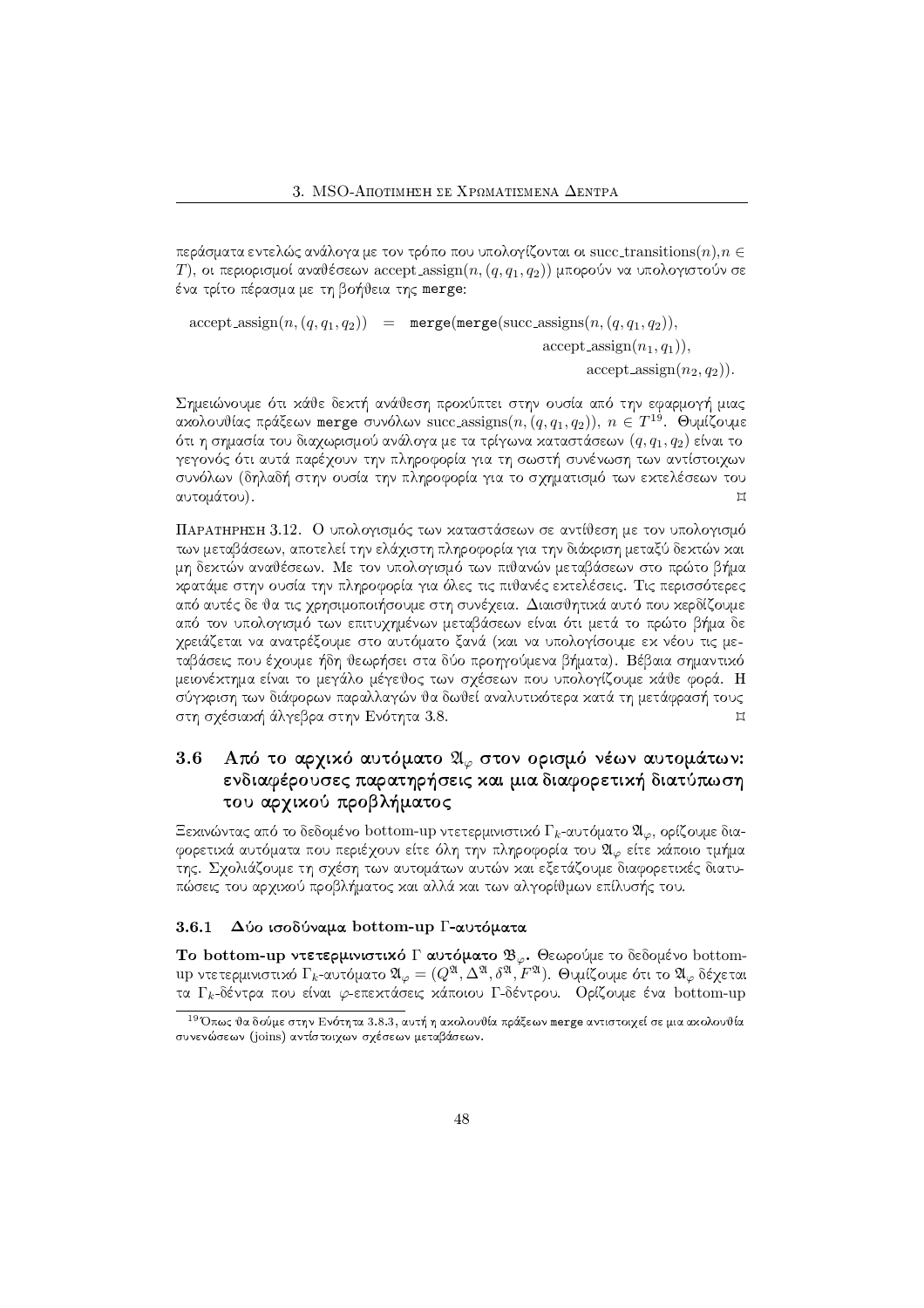ντετερμινιστιχό Γ αυτόματο  $\mathfrak{B}_{\varphi}=(Q^{\mathfrak{B}}, \Delta^{\mathfrak{B}}, \delta^{\mathfrak{B}}, F^{\mathfrak{B}})$  ως εξής:

$$
Q^{\mathfrak{B}} = \text{Pow}(Q^{\mathfrak{A}}),
$$
  
\n
$$
\Delta^{\mathfrak{B}}(\gamma) = {\Delta^{\mathfrak{A}}((\gamma,\bar{\epsilon})) | \bar{\epsilon} \in \{0,1\}^k \},
$$
  
\n
$$
\delta^{\mathfrak{B}}(Q_1, Q_2, \gamma) = {\delta^{\mathfrak{A}}(q_1, q_2, (\gamma, \bar{\epsilon})) | q_1 \in Q_1, q_2 \in Q_2, \bar{\epsilon} \in \{0,1\}^k \},
$$
  
\n
$$
F^{\mathfrak{B}} = {S \in Q^{\mathfrak{B}} | S \cap F^{\mathfrak{A}} \neq \emptyset}.
$$

Το  $\mathfrak{B}_{\varphi}$  δέχεται τα Γ-δέντρα που έχουν τουλάχιστον μια  $\varphi$ -επέχταση.

ΠΑΡΑΤΗΡΗΣΗ 3.13.  $\;$ Παρατηρούμε ότι η τιμή της εχτέλεσης του  $\mathfrak{B}_{\varphi}$  σε χάθε χόμβο  $n$ ενός  $\Gamma$ -δέντρου αντιστοιχεί στις πιθανές χαταστάσεις του  $\mathfrak{A}_\varphi$  στον  $n$  σε όλες τις  $k$ επεχτάσεις του Γ-δέντρου. Δηλαδή η εχτέλεση του  $\mathfrak{B}_{\varphi},$  προσομοιώνει το πρώτο βήμα του αλγορίθμου των Flum, Frick, Grohe.  $\mathcal{L}$ 

ΠΑΡΑΤΗΡΗΣΗ 3.14. Πρόχειται για το αυτόματο που αναγνωρίζει την χλάση των Γδέντρων που είναι είναι ορίσιμη από την πρόταση  $\phi = \exists X\varphi(X).$  $\mathcal{L}$ 

Το bottom-up μη ντετερμινιστιχό Γ αυτόματο  ${\mathfrak C}_\varphi$ . Θεωρούμε το δεδομένο bottom-up ντετερμινιστιχό Γ<sub>κ</sub> αυτόματο  $\mathfrak{A}_{\varphi} = (Q^{\mathfrak{A}}, \Delta^{\mathfrak{A}}, \delta^{\mathfrak{A}}, F^{\mathfrak{A}}).$  Το bottom-up μη ντετερμινιστιχό Γ΄ αυτόματο  ${\mathfrak C}_\varphi=(Q^{\mathfrak C},\Delta^{\mathfrak C},\delta^{\mathfrak C},F^{\mathfrak C})$  ορίζεται ως εξής:

> $Q^{\mathfrak{C}} = Q^{\mathfrak{A}},$  $\Delta^{\mathfrak{C}} = \{(\gamma, q) | \exists \overline{\epsilon} \in \{0, 1\}^k \tau \ldots \Delta^{\mathfrak{A}}((\gamma, \overline{\epsilon})) = q\},\$  $\delta^{\mathfrak{C}} = \{ (q_1, q_2, \gamma, q) \mid \exists \overline{\epsilon} \in \{0, 1\}^k \text{ t.o. } \delta^{\mathfrak{A}}(q_1, q_2, (\gamma, \overline{\epsilon})) = q \},$  $F^{\mathfrak{C}} = F^{\mathfrak{A}}.$

Το  $\mathfrak{C}_{\varphi}$  δέχεται τα Γ-δέντρα που έχουν τουλάχιστον μια  $\varphi$ -επέχταση. Κάθε επιτυχημένη εχτέλεσή του αντιστοιχεί σε χάποια επιτυχημένη εχτέλεση του  $\mathfrak{A}_{\varphi}.$ 

ΠΑΡΑΤΗΡΗΣΗ 3.15. Το  $\mathfrak{B}_{\varphi}$  είναι το ισοδύναμο bottom-up ντετερμινιστιχό αυτόματο του bottom-up μη ντετερμινιστιχού αυτομάτου  ${\mathfrak C}_\varphi.$  $\Box$ 

## - - -Ένα bottom-up μη ντετερμινιστικό Γ-αυτόματο που συγκεντρώνει όλη την πληροφορία του  $\mathfrak{A}_\varphi$ : νέα διατύπωση του αρχικού προβλήματος

Το bottom-up μη ντετερμινιστιχό Γ-αυτόματο  $\mathfrak{D}_{\varphi}$ . Θεωρούμε το δεδομένο bottom-up ντετερμινιστιχό Γ<sub>κ</sub> αυτόματο  $\mathfrak{A}_\varphi\,=\, (Q^\mathfrak{A}, \Delta^\mathfrak{A}, \delta^\mathfrak{A}, F^\mathfrak{A})$ . Το bottom-up μη ντετερμινιστιχό Γ-αυτόματο  $\frak D_{\varphi}=(Q^{\frak D}, \Delta^{\frak D}, \delta^{\frak D}, F^{\frak D})$  ορίζεται ως εξής:

$$
Q^{\mathfrak{D}} = Q^{\mathfrak{A}} \times \{0,1\}^{k},
$$
  
\n
$$
\Delta^{\mathfrak{D}} = \{(\gamma, (q, \bar{\epsilon})) \mid \Delta^{\mathfrak{A}}((\gamma, \bar{\epsilon})) = q\},
$$
  
\n
$$
\delta^{\mathfrak{D}} = \{((q_1, \bar{\epsilon}_1), (q_2, \bar{\epsilon}_2), \gamma, (q, \bar{\epsilon})) \mid \delta^{\mathfrak{A}}(q_1, q_2, \gamma, \bar{\epsilon}) = q, \bar{\epsilon}_1, \bar{\epsilon}_2 \in \{0,1\}^{k}\},
$$
  
\n
$$
F^{\mathfrak{D}} = F^{\mathfrak{A}} \times \{0,1\}^{k}.
$$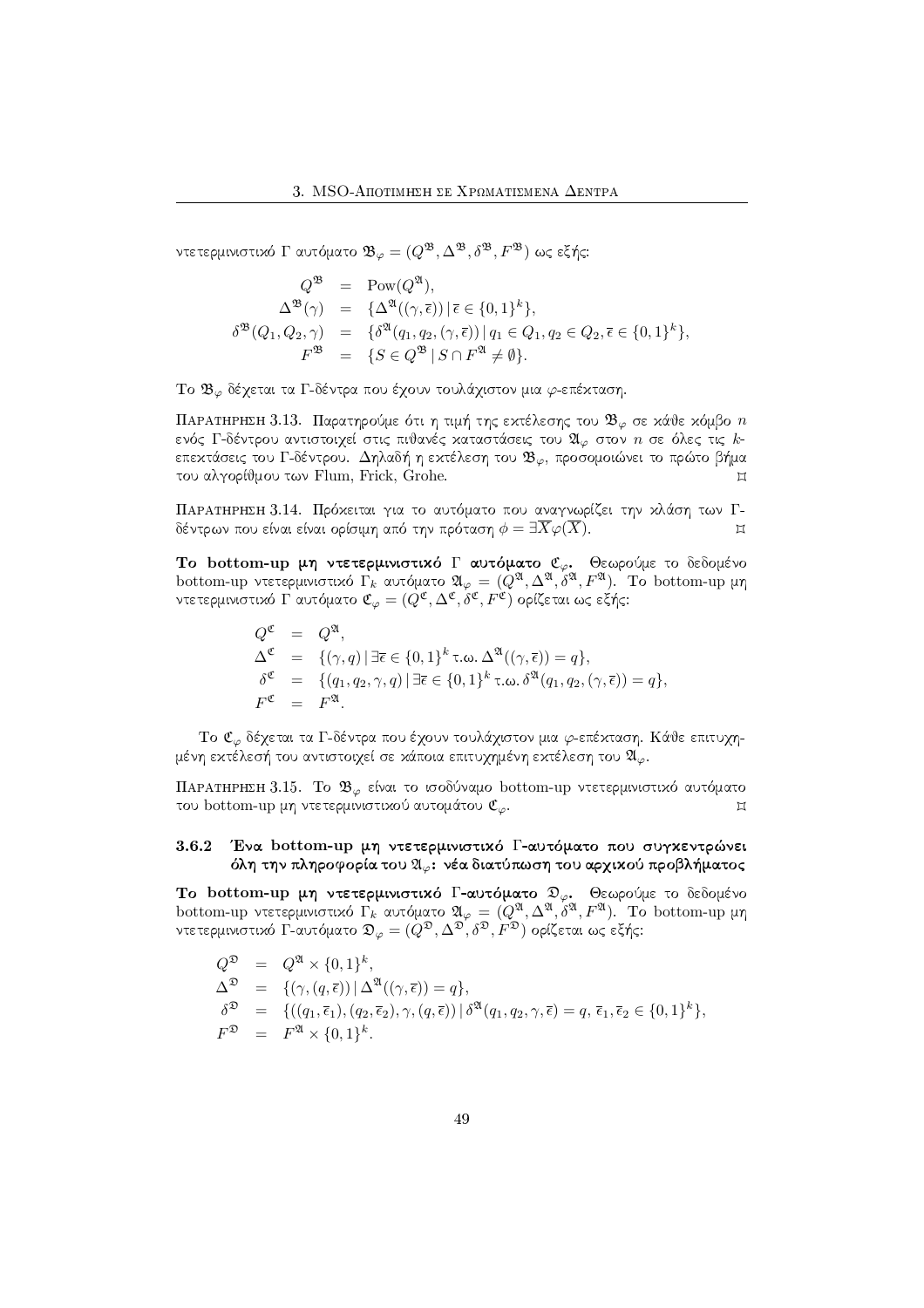|                          | Αυτόματο             | Δέχεται                                  |  |  |  |
|--------------------------|----------------------|------------------------------------------|--|--|--|
|                          | bottom-up            | $\Gamma_k$ -δέντρα που είναι $\varphi$ - |  |  |  |
| $\mathfrak{A}_{\varphi}$ | ντετ.                | επεκτάσεις κάποιου Γ-                    |  |  |  |
|                          | $\Gamma_k$ -αυτόματο | δέντρου                                  |  |  |  |
| $\mathfrak{B}_{\varphi}$ | bottom-up            | Γ-δέντρα για τα οποία                    |  |  |  |
|                          | ντετ.                | υπάρχει φ-επέκταση                       |  |  |  |
|                          | Γ-αυτόματο           |                                          |  |  |  |
| $\mathfrak{C}_{\varphi}$ | bottom-up            | Γ-δέντρα για τα οποία                    |  |  |  |
|                          | μη ντετ.             | υπάρχει φ-επέκταση                       |  |  |  |
|                          | Γ-αυτόματο           |                                          |  |  |  |
| $\mathfrak{O}_\varphi$   | bottom-up            | Γ-δέντρα για τα οποία                    |  |  |  |
|                          | μη ντετ.             | υπάρχει φ-επέκταση                       |  |  |  |
|                          | Γ-αυτόματο           |                                          |  |  |  |

 $\Pi$ ίναχας 9: Τα αυτόματα  $\mathfrak{A}_{\varphi},\,\mathfrak{B}_{\varphi},\,\mathfrak{C}_{\varphi},\,\mathfrak{D}_{\varphi}.$ 

ΠΑΡΑΤΗΡΗΣΗ 3.16.  $\Delta$ εδομένου ενός Γ-δέντρου  $\mathcal T,$  χάθε επιτυχημένη εχτέλεση του αυτομάτου  $\mathfrak{D}_{\varphi}$  στο  $T$  'υπολογίζει' μια ανάθεση που ικανοποιεί τον τύπο  $\varphi$  στο  $\mathcal{T}.$   $\rm\Pi$ ιο συγχεχριμένα, θεωρούμε ότι η  $\varrho$  είναι μια επιτυχημένη εχτέλεση του  $\mathfrak{D}_{\varphi}$ . Σε χάθε  $x$ όμβο  $n \in T$ , είναι  $\varrho(n) = (\varrho_0(n), \varrho_1(n), \ldots, \varrho_k(n))$ . Ορίζουμε τα σύνολα  $B_i \subseteq T,$  $i = 1, \ldots, k, \; \omega$ ς εξής:  $B_i = \{n \in T \, | \, \varrho_i(n) = 1\}.$  Η ανάθεση  $B = (B_1, \ldots, B_k),$ ικανοποιεί τον  $\varphi$  στο  $\mathcal{T}.$  Δηλαδή

sat-assign(φ, T) = {
$$
(B_1, ..., B_k)
$$
 |  $\exists$  επιτυχημένη εκτέλεση ρ τ. ω.  
\n $B_i = {n ∈ T | ρ_i(n) = 1}, i = 1, ..., k}.$ 

Σημειώνουμε ότι για την περίπτωση MSO-τύπων με μόνο μία ελεύθερη μεταβλητή η oποία αντιστοιχεί σε μονοσύνολο (δηλαδή ο αρχικός μας τύπος είχε μια πρωτοβάθμια μεταβλητή) θα είναι

sat assign( $\varphi, T$ ) = {n | ∃ επιτυχημένη εχτέλεση  $\varrho$  τ. ω.  $\varrho_1(n) = 1$ .

Θα ασγοληθούμε ειδικότερα με την περίπτωση αποτίμησης MSO-τύπων  $\varphi(x)$  στην Ενότητα 4 όπου ορίζεται η έννοια της μονομελούς ερώτησης. Αποτελεί του και τις π

# - '\$%

O W"
"/ ' 
 & "/ '\$%,
-.& "/) υπολογισμού των  $\mathfrak{A}_\varphi$ -δεχτών αναθέσεων και το

Θυμίζουμε ότι το πρόβλημά μας είναι ο προσδιορισμός των  $\mathfrak{A}_{\varphi}$ -δεκτών αναθέσεων για το δεδομένο δέντρο  $\mathcal{T}$ . Οι  $\mathfrak{A}_{\varphi}$ -δεχτές αναθέσεις είναι οι υποχείμενες αναθέσεις των επιτυχημένων εχτελέσεων του  $\mathfrak{A}_\varphi$  στις επεχτάσεις του  $\mathcal T.$  Κοινό σημείο ενός αποτελεσματιχού υπολογισμού είναι ο περιορισμός του υπολογισμού αναθέσων που δεν είναι  $\mathfrak{A}_{\varpi}$ -δεκτές.

Παρουσιάσαμε αναλυτικά σε προηγούμενη ενότητα τον αλγόριθμο των Flum, Frick, Grohe για την υλοποίηση της παραπάνω ιδέας. Ο αλγόριθμος αυτός πραγματοποιεί τρία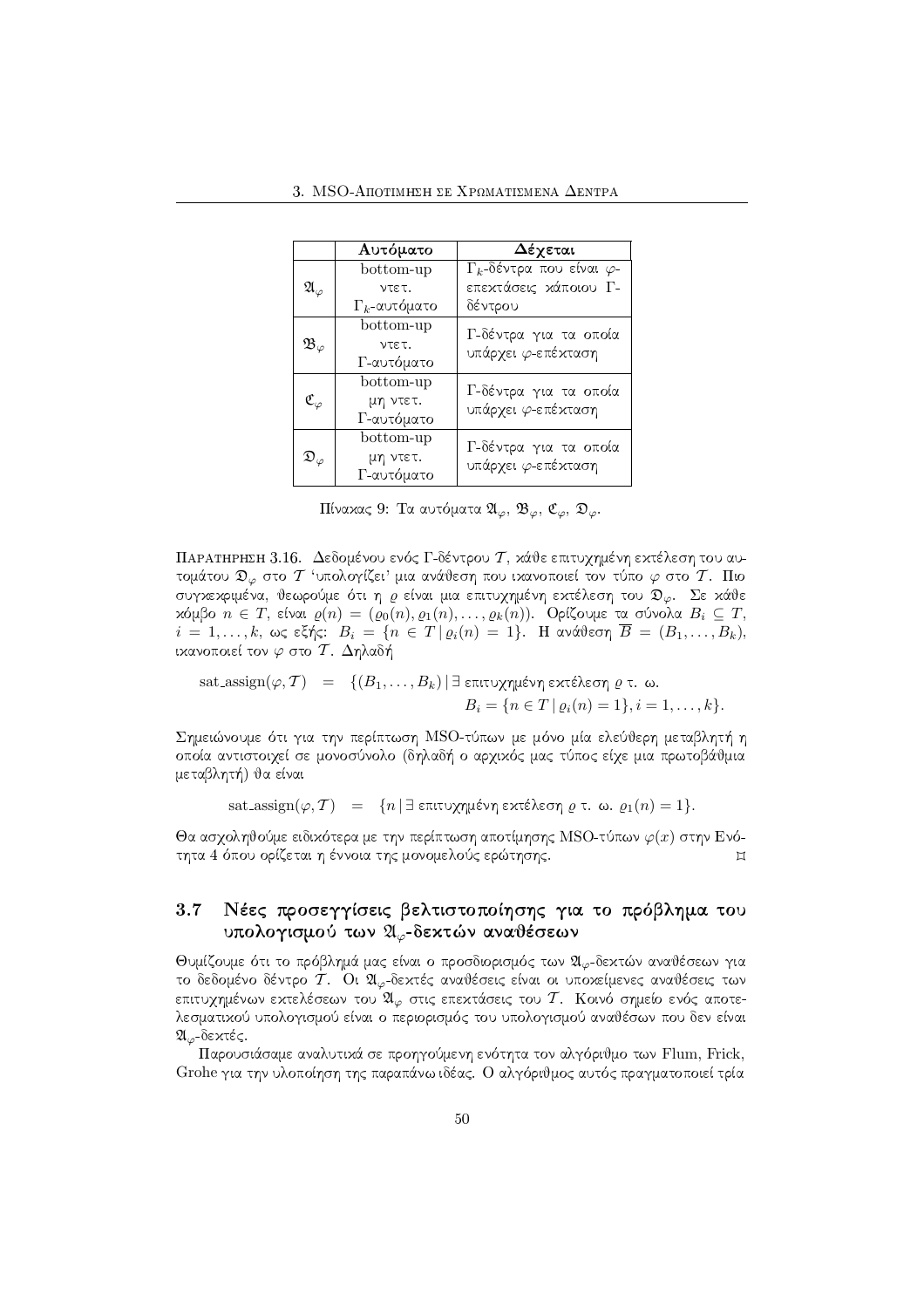περάσματα στο δεδομένο δέντρο: ένα top-down χαι δύο bottom-up. Θα εξετάσουμε στην ενότητα αυτή την εφαρμογή της ιδέας του περιορισμού των αναθέσεων που δεν είναι  $\begin{array}{lllllllllll} \bullet&1&\bullet&1&\bullet\Lambda\end{array}$ τρία της προσέγγισης Flum, Frick, Grohe. Σημειώνουμε ότι στην Ενότητα 3.8 δίνεται, μέσω εχφράσεων της σχεσιαχής άλγεβρας, μία επιπλέον προσέγγιση που βασίζεται σε ένα pre-order πέρασμα του δεδομένου δέντρου.

### - - -Υπολογισμός των επιτυγημένων χαταστάσεων χάθε χόμβου σε δύο βήματα: ένα top-down πέρασμα και μετά ένα bottom-up;

 $\blacksquare$ δεδομένου δέντρου υπολογίζονται σε δύο βήματα: ένα αρχικό πέρασμα με κατεύθυνση από τα φύλλα προς τη ρίζα (bottom-up) χαι ένα δεύτερο με χατεύθυνση από τη ρίζα προς τα φύλλα (top-down). Θυμίζουμε ότι χατά το πρώτο bottom-up πέρασμα υπολογίζονται οι πιθανές χαταστάσεις χάθε χόμβου χαι χατά το δεύτερο top-down αποχλείονται εχείνες από τις πιθανές που δεν είναι επιτυγημένες.

Όπως θα δούμε στη συνέγεια οι επιτυγημένες καταστάσεις των κόμβων δεν μπορούν να υπολογιστούν σε δύο βήματα αν το αρχικό πέρασμα γίνει με κατεύθυνση από τη ρίζα προς τα φύλλα (top-down).

Ένα top-down πέρασμα: οι 'reachable' καταστάσεις ενός κόμβου. Θεωρούμε ένα Γ $_k$ -αυτόματο  $\mathfrak{A}_\varphi = (Q,\delta,\Delta,F)$  και ένα Γ-δέντρο  $\mathcal{T} = ((T,s_1,s_2),c).$  Οι 'reachable' καταστάσεις ενός χόμβου  $n \in T$  είναι οι προσεγγίσιμες από τελιχή χατάσταση στη ρίζα xαταστάσεις χαι μας πληροφορούν για το ποιές από τις χαταστάσεις του Q δεν μπορούν να είναι επιτυχημένες χαταστάσεις του  $n.$  Δηλαδή αν η χατάσταση  $q$  δεν είναι 'reachable' χατάσταση του  $n,$  τότε σίγουρα η  $q$  δεν είναι επιτυχημένη.

- Αν  $r$  είναι η ρίζα του Γ-δέντρου  $\mathcal T,$  τότε:  $\mathrm{reach\_states}(r) = F.$
- Αν  $n_1$  είναι το αριστερό παιδί ενός χόμβου  $n$  είναι:

reach states
$$
(n_1)
$$
 = { $q_1 \in Q \mid \exists q_2 \in Q, \overline{\epsilon} \in \{0, 1\}^k \tau$ .  $\omega$ .  
 $\delta(q_1, q_2, (c(n), \overline{\epsilon})) \in$  reach-states $(n)$  }.

Ομοίως για ένα χόμβο  $n_2$  που είναι το δεξί παιδί ενός χόμβου  $n$ .

ΠΑΡΑΤΗΡΗΣΗ 3.17.  $\:$ Αν χάθε bottom-up μετάβαση που αντιστοιχεί στην ισότητα  $\delta(q_1, q_2,$  $(\gamma,\overline{\epsilon}))\,=\,q$  ειδωθεί ως δύο top-down μεταβάσεις που αντιστοιχούν στις  $\delta_1(\gamma,q)\,=\,q_1$ xαι  $\delta_2(\gamma, q) = q_2$ , τότε reach states $(n_i) = \{\delta_i(c(n), q) | q \in \text{reach\_states}(n)\}, i = 1, 2$ .  $\mathbb{H}$ 

Ένα top-down πέρασμα: οι πιθανές επιτυχημένες καταστάσεις ενός κόμ-A AU III SI2(3) ANIW III A2W συνέγεια, πιθανές επιτυχημένες χαταστάσεις ενός χόμβου. Αν ο *n* είναι φύλλο, οι πιθανές χαταστάσεις του *n* είναι οι  $c(n)$  start states. Θυμίζουμε ότι γ start states =  $\{q \, | \, \exists \overline{\epsilon} \, \tau. \, \, \omega. \, \Delta((\gamma, \overline{\epsilon})) = q \}. \, \, \Delta \eta$ λαδή:

pot succ states(n) = reach states(n) ∩ c(n) start states.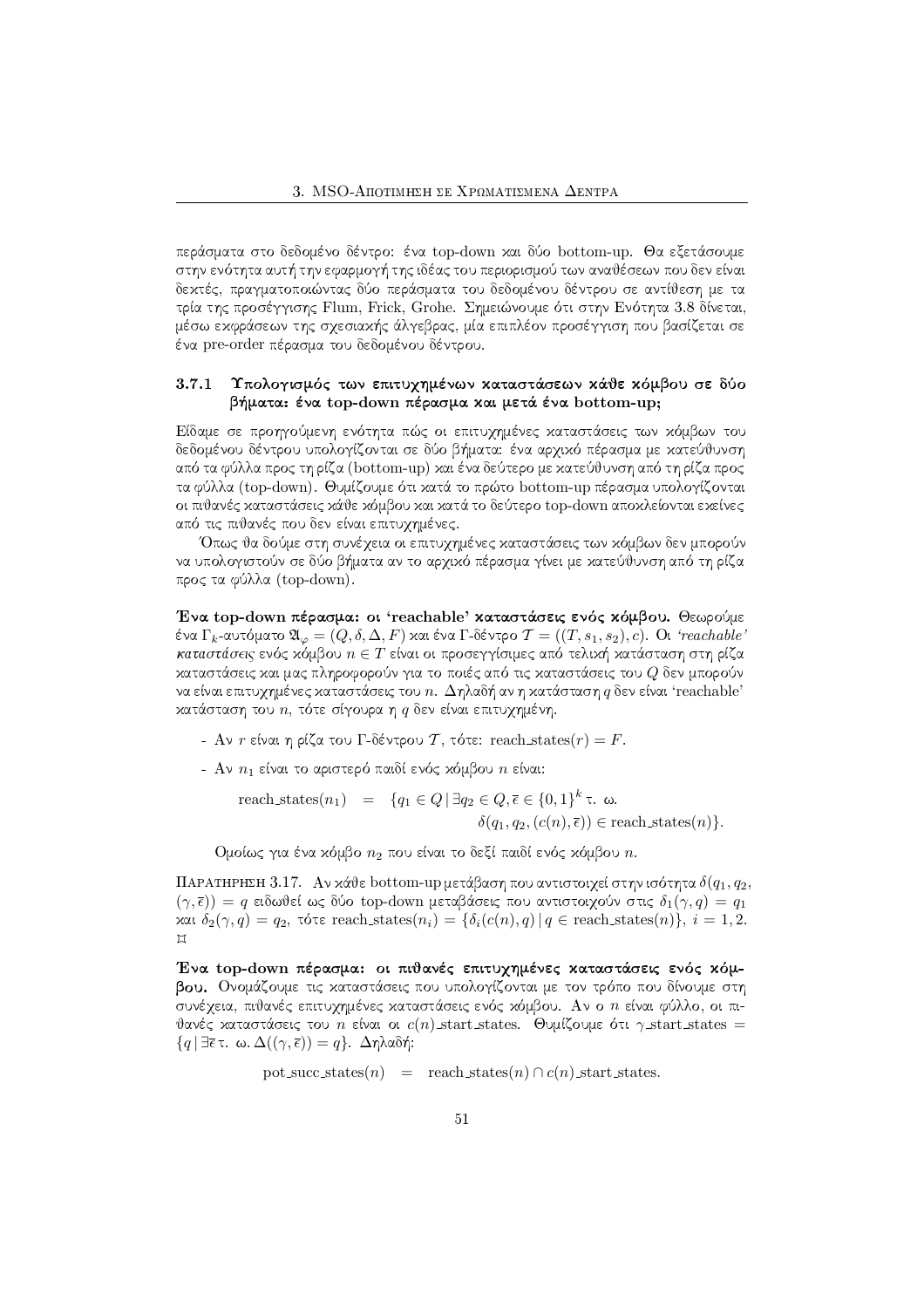$\mathrm{A}$ ν ο  $n$  είναι εσωτεριχός χόμβος με  $s_i(n) = n_i, \, i = 1, 2$  οι χαταστάσεις του  $n$  υπολογίζονται:

$$
\text{pot\_succ\_states}(n) = \{q \in \text{reach\_states}(n) \mid \exists q_1 \in \text{pot\_succ\_states}(n_1),
$$

$$
q_2 \in \text{pot\_succ\_states}(n_2), \overline{\epsilon} \in \{0, 1\}^k \tau. \omega.
$$

$$
\delta(q_1, q_2, (c(n), \overline{\epsilon})) = q\}.
$$

Παράδ $\epsilon$ ιγμα 3.11. Θεωρούμε το παραχάτω δέντρο  $\mathcal T$  χαι το αυτόματο  $\mathfrak{A}_\psi.$ 



Eívar reach states $(n_1) = \{q_a\}$  xar reach states $(n_2) =$  reach states $(n_3) = \{q_w, q_a, q_b\}.$  $\text{E}$ πίσης pot succ states $(n_2) = \{q_b\}$  xαι pot succ states $(n_3) = \{q_w\}$ . Παρατηρούμε ότι pot succ states $(n_1) = \emptyset$ . ◇

 $\Pi$ ΑΡΑΤΗΡΗΣΗ 3.18.  $\Lambda$ ν για χάποιο χόμβο  $n~\in~T$  είναι είτε reach\_states( $n)~=~\emptyset$  ή  $\text{pot\_succ\_states}(n) = \emptyset$ , τότε sat\_assign $(\varphi, \mathcal{T}) = \emptyset$ .

Αν  $r$  είναι η ρίζα του δέντρου, τότε:

succ states(r) = pot succ states(r).

 $\mathcal{M}_{\mathcal{A}}$ 

## -O"/&-\$ " & W

\$%&

 $\begin{array}{ccccc} \bullet & \bullet & \bullet & \bullet & \bullet & \bullet \end{array}$ στην προηγούμενη ενότητα. Σημειώνουμε ότι οι εχφράσεις της άλγεβρας που δίνονται δεν υπολογίζουν αχριβώς τις  $\mathfrak{A}_{\varphi}$  δεχτές αναθέσεις $^{20}$  αλλά σχέσεις που αντιστοιχούν στις  $\mathfrak{A}_{\varphi}$ -δεκτές συναρτήσεις επιπρόσθετου χρωματισμού (οι οποίες αποτελούν κωδικοποιημένη αναπαράσταση των  $\mathfrak{A}_{\varphi}$ -δεχτών αναθέσεων). Θυμίζουμε ότι: accept add col $(\mathfrak{A}_{\varphi},\overline{T})$  $=\{c_{\overline{B}}\mid$  το  $\mathfrak{A}_{\varphi}$  δέχεται την  $(\mathcal{T};\overline{B})\}$ . Δηλαδή το πρόβλημα μας είναι:

- Είσοδος: Γ-δέντρο Τ΄, Γ $_k$ -αυτόματο  $\mathfrak{A}_\varphi.$
- Πρόβλημα: Υπολογισμός των accept add col( $\mathfrak{A}_{\varphi}, \mathcal{T}$ ).

Όπως θα δούμε αναλυτικά στη συνέχεια οι accept add col $({\mathfrak A}_\varphi, {\mathcal T}),$  υπολογίζονται στη σγέση Accept Colors. Κάθε γραμή του πίναχα της Accept Colors, αντιστοιγεί σε

aethys?t :RmbvJqRvJm5zX7u?n5vZs?q?vO?q?vO?q?vO?q?vO?q?vO?q7xJmXxV37u?nGq?rX?nGq?rX 2l<sub>φ</sub>-δεχτές αναθέσεις. Όπως έχουμε ήδη παρατηρήσει χαι είναι εξάλλου φυσιχό, ο υπολογισμός των αντίστοιχων  $\mathfrak{A}_{\varphi}$ -δεχτών συναρτήσεων επιπρόσθετου χρωματισμού είναι εντελώς ανάλογος. Στην συνέχεια θα αναφέρομαστε σε έναν αλγόριθμο της προηγούμενης ενότητας εννοώντας την παραλλαγή του που υπολογίζει συναρτήσεις επιπρόσθετου χρωματισμού.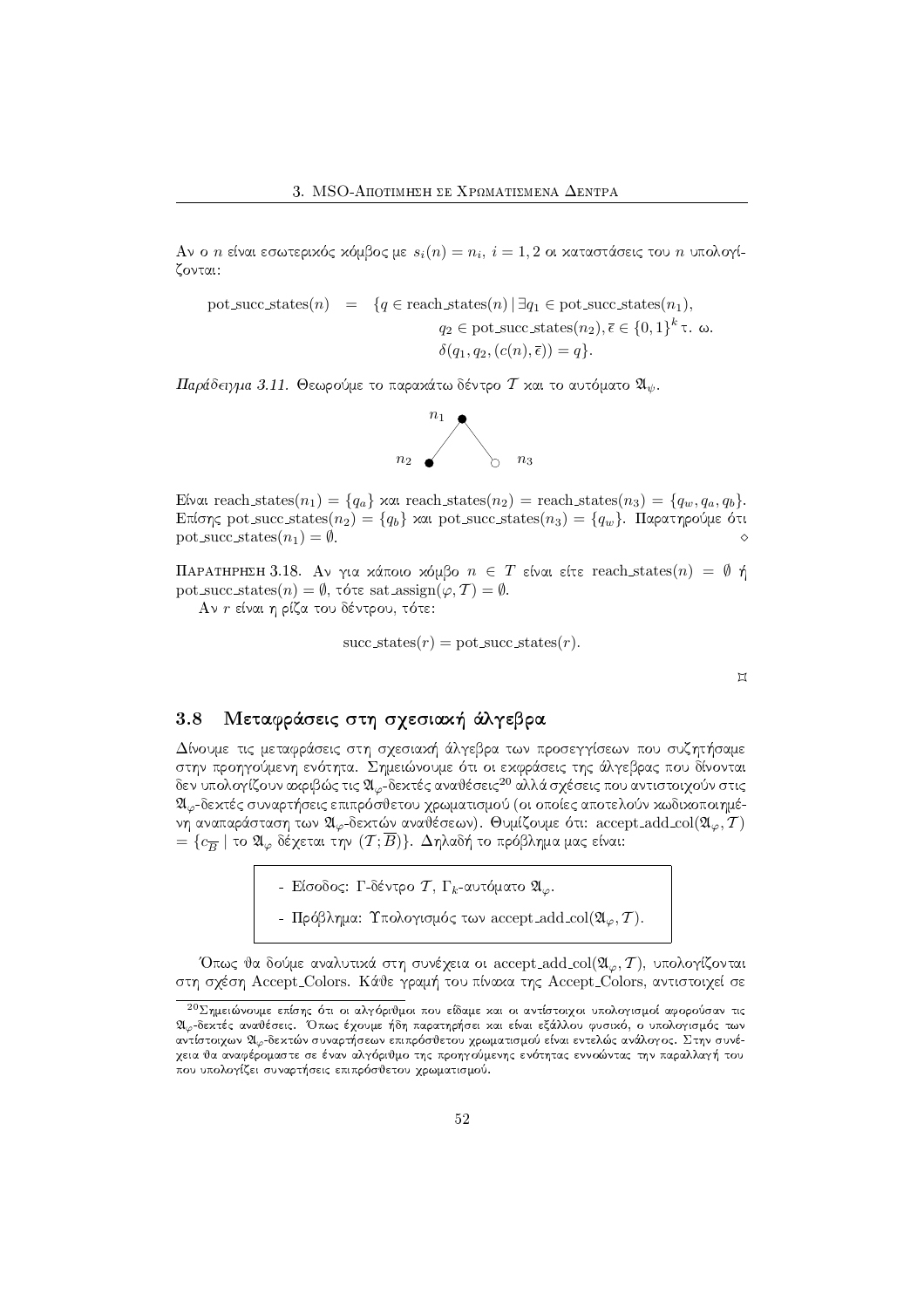μία  $\mathfrak{A}_{\omega}$ -δεκτή συνάρτηση επιπρόσθετου χρωματισμού.

Βασικές έννοιες του σχεσιακού μοντέλου και των σχεσιακών γλωσσών. Παρουσιάζουμε βασιχές έννοιες των σχεσιαχών βάσεων δεδομένων χαι της σχεσιαχής άλγεβρας ώστε να είναι χατανοητές οι έννοιες που θα χρησιμοποιήσουμε στη συνέχεια. Για περισσότερες λεπτομέρειες παραπέμπουμε στο [2].

Στο σχεσιαχό μοντέλο, τα δεδομένα οργανώνονται με τη βοήθεια σχέσεων. Θεωρούμε σύνολα  $D_1, \ldots, D_n$ , τα οποία ονομάζονται πεδία και θεωρούμε το καρτεσιανό τους γινόμενο  $D = D_1 \times ... \times D_n$ . Μια σχέση που ορίζεται στα  $D_1, ..., D_n$  είναι οποιοδήποτε υποσύνολο  $R$  του  $D$ . Το  $n$  ονομάζεται βαθμός (arity) της σχέσης  $R$ . Γενικά θεωρούμε ότι τα πεδία είναι πεπερασμένα σύνολα δεδομένων. Τα στοιχεία των σγέσεων ονομάζονται πλειάδες (tuples). Για την πλειάδα  $\overline{d} = <\!\!d_1,\ldots,d_n\!\!>$  της  $R$ , είναι  $d_1 \in D_1 \ldots d_n \in D_n$ . Σημειώνεται ότι μία σχέση είναι σύνολο, δηλαδή οι πλειάδες της είναι διαχεχριμένες χαι η σειρά τους δεν έχει σημασία. Επίσης οι σχέσεις μπορούν να ειδωθούν ως πίνακες (tables), όπου χάθε πλειάδα είναι μια γραμμή του πίναχα. Τα ονόματα των στηλών μιας σχέσης ονομάζονται *γνωρίσματα (attributes)*. Η αχολουθία όλων των γνωρισμάτων μιας σχέσης R ονομάζεται σχήμα (schema) της R. Αναφερόμαστε στα γνωρίσματα της  $R$  είτε με τα ονόματά τους είτε με τη θέση (αριθμός στήλης) τους στο σχήμα σχέσης. Αν $X$ το σχήμα της  $R$ , θε λέμε ότι η  $R$  είναι μια  $X$ -σχέση. Μια σγέση μπορεί επίσης να ειδωθεί ως σύνολο απειχονίσεων με πεδίο ορισμού το X.  $\Delta$ ηλαδή σε μια πλειάδα  $\overline{d}$  αντιστοιχεί η απειχόνιση  $\gamma_{\overline{d}}=\{X_1\mapsto d_1,\ldots,X_n\mapsto d_n\}.$ 

Σχετικά με τις γλώσσες για την διαχείρηση των σχέσεων και την ανάκτηση δεδομένων από μια βάση δεδομένων, υπάρχουν δύο βασιχοί φορμαλισμοί για την έχφραση ερωτήσεων στις σγέσεις: η σχεσιακή άλγεβρα (relational alegbra) και ο σχεσιακός λογισμός (relational calculus). Η σχεσιαχή άλγεβρα ορίζεται μέσω διάφορων πράξεων που εφαρμόζονται σε σχέσεις και παράγουν νέες σχέσεις ("set-oriented" φορμαλισμός). Οι πέντε βασικές πράξεις της σχεσιακής άλγεβρας είναι η επιλογή, η προβολή, το καρτεσιανό γινόμενο, η ένωση και η διαφορά. Οι υπόλοιπες παράγονται από αυτές τις βασικές. Ορίζουμε αυτές που θα χρησιμοποιήσουμε στη συνέχεια.

- Επιλογή (selection). Θεωρούμε μια  $(X_1, \ldots, X_n)$ -σχέση  $\mathcal R$ . Μια συνθήχη επιλογής  $F$  είναι μια έχφραση της μορφής  $X_i = X_j, X_i = a$  (συχνά γράφονται χαι ως  $i = j, i = a$ ), όπου  $a \in D_i$ ,  $i, j \in \{1, ..., n\}$ . Το αποτέλεσμα της επιλογής  $\sigma_F(\mathcal{R})$ περιέχει εκείνες τις πλειάδες της  $\cal R$  για της οποίες αληθεύει η συνθήκη επιλογής  $F$ .
- Προβολή (projection). Θεωρούμε μια  $(X_1, \ldots, X_n)$ -σχέση  $\mathcal{R}$ . Θεωρούμε τα  $j_1,\ldots,j_m\in\in\{1,\ldots,n\}.$  Το αποτέλεσμα της προβολής  $\pi_{X_{j_1},\ldots,X_{j_m}}(\mathcal{R})$  (συμβολίζεται επίσης  $\pi_{j_1,\dots,j_m}(\mathcal{R}))$ , είναι η  $(X_{j_1},\dots,X_{j_m})$ -σχέση

$$
\pi_{X_{j_1},...,X_{j_m}}(\mathcal{R}) = \{ (d_{j_1},...,d_{j_m}) \mid d \in \mathcal{R} \}.
$$

- Καρτεσινό Γινόμενο (cartesian product). Θεωρούμε μια  $(X_1, \ldots, X_n)$ -σγέση  $\mathcal R$ και μια  $(Y_1, \ldots, Y_m)$ -σχέση S. Το καρτεσιανό τους γινόμενο  $\mathcal{R} \times \mathcal{S}$  είναι η  $(X_1, \ldots, X_n, Y_1, \ldots, Y_m)$ -σχέση:

$$
\mathcal{R} \times \mathcal{S} = \{ (d_1, \ldots, d_n, t_1, \ldots, t_m) \mid \overline{d} \in \mathcal{R}, \overline{t} \in \mathcal{S} \}.
$$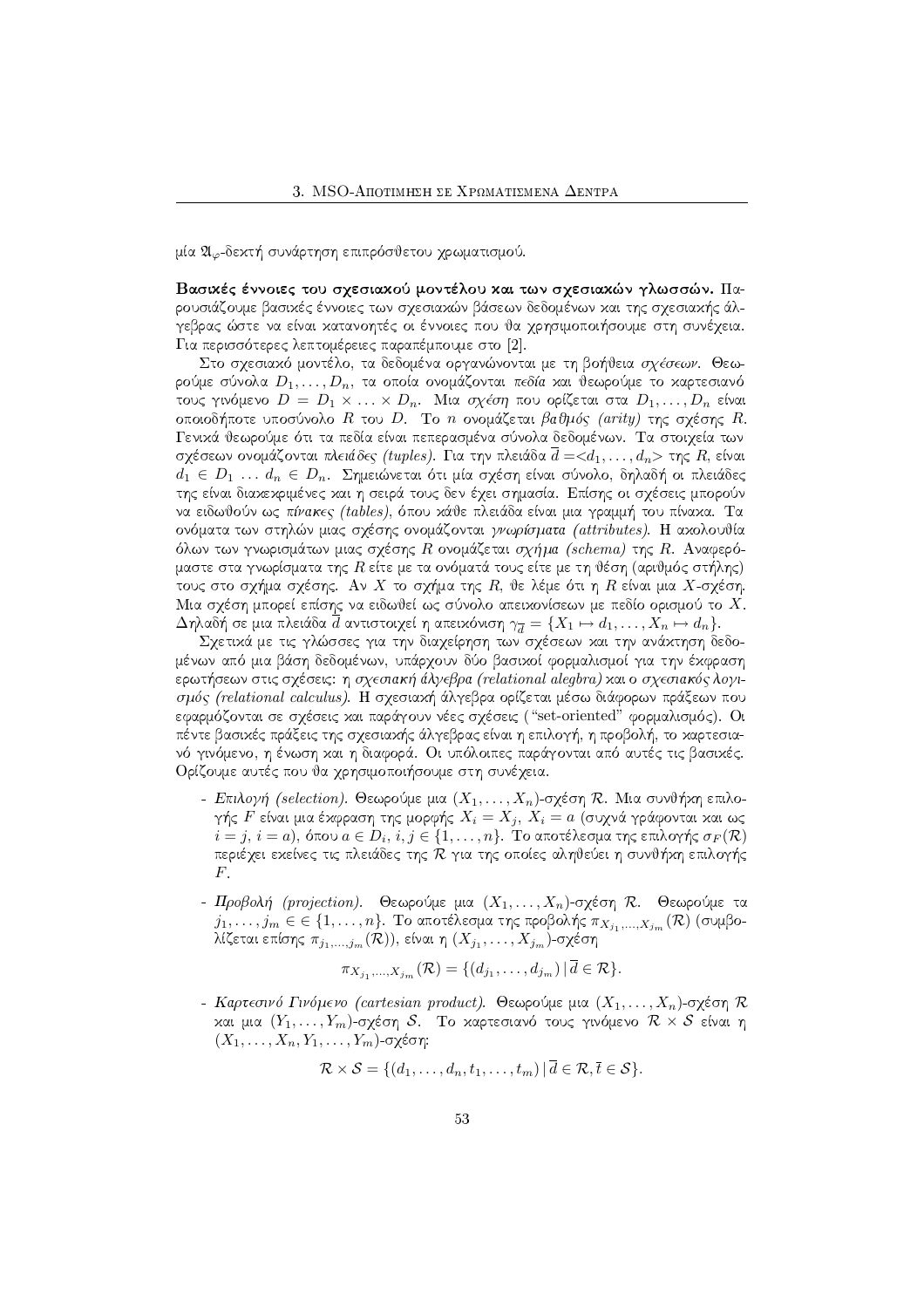- (Φυσική) Συνένωση (natural join). Θεωρούμε μια  $(X_1, \ldots, X_n)$ -σγέση  $\mathcal R$  χαι μια  $(Y_1, \ldots, Y_m)$ -σγέση  $\mathcal S$  η φυσιχή συνένωση  $\mathcal R \bowtie \mathcal S$  των σγέσεων αυτών είναι η  $(Z_1, \ldots, Z_k)$ -σχέση

$$
\mathcal{R} \bowtie \mathcal{S} = \{l \mid l \mid X \in \mathcal{R}, l \mid Y \in \mathcal{S}\}.
$$

Η  $(Z_1,\ldots,Z_k)$  ταυτίζεται στις *η* πρώτες θέσεις με την αχολουθία γνωρισμάτων  $(X_1, \ldots, X_n)$  ένω αχολουθούν με τη σειρά που εμφανίζονται στην  $(Y_1, \ldots, Y_m)$ εχείνα από τα γνωρίσματά της που δεν είναι ίδια με χάποιο από τα  $(X_1, \ldots, X_n)$ .

- Μετονομασία (Renaming). Μια πράξη μετονομασίας απλά μετονομάζει την αχολουθία γνωρισμάτων μιας σχέσης και συμβολίζεται με ρ.

Τα αρχικά μας δεδομένα ως σχέσεις του σχεσιακού μοντέλου. Τα αρχικά δεδομένα του προβλήματος αυτομάτων είναι ένα Γ<sub>κ</sub>-αυτόματο  $\mathfrak{A}_\omega = (Q, \delta, \Delta, F)$  και ένα Γ-δέντρο  $\mathcal{T} = ((T, s_1, s_2), c)$ . Θα δούμε πώς αυτά οργανώνονται με τη βοήθεια σχέσεων του σγεσιακού μοντέλου.

Το αυτόματο  $\mathfrak{A}_{\varphi}$  μοντελοποιείται με τη βοήθεια των σγέσεων Start\_Transitions", Transitions<sup> $\gamma$ </sup>,  $\gamma \in \Gamma$  xx. Final States με σχήματα σχέσης  $(q, e_1, \ldots, e_k)$ ,  $(q, q_1, q_2, \ldots, q_k)$  $(e_1, \ldots, e_k)$  και (q) αντίστοιχα. Είναι  $dom(q_1) = dom(q_2) = dom(q) = Q$  και  $dom(e_i) =$  $\{0,1\}, 1 \leq i \leq k$ . Η ερμηνεία των παραπάνω σχέσεων είναι η προφανής. Πιο συγχεχριμένα, χάθε σχέση Start Transitions<sup>7</sup>,  $\gamma \in \Gamma$ , περιέχει τις γ-μεταβάσεις εχχίνησης (γ\_start\_transitions). Ανάλογα οι (Transitions<sup>γ</sup>)<sub>γεΓ</sub> αντιστοιχούν στις γ-μεταβάσεις (γ-transitions) της συνάρτησης μετάβασης  $\delta: Q \times Q \times \Gamma_k \to Q$ . Δηλαδή:

$$
\langle q, e_1, \dots, e_k \rangle \in \text{Start-Transitions}^{\gamma} \Leftrightarrow \Delta((\gamma, e_1, \dots, e_k)) = q,
$$
  

$$
\langle q, q_1, q_2, e_1, \dots, e_k \rangle \in \text{Transitions}^{\gamma} \Leftrightarrow \delta(q_1, q_2, (\gamma, e_1, \dots, e_k)) = q,
$$
  

$$
\langle q \rangle \in \text{Final States} \Leftrightarrow q \in F.
$$

Σημειώνουμε ότι κάθε Start\_Transitions<sup>γ</sup>,  $\gamma \in \Gamma$ , μπορεί να ειδωθεί ως ένας πίνακας με  $2^k$  γραμμές, όπου χάθε γραμμή αντιστοιχεί σε μια γ-μετάβαση εχχίνησης. Επίσης χάθε Transitions<sup>γ</sup>, γ ∈ Γ, έγει  $s^2 \cdot 2^k$ ,  $s = |Q|$ , γραμμές που αντιστοιγούν στις γ-μετάβασεις του δεδομένου αυτομάτου.

Επιπλέον, το δεδομένο δέντρο  $\mathcal{T} = ((T, s_1, s_2), c)$  ορίζεται πλήρως από τις σχέσεις Tree και Color σχήματος σχέσης:

$$
(n, n_1, n_2) \quad \text{and} \quad (n, c),
$$

αντίστοιχα όπου  $dom(n) = dom(n_1) = dom(n_2) = T$  και  $dom(c) = \Gamma$ . Η σημασία της Tree είναι η προφανής. Δηλαδή  $\langle n, n_1, n_2 \rangle \in$  Tree αν και μόνο αν  $n \in T$ ,  $s_1(n) = n_1$ ,  $s_2(n) = n_2$ . Ανάλογα για την Color.

Έτσι τα αρχικά μας δεδομένα μπορούν να μοντελοποιηθούν με τη βοήθεια ενός σχήματος βάσης. Όπως είδαμε παραπάνω ορίζονται πλήρως από μια σχεσιαχή βάση δεδομένων:

 $R_{\mathfrak{A}_{\alpha},\mathcal{T}} = \{(\text{Start-Transitions}^{\gamma})_{\gamma\in\Gamma}, (\text{Transitions}^{\gamma})_{\gamma\in\Gamma}, \text{Final States}, \text{Tree}, \text{Color}\}.$ 

Εναλλακτικές σχέσεις. Θεωρούμε επίσης σχέσεις Start\_States<sup>7</sup>, States\_Triangles<sup>7</sup>,  $\gamma \in \Gamma$  με σχήματα σχέσης (q), (q, q1, q2). Η ερμηνεία των παραπάνω σχέσεων είναι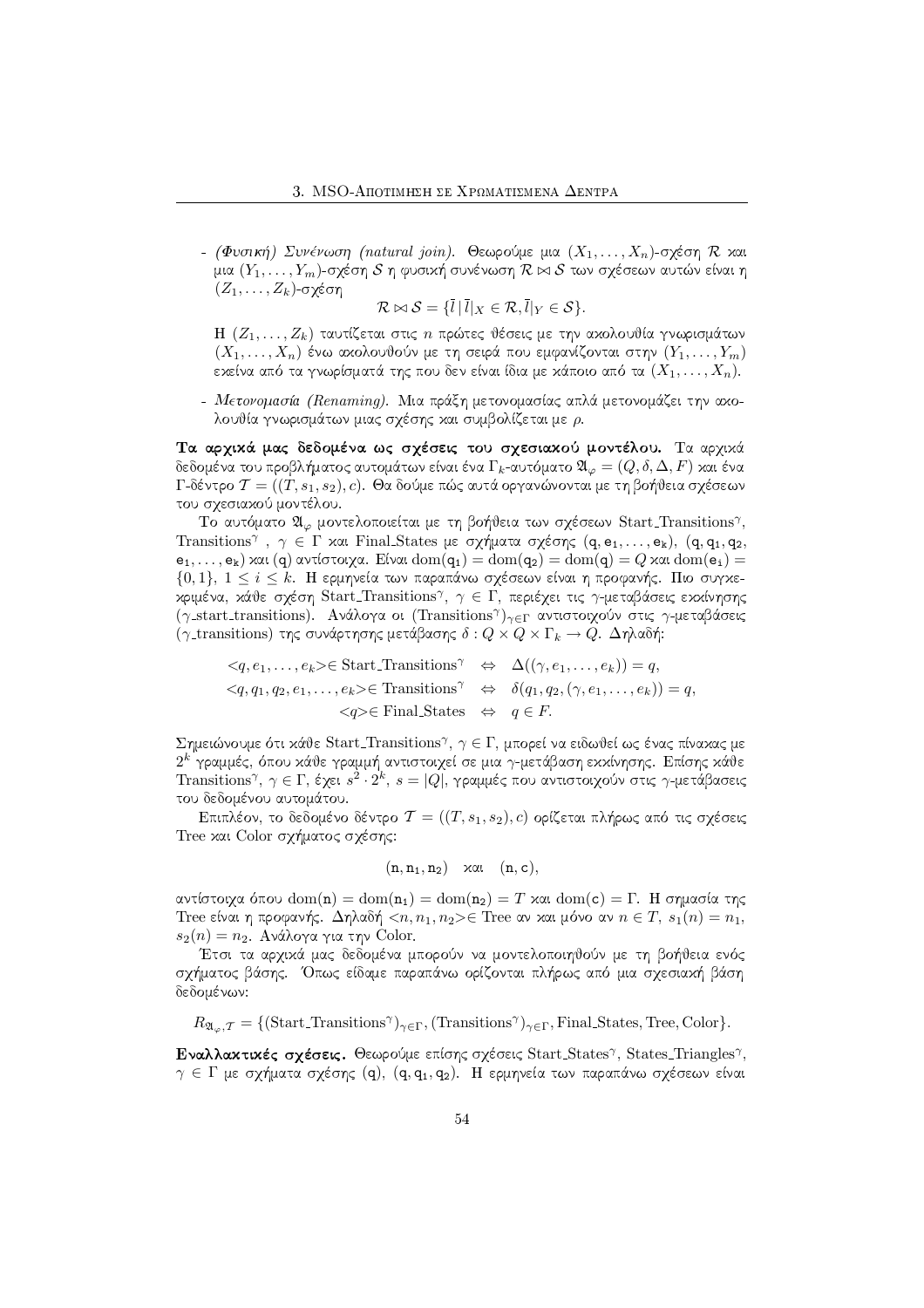η προφανής. Σημειώνουμε ότι Start States<sup> $\gamma = \pi_{\alpha}(\text{Start-Transitions}^{\gamma})$  και States Tri-</sup> angles<sup> $\gamma = \pi_{q,q_1,q_2}(\text{Transitions}\gamma)$ .</sup>

Χρήσιμες μεταβάσεις του αυτομάτου. Θα συμβολίζουμε τις σχέσεις που είναι υποπίναχες των Start Transitions<sup>γ</sup> και Transitions<sup>γ</sup> και περιέχουν τις χρήσιμες μεταβάσεις του δεδομένου αυτομάτου με Start\_Transitions, και Transitions, αντίστοιχα. Δηλαδή:

> $\langle q, \overline{e} \rangle \in$  Start Transitions<sup> $\gamma$ </sup>  $\Leftrightarrow$   $(q, \gamma, \overline{e}) \in$  start transitions<sup>\*</sup>,  $\langle q, q_1, q_2, \overline{e} \rangle \in$  Transitions<sup>7</sup>  $\Leftrightarrow$   $(q, q_1, q_2, \gamma, \overline{e}) \in$  transitions<sup>\*</sup>.

Παράδειγμα 3.12. Μεταφράζουμε το αυτόματο του Παραδείγματος 3.6 στις αντίστοιχες σχέσεις του σχεσιαχού μοντέλου. Θυμίζουμε ότι  $\Delta|_{\{w\}\times\{0,1\}} = \{(w,0)\mapsto q_w,(w,1)\mapsto$  $q_f$ }  $\tan \Delta|_{\{b\}\times\{0,1\}} = \{(b,0) \mapsto q_b, (b,1) \mapsto q_f\}$ ,  $\delta\eta\lambda\alpha\delta\eta$  w start transitions =  $\{(q_w,0),$  $(q_f, 1)$  και b\_start\_transitions = {(q<sub>b</sub>, 0), (q<sub>f</sub>, 1)}. Οι σχέσεις Start\_Transitions<sup>w</sup> και Start Transitions<sup>b</sup> δίνονται στο Σχήμα 3. Ανάλογα, θεωρούμε τις *w*- χαι b-μεταβάσεις του δεδομένου αυτομάτου. Οι αντίστοιχες σχέσεις Transitions<sup>w</sup> και Transitions<sup>b</sup> δίνονται στο Σχήμα 4.  $\Diamond$ 

Ορισμός των σχέσεων (Transitions<sub>n</sub>)<sub>nε</sub><sub>T</sub>, Final States<sub>r</sub>, (Triangles<sub>n</sub>)<sub>nε</sub><sub>T</sub>  $3.8.1$ 

Ορίζονται βασικές σχέσεις που χρησιμοποιούνται κυρίως για την απλοποίηση των εκφράσεων στις μεταφράσεων που παρουσιάζονται στις επόμενες ενότητες. Πιο συγχεριμένα οι σχέσεις (Transitions<sub>n</sub>)<sub>n∈Τ</sub> ορίζονται ως εξής: για κάθε φύλλο  $n \in T$  η Transitions<sub>n</sub> είναι μια  $(Q_n, E_1^n, \ldots, E_k^n)$ -σχέση:

 $\label{eq:transitions} \text{Transitions}_n = \rho_{(Q_n, \overline{E}^n)} \text{Start\_Transitions}^{c(n)}$ 

και για κάθε εσωτερικό κόμβο *n* με παιδιά  $s_i(n) = n_i$ ,  $i = 1, 2$  είναι η  $(Q_n, Q_{n_1}, Q_{n_2}, Q_n)$  $E_1^n$ , ...,  $E_k^n$ )-σχέση:

Transitions<sub>n</sub> =  $\rho_{(Q_n,Q_n, Q_n, \overline{E}^n)}$ Transitions<sup>c(n)</sup>.

Ορίζουμε επίσης την  $Q_r$ -σχέση

Final States<sub>r</sub> = 
$$
\rho_{(Q_r)}
$$
 (Final States).

Εντελώς ανάλογα με τις (Transitions<sub>n</sub>)<sub>n ε</sub> ορίζονται οι σχέσεις (Triangles<sub>n</sub>)<sub>n ε</sub> για κάθε φύλλο  $n \in T$  η Triangles<sub>n</sub> είναι η  $Q_n$ -σχέση:

Triangle<sub>n</sub> = 
$$
\rho_{(O_n)}
$$
Start States<sup>c(n)</sup>

και για κάθε εσωτερικό κόμβο *n* με παιδιά  $s_i(n) = n_i$ ,  $i = 1,2$  είναι η  $(Q_n, Q_n)$  $Q_{n_2}$ )-σχέση:

Triangles<sub>n</sub> =  $\rho_{(Q_n, Q_n, Q_n)}$ States Triangles<sup>c(n)</sup>.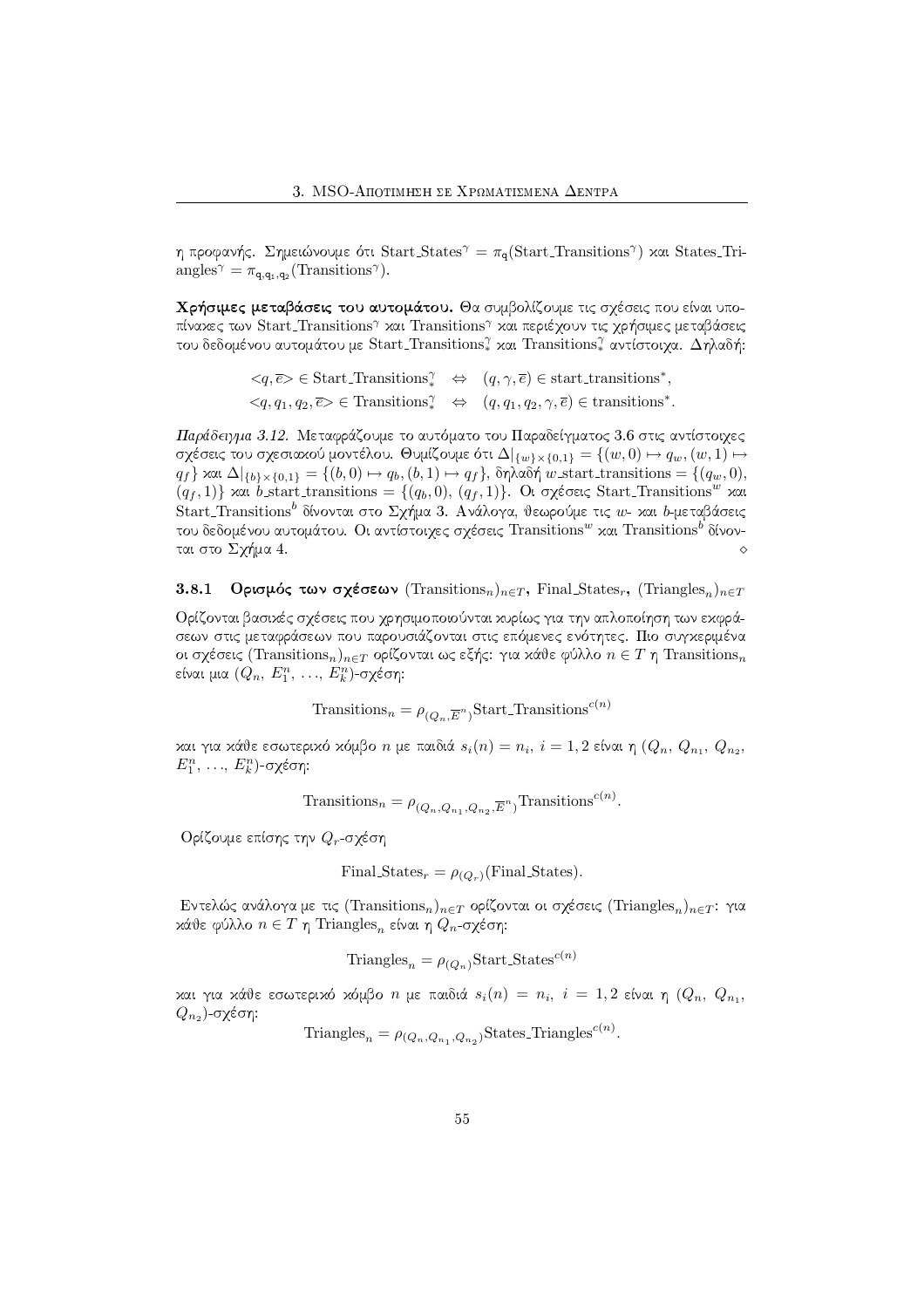| a le                    |       | $\alpha$            | e |
|-------------------------|-------|---------------------|---|
| $s_1 \quad q_w \quad 0$ | $s_3$ | $q_b$ 0             |   |
| $s_2 \mid q_f \mid 1$   |       | $s_4 \mid q_f \mid$ |   |

 $\Sigma$ χήμα 3: Οι σχέσεις Start Transitions $^w$  και Start Transitions $^b$ .

|                | q                    | $q_1$                | $q_2$                | e                |                       | q     | $q_1$                | $q_2$   | e                |  |
|----------------|----------------------|----------------------|----------------------|------------------|-----------------------|-------|----------------------|---------|------------------|--|
| $t_{\rm 1}$    | $q_f$                | $q_a$                | $q_a$                | $\boldsymbol{0}$ | $u_1$                 | $q_f$ | $q_a$                | $q_a$   | $\boldsymbol{0}$ |  |
| $t_2$          | $q_f$                | $q_{a}$              | $q_{a}$              | $\mathbf{1}$     | $u_2$                 | $q_f$ | $q_{a}$              | $q_{a}$ | $\mathbf{1}$     |  |
| $t_3$          | $q_a$                | $q_a$                | $q_w$                | 0                | $u_3$                 | $q_a$ | $q_a$                | $q_w$   | $\boldsymbol{0}$ |  |
| $t_4$          | $q_f$                | $q_a$                | $q_w$                | $\,1\,$          | $u_4$                 | $q_f$ | $q_a$                | $q_w$   | $\mathbf{1}$     |  |
| $t_5$          | $q_{\boldsymbol{a}}$ | $q_a$                | $q_b$                | $\boldsymbol{0}$ | $\bar{u}_5$           | $q_a$ | $q_a$                | $q_b$   | $\boldsymbol{0}$ |  |
| $t_6$          | $q_f$                | $q_{\boldsymbol{a}}$ | $\mathfrak{q}_b$     | $\overline{1}$   | $u_6$                 | $q_f$ | $q_a$                | $q_b$   | $\overline{1}$   |  |
| $t_7$          | $q_f$                | $q_a$                | $q_f$                | $\boldsymbol{0}$ | $u_7$                 | $q_f$ | $q_a$                | $q_f$   | $\boldsymbol{0}$ |  |
| $t_8$          | $q_f$                | $q_{a}$              | $q_f$                | $\mathbf{1}$     | $u_{8}$               | $q_f$ | $q_{\boldsymbol{a}}$ | $q_f$   | $1\,$            |  |
| $\sqrt{t_{9}}$ | $q_a$                | $q_w$                | $q_a$                | 0                | u <sub>9</sub>        | $q_a$ | $q_w$                | $q_a$   | $\boldsymbol{0}$ |  |
| $t_{10}$       | $q_f$                | $q_w$                | $q_a$                | $\mathbf{1}$     | $u_{10}$              | $q_f$ | $q_w$                | $q_{a}$ | $\mathbf{1}$     |  |
| $t_{11}$       | $q_w$                | $q_w$                | $q_w$                | $\overline{0}$   | $u_{11}$              | $q_b$ | $q_{w}$              | $q_w$   | $\overline{0}$   |  |
| $t_{12}$       | $q_{\boldsymbol{a}}$ | $q_w$                | $q_w$                | 1                | $u_{12}$              | $q_a$ | $q_w$                | $q_w$   | $\mathbf{1}$     |  |
| $t_{13}$       | $q_w$                | $q_{w}$              | $q_b$                | 0                | $\boldsymbol{u_{13}}$ | $q_b$ | $q_w$                | $q_b$   | $\boldsymbol{0}$ |  |
| $t_{14}$       | $q_a$                | $q_w$                | $q_b$                | 1                | $u_{14}$              | $q_a$ | $q_w$                | $q_b$   | 1                |  |
| $t_{15}$       | $q_f$                | $q_w$                | $q_f$                | $\boldsymbol{0}$ | $u_{15}$              | $q_f$ | $q_w$                | $q_f$   | $\boldsymbol{0}$ |  |
| $t_{\rm 16}$   | $q_f$                | $q_w$                | $q_f$                | $\mathbf{1}$     | $u_{16}$              | $q_f$ | $q_w$                | $q_f$   | $\mathbf{1}$     |  |
| $t_{17}$       | $q_a$                | $q_b$                | $q_a$                | $\overline{0}$   | $\boldsymbol{u}_{17}$ | $q_a$ | $q_b$                | $q_a$   | $\overline{0}$   |  |
| $t_{18}$       | $q_f$                | $q_b$                | $q_{\boldsymbol{a}}$ | $\,1$            | $\bar{u}_{18}$        | $q_f$ | $q_b\,$              | $q_a$   | $\,1$            |  |
| $t_{19}$       | $q_w$                | $q_b$                | $q_w$                | $\boldsymbol{0}$ | $u_{19}$              | $q_b$ | $q_b$                | $q_w$   | $\boldsymbol{0}$ |  |
| $t_{20}$       | $q_f$                | $q_b$                | $q_w$                | $1\,$            | $u_{20}$              | $q_f$ | $q_b$                | $q_w$   | $\mathbf 1$      |  |
| $t_{21}$       | $q_{w}$              | $q_b$                | $q_b$                | $\overline{0}$   | $\boldsymbol{u}_{21}$ | $q_b$ | $q_b$                | $q_b$   | $\overline{0}$   |  |
| $t_{22}$       | $q_f$                | $q_b$                | $q_{\mathfrak{b}}$   | $\,1\,$          | $u_{22}$              | $q_f$ | $q_b$                | $q_b\,$ | $\,1\,$          |  |
| $t_{23}$       | $q_f$                | $q_b$                | $q_f$                | $\boldsymbol{0}$ | $u_{23}$              | $q_f$ | $q_b$                | $q_f$   | $\boldsymbol{0}$ |  |
| $t_{24}$       | $q_f$                | $q_b$                | $q_f$                | $\,1$            | $u_{24}$              | $q_f$ | $q_b$                | $q_f$   | $\,1$            |  |
| $t_{25}$       | $q_f$                | $q_f$                | $q_{a}$              | $\boldsymbol{0}$ | $u_{25}$              | $q_f$ | $q_f$                | $q_{a}$ | $\boldsymbol{0}$ |  |
| $t_{26}$       | $q_f$                | $q_f$                | $q_a$                | $\,1$            | $\bar{u}_{26}$        | $q_f$ | $q_f$                | $q_a$   | $\,1$            |  |
| $t_{27}$       | $q_f$                | $q_f$                | $q_w$                | $\boldsymbol{0}$ | $u_{27}$              | $q_f$ | $q_f$                | $q_w$   | $\boldsymbol{0}$ |  |
| $t_{28}$       | $q_f$                | $q_f$                | $q_w$                | 1                | $\boldsymbol{u_{28}}$ | $q_f$ | $q_f$                | $q_{w}$ | 1                |  |
| $t_{29}$       | $q_f$                | $q_f$                | $q_{\mathfrak{b}}$   | $\boldsymbol{0}$ | $\bar{u}_{29}$        | $q_f$ | $q_f$                | $q_b$   | $\boldsymbol{0}$ |  |
| $t_{30}$       | $q_f$                | $q_f$                | $\mathfrak{q}_b$     | $\,1$            | $u_{30}$              | $q_f$ | $q_f$                | $q_b$   | $\,1\,$          |  |
| $t_{31}$       | $q_f$                | $q_f$                | $q_f$                | $\boldsymbol{0}$ | $u_{31}$              | $q_f$ | $q_f$                | $q_f$   | $\boldsymbol{0}$ |  |
| $t_{32}$       | $q_f$                | $q_f$                | $q_f$                | $\,1$            | $u_{32}$              | $q_f$ | $q_f$                | $q_f$   | $\,1$            |  |

 $\Sigma$ χήμα 4: Οι σχέσεις Transitions $^w$  χαι Transitions $^b$  που αντιστοιχούν στο αυτόματο  $\mathfrak{A}_\psi$ . Οι άσπρες γραμμές είναι οι χρήσιμες μεταβάσεις του  $\mathfrak{A}_\psi.$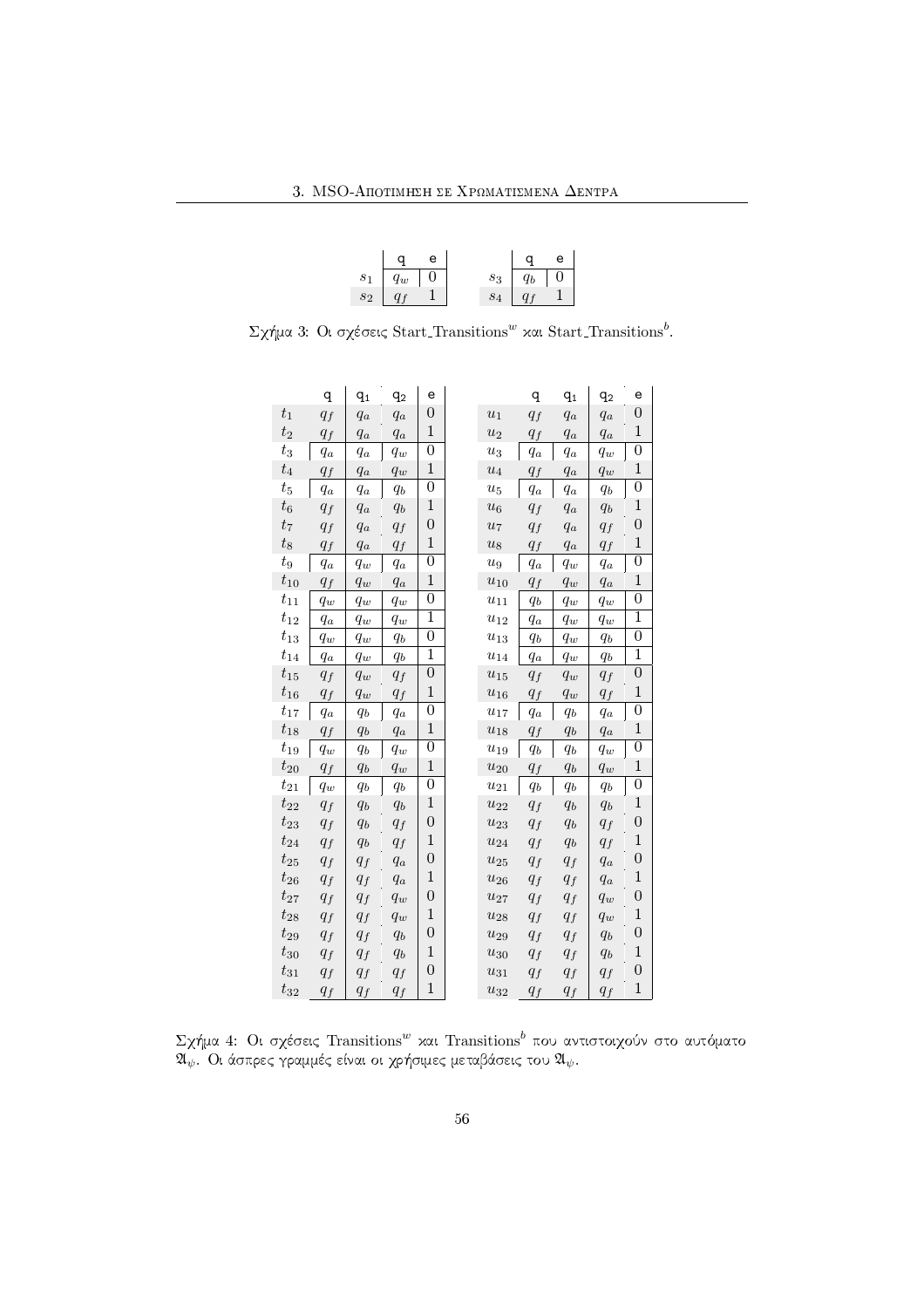#### Ο αλγόριθμος των Flum, Frick, Grohe  $3.8.2$

Παρουσιάζουμε την μετάφραση στη σχεσιακή άλγεβρα του αλγορίθμου των Flum, Frick, Grohe (Ενότητα 3.4).

Βήμα 1. (Bottom-Up) Υπολογισμός των πιθανών καταστάσεων κάθε κόμβου. Υπολογίζουμε με χατεύθυνση από τα φύλλα προς τη ρίζα τις πιθανές χαταστάσεις του  $\mathfrak{A}_{\varphi}$  σε κάθε κόμβο  $n \in T$ . Πιο συγκεκριμένα, για κάθε  $n \in T$ , υπολογίζουμε  $Q_n$ -σχέσεις P States<sub>n</sub> ως εξής:

- Αν ο *n* είναι φύλλο, τότε: P\_States<sub>n</sub> =  $\pi_{Q_n}$  (Transitions<sub>n</sub>).
- Αν ο *η* είναι εσωτερικός κόμβος με  $s_i(n) = n_i$ ,  $i = 1, 2$ , είναι:

 $P_{\text{.}}(n) = \pi_{Q_n}[\text{Transitions}_n \bowtie (\underset{i=1,2}{\bowtie} P_{\text{.}}(n)].$ 

ΠΡΟΤΑΣΗ 3.5. Για κάθε κόμβο  $n \in T$ , ισχύει P\_States<sub>n</sub> = pot\_states(n).

ΠΑΡΑΤΗΡΗΣΗ 3.19. Οι αντίστοιχες εχφράσεις μπορούν να υπολογιστούν μόνο με βάση τις σχέσεις Triangles,. Ανάλογα με το αν ο *η* είναι φύλλο ή εσωτερικός κόμβος με  $s_i(n) = n_i, i = 1, 2,$  είναι:

> $P_{\text{States}_n} = \text{Triangle}_n.$ P\_States<sub>n</sub> =  $\pi_{Q_n}$  [Triangles<sub>n</sub>  $\bowtie$  ( $\underset{i=1}{\bowtie}$  P\_States<sub>n<sub>i</sub></sub>)].

> > $\mathsf{M}$

Βήμα 2. (Top-Down) Υπολογισμός των επιτυχημένων καταστάσεων κάθε **κόμβου.** Οι επιτυγημένες καραστάσεις succ\_states( $\mathfrak{A}_{\varphi}, n$ ) κάθε κόμβου  $n \in T$ , υπολογίζονται με κατεύθυνση από τη ρίζα προς τα φύλλα ως  $Q_n$ -σχέσεις S\_States<sub>n</sub>:

- Αν η είναι η ρίζα του δεδομένου δέντρου, τότε

S States<sub>r</sub> = P States<sub>r</sub>  $\bowtie$  Final States<sub>r</sub>.

- Αν ο  $n_i$  είναι το παιδί ενός χόμβου  $n$  χαι ο  $n_{i'}$  είναι το αδέρφι του  $n_i$ , τότε

 $\label{eq:1} \begin{array}{lll} \text{S}\text{-States}_{n_i} & = & \pi_{Q_{n_i}}[\text{Transitions}_n \Join \end{array}$  $(S\_States_n \bowtie (\underset{i=i,i'}{\bowtie} P\_States_{n_j}))].$ 

ΠΡΟΤΑΣΗ 3.6. Για κάθε κόμβο  $n \in T$  ισχύει S\_States<sub>n</sub> = succ\_states( $\mathfrak{A}_{\varphi}, n$ ).

ΠΑΡΑΤΗΡΗΣΗ 3.20. Όπως και για το βήμα 1 οι αντίστοιχες εκφράσεις μπορούν να υπολογιστούν με δεδομένες μόνο τις σχέσεις Triangles, ως εξής:

$$
\begin{array}{rcl}\n\text{S-States}_{r} & = & \text{P-States}_{r} \bowtie \text{Final-States}_{r}.\n\end{array}
$$
\n
$$
\text{S-States}_{n_{i}} = \pi_{Q_{n_{i}}}[\text{Triangles}_{n} \bowtie (\text{S-States}_{n} \bowtie (\bigcup_{j=i,i'} \text{P-States}_{n_{j}}))].
$$

 $\Box$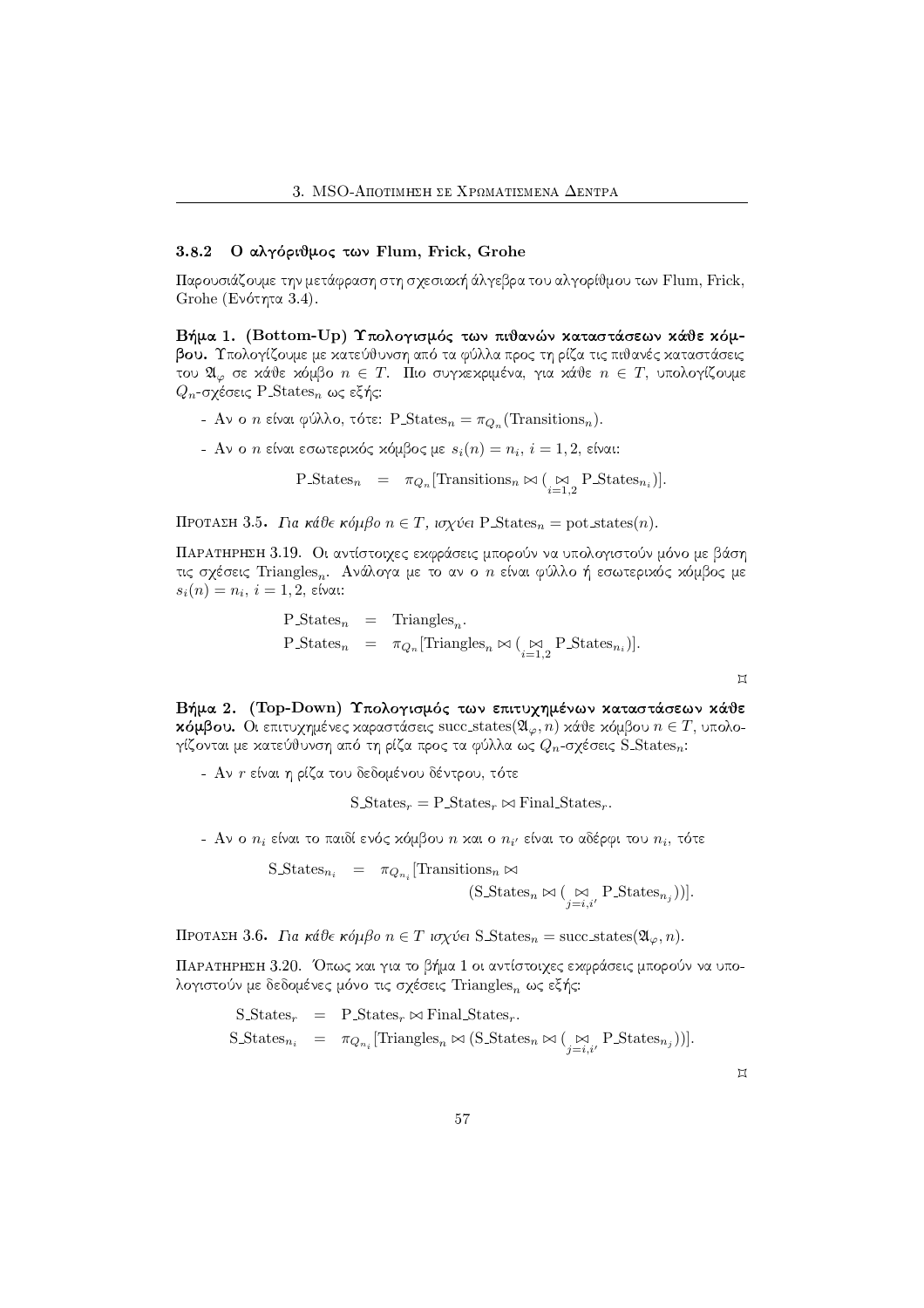Βήμα 3. (Bottom-Up) Υπολογισμός των 21 δεκτών συναρτήσεων επιπρόσθετου χρωματισμού. Υπολογίζουμε τους περιορισμούς των  $\mathfrak{A}_{\varphi}$ -δεχτών συναρτήσεων επιπρόσθετου χρωματισμού accept\_add\_col(n). Θεωρούμε ότι  $T_n = \{c_1, \ldots, c_{i_n}\}.$ Ορίζουμε σχέσεις Accept Colors,:

- Αν ο η είναι φύλλο, τότε η  $(Q_n, E_1^n, ..., E_k^n)$ -σχέση Accept Colors, είναι:

 $Accept\_Colors_n = S\_States_n \bowtie$  Transitions<sub>n</sub>.

- Αν ο $n$ είναι εσωτερικός κόμβος με $s_1(n)=n_1$ και $s_2(n)=n_2$ τότε $\eta$  Accept\_Colors, είναι  $\eta$   $(Q_n,$   $E_1^{c_1},$ ...,  $E_k^{c_1},$ ...,  $E_1^{c_{i_n}},$ ...,  $E_k^{c_{i_n}})$ -σχέση<sup>21</sup>:

 $\text{Accept\_Colors}_n = \pi_{\ast \setminus \{Q_{n_1}, Q_{n_2}\}}([\text{(S\_States}_n \bowtie \text{Transitions}_n) \bowtie$  $\text{Accept\_Colors}_{n_1} \otimes \text{Accept\_Colors}_{n_2}.$ 

ΠΡΟΤΑΣΗ 3.7. Θεωρούμε ότι Accept Colors<sub>n</sub> =  $A_n$ . Για κάθε κόμβο  $n \in T$ ,

 $\mathrm{accept\_add\_col}(n) = \pi_{\overline{E}^{c_1}, \dots, \overline{E}^{c_{i_n}}}\mathcal{A}_n.$ 

Mάλιστα accept\_add\_col(n, q) =  $\pi_{\overline{E}^{c_1} \dots E^{c_{i_n}}}(\sigma_{Q_n=q} \mathcal{A}_n)$ .

### Μετάφραση στη σχεσιακή άλγεβρα της transition-based εκδοχής του  $3.8.3$ αλγορίθμου των Flum, Frick, Grohe: Ο αλγόριθμος του Γιαννακάκη

Θυμίζουμε ότι η transition-based εκδοχή του αλγορίθμου των Flum, Frick, Grohe opiστηκε αναλυτικά στην Ενότητα 3.5.

Βήμα 1. (Bottom-Up) Υπολογισμός των πιθανών μεταβάσεων κάθε κόμβου. Υπολογίζουμε με χατεύθυνση από τα φύλλα προς τη ρίζα τις πιθανές μεταβάσεις του  $\mathfrak{A}_{\varphi}$  σε κάθε κόμβο  $n \in T$ . Πιο συγκεκριμένα υπολογίζουμε σχέσεις P\_Transitions<sub>n</sub>,  $n \in T$ , ως εξής:

- Αν ο *η* είναι φύλλο, τότε η P\_Transitions<sub>n</sub> είναι η  $(Q_n, E_1^n, ..., E_k^n)$ -σχέση:

P Transitions<sub>n</sub> = Transitions<sub>n</sub>.

- Αν ο n είναι εσωτερικός κόμβος με  $s_1(n) = n_1$  και  $s_2(n) = n_2$ , υπολογίζουμε την  $(Q_n, Q_{n_1}, Q_{n_2}, E_1^n, ..., E_k^n)$ -σχέση P\_Transitions<sub>n</sub>:

P\_Transitions<sub>n</sub> = Transitions<sub>n</sub>  $\bowtie$  ( $\bowtie_{i=1}^{\infty} \pi_{Q_{n_i}}(\text{P\_Transitions}_{n_i})$ ).

ΠΡΟΤΑΣΗ 3.8. Για κάθε κόμβο  $n \in T$ , ισχύει P\_Transitions<sub>n</sub> = pot\_transitions(n).

 $\overline{^{21}\Delta\epsilon\delta}$ ομένης μιας  $\overline{X}$ -σχέσης  $\mathcal R,$  συμβολίζουμε με  $\pi_{*\setminus\{X_i,X_j\}}(\mathcal R)$  την προβολή σε όλα τα γνωρίσματα της  $\mathcal R$  εκτός από τα  $X_i, X_j$ .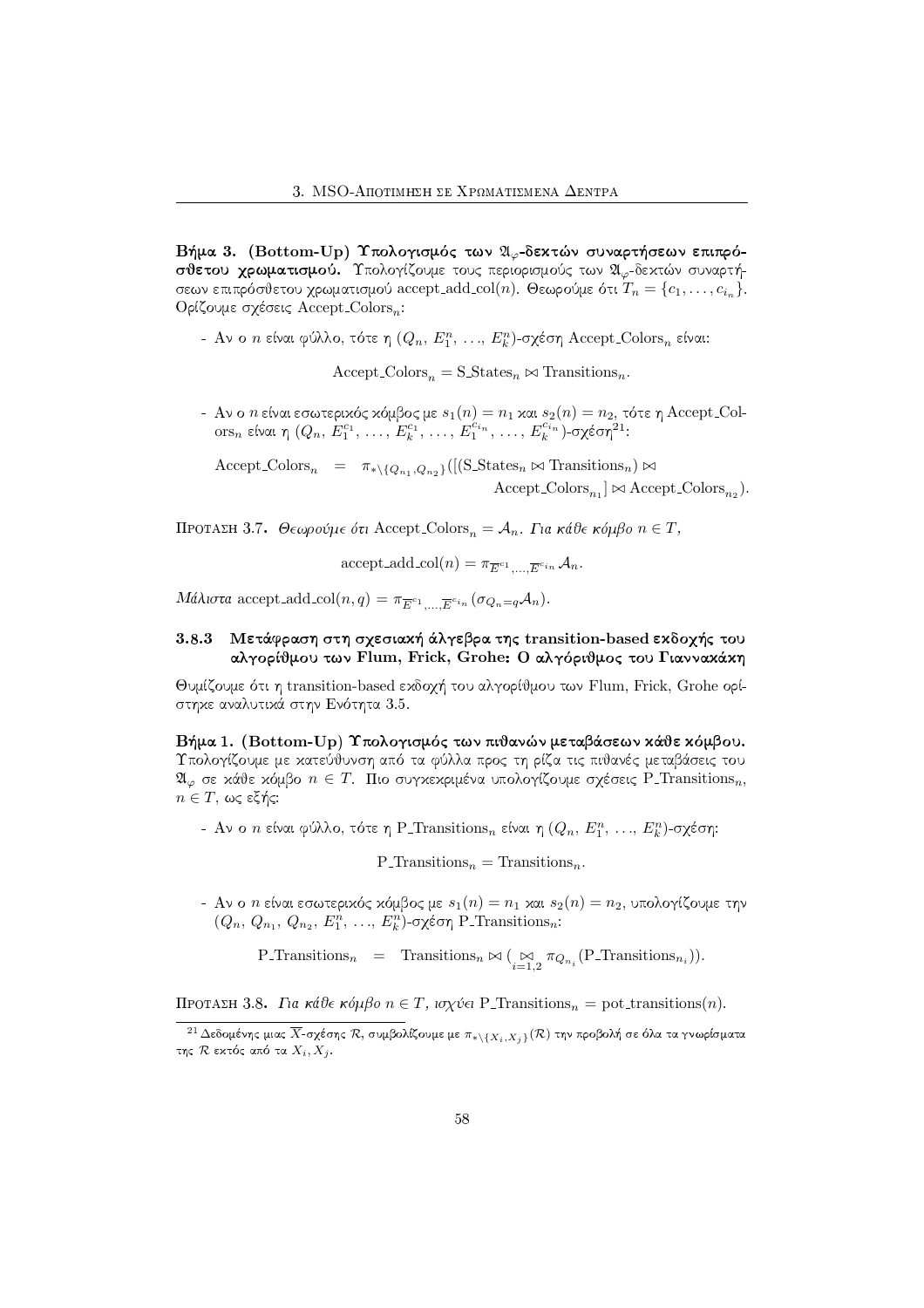Βήμα 2. (Top-Down) Υπολογισμός των επιτυχημένων μεταβάσεων κάθε **χόμβου.** Οι επιτυχημένες μεταβάσεις succ\_transitions( $\mathfrak{A}_{\varphi}, n$ ) χάθε χόμβου  $n \in T$ , υπολογίζονται με κατεύθυνση από τη ρίζα προς τα φύλλα στις σχέσεις S\_Transitionsn που είναι υποπίνακες των P\_Transitions<sub>n</sub>:

- Αν η είναι η ρίζα του δεδομένου δέντρου, τότε:

S\_Transitions<sub>r</sub> = P\_Transitions<sub>r</sub>  $\bowtie$  Final States<sub>r</sub>.

- Αν  $n_i$  είναι ένας χόμβος με πατέρα  $n$ , τότε

S\_Transitions<sub>n<sub>i</sub></sub> = P\_Transitions<sub>n<sub>i</sub></sub>  $\bowtie$   $\pi_{Q_n}$  (S\_Transitions<sub>n</sub>).

ΠΡΟΤΑΣΗ 3.9. Για κάθε κόμβο  $n \in T$  ισχύει S\_Transitions<sub>n</sub> = succ\_transitions(n).

Βήμα 3. (Bottom-Up) Σύνθεση των επιτυχημένων μεταβάσεων: υπολογισμός των  $\mathfrak{A}_{\omega}$ -δεκτών συναρτήσεων επιπρόσθετου γρωματισμού. Οι περιορισμοί των  $\mathfrak{A}_{\varphi}$ -δεκτών αναθέσεων στα υποδέντρα  $\mathcal{T}_n$  είναι accept\_assign $(n) = \bigcup_{q \in \text{succ\_states}(n)}$  ${\rm accept.} {\rm assign}(n,q).$  Υπολογίζουμε στο βήμα αυτό τους αντίστοιχους περιορισμούς των  $\mathfrak{A}_{\varphi}$ -δεχτών συναρτήσεων επιπρόσθετου χρωματισμού accept\_add\_col(n). Θυμίζουμε ότι συμβολίζουμε με  $T_n$  το σύνολο χόμβων του υποδέντρου  $\mathcal{T}_n.$  Θεωρούμε ότι  $T_n = \{c_1, \ldots, c_{i_n}\}.$  Ορίζουμε σχέσεις Accept Colors<sub>n</sub>:

- Αν ο *η* είναι φύλλο, τότε η  $(Q_n, E_1^n, ..., E_k^n)$ -σχέση Accept\_Colors<sub>n</sub> είναι:

 $Accept\_Colors_n = S\_Transitions_n.$ 

- Αν ο *n* είναι εσωτερικός κόμβος με  $s_i(n) = n_i$ ,  $i = 1, 2$ , τότε η Accept Colors<sub>n</sub> είναι η  $(Q_n, E_1^{c_1}, \ldots, E_k^{c_1}, \ldots, E_1^{c_{i_n}}, \ldots, E_k^{c_{i_n}})$  σχέση:

Accept\_Colors<sub>n</sub> =  $\pi_{* \setminus \{Q_{n_1}, Q_{n_2}\}}[(S_$ Transitions<sub>n</sub>  $\bowtie$ 

 $Accept\_{ColorS_{n_1}}) \bowtie Accept\_{ColorS_{n_2}}].$ 

ΠΡΟΤΑΣΗ 3.10. Για κάθε κόμβο  $n \in T$ , accept\_add\_col(n) =  $\pi_{\overline{E}^{c_1}, \dots, \overline{E}^{c_i}}$  Accept\_Colors<sub>n</sub>. *Μάλιστα* accept\_add\_col(*n*, *q*) =  $\pi_{\overline{E}^{c_1} \dots \overline{E}^{c_i} n} (\sigma_{Q_n=q} \text{Accept\_Colors}_n)$ .

Θεωρούμε τη σχέση Accept\_Colors =  $\pi_{\overline{E}^{c_1} \dots \overline{E}^{c_{ir}}}$  (Accept\_Colors<sub>r</sub>). Είναι

 $accept\_add\_colors(\mathfrak{A}_{\varphi}, \mathcal{T}) = Accept\_colors.$ 

ΠΑΡΑΤΗΡΗΣΗ 3.21. Σχολιάσαμε σε προηγούμενη ενότητα ότι ο υπολογισμός των δεχτών αναθέσεων αντιστοιγεί σε μία αχολουθία συνενώσεων. Στην ουσία ο υπολογισμός των δεχτών συναρτήσεων επιπρόσθετου χρωματισμού αντιστοιχεί στον υπολογισμό της παρακάτω ακυκλικής συζευκτικής ερώτησης:

 $\pi_{\overline{E}^{i_1}, \dots, \overline{E}^{i_{|T|}}}$ [Final\_States<sub>r</sub>  $\bowtie$  ( $\underset{n \in T}{\bowtie}$  Transitions<sub>n</sub>)].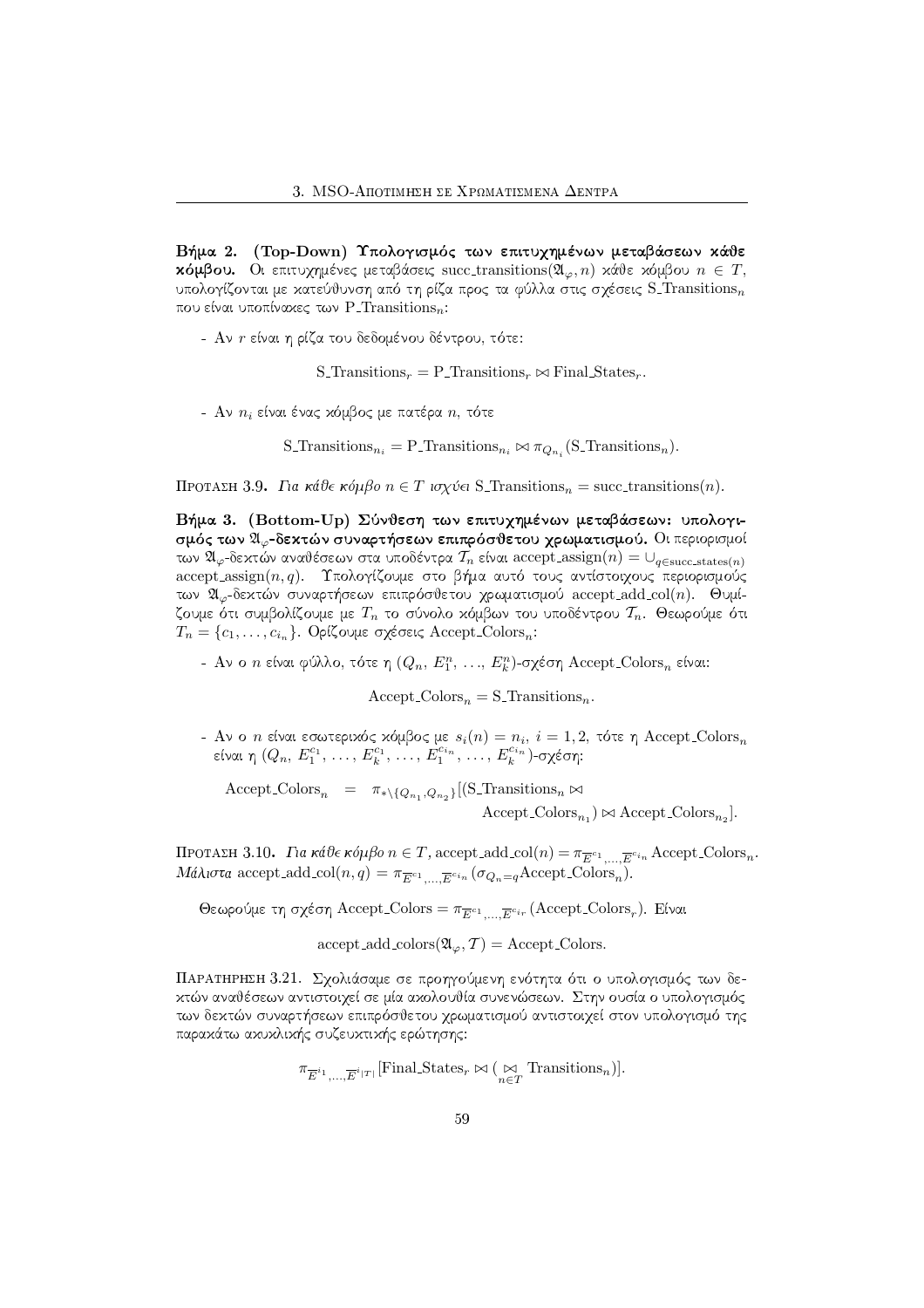Θεωρούμε την δεντροδιάσπαση  $((T, S_1^{\mathcal{T}}, S_2^{\mathcal{T}}), (X_n)_{n\in T})$  της παραπάνω ερώτησης $^{22},$ όπου το  $(T, S_1^{\mathcal{T}}, S_2^{\mathcal{T}})$  είναι το υποχείμενο δυαδιχό δέντρο του δεδομένου χρωματισμένου δέντρου  $\mathcal T$  και τα  $X_n$  ανάλογα με το αν ο  $n$  είναι φύλλο ή εσωτερικός κόμβος με παιδιά  $n_1$  χαι  $n_2$  είναι  $(Q_n^{'}, \overline{E}^n)$  χαι  $(Q_n, Q_{n_1}, Q_{n_2}, \overline{E}^n)$  αντίστοιχα. Ορίζουμε τις σχέσεις  $Q$  Transitions<sub>n</sub>  $n \in T$  ως εξής: Q Transitions<sub>r</sub> = Transitions<sub>r</sub>  $\bowtie$  Final States<sub>r</sub>, αν r η ρίζα, ενώ διαφορετικά Q\_Transitions $_n = \text{Transitions}_n$ .



Σγήμα 5: Η δεντροδιάσπαση μιας ερώτησης για ένα δέντρο πέντε χόμβων.

Ο υπολογισμός των δεχτών συναρτήσεων επιπρόσθετου γρωματισμού αντιστοιγεί στον υπολογισμό της παραχάτω αχυχλιχής συζευχτιχής ερώτησης:

$$
\pi_{\overline{E}^{i_1},\ldots,\overline{E}^{i_{|T|}}}(\underset{n\in T}{\bowtie} \text{Q-Transitions}_n).
$$

Ο αλγόριθμος του Γιανναχάχη (Παράρτημα Β) για τον υπολογισμό αχυχλιχών συζευxτιχών ερωτήσεων, βασίζεται στην δεντροδιάσπαση της ερώτησης. Η εφαρμογή του (Λήμματα Β.1 χαι Β.2) για την αχυχλιχή ερώτηση χαι την δεντροδιάσπαση που ορίστηχαν παραπάνω ταυτίζεται με την transition-based εχδοχή του αλγορίθμου των Flum, Frick, Grohe.  $\mathcal{M}_{\mathcal{A}}$ 

Οι μεταφράσεις των τριών εχδοχών του αλγορίθμου συγχεντρώνονται στον Πίναχα  $10.$ 

#### - - -8.4 - Λιγότερα από τρία περάσματα του δεδομένου δέντρου

Ένα pre-order πέρασμα. Θεωρούμε δεδομένη την pre-order διάταξη  $p_1, \ldots, p_m$  των χόμβων του δεδομένου δέντρου. Συμβολίζουμε με  $\text{Pre\_T}_n$  το σύνολο χόμβων του  $T$ που αποτελείται από τον χόμβο  $n$  χαι όλους τους χόμβους που προηγούνται του  $n$  στην pre-order διάταξη. Αν η  $i_n$  είναι η θέση του κόμβου  $n$  στην pre-order διάταξη (δηλαδή  $p_{i_n} = n)$ , είναι  $\text{Pre\_T}_n = \{p_1, \ldots, p_{i_n}\}.$  Θεωρούμε ότι η συνάρτηση  $\text{pre\_order\_next} :$  $T\to T,$  αντιστοιχεί σε χάθε χόμβο  $n\in T$  τον 'pre-order επόμενο χόμβο' του.  $\Delta\eta$ λαδή pre order  $next(p_i) = p_{i+1}, i = 1, ..., m - 1.$ 

Ακολουθώντας την pre-order διάταξη των κόμβων του δεδομένου δέντρου, υπολογίζουμε σχέσεις  $\mathrm{Pre\_Colors}_n.$  Πιο συγχεχριμένα:

 $^{22}\Sigma$ το Παράρτημα Β ορίζεται αναλυτικά η έννοια της αχυχλιχής συζευχτιχής ερώτησης χαι της δεντροδιάσπασης μιας τέτοιας ερώτησης.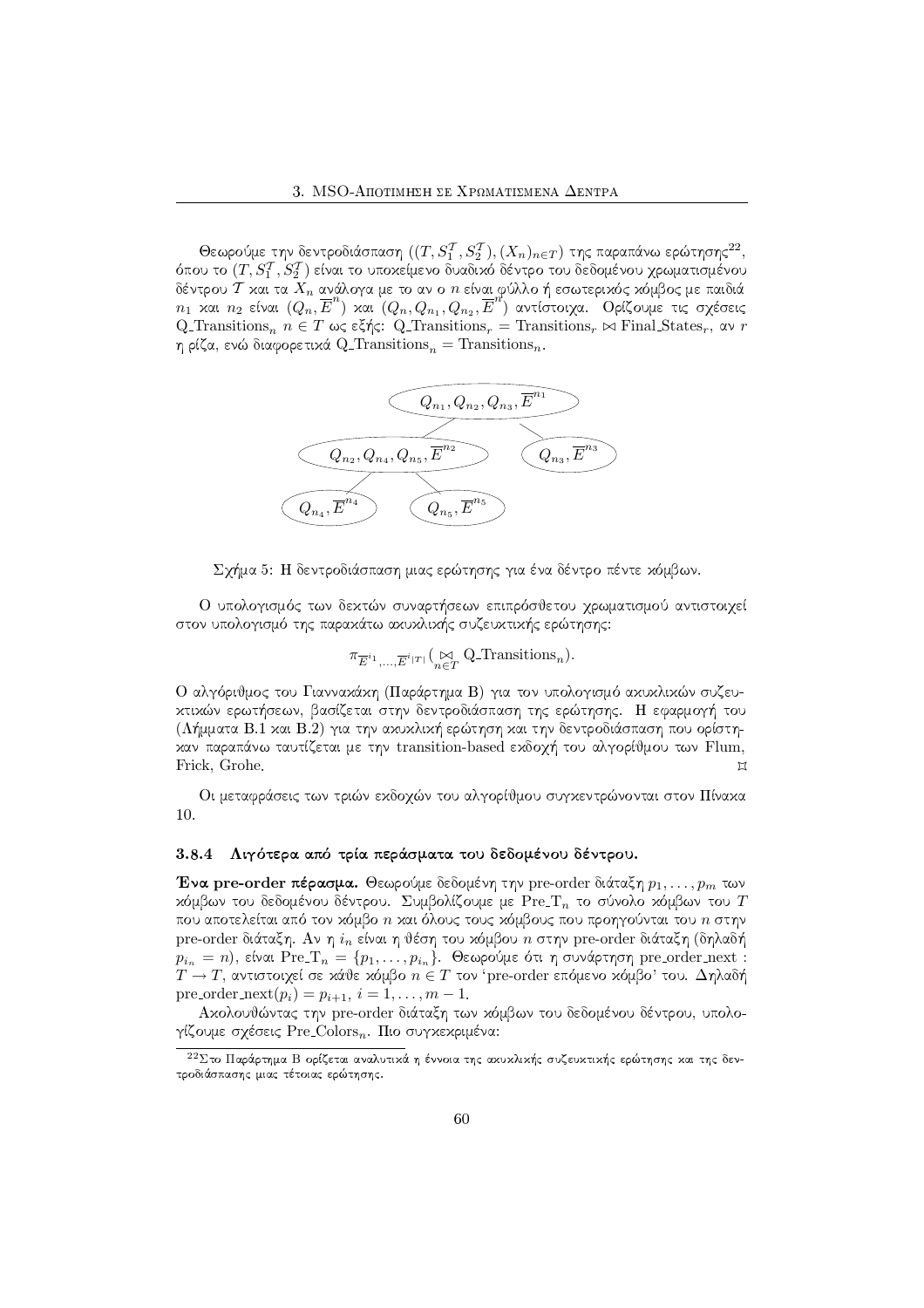- Αν η  $r$  είναι η ρίζα του δέντρου, τότε η σχέση Pre Colors, υπολογίζεται:

 $Pre\text{-}Colors_r = \pi_{*\setminus Q_r}(\text{Transitions}_r \bowtie \text{Final-States}_r).$ 

- Αν $p_i$  είναι ο *i*-οστός κόμβος στην pre-order διάταξη, τότε, η Pre Colors $_{p_i}$  είναι:

 $Pre\text{-}Colors_{p_i} = \pi_{\ast \setminus Q_{p_i}}(\text{Transitions}_{p_i} \bowtie \text{Pre\text{-}Colors}_{p_{i-1}}).$ 

Στον Πίναχα 11 συγχεντρώνονται οι διάφορες περιπτώσεις.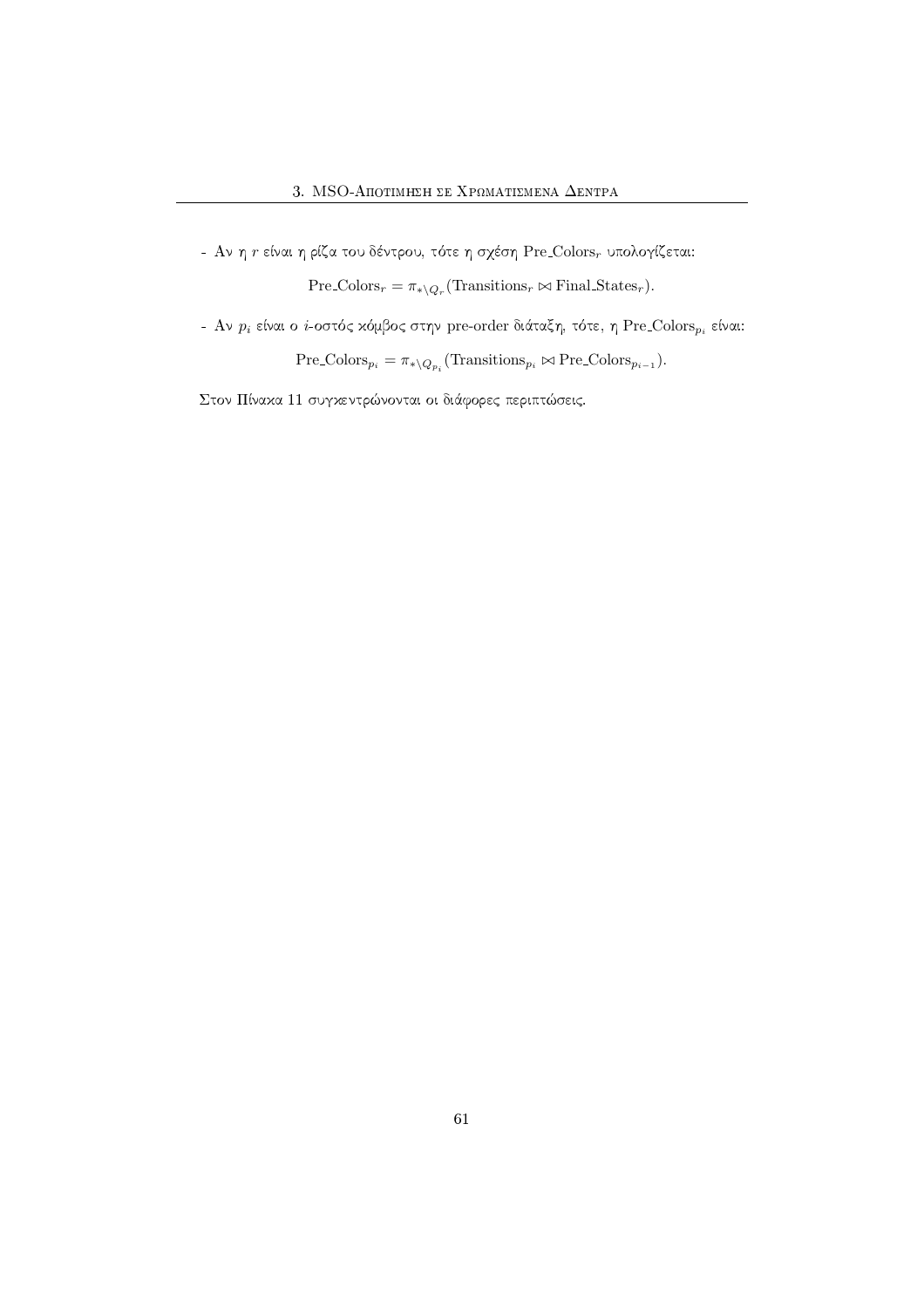|                                                             | State-based εκδοχή - Ο αλγόριθμος των Flum, Frick, Grohe                                                                                                                                                                                                                                                                                                                                            |  |  |  |  |  |  |
|-------------------------------------------------------------|-----------------------------------------------------------------------------------------------------------------------------------------------------------------------------------------------------------------------------------------------------------------------------------------------------------------------------------------------------------------------------------------------------|--|--|--|--|--|--|
| Βήμα                                                        | Τπολογισμός                                                                                                                                                                                                                                                                                                                                                                                         |  |  |  |  |  |  |
| $\mathbf{1}$                                                | $P_{\text{-}States_n} = \pi_{Q_n}(\text{Transitions}_n) = \text{Triangles}_n.$<br>$\text{P-States}_n = \pi_{Q_n}[\text{Transitions}_n^* \bowtie (\underset{i=1,2}{\bowtie} \text{P-States}_{n_i})].$                                                                                                                                                                                                |  |  |  |  |  |  |
| $\overline{2}$                                              | $S_{\cdot}$ States <sub>r</sub> = P_States <sub>r</sub> $\bowtie$ Final States <sub>r</sub><br>S_States <sub>n1</sub> = $\pi_{Q_{n_1}}$ [Transitions <sub>n</sub> <sup>*</sup> $\bowtie$ (S_States <sub>n</sub> $\bowtie$ [ $\underset{i=1,2}{\bowtie}$ P_States <sub>n<sub>i</sub>])].</sub>                                                                                                       |  |  |  |  |  |  |
| $\mathbf{3}$                                                | $\text{Accept\text{-}Colors}_n = \text{S}\text{-}States_n \bowtie \text{Transitions}_n.$<br>$\text{Accept-Colors}_n = \pi_{\ast} \setminus \{Q_{n_1}, Q_{n_2}\} [(\text{[S\_States}_n \bowtie (\text{[S\_States}_n) ] \bowtie \text{Transitions}_n) \bowtie (\text{[S\_Access}_n) ]$ .                                                                                                              |  |  |  |  |  |  |
| Triangle-based εκδοχή του αλγορίθμου των Flum, Frick, Grohe |                                                                                                                                                                                                                                                                                                                                                                                                     |  |  |  |  |  |  |
| Βήμα                                                        | Τπολογισμός                                                                                                                                                                                                                                                                                                                                                                                         |  |  |  |  |  |  |
| $\mathbf{1}$                                                | P_Triangles <sub>n</sub> = $\pi_{Q_n}$ (Transitions <sub>n</sub> ) = Triangles <sub>n</sub> .<br>P_Triangles <sub>n</sub> = $\pi_{Q_n, Q_{n_1}, Q_{n_2}}$ [Transitions <sub>n</sub> $\bowtie$ ( $\underset{i=1}{\bowtie} \pi_{Q_{n_i}}$ (P_Triangles <sub>n<sub>i</sub></sub> ))]<br>= Triangles <sub>n</sub> $\bowtie$ ( $\bowtie_{i=1,2} \pi_{Q_{n_i}}$ (P_Triangles <sub>n<sub>i</sub></sub> )). |  |  |  |  |  |  |
| $\overline{2}$                                              | S Triangles <sub>r</sub> = P Triangles <sub>r</sub> $\bowtie$ Final States <sub>r</sub> .<br>$\label{eq:optimal} \begin{aligned} \textbf{\textit{S}\text{\_Triangles}}_{n_i} = \textbf{\textit{P}\text{\_Triangles}}_{n_i} \bowtie \pi_{Q_{n_i}}(\textbf{\textit{S}\text{\_Triangles}}_n). \end{aligned}$                                                                                           |  |  |  |  |  |  |
| 3                                                           | $\text{Accept-Colors}_n = \text{S-Triangles}_n \bowtie \text{Transitions}_n.$<br>$\text{Accept\_Colors}_n = \pi_{* \setminus \{Q_{n_1}, Q_{n_2}\}}[(\text{S\_Triangles}_n \bowtie \text{Transitions}_n) \bowtie (\text{S}_{i=1, 2} \text{Accept\_Colors}_{n_i})].$                                                                                                                                  |  |  |  |  |  |  |
|                                                             | Transition-based εκδοχή του αλγορίθμου των Flum, Frick, Grohe                                                                                                                                                                                                                                                                                                                                       |  |  |  |  |  |  |
| Βήμα                                                        | Υπολογισμός                                                                                                                                                                                                                                                                                                                                                                                         |  |  |  |  |  |  |
| $\mathbf{1}$                                                | P_Transitions <sub>n</sub> = Transitions <sub>n</sub> .<br>P_Transitions <sub>n</sub> = Transitions <sub>n</sub> $\bowtie$ [ $\underset{i=1}{\bowtie} \pi_{Q_{n_i}}$ (P_Transitions <sub>n<sub>i</sub></sub> )].                                                                                                                                                                                    |  |  |  |  |  |  |
| $\overline{2}$                                              | S Transitions <sub>r</sub> = P Transitions <sub>r</sub> $\bowtie$ Final States <sub>r</sub> .<br>S_Transitions <sub>n<sub>i</sub></sub> = P_Transitions <sub>n<sub>i</sub></sub> $\bowtie$ $\pi_{Q_{n_i}}$ (S_Transitions <sub>n</sub> ).                                                                                                                                                           |  |  |  |  |  |  |
| $\sqrt{3}$                                                  | $Accept\text{-}Colors_n = S\text{-}Transitions_n.$<br>Accept_Colors <sub>n</sub> = $\pi_{*}\setminus \{Q_{n_1}, Q_{n_2}\}$ [S_Transitions <sub>n</sub> $\bowtie$ ( $\underset{i=1}{\bowtie}$ Accept_Colors <sub>n<sub>i</sub></sub> )].                                                                                                                                                             |  |  |  |  |  |  |
|                                                             | Accept Colors = $\pi_{\overline{E}^{c_1} \dots \overline{E}^{c_{ir}}}$ (Accept Colors <sub>r</sub> )                                                                                                                                                                                                                                                                                                |  |  |  |  |  |  |

ίνακας 10: Οι τρείς εκδοχές του αλγορίθμου των Flum, Frick, Grohe. Το Transitions\*, σημαίνει ότι οι αντίστοιχες σχέσει<br>- - - «'ων αντανουσιστού κίνωσά το Trianslat μπορούν να αντικατασταθούν από τις Triangles $_n.$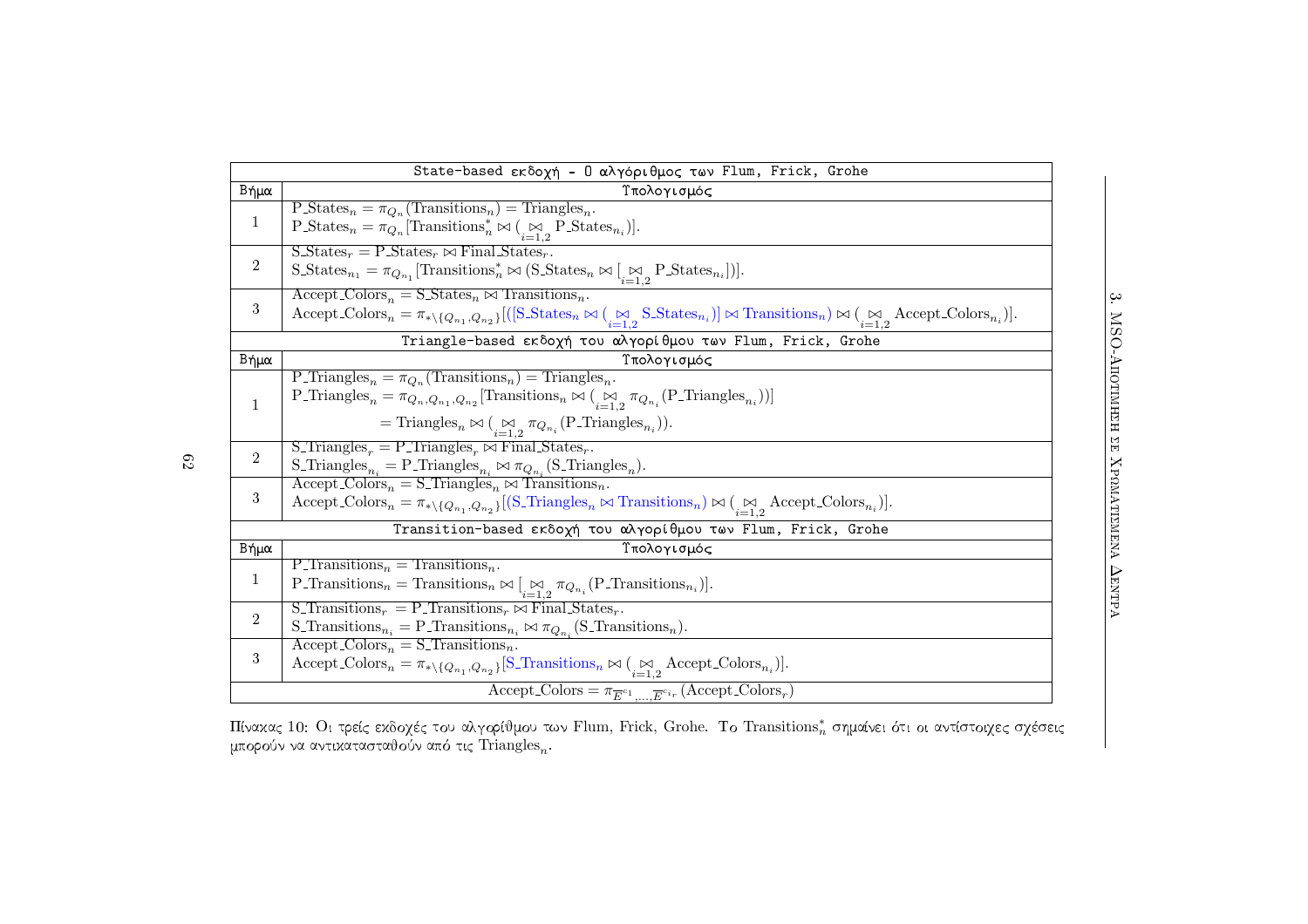|                                 | 3 Βήματα (Flum, Frick, Grohe)                                                                                                                                                                                                                        |  |  |  |  |  |  |
|---------------------------------|------------------------------------------------------------------------------------------------------------------------------------------------------------------------------------------------------------------------------------------------------|--|--|--|--|--|--|
| Βήμα                            | Υπολογισμός                                                                                                                                                                                                                                          |  |  |  |  |  |  |
| 1                               | P Transitions <sub>n</sub> = Transitions <sub>n</sub> .<br>P_Transitions <sub>n</sub> = Transitions <sub>n</sub> $\bowtie$ [ $\underset{i=1}{\bowtie} \pi_{Q_{n_i}}$ (P_Transitions <sub>n<sub>i</sub></sub> )].                                     |  |  |  |  |  |  |
| $\overline{2}$                  | S. Transitions <sub>r</sub> = P. Transitions <sub>r</sub> $\bowtie$ Final States <sub>r</sub> .<br>S_Transitions <sub>n<sub>i</sub></sub> = P_Transitions <sub>n<sub>i</sub></sub> $\bowtie$ $\pi_{Q_{n_i}}$ (S_Transitions <sub>n</sub> ).          |  |  |  |  |  |  |
| 3                               | $Accept\text{-}Colors_n = S\text{-}Transitions_n.$<br>$\text{Accept\_Colors}_n = \pi_{* \setminus \{Q_{n_1}, Q_{n_2}\}}[\text{S-Transitions}_n \bowtie (\underset{i=1,2}{\bowtie} \text{Accept\_Colors}_{n_i})].$                                    |  |  |  |  |  |  |
| 2 Βήματα (Top-Down & Bottom-Up) |                                                                                                                                                                                                                                                      |  |  |  |  |  |  |
| Βήμα                            | Τπολογισμός                                                                                                                                                                                                                                          |  |  |  |  |  |  |
| 1                               | R Transitions <sub>r</sub> = Transitions <sub>r</sub> $\bowtie$ Final States <sub>r</sub> .<br>R. Transitions <sub>n<sub>i</sub></sub> = Transitions <sub>n<sub>i</sub></sub> $\bowtie$ $\pi_{Q_{n_i}}$ (R. Transitions <sub>n</sub> ).              |  |  |  |  |  |  |
| $\overline{2}$                  | Pot Accept $\text{Colors}_n = R$ Transitions <sub>n</sub> .<br>Pot_Accept_Colors <sub>n</sub> = $\pi_{*}\setminus{Q_{n_1},Q_{n_2}}$ [R_Transitions <sub>n</sub> $\bowtie$ ( $\underset{i=1}{\bowtie}$ Pot_Accept_Colors <sub>n<sub>i</sub></sub> )]. |  |  |  |  |  |  |
| 2 Βήματα (Bottom-Up & Top-Down) |                                                                                                                                                                                                                                                      |  |  |  |  |  |  |
| Βήμα                            | Υπολογισμός                                                                                                                                                                                                                                          |  |  |  |  |  |  |
| 1                               | P Transitions <sub>n</sub> = Transitions <sub>n</sub> .<br>P_Transitions <sub>n</sub> = Transitions <sub>n</sub> $\bowtie$ [ $\underset{i=1,2}{\bowtie} \pi_{Q_{n_i}}$ (P_Transitions <sub>n<sub>i</sub></sub> )].                                   |  |  |  |  |  |  |
| $\overline{2}$                  | $\text{Accept-Colors}_r^- = \pi_{*\setminus Q_r}(\text{P-Transitions}_r \bowtie \text{Final-States}_r).$<br>$\text{Accept\_Colors}_{t_i} = \pi_{\ast \setminus Q_{t_i}}(\text{P\_Transitions}_{t_i} \bowtie \text{Accept\_Colors}_{t_{i-1}}).$       |  |  |  |  |  |  |
| 1 Βήμα (Top-Down ή Pre-Order)   |                                                                                                                                                                                                                                                      |  |  |  |  |  |  |
| Βήμα                            | Τπολογισμός                                                                                                                                                                                                                                          |  |  |  |  |  |  |
| 1                               | $Pre\_{Colors_r} = \pi_{*\setminus Q_r}(\text{Transitions}_r \bowtie \text{Final\_States}_r).$<br>$Pre\text{-}Colors_{p_i} = \pi_*\backslash_{Q_{p_i}}(\text{Transitions}_{p_i} \bowtie \text{Pre\text{-}Colors}_{p_{i-1}}).$                        |  |  |  |  |  |  |

 MSO–<br>H∏O 
-

 $\frac{1}{2}$ ίναχας 11: Οι διάφορες περιπτώσεις (transition-based εχδογή) ανάλογα με τον αριθμό παρασμάτων.

 $\mathbb{S}3$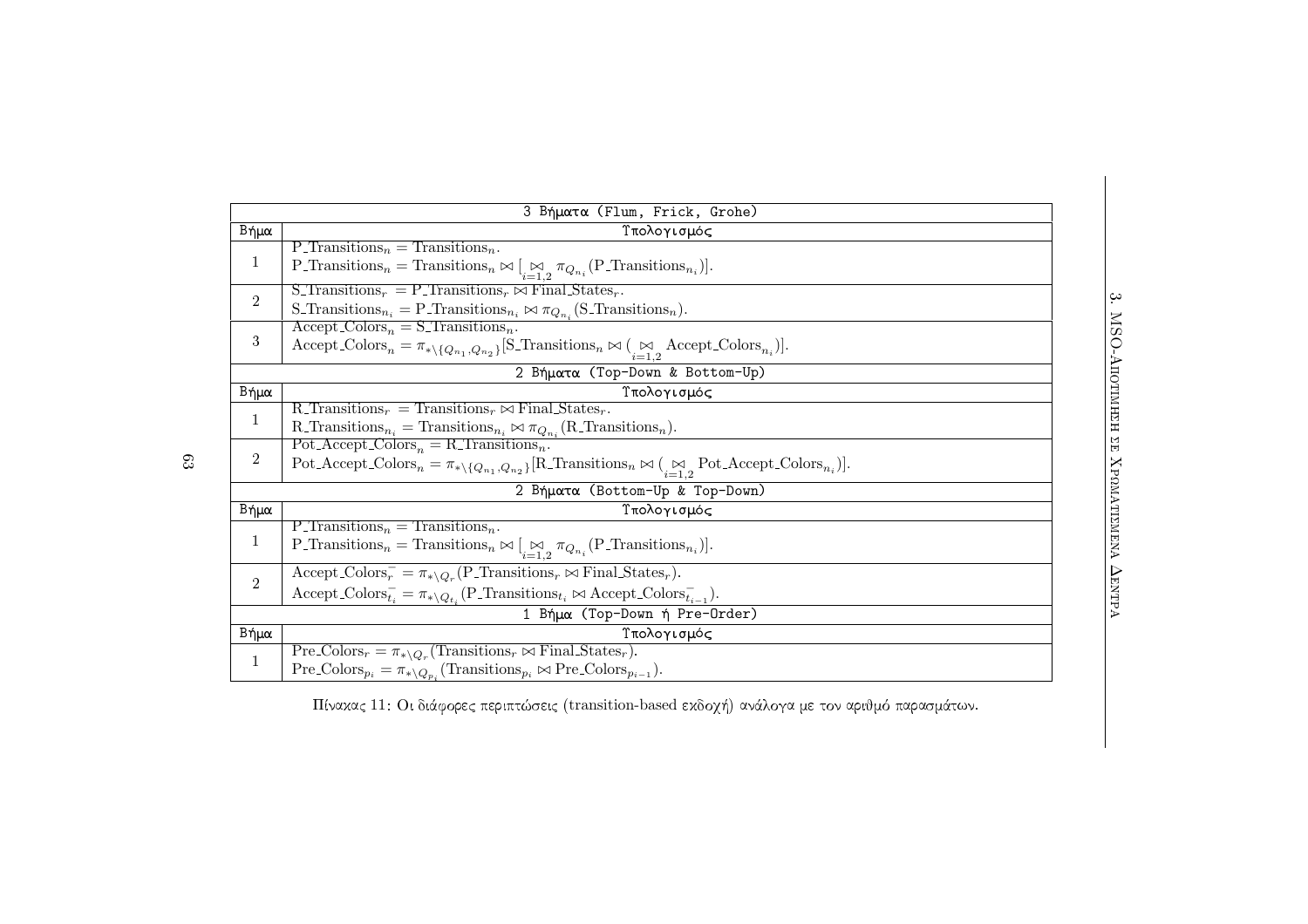# 4 Αυτόματα για το πρόβλημα της αποτίμησης σε ΧΜL-δέντρα δεδομένων

Οι εφαρμογές την θεωρίας αυτομάτων στην έρευνα που σχετίζεται με την ΧΜL αφορούν τόσο τον ορισμό τυπιχών μοντέλων υπολογισμού χαι φορμαλισμών για την περιγραφή σγήματος όσο χαι τρόπους για την αποτίμηση ερωτημάτων (βλέπε επίσης [17]). Θα ασχοληθούμε στην ενότητα αυτή με τη σύνδεση αυτομάτων και λογικής σε σχέση με την αποτίμηση ερωτήσεων που προχύπτουν χατά την αναζήτηση πληροφορίας σε ΧΜLέγγραφα. Οι ερωτήσεις αυτές είναι συνήθως μονομελείς χαι μπορούν να εχφραστούν είτε ως χανονιχές εχφράσεις μονοπατιών (regular path expressions (Xpath)) είτε με τη βοήθεια λογικών τύπων (Datalog ή MSO σε δέντρα). Θα ασχοληθούμε με την περίπτωση των λογικών τύπων της MSO και ειδικότερα με δύο αυτόματα που είναι ισοδύναμα με τους αντίστοιχους MSO τύπους με την έννοια ότι ορίζουν τις ίδιες ερωτήσεις. Για περισσότερους φορμαλισμούς αυτομάτων χρήσιμους στα πλαίσια της ΧΜL παραπέμπουμε στο [19].

Στην Ενότητα 4.1 παρουσιάζουμε τα Αυτόματα Ερωτήσεων (Query Automata) [20] χαι στην Ενότητα 4.2 τα Αυτόματα Δέντρων που Επιλέγουν (Selecting Tree Automata) [15] και μελετάμε το πρόβλημα της αποτίμησης για τα αυτόματα αυτά.

Γενικά για την XML και τα XML-έγγραφα. Η XML ([9]) είναι μια γλώσσα για την ανταλλαγή και αποθήκευση δεδομένων με τη μορφή κειμένου. Όπως αναφέραμε, σχοπός της παρούσας ενότητας δεν είναι η εισαγωγή σε θέματα της ΧΜL (βλέπε [1] για μια γενική παρουσίαση θεμάτων σχετικά με τις βάσεις δεδομένων και την ΧΜL) αλλά η χρησιμοποίηση αυτομάτων για την αποτίμηση μονομελών ερωτήσεων. Για το λόγο αυτό, αρχεί να παρατηρήσουμε ότι τα ΧΜL-έγγραφα μπορούν να μοντελοποιηθούν με τη βοήθεια χρωματισμένων δέντρων μη φραγμένης τάξης (δηλαδή ο αριθμός των παιδιών τους είναι μη φραγμένος), διατεταγμένων (δηλαδή υπάρχει διάταξη στα παιδιά ενός χόμβου), πεπερασμένων, με διαχεχριμένη ρίζα. Στον Πίναχα 12 δίνεται ένα παράδειγμα ΧΜL-εγγράφου το οποίο περιέχει τμήμα της πληροφορίας μιας βιβλιογραφικής βάσης, ενώ στον Πίναχα 13 δίνεται η αντίστοιχη δεντριχή αναπαράσταση. Στις ενότητες που αχολουθούν, πριν ορίσουμε τα αντίστοιχα αυτόματα, παρουσιάζονται αναλυτιχά οι ορισμοί των δέντρων που χρησιμοποιούνται στην χάθε περίπτωση για την μοντελοποίηση της ΧΜL (ΧΜL-δέντρα).

### $4.1$ Αυτόματα ερωτήσεων (Query automata)

Αχολουθούμε τους συμβολισμούς χαι παρουσιάζουμε τα βασιχά αποτελέσματα του [20].

Μονομελείς ερωτήσεις. Όπως ήδη αναφέραμε θα ασγοληθούμε με MSO-τύπους που ορίζουν μονομελείς ερωτήσεις (unary queries). Δηλαδή δεδομένου ενός MSOτύπου  $\varphi(x)$ , θέλουμε να υπολογίσουμε τις αναθέσεις που ικανοποιούν τον  $\varphi(x)$  σε ένα δεδομένο δέντρο. Το σύνολο των αναθέσεων είναι ένα σύνολο χόμβων, υποσύνολο του συνόλου χόμβων του δεδομένου δέντρου. Η μονομελής ερώτηση που αντιστοιχεί στον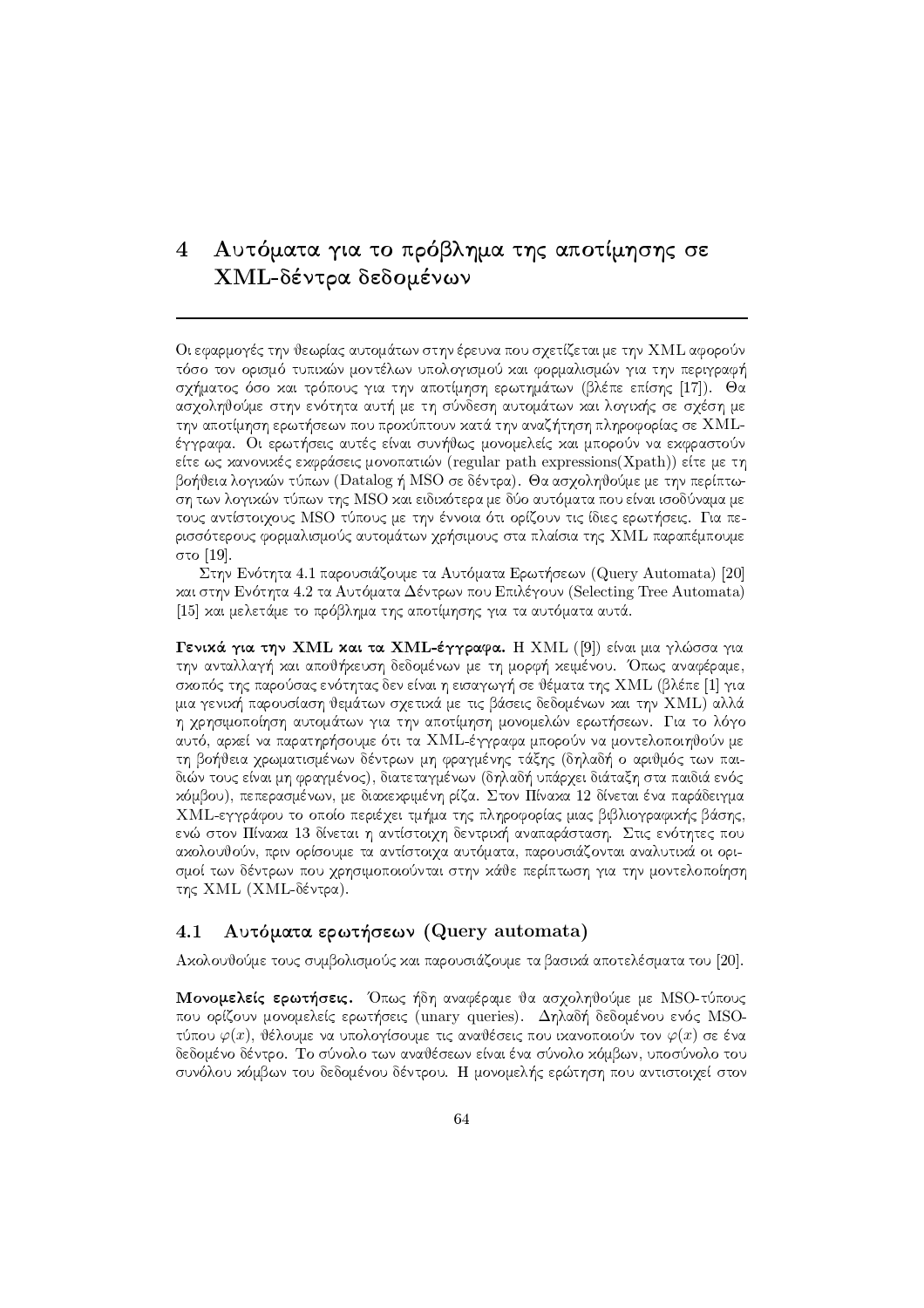```

       <paper>\langleauthor>Thomas \langleauthor>\langledate> 1997 \langle/date>\lttitle> Languages, Automata, and Logic \lt/title>\langlepaper><book>\langleauthor\rangle Ebbinhaus \langle author\rangle\langleauthor> Flum \langle author>\langledate> 1999 \langle/date>\lttitle> Finite Model Theory \lt/title>\langlebook>\langlebibl>
```
Πίνακας 12: Ένα ΧΜL-έγγραφο.

δεδομένο τύπο ορίζεται

$$
\mathcal{Q}_{\varphi} = \{ n \, | \, \mathcal{T} \models \varphi(n) \}.
$$

Με τον τρόπο αυτό το σε κάθε MSO-τύπο  $\varphi(x)$  αντιστοιχεί ένα σύνολο κόμβων.

Ένα αυτόματο ερώτησης (query automaton-QA) είναι ένα ντετερμινιστιχό διπλής χατεύθυνσης (two-way) πεπερασμένο αυτόματο για δέντρα, το οποίο έχει την ιχανότητα να επιλέγει κόμβους ανάλογα με την κατάσταση και την ετικέτα<sup>1</sup> των κόμβων αυτών.

## 4.1.1  $\;$  Δέντρα: βασιχές έννοιες  $\;$

Ένα Σ-δέντρο είναι ένα δέντρο όπου τα παιδιά χάθε χόμβου είναι διατεταγμένα χαι έχουν μια ετιχέτα από χάποιο πεπερασμένο αλφάβητο  $\Sigma.$ 

Γενιχά τα δέντρα συμβολίζονται με τα γράμματα  $t, s, s_1, \ldots,$  ενώ οι χόμβοι δηλώνονται με  $n,m,n_1,\ldots$  . Αν  $n$  είναι ένας χόμβος, συχνά συμβολίζουμε με  $n_i$  το  $i$ -οστό παιδί του  $n.$  Το σύνολο χόμβων ενός δέντρου  $t$  συμβολίζεται με  $\mathrm{dom}(t)$  χαι η ρίζα του t με  $root(t)$ . Ο βαθμός (arity) ενός χόμβου  $n$  ενός δέντρου είναι ο αριθμός των παιδιών του  $n.$  Το σύνολο των παιδιών του  $n$  συμβολίζεται με children $(n).$  Λέμε ότι ένα δέντρο  $t$  έχει τάξη (rank)  $m,$  όπου  $m\in\mathbb{N},$  αν ο βαθμός χάθε χόμβου του  $t$  είναι μιχρότερος ή ίσος του  $m$ . Θυμίζουμε επίσης ότι το βάθος (depth) ενός χόμβου  $n$  είναι ο αριθμός των χόμβων στο μονοπάτι από τον  $n$  στη ρίζα (συνυπολογισμένου του  $n,$  μη συνυπολογισμένης της ρίζας). Το *ύψος (height)* του  $n$  είναι ο αριθμός των χόμβων στο

<sup>&</sup>lt;u>ιΣημειώνουμε ότι η έννοια της ετιχέτας</u> ταυτίζεται με την έννοια του χρώματος ενός χόμβου όπως αυτή ορίστηχε χαι χρησιμοποιήθηχε στις προηγούμενες ενότητες.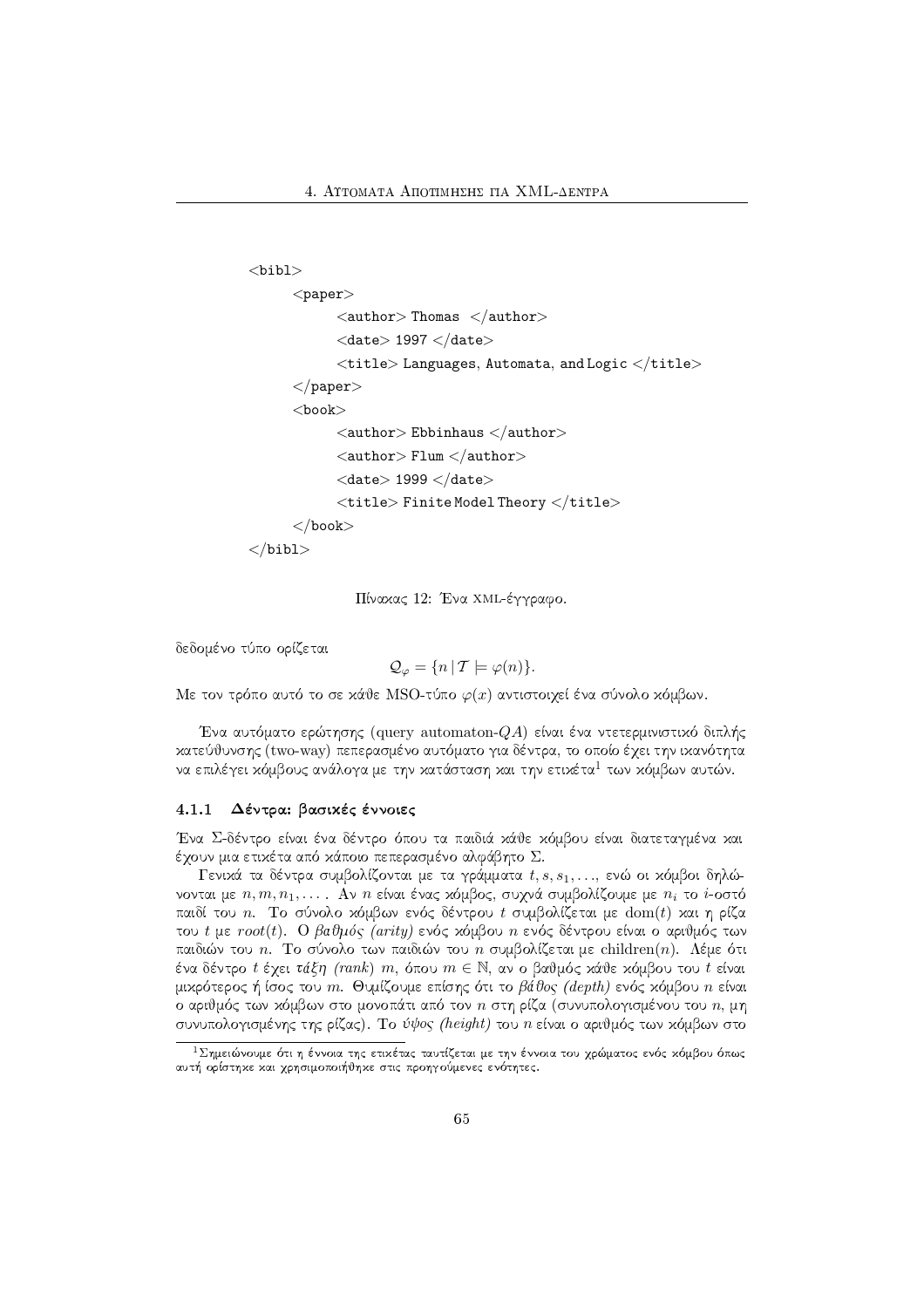

Πίναχας 13: Ένα ΧΜL-δέντρο που αντιστοιχεί στο έγγραφο του πίναχα 12.

μαχρύτερο μονοπάτι από τον  $n$  σε ένα φύλλο (συνυπολογισμένου του  $n$ , μη συνυπολογισμένου του φύλλου). Δηλαδή το βάθος της ρίζας και το ύψος ενός φύλλου είναι μηδέν. Συμβολίζουμε την ετικέτα του *n* με *label(n)*.

Επιπλέον, αν σ είναι ένα σύμβολο του Σ και τα  $t_1, \ldots, t_n$  είναι Σ-δέντρα, τότε χρησιμοποιούμε το συμβολισμό  $\sigma(t_1,\ldots,t_n)$  για το Σ-δέντρο που αναπαρίσταται γραφικά ως εξής:



#### $4.1.2$ Αυτόματα ερωτήσεων για δέντρα φραγμένης τάξης

Ορίζονται τα αυτόματα ερωτήσεων για δέντρα φραγμένης τάξης  $(QA<sup>r</sup>)$  ως διπλής κατεύθυνσης ντετερμινιστιχά αυτόματα δέντρων τα οποία έγουν επεχταθεί με μια συνάρτηση επιλογής. Σημειώνουμε ότι τα δέντρα που θεωρούμε είναι Σ-δέντρα τάξης το πολύ  $K$ , όπου Κ φυσικός αριθμός.

Αυτόματα δέντρων διπλής κατεύθυνσης (Two-way tree automata). Ένα διπλής κατεύθυνσης ντετερμινιστικό αυτόματο δέντρου (two-way deterministic tree automaton - 2DTA") είναι μια πλειάδα  $A = (Q, \Sigma, F, s, \delta)$ , όπου το Q είναι ένα πεπερασμένο σύνολο χαταστάσεων, το  $F \subseteq Q$  είναι το σύνολο των τελιχών χαταστάσεων,  $\eta$   $s \in Q$  είναι η αρχιχή χατάσταση χαι η δ είναι το σύνολο συναρτήσεων μετάβασης  $\{\delta_{\text{leaf}}, \delta_{\text{root}}, \delta_{\uparrow}, \delta_{\downarrow}\}$ . Πιο συγκεκριμένα, υπάρχουν ξένα υποσύνολα *U* και *D* του  $Q \times \Sigma$ (το  $U$  αντιστοιχεί στις πάνω και το  $D$  στις κάτω μεταβάσεις) τέτοια ώστε η  $\delta_{\rm leaf}:D\to Q$ είναι η συνάρτηση μετάβασης για τα φύλλα,  $\delta_{\mathrm{root}}:U\to Q$  είναι η συνάρτηση μετάβασης για τη ρίζα,  $\delta_{\uparrow}:U^*\to Q$  είναι η συνάρτηση μετάβασης για τις προς τα πάνω μεταβάσεις και  $\delta_{\downarrow}:D\times\{1,\ldots,K\}\rightarrow Q^*$  είναι η συνάρτηση μετάβασης για τις προς τα κάτω μεταβάσεις. Για κάθε  $i \leq K$ , η  $\delta_1(q,a,i)$  είναι μια ακολουθία καταστάσεων μήκους  $i$ .

Μια τομή (cut)  $C$  ενός δέντρου  $t$  είναι ένα υποσύνολο του  $\mathrm{dom}(t)$  που περιέχει ακριβώς έναν κόμβο από κάθε μονοπάτι από τη ρίζα προς ένα φύλλο. Μια διαμόρφωση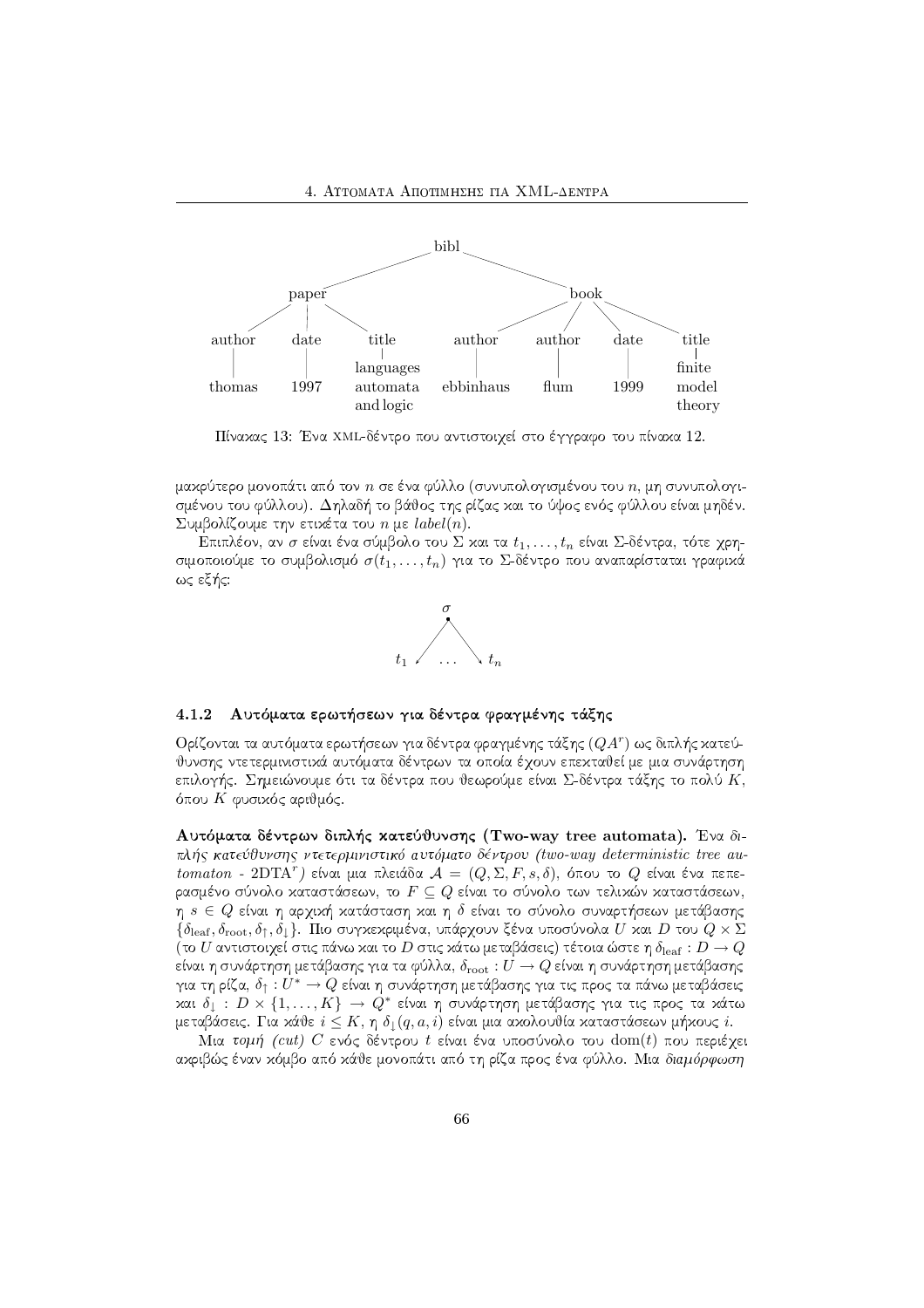(configuration) του αυτομάτου Α στο δέντρο t είναι μια απειχόνιση  $c: C \to Q$  από μια τομή  $C$  του  $t$  στο σύνολο χαταστάσεων του  ${\mathcal A}.$ 

Το αυτόματο  ${\cal A}$  όταν ενεργεί πάνω σε ένα δέντρο  $t$  πραγματοποιεί μια  $\mu\epsilon\tau$ άβαση  $(\textit{transition})$  μεταξύ δύο διαμορφώσεων  $c_1: C_1 \rightarrow Q$  χαι  $c_1: C_1 \rightarrow Q,$  η οποία συμβολίζεται με  $c_1 \to c_2,$  ανν πραγματοποιεί μία πάνω μετάβαση, μία χάτω μετάβαση, μία μετάβαση φύλλου ή μια μετάβαση ρίζας:

- 1. Το αυτόματο  ${\cal A}$  πραγματοποιεί μια πάνω μ $\epsilon$ τάβαση (up transition) από την διαμόρφωση  $c_1$  στην διαμόρφωση  $c_2$  αν υπάρχει ένας χόμβος  $n$  τέτοιος ώστε
	- a. children $(n) = \{n_1, \ldots, n_m\} \subseteq C_1$ ,
	- b.  $C_2 = (C_1 \setminus \text{children}(n)) \cup \{n\},\$
	- $c. c_2(n) = δ₁((c_1(n_1), label(n_1)), \ldots, (c_1(n_m), label(n_m))),$  χαι
	- $d.$  η  $c_2$  ταυτίζεται με την  $c_1$  στην τομή  $C_1 \cap C_2.$
- 2. Το αυτόματο Α πραγματοποιεί μια κάτω μετάβαση (down transition) από την διαμόρφωση  $c_1$  στην διαμόρφωση  $c_2$  αν υπάρχει ένας χόμβος  $n$  τέτοιος ώστε
	- a.  $n \in C_1$ ,
	- b.  $C_2 = (C_1 \setminus \{n\}) \cup \text{children}(n)$ , όπου children $(n) = \{n_1, \ldots, n_m\}$ ,
	- c.  $c_2(n_1), \ldots, c_2(n_m) = \delta_1((c_1(n), label(n)), arity(n)), x$ αι
	- $d.$  η  $c_2$  ταυτίζεται με την  $c_1$  στην τομή  $C_1 \cap C_2.$
- 3. Το αυτόματο  ${\cal A}$  πραγματοποιεί μια  $\mu$ ετάβαση ρίζας (root transition) από την διαμόρφωση  $c_1$  στην διαμόρφωση  $c_2$  αν
	- a.  $C_1 = C_2 = \{root(t)\},$  xal
	- b.  $c_2(root(t)) = \delta_{root}((c_1(root(t)), label(root(t))).$
- 4. Το αυτόματο Α πραγματοποιεί μια μετάβαση φύλλου (leaf transition) από την διαμόρφωση  $c_1$  στην διαμόρφωση  $c_2$  αν υπάρχει ένα φύλλο  $n$  τέτοιο ώστε
	- a.  $n \in C_1$ ,
	- b.  $C_1 = C_2$
	- $c. \ \ c_2(n) = \delta_{\rm leaf}((c_1(n), label(n)),$  χαι
	- ${\rm d.}$  η  $c_2$  ταυτίζεται με την  $c_1$  στο  $C_1 \setminus \{ n \}.$

 $H$  διαμόρφωση  $c: C \rightarrow Q$  με  $C = \{root(t)\}$  και  $c(root(t)) = s$ , είναι η διαμόρφω- $\sigma\eta$   $\epsilon$ κκίνησης (start configuration). Κάθε διαμόρφωση  $c$  με  $c(root(t)) \in F$  είναι μια διαμ*όρφωση που αποδέχεται (accepting configuration).* Αυτό σημαίνει ότι ένα διπλής χατεύθυνσης ντετερμινιστιχό αυτόματο (2 $\mathrm{DTA}^r$ ) ξεχινάει από τη ρίζα χαι επιστρέφει σε αυτή για να δεχθεί το δέντρο. Μια εκτέλεση είναι μια αχολουθία διαμορφώσεων  $c_1, \ldots, c_n, \, n \geq 1,$  τέτοια ώστε να ισχύει  $c_1 \to \cdots \to c_n$  χαι η  $c_1$  να είναι η διαμόρφωση εκκίνησης. Η παραπάνω εκτέλεση είναι επιτυχημένη όταν δεν υπάρχει διαμόρφωση c τέτοια ώστε  $c_n \to c$  χαι επιπλέον η  $c_n$  είναι διαμόρφωση που αποδέχεται.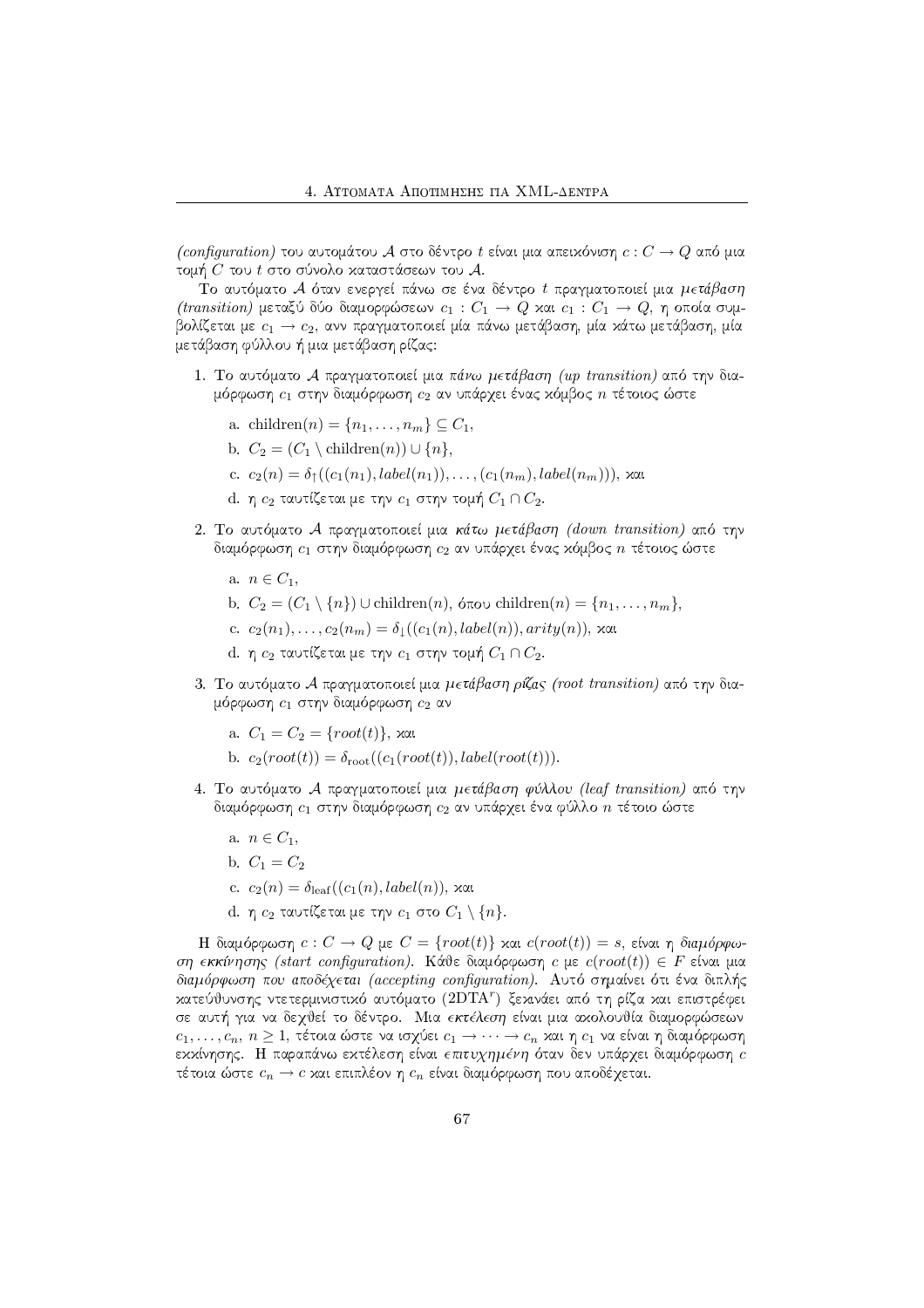Σημειώνεται ότι παρόλο που συνήθως υπάργουν πολλές διαφορετικές εκτελέσεις ενός ντετερμινιστιχού αυτομάτου διπλής χατεύθυνσης σε ένα δέντρο, η αχολουθία χαταστάσεων στις οποίες βρίσχεται χάθε χόμβος του δεδομένου δέντρου είναι η ίδια για όλες τις πιθανές εκτελέσεις. Το γεγονός αυτό εξασφαλίζεται λόγω της διαμέρισης του συνόλου  $Q\times \Sigma$  στα  $U,~D.$  Έτσι, ένας χόμβος σε μία συγχεχριμένη χατάσταση δεν μπορεί να χάνει μια πάνω μετάβαση σε μία εχτέλεση χαι μια χάτω σε μία άλλη εχτέλεση. Αυτός είναι ο λόγος που η συμπεριφορά των αυτομάτων αυτών θεωρείται ντετερμινιστική και συχνά αναφερόμαστε στην εκτέλεση του Α αντί για το πιο σωστό μία εκτέλεση του Α.

Παράδειγμα 4.1. Το διπλής χατεύθυνσης ντετερμινιστικό αυτόματο (2DTA")  $A$ , που ορίζεται στη συνέγεια, ενεργεί σε γεμάτα δυαδικά δέντρα που αναπαριστούν Boolean χυχλώματα χαι δέχεται αυτά που αποτιμούνται στη μονάδα. Τα Boolean χυχλώματα που θεωρούμε περιέχουν τους τελεστές V και Λ. Θεωρούμε ότι  $\Sigma = \{ \vee, \wedge, 0, 1 \}$ . Τα δέντρα που θεωρούμε είναι Σ-δέντρα, με ετιχέτες για τους εσωτεριχούς χόμβους τα V,  $\wedge$  και με ετικέτες για τα φύλλα τα 0, 1.

Για το 2DTA<sup>r</sup>  $A = (Q, \Sigma, F, s, \delta)$  είναι  $Q = \{s, u, 1\} \cup \{0, 1\}^2$  και  $F = \{1\}$ . Τα σύνολα  $D, U \subseteq Q \times \Sigma$  που αντιστοιχούν στις κάτω και πάνω μεταβάσεις αντίστοιχα είναι  $D = \{s\} \times \Sigma$  και  $U = \{u, (0,0), (0,1), (1,0), (1,1)\} \times \Sigma$ . Οι συναρτήσεις μεταβάσεων  $\delta_{\text{leaf}}: D \to Q, \ \delta_{\text{root}}: U \to Q, \ \delta_1: U^2 \to Q, \ \text{and} \ \delta_1: D \times \{2\} \to Q^2$  ορίζονται στη συνέχεια. Για  $\sigma \in \Sigma$ , i, j, i<sub>1</sub>, j<sub>1</sub>, i<sub>2</sub>, j<sub>2</sub>  $\in$  {0, 1}, και o, o<sub>1</sub>, o<sub>2</sub>  $\in$  { $\vee$ ,  $\wedge$ }, είναι:

- 1.  $\delta_1(s, \sigma, 2) = (s, s),$
- 2.  $\delta_{\text{leaf}}(s,\sigma) = u$ ,
- 3.  $\delta_{\uparrow}((u, i), (u, j)) = (i, j),$
- 4.  $\delta_{\uparrow}(((i_1, j_1), o_1), ((i_2, j_2), o_2)) = (i_1 o_1 j_1, i_2 o_2 j_2),$
- 5.  $\delta_{\uparrow}(((i_1, j_1), o_1), (u, i_2)) = (i_1 o_1 j_1, i_2),$
- 6.  $\delta_{\uparrow}((u, i_1), ((i_2, j_2), o_2)) = (i_1, i_2 o_2 j_2),$
- 7.  $\delta_{\text{root}}((i, j), o) = ioj.$

Θεωρούμε το δέντρο που ακολουθεί και περιγράφουμε την εκτέλεση του Α σε αυτό.



Για τη διαμόρφωση εχχίνησης  $c_1: C_1 \to Q$ , είναι  $C_1 = \{n_1\}$  χαι  $c_1(n_1) = s$ . Δηλαδή  $c_1 = \{n_1 \mapsto s\}$ . Παρατηρούμε ότι από την  $c_1$ , το  ${\cal A}$  μπορεί να πραγματοποιήσει μόνο μία μορφή μετάβασης: κάτω μετάβαση. Έτσι θεωρούμε την τομή  $C_2$  =  $\{n_2,n_3\}$  και ορίζουμε τη διαμόρφωση  $c_2 = \{n_2 \mapsto s, n_3 \mapsto s\}$ . Είναι  $\delta_1(c_1(n_1), label(n_1), 2) =$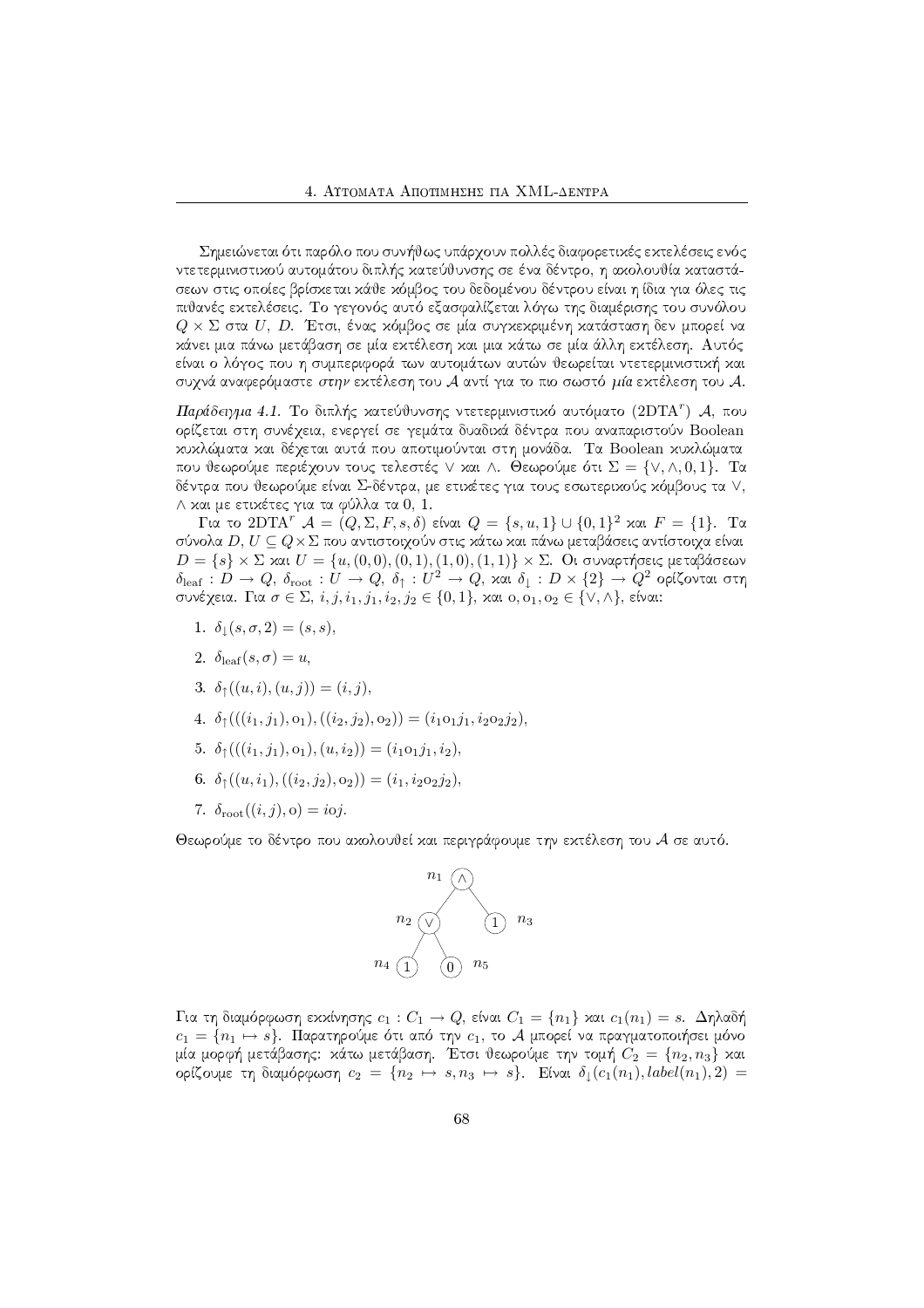$\delta_1(s,\wedge, 2) = (s,s) = (c_2(n_2), c_2(n_3))$ . Δηλαδή το A πραγματοποιεί μια χάτω μετάβαση από τη  $c_1$  στη  $c_2$ . Ανάλογα, θεωρούμε την τομή  $C_3$  =  $\{n_4, n_5, n_3\}$  χαι ορίζουμε τη διαμόρφωση  $c_3 = \{n_4 \mapsto s, n_5 \mapsto s, n_3 \mapsto s\}$ . Το  ${\mathcal{A}}$  πραγματοποιεί μια χάτω μετάβαση από τη  $c_2$  στη  $c_3$ . Από αυτή τη διαμόρφωση, το  ${\mathcal{A}}$  μπορεί να πραγματοποιήσει μόνο μεταβάσεις φύλλου. Έτσι θεωρούμε την τομή  $C_4\,=\,C_3$  χαι ορίζουμε τη διαμόρφωση  $c_4 = \{ n_4 \mapsto u, n_5 \mapsto s, n_3 \mapsto s \}$ . Εύχολα επαληθεύεται ότι το  ${\cal A}$  πραγματοποιεί μια μετάβαση φύλλου από τη  $c_3$  στη  $c_4$  χαι ομοίως από τη  $c_4$  στη  $c_5,$  όπου  $C_5=C_4$  χαι  $c_5 \,=\, \{n_4 \,\mapsto\, u, n_5 \,\mapsto\, u, n_3 \,\mapsto\, s\}$ . Θεωρούμε την  $C_6 \,=\, \{n_2, n_3\}$  χαι τη διαμόρφωση  $c_6 \,=\, \{ n_2 \,\mapsto\, (1, 0), n_3 \,\mapsto\, s\}.$   $\, {\rm H} \, \; c_5 \,\to\, c_6$  είναι μια πάνω μετάβαση. Αν  $\,C_7 \,=\, C_6$ χαι  $c_7 \,=\, \{n_2 \,\mapsto\, (1,0), n_3 \,\mapsto\, u\}, \;{\eta} \, \,c_6 \,\to\, c_7$  είναι μια μετάβαση φύλλου. Επίσης αν  $C_8 \,=\, \{ n_1 \}\,$  xαι  $c_8 \,=\, \{ n_1 \,\mapsto\, (1, 1) \},\,$  η  $c_7 \,\to\, c_8$  είναι μια πάνω μετάβαση. Τέλος  $\vartheta$ εωρούμε  $C_9 = C_8$  χαι  $c_9 = \{n_1 \mapsto 1\}.$  Είναι  $c_8 \to c_9$  χαι η  $c_9$  είναι μια διαμόρφωση που αποδέχεται. Η εκτέλεση  $c_1, \ldots, c_9$  είναι επιτυχημένη.

 $\Sigma$ ημειώνουμε ότι θα μπορούσαμε αντί για την  $c_6,$  να είχαμε θεωρήσει τη διαμόρφωση  $c'_6 = \{ n_4 \mapsto u, n_5 \mapsto u, n_3 \mapsto u \}$ . Η εχτέλεση  $c_1, \ldots, c_5, c'_6, c_7, c_8, c_9$  είναι προφανώς επιτυχημένη. Παρατηρούμε ότι χαι στις δύο εχτελέσεις η αχολουθία χαταστάσεων στις οποίες βρίσχεται διαδοχιχά χάθε χόμβος είναι ίδια. Ειδιχότερα, για τα φύλλα  $n_i, \ i =$  $3, 4, 5$  αυτή είναι  $s, u,$  για τον  $n_2$  είναι  $s,(1,0)$  χαι για τη ρίζα  $n_1$  είναι  $s,(1,1),1.$ ◇

Αυτ**όματα ερωτήσεων.** Ένα αυτόματο ερώτησης για δέντρα φραγμένης τάξης (query automaton-QA<sup>r</sup>) είναι μία πλειάδα  $\mathcal{A} = (Q, \Sigma, F, s, \delta, \lambda)$ , όπου το  $(Q, \Sigma, F, s, \delta)$  είναι ένα αυτόματο δέντρου διπλής χατεύθυνσης χαι η λ είναι μια συνάρτηση από το  $Q\times \Sigma$ στο  $\{0,1\}$ · η λ είναι η συνάρτηση  $\epsilon$ πιλογής (selection function).

Αν t είναι ένα δέντρο και η ένας κόμβος του δέντρου, τότε το αυτόματο  $\mathcal A$  επιλέγει τον κόμβο n σε μια διαμόρφωση  $c: C \to Q,$  αν  $n \in C$  και  $\lambda(c(n), label(n)) = 1.$  Το  ${\mathcal{A}}$  $\epsilon \pi$ ιλέγει τον χόμβο η εάν η εχτέλεσή του  $c_1, \ldots, c_m$  πάνω στο  $t$  είναι επιτυχημένη χαι εαν υπάρχει ένα  $i \in \{1, \dots, m\}$  τέτοιο ώστε ο  $n$  να επιλέγεται από το  ${\mathcal{A}}$  στην  $c_i$ .  ${\rm H}$ ερώτηση που εκφράζεται από το αυτόματο Α ορίζεται ως εξής:

$$
\mathcal{A}(t) = \{n \in \text{dom}(t) \, | \, \text{to } \mathcal{A} \text{ επιλέγει την } n\}.
$$

Παράδειγμα 4.2. Ένα αυτόματο που επιλέγει όλους τους χόμβους μου αποτιμούνται με 1 σε ένα λογικό κύκλωμα, προκύπτει φυσικά από το αυτόματο διπλής κατέυθυνσης του Παραδείγματος 4.1 θέτοντας το  $F$  ίσο με  $Q$  και προσθέτοντας την συνάρτηση  $\lambda$ , η οποία ορίζεται ως εξής: για  $i,j\in\{0,1\},$  χαι ο  $\in\{\vee,\wedge\}$  είναι  $\lambda((i,j),{\rm o})=1$  ανν  $ioj=1.$   $\;\;\circ$ 

ΠΑΡΑΤΗΡΗΣΗ 4.1. Ενώ τα διπλής χατεύθυνσης ντετερμινιστιχά αυτόματα δέντρων είναι ισοδύναμα με τα ντετερμινιστικά bottom-up αυτόματα δέντρων (με την έννοια ότι ορίζουν τις ίδιες χλάσεις δέντρων), το ίδιο δεν ισγύει για τα αυτόματα ερωτήσεων (όγι ισοδύναμα με την έννοια ότι εχφράζουν τις ίδιες ερωτήσεις). Δηλαδή, δεν είναι όλα τα αυτόματα ερωτήσεων ισοδύναμα με ντετερμινιστιχά αυτόματα ερωτήσεων τα οποία είναι μόνο bottom-up ή μόνο top-down.  $\mathcal{M}_{\mathcal{A}}$ 

MSO **και αυτόματα ερωτήσεων.** Το θεώρημα που αχολουθεί χαραχτηρίζει την εχφρασιμότητα των αυτομάτων ερωτήσεων για δέντρα φραγμένης τάξης σε σχέση με την MSO.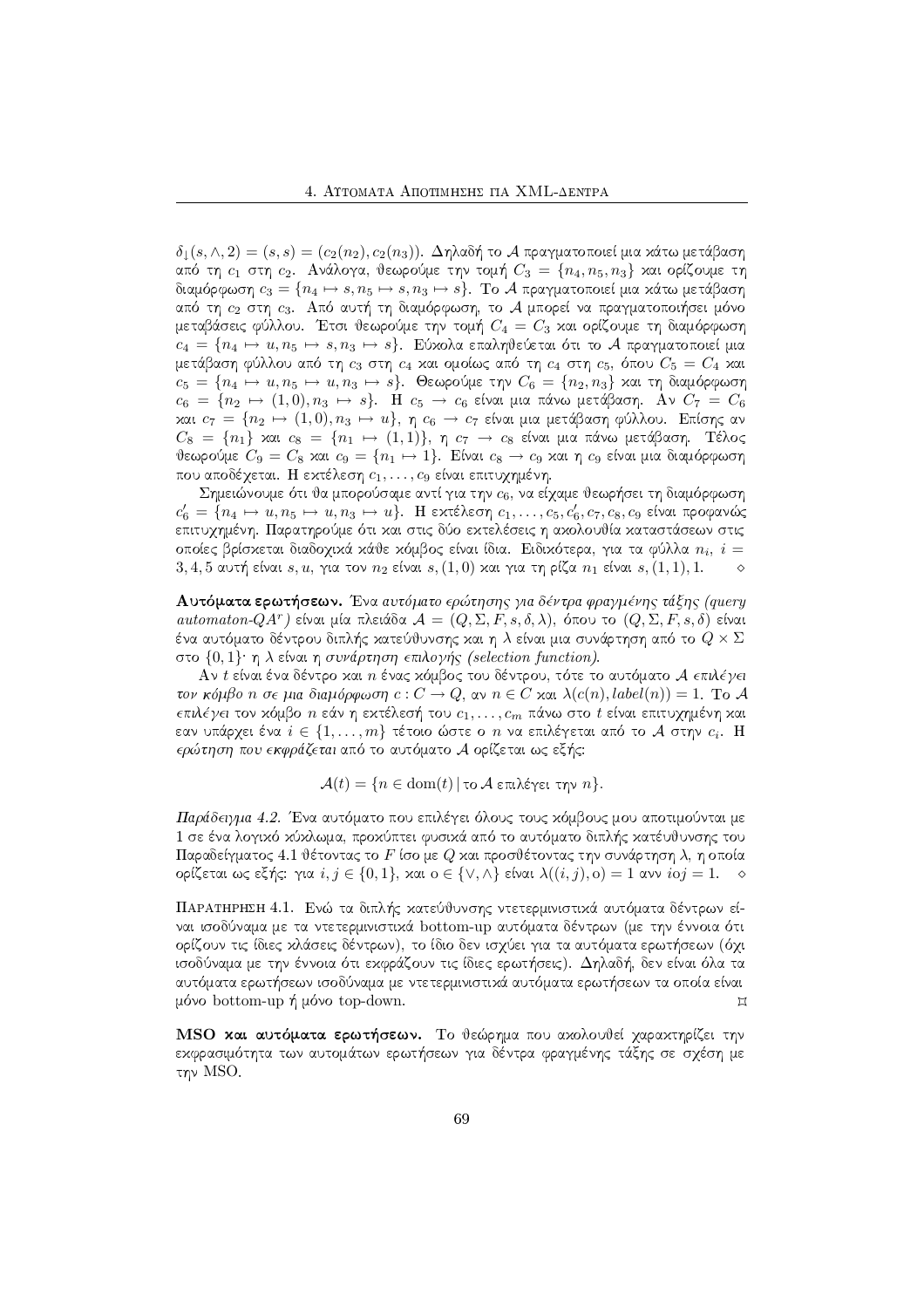ΘεΩΡΗΜΑ 4.1 ([20]). Μια μονομελής ερώτηση εκφράζεται από ένα αυτόματο ερώτησης δέντρου φρανμένης τάξης αν και μόνο αν είναι ορίσιμη στην MSO.

Στο παραπάνω θεώρημα βασίζεται η απόδειξη της ισοδυναμίας της MSO χαι της μοναδιαίας datalog ως προς τη ικανότητά τους να ορίζουν μονομελείς ερωτήσεις ([16]).

### 4.2 Μονομελείς ερωτήσεις και Αυτόματα δέντρων που επιλέγουν (Selecting Tree Automata)

Παρουσιάζονται τα βασικά σημεία του προβλήματος της αποτίμησης μονομελών ερωτήσεων σε δέντρα φραγμένης τάξης σύμφωνα με το [15].

#### Εισαγωγικές έννοιες  $4.2.1$

Δίνονται οι βασιχοί ορισμοί που αφορούν τη μοντελοποίηση των ΧΜL-εγγράφων χαι τον ορισμό των αντίστοιγων μονομελών ερωτήσεων.

Σχήμα, στιγμιότυπο δέντρου σχήματος σ, ΧΜL-έγγραφα. Ένα σχήμα (schema) είναι ένα πεπερασμένο σύνολο από σύμβολα μονομελών σγέσεων. Θεωρούμε ότι  $\sigma = \{S_1, \ldots, S_n\}$  είναι ένα σχήμα. Ένα στιγμιότυπο δέντρου σχήματος σ (tree instance of schema σ) ή σ-στιγμιότυπο δέντρου (σ-tree instance), είναι μια πλειάδα

$$
\mathbf{T} = (V^{\mathbf{T}}, \gamma^{\mathbf{T}}, root^{\mathbf{T}}, S_1^{\mathbf{T}}, \dots, S_n^{\mathbf{T}}),
$$

όπου $V^{\bf T}$  είναι ένα (πεπερασμένο) σύνολο κόμβων, η $\gamma^{\bf T}:V^{\bf T}\to (V^{\bf T})^*$  είναι μια συνάρτηση της οποίας ο γράφος είναι αχυχλιχός χαι έγει έναν μοναδιχό χόμβο εσωτεριχού βαθμού 0 από τον οποίο όλοι οι άλλοι κόμβοι είναι προσεγγίσιμοι, η  $root^{\bf T}$  είναι αυτός ο κόμβος εσωτερικού βαθμού 0, τα $S_1^{\mathbf{T}},\ldots,S_n^{\mathbf{T}}$  είναι υποσύνολα του  $V^{\mathbf{T}2}.$  Για τα στιγμιότυπα δέντρων, ο γράφος της  $\gamma$  είναι δέντρο με ρίζα την  $root^{\mathbf{T}}$ , και ο  $w$  είναι παιδί του  $u$ , αν ο  $w$  εμφανίζεται στο  $\gamma(u)$ . Όταν το στιγμιότυπο **T** εννοείται από τα συμφραζόμενα, συχνά παραλείπεται η αναφορά του.

Τα XML-έγγραφα μοντελοποιούνται ως στιγμιότυπα δέντρων. Οι μονομελείς σχέσεις που αντιστοιχούν στο σχήμα χρησιμοποιούνται για την χωδιχοποίηση της πληροφορίας που περιέχεται στους χόμβους ενός ΧΜL-δέντρου. Η πληροφορία αυτή μπορεί να είναι το XML-tag ενός κόμβου, ή πληροφορία που κωδικοποιείται στα αλφαριθμητικά δεδομένα ενός κόμβου.

Ερωτήσεις, λογική και σχεσιακές δομές. Μία (μονομελής) ερώτηση (unary query) Ο σχήματος σ αντιστοιχεί σε κάθε στιγμιότυπο δέντρου σχήματος σ ένα υποσύνολο  $Q(\mathbf{T}) \subseteq V^{\mathbf{T}}$ .

<sup>&</sup>lt;sup>2</sup> Σημειώνουμε ότι υπάρχει αντιστοιχία μεταξύ του σχήματος σ και του αλφαβήτου Γ της ενότητας που αφορά τα χρωματισμένα δέντρα. Το σ ορίζει τα πιθανά σύνολα στα οποία μπορεί να ανήκει ένας<br>κόμβος και ανάλογα το Γ ορίζει τα σύνολα  $(P_{\gamma}^{\mathbf{T}})_{\gamma \in \Gamma}$  που προσδιορίζουν τα χρώματα των κόμβων. Η βασική διαφορά είναι ότι σε κάθε κόμβο  $n$  αντιστοιχεί μοναδικό χρώμα  $\gamma$   $(n \in P_{\infty}^{\mathbf{T}})$  σε ένα χρωματισμένο , δέντρο, ενώ φυσικά ο *n* μπορεί να ανήκει σε πολλές σχέσεις  $S^T$ ,  $S \in \sigma$ , σε ένα σ-στιγμιότυπο. Δηλαδή τα  $(P^T_\gamma)_{\gamma \in \Gamma}$  αποτελούν διαμέριση του συνόλου κόμβων ενώ τα  $(S^T)_{S \in \sigma}$  όχι.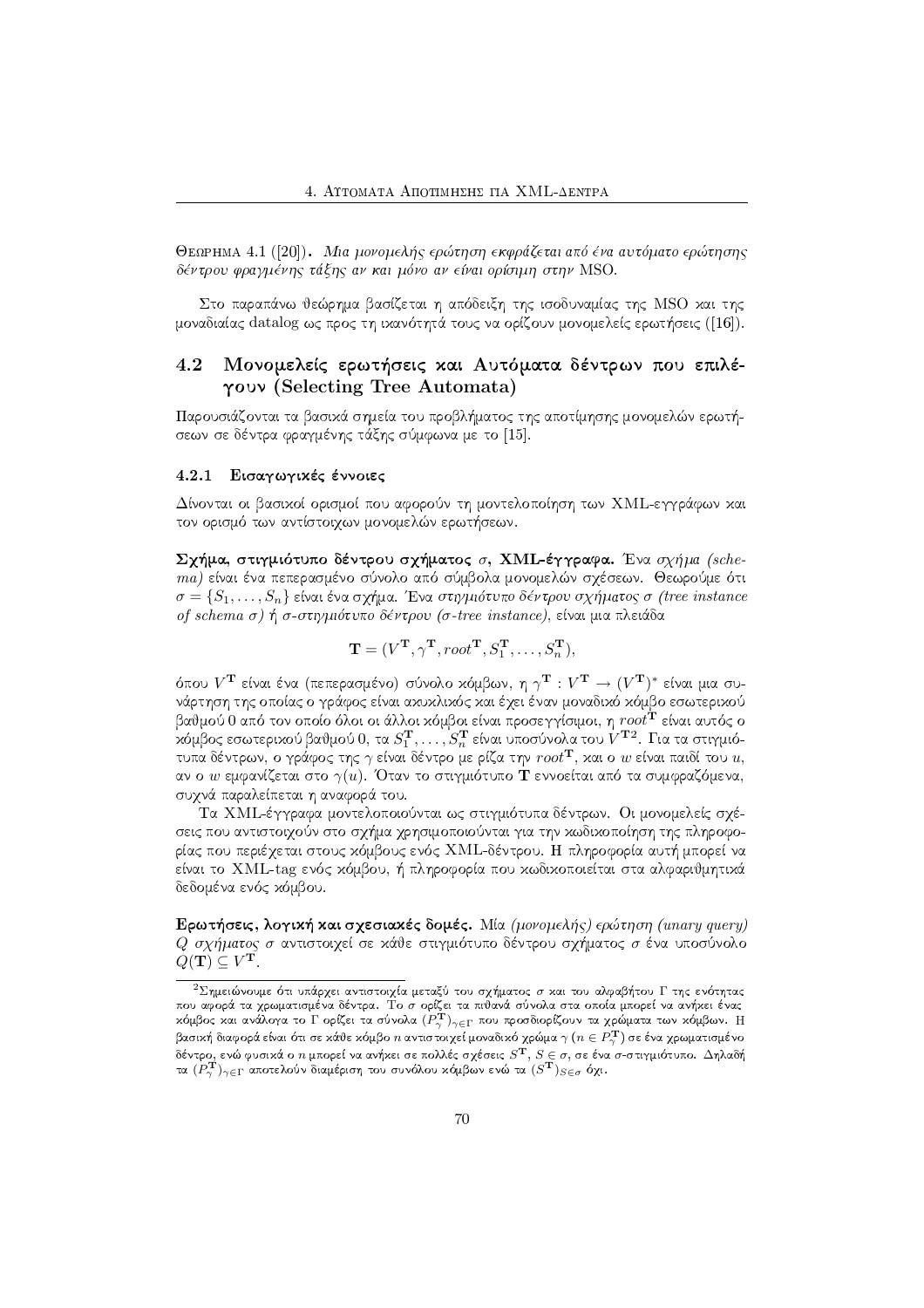Ένα σ-στιγμιότυπο δέντρου μπορεί να αναπαρασταθεί από μια σχεσιαχή δομή της οποίας το λεξιχό αποτελείται εχτός από τα μονομελή σύμβολα σχέσεων του σ, από τα μονομελή σύμβολα σχέσεων *Root, Leaf, Last\_Sibling* και από τα διμελή σύμβολα σχέ- $\overline{C}$ σεων First Child xαι Next Sibling, όλα με τη φυσιχή σημασία. Το  $\bf{T}$  χρησιμοποιείται για να δηλώσει τόσο το αντίστοιχο στιγμιότυπο δέντρου, όσο χαι την λογιχή δομή που το αναπαριστά.

Θεωρούμε ένα στιγμιότυπο δέντρου  ${\bf T}$  και έναν MSO-τύπο  $\varphi(x).$  Συμβολίζουμε με  $\varphi(\mathbf{T})$  το σύνολο όλων των χόμβων  $u \in V^{\mathbf{T}}$  για τους οποίους  $\mathbf{T} \models \varphi(u)$  (δηλαδή το  $\mathrm{sat\text{-}assign}(\mathbf{T}, \varphi))$ .  $\mathrm{H}|\mathbf{T} \rightarrow \varphi(\mathbf{T})$  ονομάζεται  $\epsilon\rho$ ώτηση που ορίζεται από τον  $\varphi$ .

 $\Delta$ υαδικές δομές.  $\Delta$ εδομένου ενός στιγμιότυπου δέντρου υπάργει αλγόριθμος ο οποίος 5HOQPR45\*2ISH2\*4 [JT&>J2lPA[=PA2HGI:=<A2V8>(43GH4F(>AD(SH2V[v:=<AB PADWBWPR45\*FV8>R43GH4F(>AD(SH2"/± GI[>A\W©"@ABWVU±>AUWX MSO στα αντίστοιγα δυαδιχά στιγμιότυπα γίνεται εύχολα. Δηλαδή μπορούμε, γωρίς βλάβη της γενιχότητας, να περιοριστούμε μόνο σε δυαδιχά στιγμιότυπα (Πίναχας 14).

Σε αντίθεση με τη γενιχή περίπτωση, τα δυαδιχά στιγμιότυπα δέντρων αναπαρίστανται ως σχεσιαχές δομές με τη βοήθεια των εξής δυαδιχών συμβόλων σχέσης:  $First\_Child$  και  $Second\_Child$ , με την προφανή σημασία $^3.$ 

#### $\sim$   $\sim$   $\sim$ 2 Selecting Tree Automaton

Υπάργει ένα χοινό γαραχτηριστιχό σημείο ανάμεσα στα αυτόματα που ορίζονται σε αυτή την ενότητα και στα αυτόματα ερώτησης που ορίστηκαν στην προηγούμενη ενότητα: ορισμένες χαταστάσεις είναι κατα*στάσει*ς που επιλέ*γουν (selecting states)*, δηλαδή επιλέγουν τους χόμβους που αποτελούν την απάντηση στην αντίστοιχη ερώτηση. Ωστόσο, αν εξαιρέσει χανείς αυτή την ομοιότητα, οι μηγανισμοί υπολογισμού των απαντήσεων των ερωτήσεων είναι αρχετά διαφορετιχοί.

Μη-ντετερμινιστιχό (bottom-up) αυτόματο δέντρου, αυτόματο σ-δέντρου Ένα μη-ντετερμινιστιχό (bottom-up) αυτόματο δέντρου είναι μια πλειάδα  $\mathfrak{A}=(Q,\Sigma,F,\delta),$ όπου το  $Q$  είναι ο χώρος καταστάσεων (state space),  $\Sigma$  είναι το αλφάβητο,  $F \subseteq Q$  είναι το σύνολο των *καταστάσεων που αποδέγονται*. χαι

$$
\delta : \Sigma \cup (Q \times \Sigma) \cup (Q \times Q \times \Sigma) \to \text{Pow}(Q)
$$

 $\sqrt{D}$  ;  $\sqrt{D}$  ;  $\sqrt{D}$  ;  $\sqrt{D}$  ;  $\sqrt{D}$  ;  $\sqrt{D}$  ;  $\sqrt{D}$  ;  $\sqrt{D}$  ;  $\sqrt{D}$  ;  $\sqrt{D}$  ;  $\sqrt{D}$  ;  $\sqrt{D}$  ;  $\sqrt{D}$  ;  $\sqrt{D}$  ;  $\sqrt{D}$  ;  $\sqrt{D}$  ;  $\sqrt{D}$  ;  $\sqrt{D}$  ;  $\sqrt{D}$  ;  $\sqrt{D}$  ;  $\sqrt{D}$  ;  $\sqrt{D}$  ;

Η συνάρτηση μετάβασης δ οριζεται με τέτοιο τρόπο ώστε να καλύπτει όλες τις περιπτώσεις: φύλλα, εσωτεριχούς χόμβους με ένα παιδί χαι εσωτεριχούς χόμβους με δύο παιδιά. Σημειώνεται ωστόσο, ότι αν ένας χόμβος έχει μόνο ένα παιδί, δεν υπάρχει U±PADW<AB(>AF(>AU(>JB]PR4\(5\*@R4VUWX;BW<A\WGI[=VB±V8>AUW<vSH[=@RTSI>=OQVU]SH2HD
>J2 SHBI4 PRT&BWD(>AF[JT<ABI4d>J2BW@R4V8>A[=@AF χαι στην περίπτωση που αυτό είναι το δεξί παιδί του εν λόγω χόμβου.

Ένα *αυτόματο σ-δέντρου (σ-tree automaton)*, δηλαδή ένα αυτόματο που ενεργεί σε στιγμιότυπα δέντρων σχήματος σ, είναι ένα μη-ντετερμινιστιχό (bottom-up) αυ-

 $^3$ Αν  $\Sigma$  =  $\rm{Pow}(\sigma)$  xαι ο γράφος της  $\gamma^{\bf{T}}$  είναι ένα δυαδιχό δέντρο με χάθε εσωτεριχό χόμβο να έχει ακριβώς δύο παιδιά, τότε η έννοια του σ-στιγμιότυπου δέντρου είναι ισοδύναμη με εκείνη του χρωματισμένου Σ-δέντρου.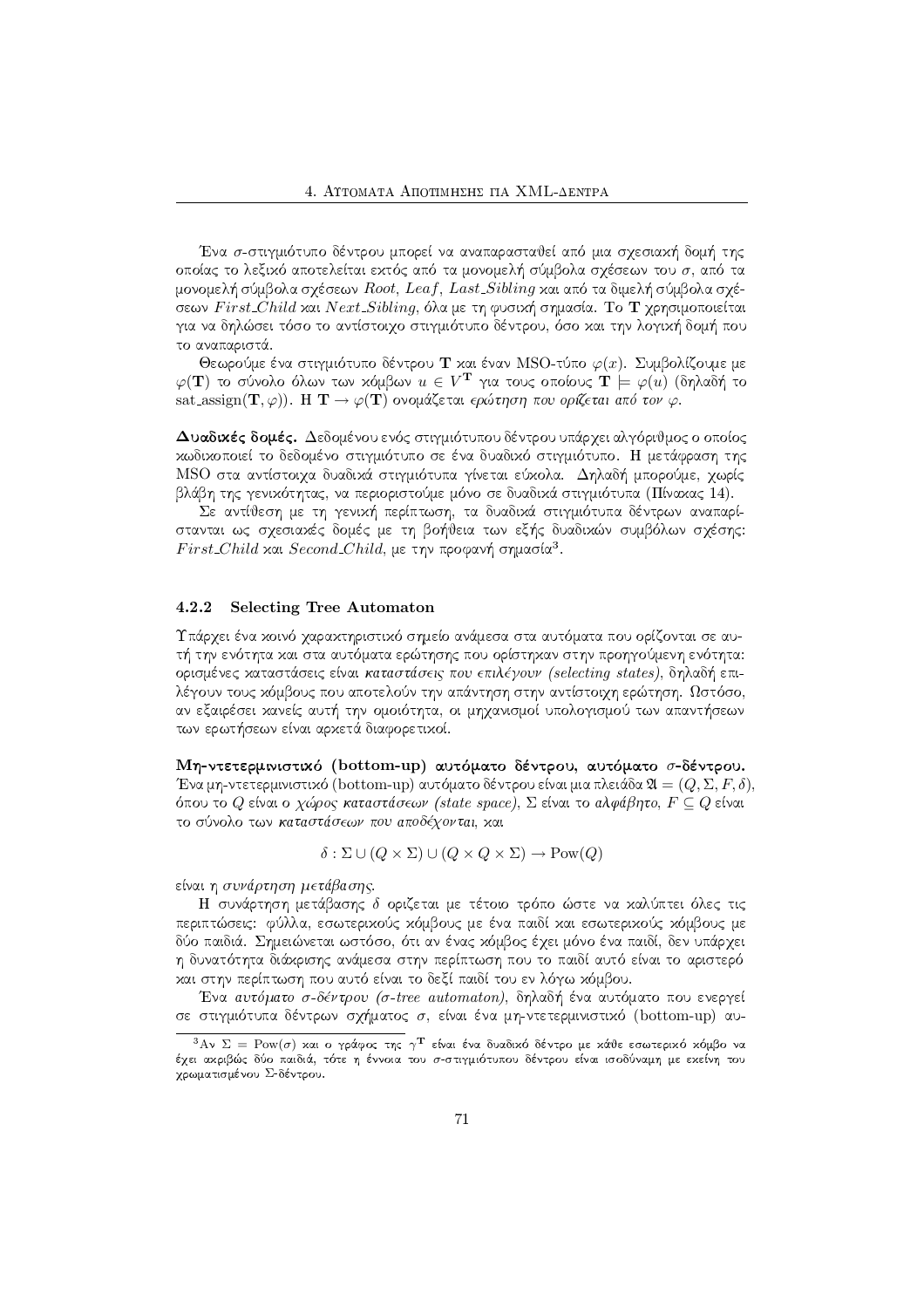

Πίνακας 14: Κωδικοποίηση σε δυαδικό στιγμιότυπο.

τόματο δέντρου  $\mathfrak{A} = (Q, \Sigma, F, \delta)$  με  $\Sigma = \text{Pow}(\sigma)$ . Εάν το **Τ** είναι ένα στιγμιότυπο δέντρου και  $n \in V^{\mathbf{T}}$ , χρησιμοποιείται ο συμβολισμός  $\Sigma(n)$  για να δηλώσει το  ${R \in \sigma | n \in R^{\mathbf{T}}} \in \Sigma = \text{Pow}(\sigma)^4.$ 

Η εκτέλεση ενός αυτομάτου σ-δέντρου σε δυαδικά στιγμιότυπα. Η εκτέλεση  $(run)$ ενός αυτομάτου σ-δέντρου $\mathfrak{A}=(Q,\Sigma,F,\delta)$ σε ένα στιγμιότυπο δυαδικού δέντρου $\mathbf T$ είναι μια απεικόνιση $\rho:V^{\mathbf T}\to Q$ τέτοια ώστε:

- $\rho(n) \in \delta(\Sigma(n))$ , αν ο  $n \in V^{\mathbf{T}}$  είναι φύλλο,
- $\rho(n) \in \delta(\rho(n_1), \Sigma(n))$ , εάν ο  $n \in V^{\mathbf{T}}$  είναι εσωτερικός κόμβος με ένα παιδί  $n_1$ ,
- $-$ ρ(n)  $\in$  δ(ρ(n<sub>1</sub>), ρ(n<sub>2</sub>), Σ(n)), εάν ο  $n \in V^{\mathbf{T}}$  είναι εσωτερικός κόμβος με παιδιά  $n_1$  $x$ αι  $n_2$ .

Μια εκτέλεση είναι επιτυχημένη αν  $\rho(root^{\mathbf{T}}) \in F$ . Το αυτόματο  $\mathfrak A$  δέχεται το **Τ** εάν υπάρχει μια επιτυχημένη εκτέλεση του  $\mathfrak A$  στο  $\mathbf T.$ 

Προσθήκη ενός μηχανισμού για την επιλογή κόμβων: αυτόματα δέντρων που επιλέγουν. Τα αυτόματα που ορίστηχαν παραπάνω δεν έχουν την ιχανότητα να ορίζουν μονομελείς ερωτήσεις. Για να το επιτύχουν αυτό θα πρέπει να εφοδιαστούν με έναν επιπρόσθετο μηχανισμό για την επιλογή κόμβων.

Ένα αυτόματο σ-δέντρου που επιλέγει (selecting σ-tree automaton, σ-STA) είναι μια πλειάδα  $\mathfrak{A} = (Q, \Sigma, F, \delta, S)$ , όπου το  $(Q, \Sigma, F, \delta)$  είναι ένα αυτόματο σ-δέντρου χαι το  $S \subseteq Q$  ένα σύνολο καταστάσεων που επιλέγουν.

Η ερώτηση που ορίζεται από ένα σ-STA αντιστοιχεί σε κάθε σ-δέντρο Τ το σύνολο

 $\mathfrak{A}(\mathbf{T}) = \{v \in V^{\mathbf{T}} | \text{ or } x\text{ for all } v\text{ and } v\text{ for all } v\in V^{\mathbf{T}}\}$ 

βρίσχεται σε χατάσταση που επιλέγει }.

ΘεΩΡΗΜΑ 4.2 ([15]). Μία μονομελής ερώτηση (σε δυαδικά στιγμιότυπα δέντρων) είναι  $\omega_0$ ίσιμη στην MSO αν και μόνο αν είναι ορίσιμη από ένα STA.

ΑΠΟΔΕΙΞΗ. Αποδεικνύεται αρχικά ότι για κάθε μονομελή MSO ερώτηση, υπάρχει ένα ισοδύναμο STA. Η απόδειξη βασίζεται στο γνωστό αποτέλεσμα (Doner[10], Thatcher&

 ${}^4\Sigma$ ημειώνουμε την αντιστοιχία ανάμεσα στο  $\Sigma(n)\in\Sigma$  και στο χρώμα  $c(n)\in\Gamma$  του κόμβου  $n$  ενός χρωματισμένου Γ-δέντρου Τ. Θυμίζουμε ότι  $c(n) = \gamma$  ανν  $n \in P_{\gamma}^{\mathcal{T}}$ . Εδώ  $\Sigma(n) = \{S, P, R\}$  ανν  $n \in S^{\mathbf{T}}, n \in P^{\mathbf{T}}$  και  $n \in R^{\mathbf{T}}$ .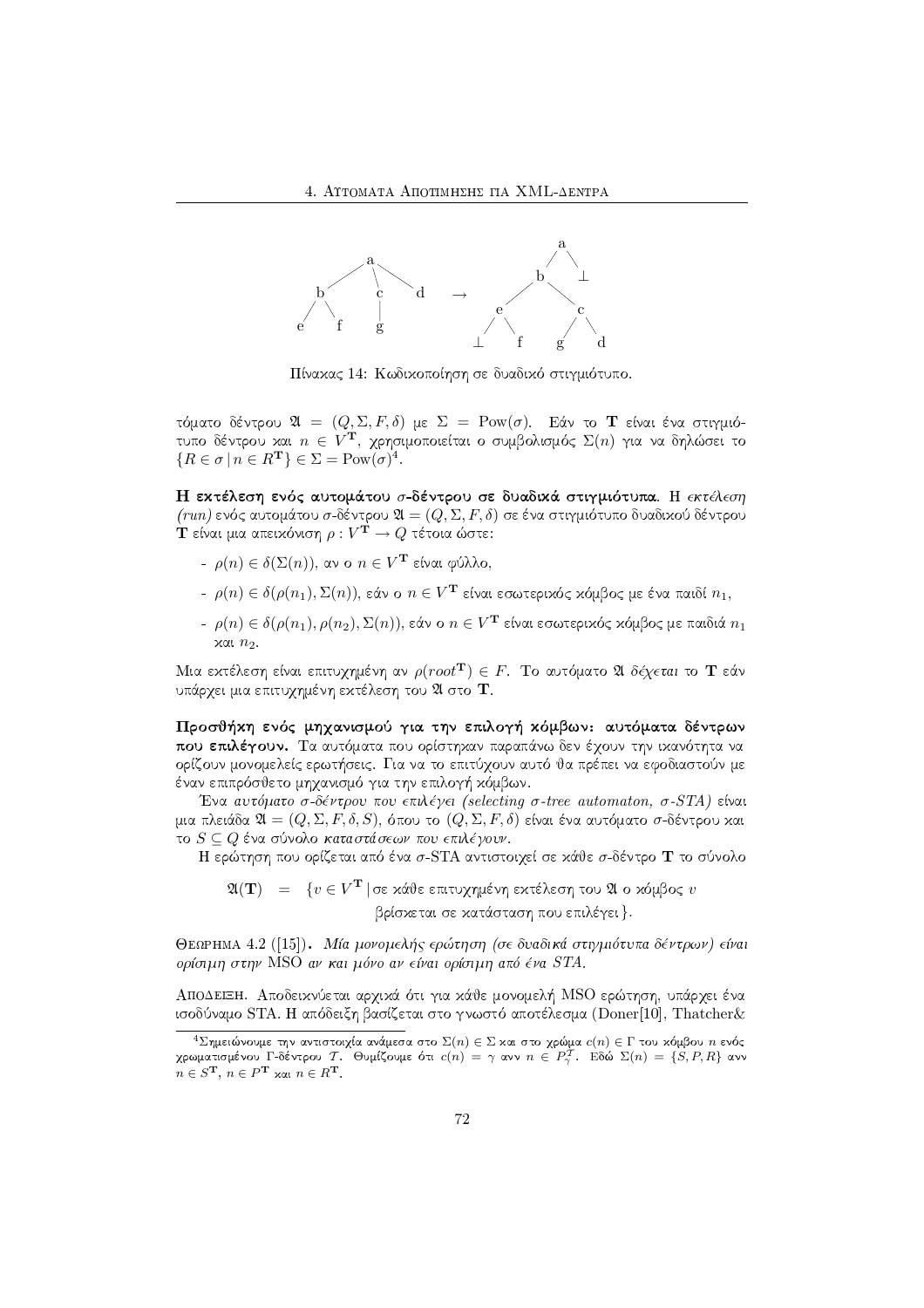Wright[21]) ότι μια κλάση δυαδικών δέντρων είναι ορίσιμη στην MSO ανν είναι αναγνω-@RTV"4GIU±B(SHF:=<AB BWD(>AFHGIB(>J2 PA:=<?>A@A2HD8/v«CEGI[=VU VDW<A:SH[J4B
>AUWX!SHBW@AB(SH\W<?OzSH@AF(>=BWVUWX![JT<ABI4F(>R4 για χάθε MSO-τύπο  $\psi(X)$  στο λεξιχό  $\sigma \cup \{First\_Child, Second\_Child\},$  όπου  $\sigma$  είναι χάποιο σχήμα, υπάρχει ένα αυτόματο δυαδιχού  $\sigma \cup \{X\}$ -δέντρου  $\mathfrak{A}_{\psi}$  τέτοιο ώστε για όλα τα υποσύνολα  $\dot{U} \subseteq V^{\mathbf{T}}$  να είναι

$$
(\mathbf{T},U) \models \psi(X) \iff \mathfrak{A}_{\psi} \delta \xi \chi \text{ etc. } \text{to } (\mathbf{T},U),
$$

όπου με  $(\mathbf{T},U)$  συμβολίζεται η επέχταση του δυαδιχού σ-στιγμιότυπου  $\mathbf{T}$  στο δυαδιχό  $\sigma$ ∪ $X$ -στιγμιότυπο δέντρου όπου το  $X$  (μονομελές σύμβολο σχέσης) ερμηνεύεται ως  $U.$ 

Θεωρούμε την μονομελή ερώτηση  $\varphi(x),$  δηλαδή έναν MSO-τύπο με μία ελεύθερη πρωτοβάθμια μεταβλητή, και ορίζουμε τον MSO-τύπο

$$
\psi(X) = \forall x (\varphi(x) \to X(x)).
$$

Παρατηρούμε ότι τότε είναι:

$$
\varphi(\mathbf{T}) \quad = \quad \bigcap \{ U \subseteq V^{\mathbf{T}} \, | \, (\mathbf{T},U) \models \psi(X) \}.
$$

Θεωρούμε ότι το αυτόματο  $\mathfrak{A}_\psi$  ορίζεται από την πλειάδα  $(Q, \mathrm{Pow}(\sigma \cup X), F, \delta).$  Με βάση αυτό ορίζεται ένα νέο αυτόματο  $\mathfrak{A}=(Q\times\{0,1\},\mathrm{Pow}(\sigma),F\times\{0,1\},\delta',Q\times\{1\}),$  που είναι ένα αυτόματο ερώτησης σ-δέντρου με συνάρτηση μετάβασης δ<sup>1</sup> η οποία ορίζεται ως εξής:

$$
\delta'((q_1, e_1), (q_2, e_2), a) = (\delta(q_1, q_2, a) \times \{0\}) \cup (\delta(q_1, q_2, a \cup \{X\}) \times \{1\}),
$$

για όλα τα  $q_1, q_2 \in Q, e_1, e_2 \in \{0, 1\}, a \in \text{Pow}(\sigma)$ . Ανάλογα ορίζονται οι  $\delta'(a)$ χαι  $\delta'(q,a)$ . Οι δεχτές εχτελέσεις του αυτομάτου  $\mathfrak A$  στο  ${\bf T}$  αντιστοιχούν στις δεχτές εχτελέσεις του  $\mathfrak{A}_\psi$  στις επεχτάσεις  $(\mathbf{T},U).$  Επομένως,  $-$ 

$$
\mathfrak{A}(\mathbf{T}) = \bigcap \{ U \subseteq V^{\mathbf{T}} \, | \, \mathfrak{A}_{\psi} \, \delta \xi \chi \epsilon \tau \alpha \tau \sigma \left( \mathbf{T}, U \right) \} = \varphi(\mathbf{T}).
$$

Για την αντίθετη κατεύθυνση, θεωρούμε ότι το  $\mathfrak{A} = (Q, \text{Pow}(\sigma), F, \delta, S)$  είναι ένα σ- $\text{STA}$  με σύνολο χαταστάσεων  $Q = \{q_1, \ldots, q_k\}$ . Μία εχτέλεση  $\rho$  του  $\mathfrak A$  σε ένα δυαδιχό σ-στιγμιότυπο δέντρου Τ μπορεί να περιγραφεί από μία πλειάδα  $(U_1, \ldots, U_k)$  από υποσύνολα του  $V^{\bf T}$ , για τα οποία είναι  $v\in U_i$  αν  $\rho(v)=q_i$ . Θεωρούμε ότι η πρωτοβάθμια πρόταση  $\psi(X_1, \ldots, X_k)$  εχράζει το γεγονός ότι η  $(X_1, \ldots, X_k)$  περιγράφει μία δεχτή εχτέλεση. Τότε ο τύπος

$$
\varphi(x) = \forall X_1 \dots X_k \Big( \psi(X_1, \dots, X_k) \to \bigvee_{i, q_i \in S} X_i(x) \Big)
$$

♣

ορίζει την ίδια ερώτηση με το 21.

ΠΟΡΙΣΜΑ 4.1 ([15]). Για κάθε STA  $\mathfrak A$  υπάρχει ένα STA  $\mathfrak A'$  τέτοιο ώστε για όλα τα δυαδικά στιγμιότυπα δέντρου  ${\bf T},$ 

$$
\mathfrak{A}(\mathbf{T}) = \{ v \in V^{\mathbf{T}} \mid \text{υπάρχει μία επιτυχημένη εκτέλεση του  $\mathfrak{A}'$  στο  $\mathbf{T}$  όπου   
ο κόμβος υ βρίσκεται σε κατάσταση που επιλέγει}.
$$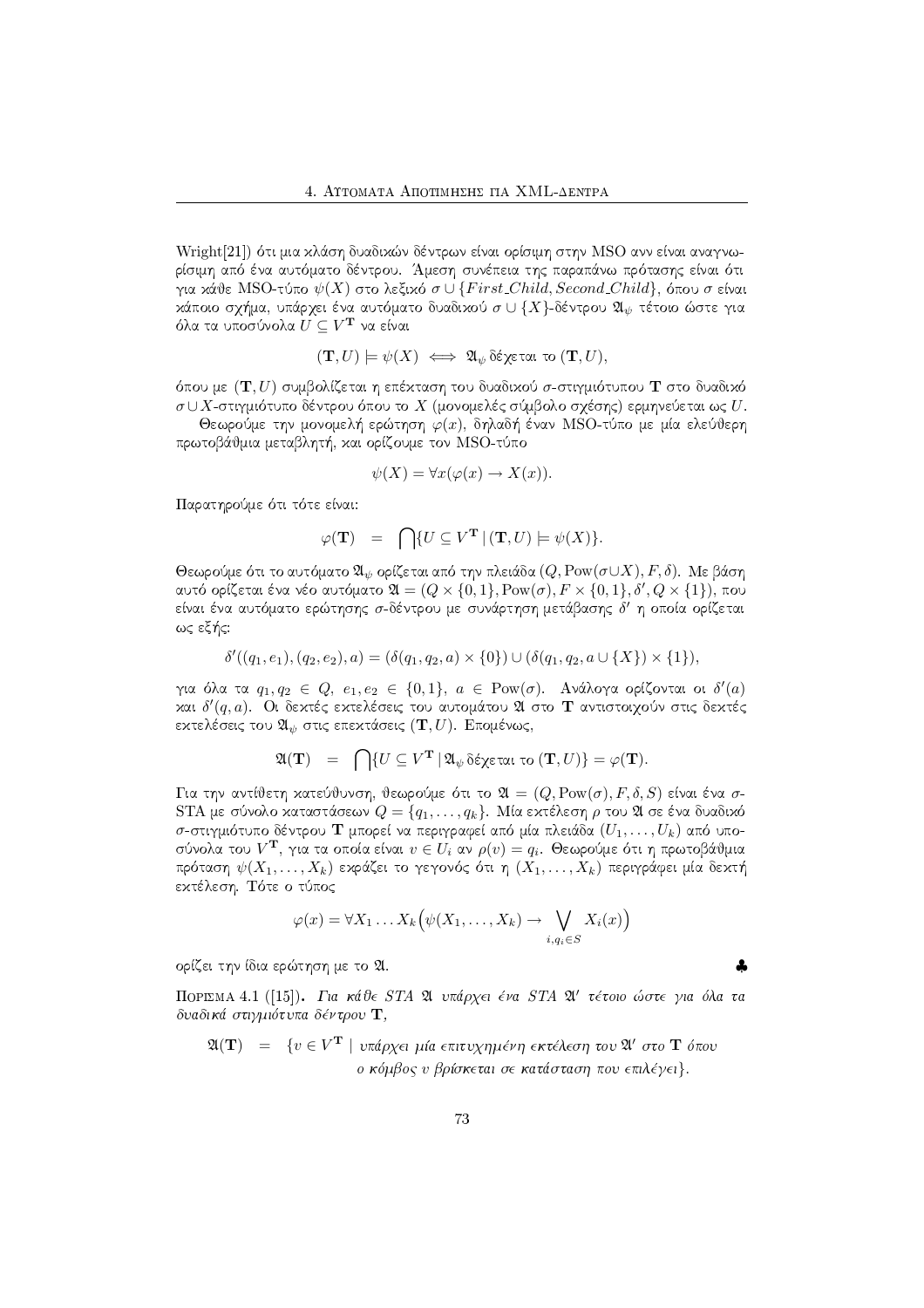ΑΠΟΔΕΙΞΗ. Αν  $\varphi(x)$  είναι η ερώτηση που ορίζει το STA 21, θεωρούμε το STA  $\mathfrak{B} =$  $(Q, \operatorname{Pow}(\sigma), F, \delta, S)$  που ορίζει την  $\neg \varphi(x).$  Εύχολα επαληθεύεται ότι το STA για το οποίο ισχύει η παραπάνω ιδιότητα είναι  $\overline{\mathfrak{A}'} = (Q, \operatorname{Pow}(\sigma), F, \delta, Q \setminus S).$ ♣

-- |¡>AUW<¡<AF(>AU(>JB K8/ .\*/ ±SHBW@A2HDWV"4\WV8>AU(5\*[N23[=<R45\*FHX!>A@AFISH2HX!5\*B(>JBWV85\*[=DW6(X του  $\Gamma_k$ -αυτομάτου  $\mathfrak{A}_\phi$  για χάθε  $k$ -μελή  $\mathrm{MSO}[\tau_\Gamma^0]$ -τύπο  $\phi$ . Προφανώς η χατασχευή του αυτομάτου δυαδιχού  $\sigma \cup \{X\}$ -δέντρου  $\mathfrak{A}_\psi$  που αντιστοιχεί σε χάποιο MSO-τύπο  $\psi(X)^\top$ στο λεξιχό  $\sigma\cup\{First\_Child, Second\_Child\}$ , γίνεται ανάλογα. Για παράδειγμα, το αυτόματο που αντιστοιχεί σε έναν ατομιχό τύπο  $S^*(X),\,S\in\sigma,$  είναι ανάλογο του  $\Gamma\times$  $\{0,1\}$ -αυτομάτου που αντιστοιχεί στον  $P_\alpha^*(X),\,\alpha\in\Gamma$  (Πίναχας 1, σελ. 18). Θυμίζουμε ότι για το  $\mathfrak{A}_{P^*_\alpha}$  είναι  $\Delta((\gamma,0)) = q_0, \ \gamma \in \Gamma$  χαι  $\Delta((\alpha,1)) = q_a, \ \Delta((\alpha',1)) = q_f$  για  $\alpha'\in \Gamma\setminus\{\alpha\}$ . Τια το  $\mathfrak{A}_{S^*}$  είναι  $\delta(W)=q_0,$  αν  $W\in\mathrm{Pow}(\sigma),\ \delta(W\cup\{X\})=q_a,$  αν  $W ∈ \{M ∈ \text{Pow}(\sigma) \, | \, S ∈ M\},$  και  $\delta(W ∪ \{X\}) = q_f$ , αν  $W ∈ \{M ∈ \text{Pow}(\sigma) \, | \, S ∉ M\}.$  $\Delta((\alpha',1))=q_f$  για  $\alpha'\in\Gamma\setminus\{\alpha\}.$  Ανάλογα ισχύουν για τις υπόλοιπες μεταβάσεις χαι για τους υπόλοιπους ατομικούς τύπους. Δεδομένων των αυτομάτων που αντιστοιχούν στους ατομιχούς τύπους, οι χανόνες χατασχευής αυτομάτων για πιο σύνθετους τύπους  $\epsilon$ πεκτείνονται φυσικά.  $\Box$ 

 $\Pi$ αράδειγμα 4.3. Θεωρούμε το σχήμα  $\sigma = \{P, R\}$  και θεωρούμε τον τύπο  $\varphi(x) = P(x).$ Δεν είναι δύσχολο να επαληθεύσουμε ότι το αυτόματο που αντιστοιχεί στον τύπο  $\psi(X) = \forall x (P(x) \rightarrow X(x))$  είναι  $\mathfrak{A}_{\psi} = (Q, \text{Pow}(\{P, R, X\}), F, \delta)$ , όπου  $Q = \{q_0, q_a, q_f\},$  $F = \{q_a\}$  και για τη δ έχουμε τις ισότητες:  $\delta(\{P\}) = q_f, \, \delta(\{P,R\}) = q_f, \, \delta(\{P,X\}) =$  $q_a,\,\,\delta(\{P,R,X\})\,=\,q_a,\,\,\delta(\{R\})\,=\,\delta(\{R,X\})\,=\,q_0$  xơi  $\delta(q_0,q_0,W)\,=\,\delta(q_0,W)\,=\,$  $\delta(W),\; W\; \in\; {\rm Pow}(\{P,R,X\}).\;$  Επίσης  $\delta(q_f,*,*)\;=\; \delta(*,q_f,*)\;=\; q_f\;$  (το  $*\;$ δηλώνει F(>R4Q>JB¬BW<?>RTV8>=2\*4u8B¬2H@RTVGIB(>JB¬GWSH2H@A2HW<<ABlSH\W@A2HDW< 2ISH2\*4BWPA6(SH2(>A[v>R4GI6¬V8>J2SH[=PRT22H@R4VGI2H τους) και  $\delta(q_f,*)\,=\,q_f.$  Επιπλέον είναι  $\delta(q_0,q_a,\{P\})\,=\,q_f,\,\,\delta(q_0,q_a,\{P,R\})\,=\,q_f,$  $\delta(q_0,q_a,\{P,X\})=q_a,\ \delta(q_0,q_a,\{P,R,X\})=q_a,\ \delta(q_0,q_a,\{R\})=\delta(q_0,q_a,\{R,X\})=$  $q_a$  και  $\delta(q_a, q_0, W) = \delta(q_a, q_a, W) = \delta(q_a, W) = \delta(q_0, q_a, W), \, W \in \mathrm{Pow}(\{P, R, X\}).$ 

 $\text{To }$ αντίστοιχο αυτόματο ερώτησης  $\{P,R\}$ -δέντρου είναι  $\mathfrak{A} = (Q',\text{Pow}(\{P,R\}),F',\mathfrak{B})$  $\delta', S)$ , όπου  $Q' = \{q_{00}, q_{01}, q_{a0}, q_{a1}, q_{f0}, q_{f1}\},\ F' = \{q_{a0}, q_{a1}\},\ S = \{q_{01}, q_{a1}, q_{f1}\}$  χαι η δ' ορίζεται:  $\delta'(\{P\}) \ = \ \{q_{f0}, q_{a1}\}, \ \delta'(\{P,R\}) \ = \ \{q_{f0}, q_{a1}\}, \ \delta'(\{R\}) \ = \ \{q_{00}, q_{01}\}$  $\infty$ αι  $\delta'(q_{0i}, q_{0j}, W)$  =  $\delta'(q_{0i}, W)$  =  $\delta'(W),$   $i, j$   $\in$   $\{0, 1\},$   $W$   $\in$   $\mathrm{Pow}(\{P, R\}).$   $\;$   $\mathrm{Ent}$ .  $\sigma$ ης  $\delta'(q_{fi},*,*) = \delta'(*,q_{fi},*) = \delta'(q_{fi},*) = \{q_{f0},q_{f1}\},\,\,i\,\in\,\{0,1\}.$  Επιπλέον είναι  $\delta'(q_{0i}, q_{aj}, {P}) = {q_{f0}, q_{a1}}, \delta'(q_{0i}, q_{aj}, {P, R}) = {q_{f0}, q_{a1}}, \delta'(q_{0i}, q_{aj}, {R}) =$  ${q_{a0}, q_{a1}}$  και  $\delta'(q_{ai}, q_{0j}, W) = \delta'(q_{ai}, q_{aj}, W) = \delta'(q_{ai}, W) = \delta(q_{0i}, q_{aj}, W), i, j \in$  $\{0,1\}, W \in \text{Pow}(\{P, R\}).$ ◇

### 4.2.3 Το πρόβλημα της αποτίμησης για STA-ερωτήσεις σε δυαδικά στιγμιότυπα

Με τον όρο STA-ερωτήσεις αναφερόμαστε στις ερωτήσεις που ορίζονται από αυτόματα δέντρων που επιλέγουν (STAs). Η πολυχλοχότητα του προβλήματος αποτίμησης STAερωτήσεων περιγράφεται στο θεώρημα που αχολουθεί.

ΠΡΟΤΑΣΗ 4.1 ([15]). Το πρόβλημα της αποτίμησης για STA-ερωτήσεις σε δυαδικά στιγμιότυπα δέντρων μπορεί να επιλυθεί σε χρόνο  $O(s^3 \cdot n),$  όπου  $s$  είναι ο αριθμός των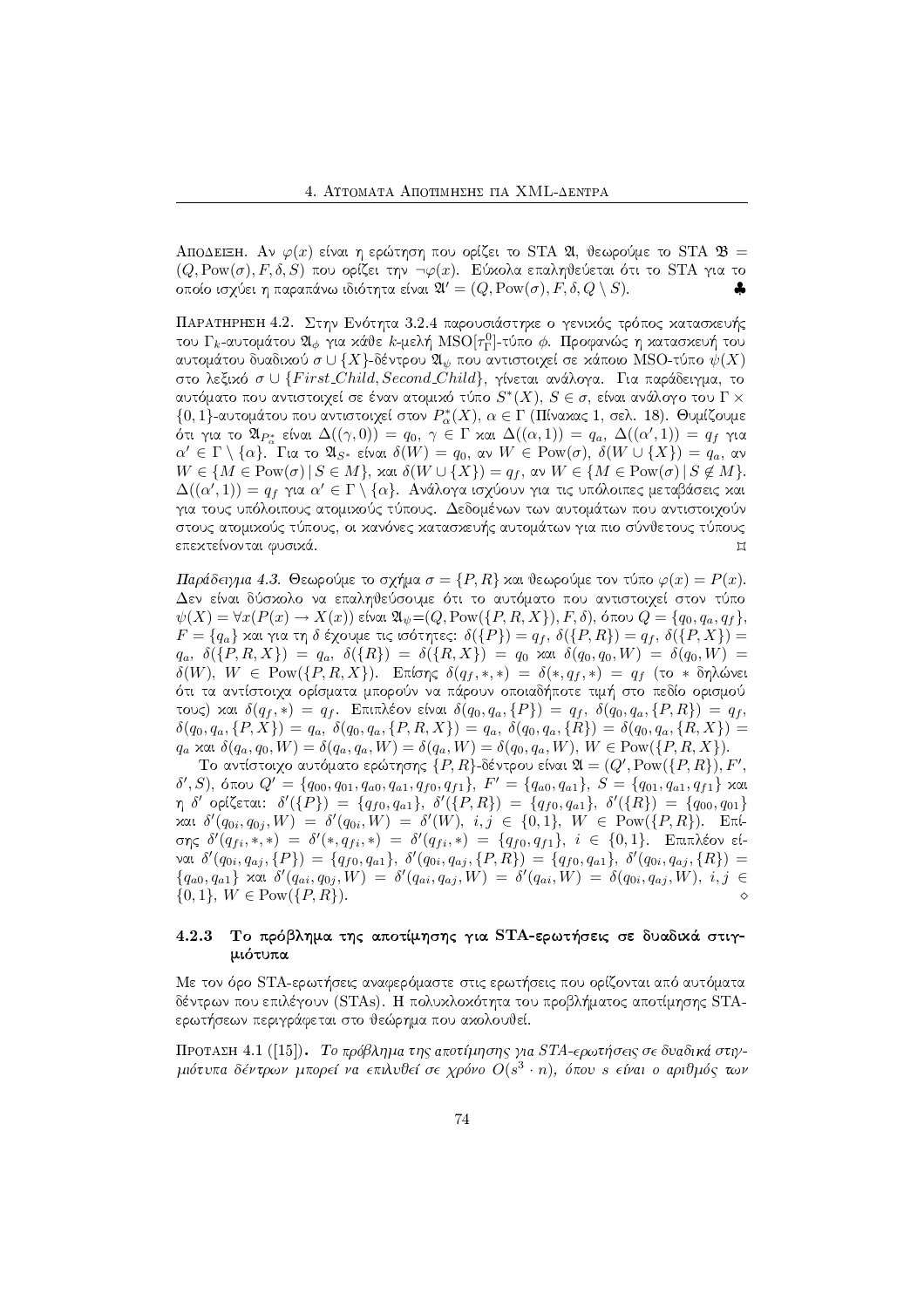καταστάσεων του δεδομένου αυτομάτου και n ο αριθμός των κόμβων του δεδομένου  $\mathcal{F}$  : P7 $\mathcal{F}$  : P7 $\mathcal{F}$  : P7 $\mathcal{F}$  : P7 $\mathcal{F}$ 

 $\Lambda$ ΠΟΔΕΙΞΗ. Θεωρούμε ένα STA  $\mathfrak{A} = (Q, \Sigma, F, \delta, S),$   $\Sigma = \mathrm{Pow}(\sigma),$  και θεωρούμε ένα στιγμιότυπο δυαδιχού σ-δέντρου Τ. Ανάλογα με τα δύο πρώτα βήματα του αλγορίθμου των Flum, Frick, Grohe υπολογίζονται σύνολα πιθανών και επιτυχημένων καταστάσεων σε κάθε κόμβο σε ένα bottom-up και ένα top-down πέρασμα του δεδομένου δέντρου αντίστοιχα. Σε κάθε πέρασμα πραγματοποιούνται για κάθε κόμβο  $O(s^3)$  υπολογισμοί.

Οι κόμβοι του  $\mathfrak{A}(\mathbf{T})$  είναι ακριβώς αυτοί για τους οποίους το σύνολο επιτυχημένων χαταστάσεων αποτελεί υποσύνολο του  $S.$ ♣

 $\Sigma$ το [18] παρουσιάζεται μία αποτελεσματιχή τεγνιχή για τον υπολογισμό ερωτήσεων σε ΧΜL-δέντρα, η οποία βασίζεται στον αλγόριθμο αποτίμησης των STAs.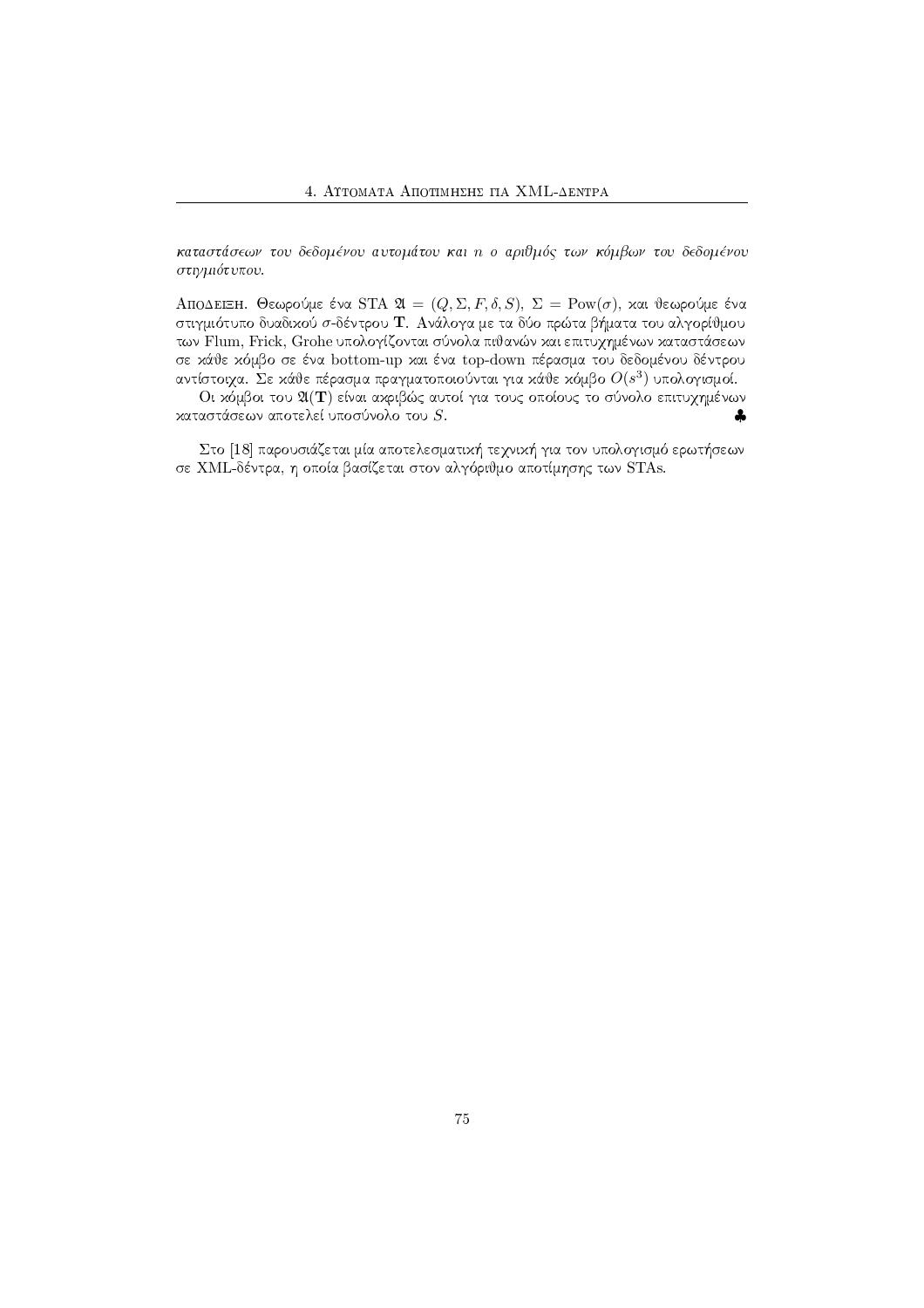# 5  $\;$  Το πρόβλημα της MSO-αποτίμησης σε δομές φραγdecreased and the contract of the contract of the contract of the contract of the contract of the contract of the contract of the contract of the contract of the contract of the contract of the contract of the contract of

Παρουσιάζεται η αναγωγή του προβλήματος για τις δομές φραγμένου δεντροπλάτους σε ένα ισοδύναμο πρόβλημα για χρωματισμένα δέντρα και τα αντίστοιγα αποτελέσματα πολυπλοχότητας που δίνονται στο [13].

Θεωρούμε μια χλάση δομών C, τέτοια ώστε το δεντροπλάτος χάθε δομής (η έν- $\overline{\mathcal{A}}$  and  $\overline{\mathcal{A}}$  and  $\overline{\mathcal{A}}$  are also assumed as a set of the set of the set of the set of the set of the set of the set of the set of the set of the set of the set of the set of the set of the set of the se σταθερά  $w.$  Θεωρούμε μια  $\tau$ -δομή  $\mathcal{A} = (A,(R^\mathcal{A})_{R\in\tau}) \in \mathcal{C}$  χαι θεωρούμε έναν  $\mathrm{MSO}[\tau]$ τύπο  $\varphi(X_1, \dots, X_l, x_1, \dots, x_m).$  Το παραχάτω πρόβλημα αποτελεί ένα στιγμιότυπο του προβλήματος της εύρεσης των αναθέσεων για τη MSO-λογιχή σε δομές φραγμένου δεντροπλάτους (αρχικό πρόβλημα):

 $\vdash\ \text{E}$ ίσοδος:  $\tau$ -δομή  $\mathcal{A},\ \text{MSO}[\tau]$ -τύπος  $\varphi(X_1,\ldots,X_k,x_1,\ldots,x_l).$ 

 $-$  Πρόβλημα: Υπολογισμός του sat assign( $\varphi$ , A).

## 5.1 - Αναγωγή του αργικού προβλήματος σε ένα ισοδύναμο πρόβλημα MSO-αποτίμησης σε χρωματισμένα δέντρα

Ορίζονται βασιχές έννοιες του προβλήματος χαι παρουσιάζονται αναλυτιχά τα βασιχά σημεία της αναγωγής.

5.1.1 - Οι δεντροδιασπάσεις μια δομής

 $\boldsymbol\Delta$ εντροδιασπάσεις δομής. Θεωρούμε μια  $\tau$ -δομή  $\mathcal{A}=(A,(R^\mathcal{A})_{R\in\tau})$ . Ο υπεργράφος

$$
\mathcal{H}_{\mathcal{A}} = \left( A, \{ \{a_1, \ldots, a_r\} \mid \exists R \in \tau, R \ r - \mu \epsilon \lambda \epsilon \varsigma, (a_1, \ldots, a_r) \in R^{\mathcal{A}} \} \right),
$$

ονομάζεται υπ*εργράφος της δομής Α.* Οι δ*εντροδιασπάσεις της δομής Α*, είναι οι δεντροδιασπάσεις του υπεργράφου της (δηλαδή  $\mathrm{TreeDecomp}(\mathcal{A})\,=\, \mathrm{TreeDecomp}(\mathcal{H}_{\mathcal{A}})).$  ${\rm A}$ νάλογα, το δ $\epsilon$ ντροπλάτος της  ${\cal A}$  είναι tw $({\cal A})\,=\,$ tw $({\cal H}_{\cal A})$ . Μια χλάση δομών  ${\cal C}$  έχει φραγμένο δεντροπλάτος εάν υπάρχει ένα  $w$  τέτοιο ώστε tw $(\mathcal{A}) \leq w$  για χάθε δομή  $\mathcal{A} \in \mathcal{C}.$ 

**Ειδικές δεντροδιασπάσεις.** Θεωρούμε μια τ-δομή  $\mathcal{A} = (A,(R^\mathcal{A})_{R\in\tau})$ . Μία  $\epsilon$ ιδική (special) w δεντροδιάσπαση της  ${\mathcal{A}}$  είναι ένα διατεταγμένο ζεύγος  $({\mathcal{T}}, (\overline{a}^n)_{n \in T}),$  όπου το  $\mathcal{T} = (T, E^{\mathcal{T}})$  είναι ένα γεμάτο δυαδιχό δέντρο, η  $(\overline{a}^n)_{n \in T}$  είναι μια οιχογένεια από  $(w+1)$ -πλειάδες  $\overline{a}^n = (a_0^n, a_1^n, \ldots, a_w^n)$  από στοιχεία του  $A$  (δηλαδή  $\overline{a}^n \in A^{w+1}, \ n \in \mathbb{R}$  $T)$  χαι η  $(\mathcal{T},(\{a^n_0,a^n_1,\ldots,a^n_w\})_{n\in T})$  είναι μία  $w$ -δεντροδιάσπαση της δομής  $\mathcal{A}$ . Θα συμβολίζουμε με SpecTreeDecomp(A) το σύνολο των ειδιχών δεντροδιασπάσεων μιας δομής Α και με SpecTreeDecomp<sub>w</sub>(A) τα στοιχεία του SpecTreeDecomp(A) πλάτους  $w$ .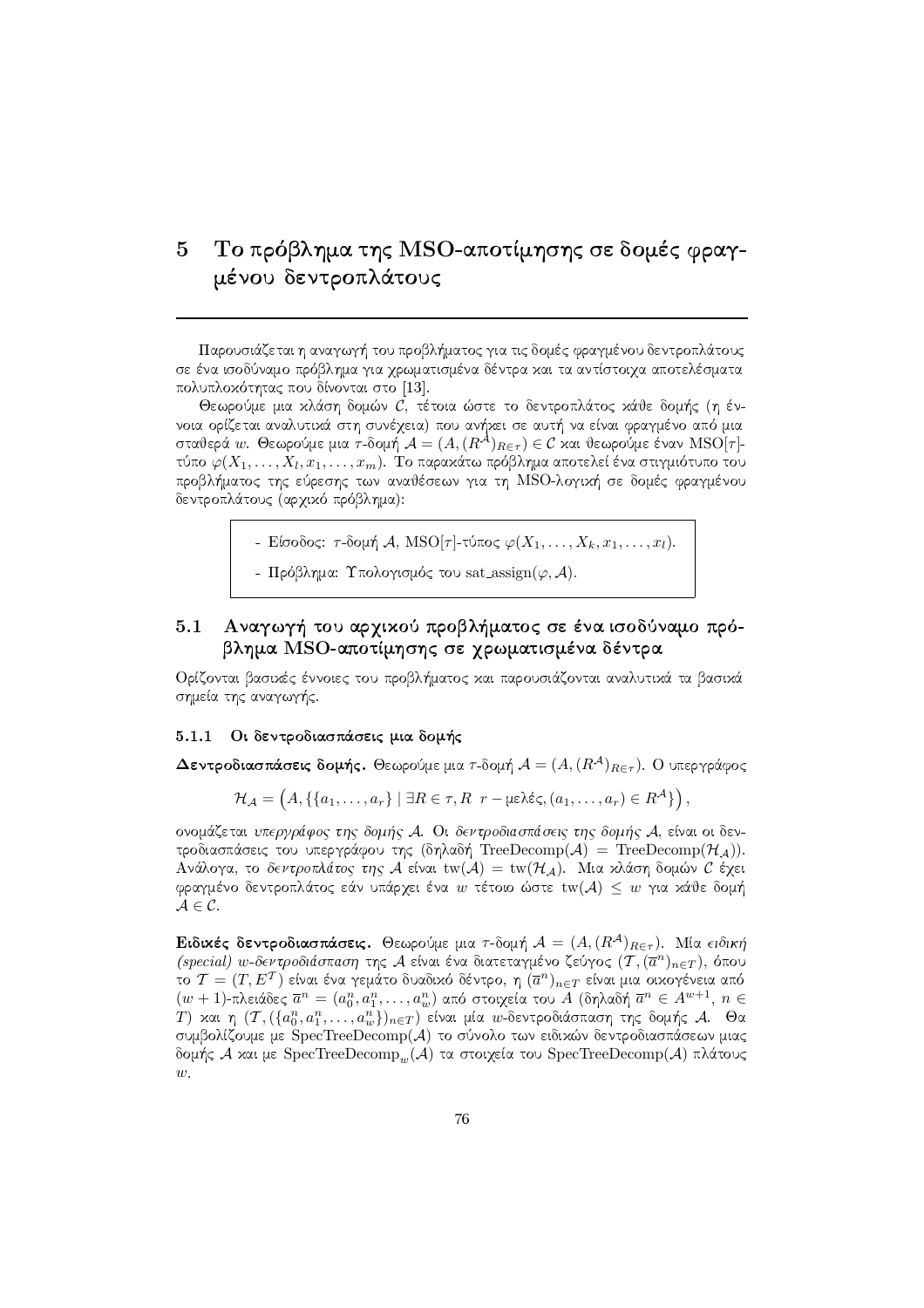ΠΑΡΑΤΗΡΗΣΗ 5.1. Τα block διαφορετικών κόμβων του δέντρου μιας ειδικής δεντροδιάσπασης είναι δυνατόν να ταυτίζονται. Δηλαδή δεδομένης μιας ειδιχής δεντροδιάσπασης μπορεί να υπάρχουν χόμβοι  $n_i, \ n_j \in T, n_i \neq n_j$  για τους οποίους να είναι  $\overline{a}^{n_i} = \overline{a}^{n_j}.$ 

Επίσης είναι προφανές ότι δεδομένης μιας  $w$ -δεντροδιάσπασης μιας δομής, η μετατροπή της σε μία ειδιχή  $w$ -δεντροδιάσπαση της δομής αυτής, γίνεται σε γραμμιχό χρόνο.  $\Gamma$ ια παράδειγμα, αν  $(\mathcal{T},(X_n)_{n\in T})$  μια  $w$ -δεντροδιάσπαση, για χάθε  $X_n = \{a_0,\ldots,a_w\}$ θεωρούμε ότι  $\overline{a}^n = (a_0, a_1, \ldots, a_w)$ . Ενώ για κάθε  $X_n = \{a_0, \ldots, a_u\}, \, u < w,$  μπορούμε να θεωρήσουμε  $\overline{a}^n = (a_0, a_1, \ldots, a_u, a_0, \ldots, a_0),$  δηλαδή συμπληρώνουμε τις θέσεις  $u+1,\ldots,w$  της πλειάδας  $\overline{a}^n$  επαναλαμβάνοντας το στοιχείο  $a_0.$   $\mathrm{H}$   $(\mathcal{T},(\overline{a}^n)_{n\in T})$  είναι μια ειδική  $w$ -δεντροδιάσπαση.  $\boxtimes$ 

#### - - - -Kωδικοποίηση μιας δομής στο δέντρο μιας ειδικής δεντροδιάσπασής της: το αντίστοιχο χρωματισμένο δέντρο

Θεωρούμε ένα λεξιχό  $\tau=\{R_1,R_2,\ldots,R_m\}$ . Υποθέτουμε ότι χάθε σύμβολο σχέσης  $R_i,$  $1\leq i\leq m,$  είναι  $r_i$ -μελές. Θεωρούμε μία  $\tau$ -δομή  $\mathcal{A}=(A,(R_i{}^{\mathcal{A}})_{1\leq i\leq m})$  και θεωρούμε μια ειδιχή  $w$ -δεντροδιάσπαση  $({\mathcal T}, (\overline a^n)_{n \in T})$  της  ${\mathcal A}$ . Θα δούμε στη συνέχεια αναλυτιχά πώς η δομή  ${\mathcal{A}}$  χωδιχοποιείται σε ένα χρωματισμένο δέντρο  $\mathcal{T}^*=(\mathcal{T},c).$  Παρατηρούμε ότι το υποχείμενο δέντρο του  $\mathcal{T}^*$  ταυτίζεται με το δέντρο της δεδομένης δεντροδιάσπασης.  $\Sigma$ την ουσία, η κωδικοποίηση της δομής  ${\cal A}$  πραγματοποιείται στη συνάρτηση χρωματισμού  $c.$  Ο ορισμός του  $\mathcal{T}^*$  ολοχληρώνεται με τον ορισμό της  $c.$ 

 $\mathrm{X}$ ρησιμοποιούμε το συμβολισμό  $[w]$  για το σύνολο  $\{0, 1, \ldots, w\}.$  Ορίζουμε το αλφά $βη$ το  $\Gamma_{(\tau,w)}$  ως εξής:

$$
\Gamma_{(\tau,w)} = \text{Pow}([w]^2) \times \text{Pow}([w]^2) \times \text{Pow}([w]^{r_1}) \times \ldots \times \text{Pow}([w]^{r_m}).
$$

 $\rm To~{\cal T}^*$  είναι ένα  $\Gamma_{(\tau,w)}$ -δέντρο χαι έτσι  $c:T\to \Gamma_{(\tau,w)}.$   $\Delta$ ηλαδή το χρώμα  $c(n)$  ενός  $x$ όμβου  $n \in T$  είναι μια  $(m+2)$ -πλειάδα  $(c_1(n), c_2(n), \ldots, c_{m+2}(n)) ,$  η οποία ορίζεται  $\omega$ ς εξής:

- 
$$
c_1(n) = \{(i, j) | a_i^n = a_j^n\},
$$
  
\n- 
$$
c_2(n) = \begin{cases} \emptyset, & \text{if } n \in \mathbb{N} \text{ or } n \in \mathbb{N} \text{ or } n \in \mathbb{N} \text{ or } n \in \mathbb{N} \text{ or } n = r^T, \\ \{(i, j) | a_i^n = a_j^n\}, & \text{if } n \neq r^T \text{ and } s \in \mathbb{N} \text{ or } n \in \mathbb{N} \text{ or } n.\end{cases}
$$
  
\n- 
$$
c_{i+2}(n) = \{(j_1, \ldots, j_{r_i}) | (a_{j_1}^n, \ldots, a_{j_{r_i}}^n) \in R_i^A\}, \gamma \text{ or } i \in 1, 2, \ldots, m.
$$

ΠΑΡΑΤΗΡΗΣΗ 5.2. Το  $c_1(n)$  μας πληροφορεί για τις επαναλήψεις ενός στοιχειού στην πλειάδα  $\overline{a}^n$ . Παρατηρούμε ότι  $(i,i) \, \in \, c_1(n), \; 0 \leq i \leq w,$  για χάθε  $n \, \in \, T$ . Και για χάποιο χόμβο  $n$  με  $\overline{a}^n\,=\,(a_0,a_1,\ldots,a_u,a_0,\ldots,a_0)$  (η πλειάδα που θεωρήσαμε στην προηγούμενη παρατήρηση), θα είναι επίσης  $(0,i),(i,0)\in c_1(n),\ u+1\leq i\leq w.$  Το  $0$ είναι η θέση πρώτης εμφάνισης του  $a_0$  στην πλειάδα  $\overline{a}^n$ .

Θυμίζουμε επίσης (από τον ορισμό της δεντροδιάσπασης) ότι για κάθε στοιχείο  $a \in A^$ το  $T_a = \{n \in T \, | \, a \in \{a^n_0, \ldots, a^n_w\}\}$  είναι συνεχτιχό, δηλαδή το  $\mathcal{T}_a$  είναι ένα υποδέντρο. Έτσι αν  $n$  είναι η ρίζα του  $\mathcal{T}_a$  (δηλαδή ο χόμβος του με το ελάχιστο βάθος), χαι  $i$  μια θέση εμφάνισης του  $a$  στην  $\overline{a}^n$ , τότε  $(i, j) \not\in c_2(n),\, 0 \leq j \leq w.$  Αν ο  $n$  είναι ένας άλλος χόμβος του  $T_a$  (διαφορετιχός από τη ρίζα), τότε υπάρχει  $(i,j) \in c_2(n),$  όπου  $i$  μια θέση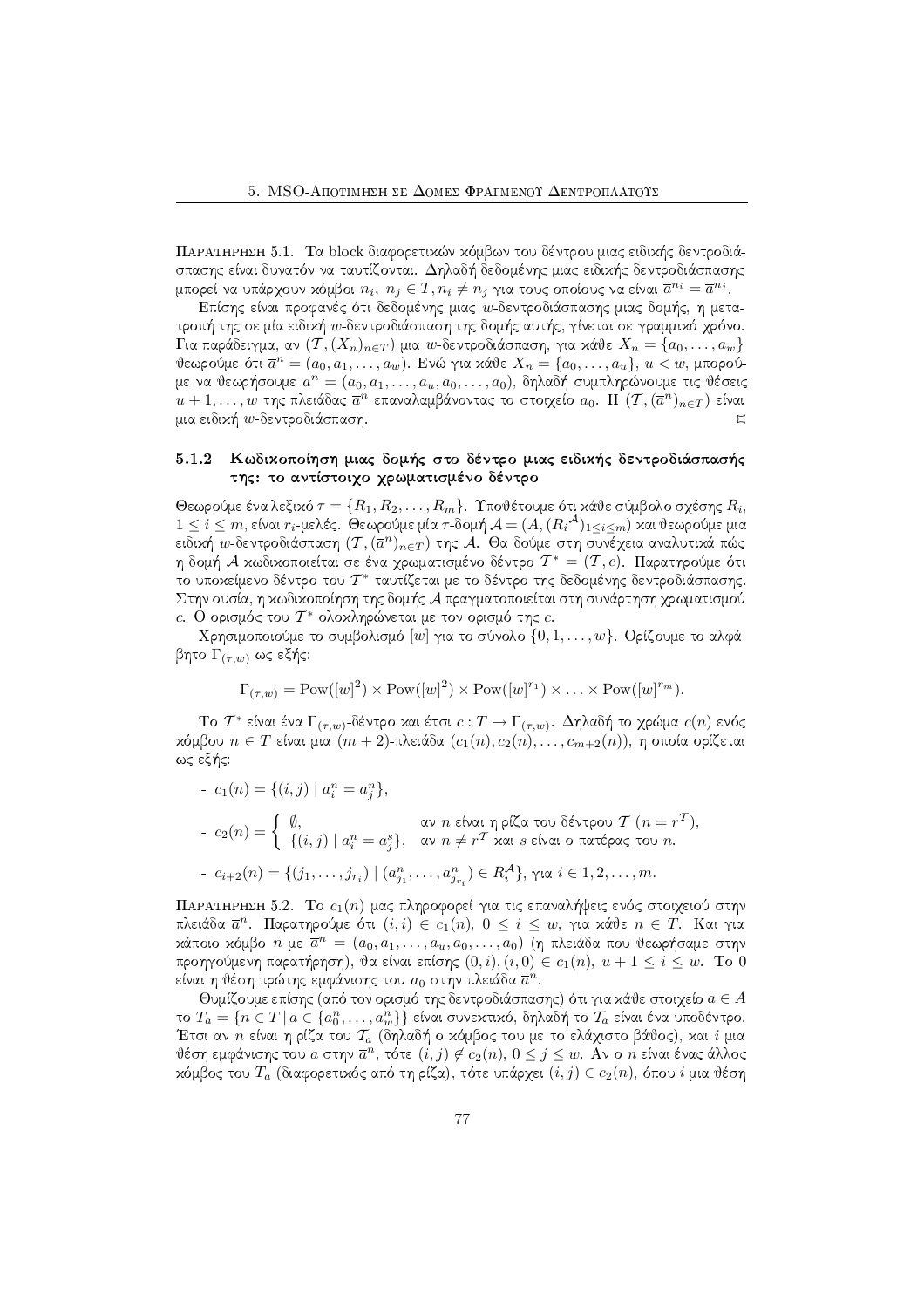εμφάνισης του α στην  $\overline{a}^n$  χαι  $j$  μια θέση εμφάνισης του α στην  $\overline{a}^s$ ,  $s\in T_a$  πατέρας του  $\overline{n}$ .

Οι  $c_1, c_2$  παρέχουν την πληροφορία για την πρώτη εμφάνιση ενός στοιχείου  $a \in A$ σε χάθε πλειάδα  $\overline{a}^n, n \in T_a$  χαι για τη ρίζα του  $\mathcal{T}_a$  αντίστοιχα. Όπως θα δούμε στη συνέχεια η πληροφορία αυτή χρησιμοποιείται για τη μοναδική αναπαράσταση ενός  $a \in A$ από μια πλειάδα  $\overline{U}(a) \in (\text{Pow}(T))^{(w+1)}$ .

Όπως είναι προφανές στις  $c_{i+2}$ ,  $1 \leq i \leq m$ , έχουμε κωδικοποιημένες τις σχέσεις  $R_i^{\mathcal{A}}$  αντίστοιχα. Είναι  $R_i^{\mathcal{A}} = \{(a_{j_1}^n, \ldots, a_{j_{r_i}}^n) \mid (j_1, \ldots, j_{r_i}) \in c_{i+2}(n), n \in T\}$ .

Παράδειγμα 5.1. Θεωρούμε το λεξικό  $\tau = \{R\}$ , όπου το R είναι ένα 3-μελές σύμβολο σχέσης και θεωρούμε την  $\{R\}$ -δομή  $\mathcal{A} = (A, R^{\mathcal{A}})$ , με σύμπαν  $A = \{1, 2, 3, 4, 5, 6\}$  και

$$
R^{\mathcal{A}} = \{ (1,2,6), (2,6,1), (6,1,2), (6,2,1), (2,1,6), (1,6,2), (2,3,4), (3,4,2), (4,2,3), (2,4,3), (4,3,2), (3,2,4), (4,5,6), (5,6,4), (6,4,5), (4,6,5), (6,5,4), (5,4,6) \}.
$$

Ο υπεργράφος της Α είναι  $H_A = (A, \{\{1, 2, 6\}, \{2, 3, 4\}, \{4, 5, 6\}\})$ . Το δεντροπλάτος της δομής Α είναι 2. Μια ειδική 2-tree-decomposition  $(T, ((a_0^n, a_1^n, a_2^n))_{n \in T})$  της Α, όπου το Τ είναι ένα γεμάτο δυαδικό δέντρο με σύνολο κόμβων  $T = \{n_1, n_2, n_3, n_4, n_5\}$ , δίνεται στο παρακάτω σχήμα:



To  $\Gamma_{(\{R\},2)}$ -δέντρο  $\mathcal{T}^*$  που κωδικοποιεί την  $\{R\}$ -δομή  $\mathcal{A}$  με τη βοήθεια της  $(\mathcal{T},((\overline{a}^n))_{n\in\mathcal{T}})$ είναι το  $(\overline{T}, c)$ . Για τη συνάρτηση χρωματισμού  $c : T \to \text{Pow}(\{0, 1, 2\}^2) \times \text{Pow}(\{0, 1, 2\}^2) \times$ Pow( $\{0,1,2\}^3$ ), έχουμε:

$$
c(n_1) = (\{(0,0), (1,1), (2,2)\}, \emptyset,
$$
  
\n
$$
\{(0,1,2), (0,2,1), (1,2,0), (1,0,2), (2,0,1), (2,1,0)\}).
$$
  
\n
$$
c(n_2) = (\{(0,0), (1,1), (2,2)\}, \{(0,0), (1,2)\}, \emptyset).
$$
  
\n
$$
c(n_3) = (\{0,1,2\}^2, \{(0,0), (1,0), (2,0)\}, \emptyset).
$$
  
\n
$$
c(n_4) = (\{(0,0), (1,1), (2,2)\}, \{(1,0), (2,2)\}, \{(0,1,2), (0,2,1), (1,2,0), (1,0,2), (2,0,1), (2,1,0)\}).
$$
  
\n
$$
c(n_5) = (\{(0,0), (1,1), (2,2)\}, \{(0,1), (2,2)\}, \{(0,1,2), (0,2,1), (1,2,0), (1,0,2), (2,0,1), (2,1,0)\}).
$$

 $\Diamond$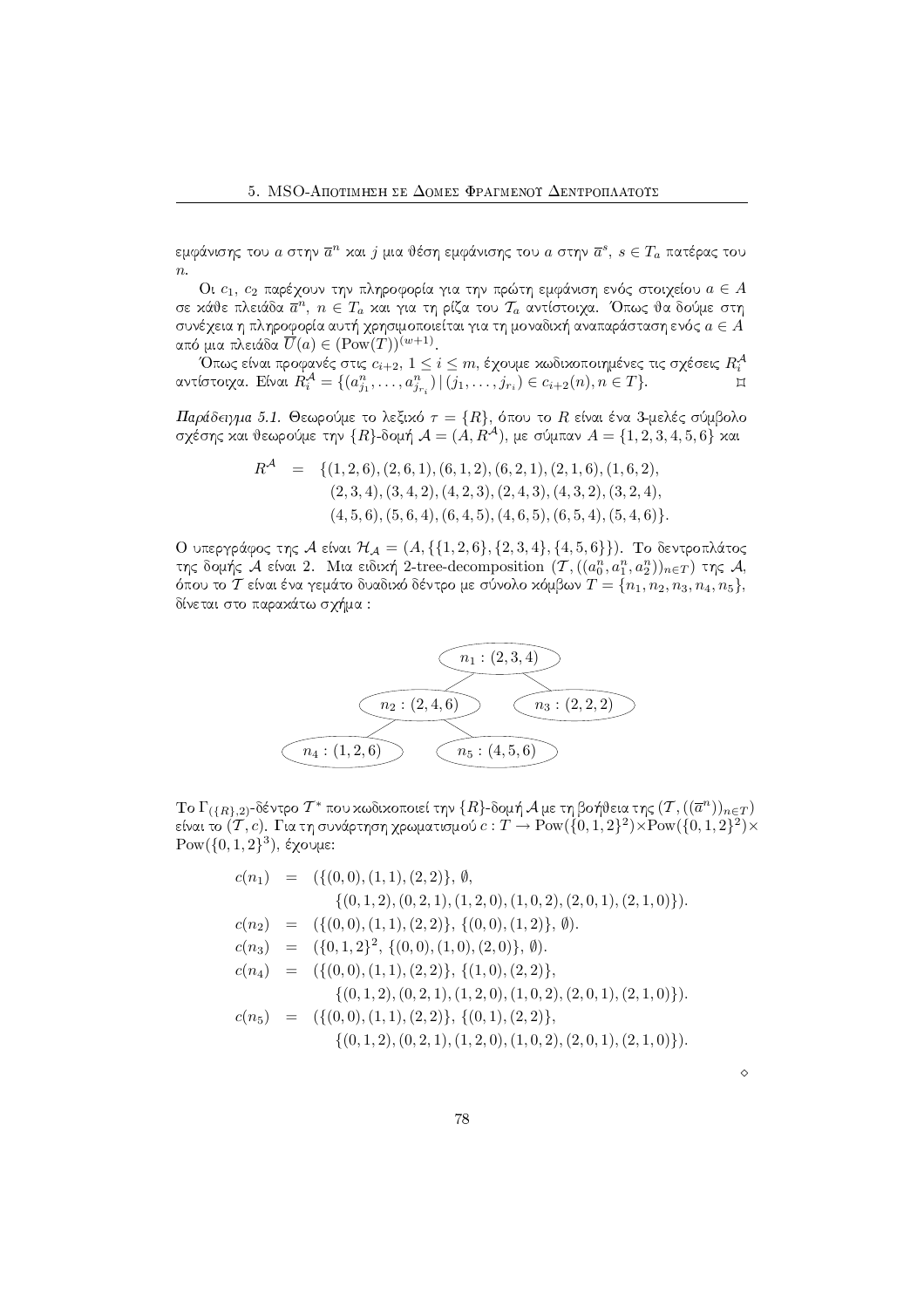Σημειώνουμε ότι ισχύει το εξής για την πολυχλοχότητα του υπολογισμού του  $\Gamma_{(\tau,w)}$ δέντρο  $T^*$ :

ΛΗΜΜΑ 5.1 ([13]). Δεδομένης μιας τ-δομής  $A = (A, (R_i^{\mathcal{A}})_{1 \leq i \leq m})$  και μιας ειδικής  $w$ -δεντροδιάσπασης  $(T, (\overline{a}^n)_{n\in T})$  της Α, το αντίστοιχο  $\Gamma_{(\tau,w)}$ -δέντρο  $T^*$  μπορεί να υπολογιστεί σε χρόνο

$$
f(\|\tau\|, w) \cdot |T|,
$$

για μια κατάλληλη συνάρτηση f.

### Αντιστοίχηση ενός στοιχείου και ενός υποσυνόλου του Α σε μια  $5.1.3$ πλειάδα υποσυνόλων του  $T$

Δεδομένης μιας τ-δομής Α και δεδομένης μιας ειδικής  $w$ -δεντροδιάσπασης  $(T, (\overline{a}^n)_{n \in T})$ της Α, θα δούμε πώς μπορούμε να αντιστοιχήσουμε σε κάθε στοιχείο  $a \in A$  μια  $(w + 1)$ πλειάδα ( $V_0, \ldots, V_w$ ), όπου  $V_i \subseteq T$ , για κάθε  $0 \leq i \leq w$ . Αυτό γίνεται μέσω του ορισμού της απειχόνισης  $\overline{U}$ :  $A \to (\mathrm{Pow}(T))^{w+1}$ . Η επέχταση της  $\overline{U}$ ,  $\overline{U}^*:\mathrm{Pow}(A)\to (\mathrm{Pow}(T))^{w+1}$  δίνει την ανάλογη αντιστοίχηση για την περίπτωση των υποσυνόλων  $B \subseteq A$ .

**Κόμβος ενός στοιχείου.** Σε πλήρη αναλογία με τον ορισμό του χόμβου node $(\tau, x)(v)$ μιας χορυφής  $v \in H$  ενός υπεργράφου ως προς μια δεντροδιάσπαση  $(\mathcal{T}, \mathcal{X})$ , ο κόμβος  $\text{node}_{(\mathcal{T},\overline{a})}(a)$  ενός στοιχείου  $a \in A$  ως προς την  $(\mathcal{T},(\overline{a}^n)_{n \in T}))$ , ονομάζεται ο ελάχιστος  $x$ όμβος  $n \in T$ , ως προς την  $\leq^T$ , για τον οποίο  $a \in \{a_0^n, \ldots, a_w^n\}$ . Όταν η δεντροδιάσπαση  $(T, \overline{a})$  εννοείται από τα συμφραζόμενα, θα γράφουμε απλά  $\mathrm{node}(a)$ .

**Η απειχόνιση**  $\overline{U}$  :  $A \rightarrow (Pow(T))^{w+1}$ . Δεδομένου ενός στοιχείου  $a \in A$ , προσδιορίζουμε τον χόμβο του  $node(a)$ , χαι τη θέση first\_occur $(a, node(a))^1$  στην οποία πρωτοεμφανίζεται το a στην πλειάδα  $\overline{a}^{\text{node}(a)} = (a_0^{\text{node}(a)}, \dots, a_w^{\text{node}(a)})$ .

Πιο συγχεχριμένα, χωδιχοποιούμε το a, μέσω της χωδιχοποίησης του ζευγαριού  $(\text{node}(a), \text{first\_occur}(a, \text{node}(a)))$  σε μια  $(w + 1)$ -πλειάδα από υποσύνολα του T. Αυτό γίνεται μέσω της αντιστοίχησης  $\overline{U}$ :  $A \rightarrow (\mathrm{Pow}(T))^{w+1}$ , η οποία ορίζεται ως εξής:  $\overline{U}(a)=(U_0(a),\ldots,U_w(a)),$  με

$$
U_i(a) = \begin{cases} \{node(a)\} & \text{and } i = \text{first\_occur}(a, node(a)), \\ \emptyset & \text{or } \text{or } i, \end{cases}
$$

για  $0 \leq i \leq w$ . Δηλαδή, αν node(a) = t και first occur(a, t) = i, τότε

$$
\overline{U}(a) = (\emptyset, \ldots, \emptyset, \underbrace{\{t\}}_{i \text{-}\vartheta \in \sigma_1}, \emptyset, \ldots, \emptyset).
$$

**Η απειχόνιση**  $\overline{U}^*$  : Pow(A)  $\rightarrow$  (Pow(T))<sup>w+1</sup>. Η απειχόνιση  $\overline{U}^*$  μέσω της οποίας πραγματοποιείται η κωδικοποίηση ενός υποσυνόλου  $B\subseteq A$  σε μια  $(w+1)$ -πλειάδα από

<sup>&</sup>lt;sup>1</sup>Eίναι first\_occur $(a, n) = i$ , όταν  $a_i^n = a$  και  $a_i^n \neq a$  για  $0 \leq j < i$ .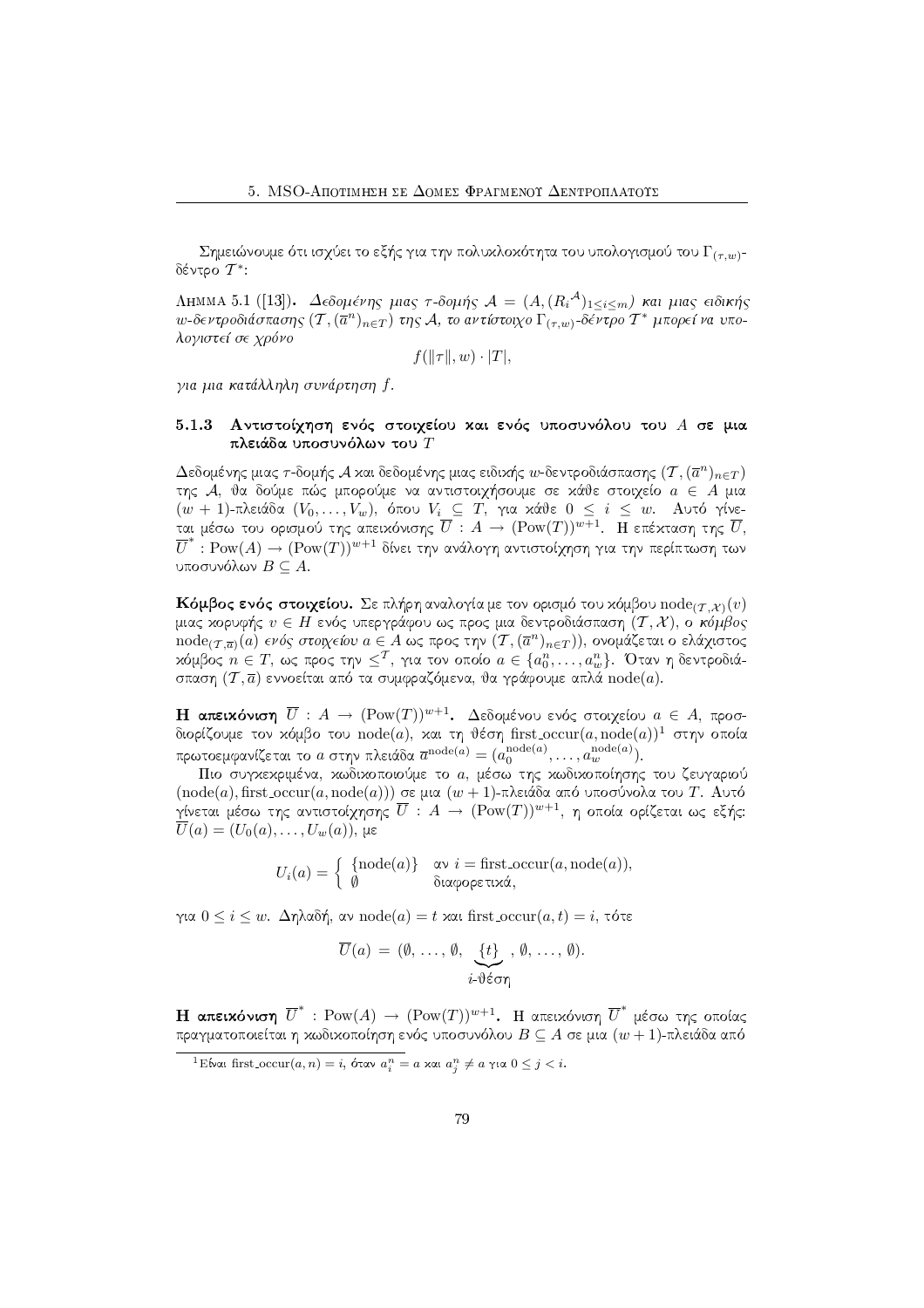υποσύνολα του Τ ορίζεται ως εξής:  $\overline{U}^*(B)=(U_0^*(B),\ldots,U_m^*(B)),$  όπου

$$
U_i^*(B) = \bigcup_{a \in B} U_i(a).
$$

 $\Delta$ ηλαδή  $\overline{U}^*(B) = \bigcup_{a \in B} \overline{U}(a).$ 

ΠΑΡΑΤΗΡΗΣΗ 5.3. Δεδομένης της πλειάδας  $\overline{U}^*(B)=(U_0^*(B),\ldots,U_w^*(B)),$  το αντίστοιχο υποσύνολο  $B \subseteq A$ , που αυτή κωδικοποιεί, υπολογίζεται

$$
B = \bigcup_{i=0}^{w} \{a_i^t \mid t \in U_i^*(B)\}.
$$

Το πέρασμα από το  $B$  στην  $\overline{U}^*(B)$  χαι από την  $\overline{U}^*(B)$  στο  $B$ , γίνεται σε γραμμιχό χρόνο.  $\Box$ 

#### $5.1.4$ Συνθήκες ώστε μια τυχαία πλειάδα υποσυνόλων του  $T$  να αποτελεί κωδικοποίηση ενός στοιχείου ή ενός υποσυνόλου του  $A$

Εξετάζονται στη συνέχεια οι συνθήχες που απαιτούνται ώστε μια τυχαία  $(w+1)$ -πλειάδα από υποσύνολα του  $T$ , να αποτελεί χωδιχοποίηση ενός στοιγείου  $a \in A$  ή ενός υποσυνόλου  $B\,\subseteq\, A,$  μέσω των απειχονίσεων  $\overline{U}$  χαι  $\overline{U}^*$  που ορίστηχαν στην προηγούμενη υποενότητα αντίστοιγα.

Οι συνθήκες. Θεωρούμε τα υποσύνολα $S_0,\ldots,S_w\subseteq T.$  Παρατηρούμε (προηγούμενη υποενότητα) ότι για χάθε  $a \in A$ , το διάνυσμα  $\overline{U}(a)$ , έχει συγχεχριμένη μορφή: αν  $\text{node}(a) = t$  και first  $\text{occur}(a, t) = i$ , τότε το  $\overline{U}_i(a) = \{t\}$  και  $\overline{U}_i(a) = \emptyset$ , για κάθε  $j\neq i.$  Για να υπάρχει  $a\in A,$  τέτοιο ώστε  $\overline{U}(a)=(S_0,\ldots, \overset{\sim}{S_w}),$  θα πρέπει τα  $S_0,\ldots, S_w,$ να έγουν την παραπάνω μορφή (συνθήχη 1). Επιπρόσθετα, αν  $S_i = \{t\}$ , θα πρέπει το  $i$ να είναι η θέση που χάποιο  $a \in A$  πρωτοεμφανίζεται στο  $\overline{a}^t$  (συνθήχη 2) χαι ο  $t$  να είναι ο ελάχιστος κόμβος του  $a$  (συνθήκη 3).

 $\Delta\eta$ λαδή, δεδομένων τυχαίων υποσυνόλων  $S_0,\ldots,S_w\subseteq T,$  υπάρχει χάποιο  $a\in A,$ τέτοιο ώστε  $(S_0, \ldots, S_w) = \overline{U}(a)$ , αν και μόνο αν, ισχύουν οι συνθήχες:

- 1. Η  $\bigcup_{i=0}^{w} S_i$  είναι μονοσύνολο.
- 2. Για κάθε  $t \in T$ : αν  $t \in U_j$ , τότε  $(i, j) \notin c_1(t)$ , για  $0 \le i < j \le w$ .
- 3. Για κάθε  $t \in T$ : αν  $t \in U_i$ , τότε  $(i, j) \notin c_2(t)$ , για  $0 \le i, j \le w$ .

Επιπλέον, δεδομένων τυχαίων υποσυνόλων  $S_0, \ldots, S_w \subseteq T$ , υπάρχει κάποιο  $B \subseteq A$ , τέτοιο ώστε  $(S_0,\ldots, S_w)=\overline{U}^*(B),$  αν χαι μόνο αν, ισχύουν οι παραπάνω συνθήχες 1  $x \alpha$  2.

Πώς οι συνθήχες αυτές εχφράζονται στην  $\mathrm{MSO}[\tau_{\Gamma_{(\tau,w)}}]$ : οι τύποι  $\sigma_i(\overline{X}),\ i=1$ 1, 2, 3. Οι συνθήχες 1, 2 χαι 3 εκφράζονται στην  $\mathrm{MSO}[\tau_{\Gamma_{(x,w)}}]$  από τους τύπους  $\sigma_1(\overline{X}),$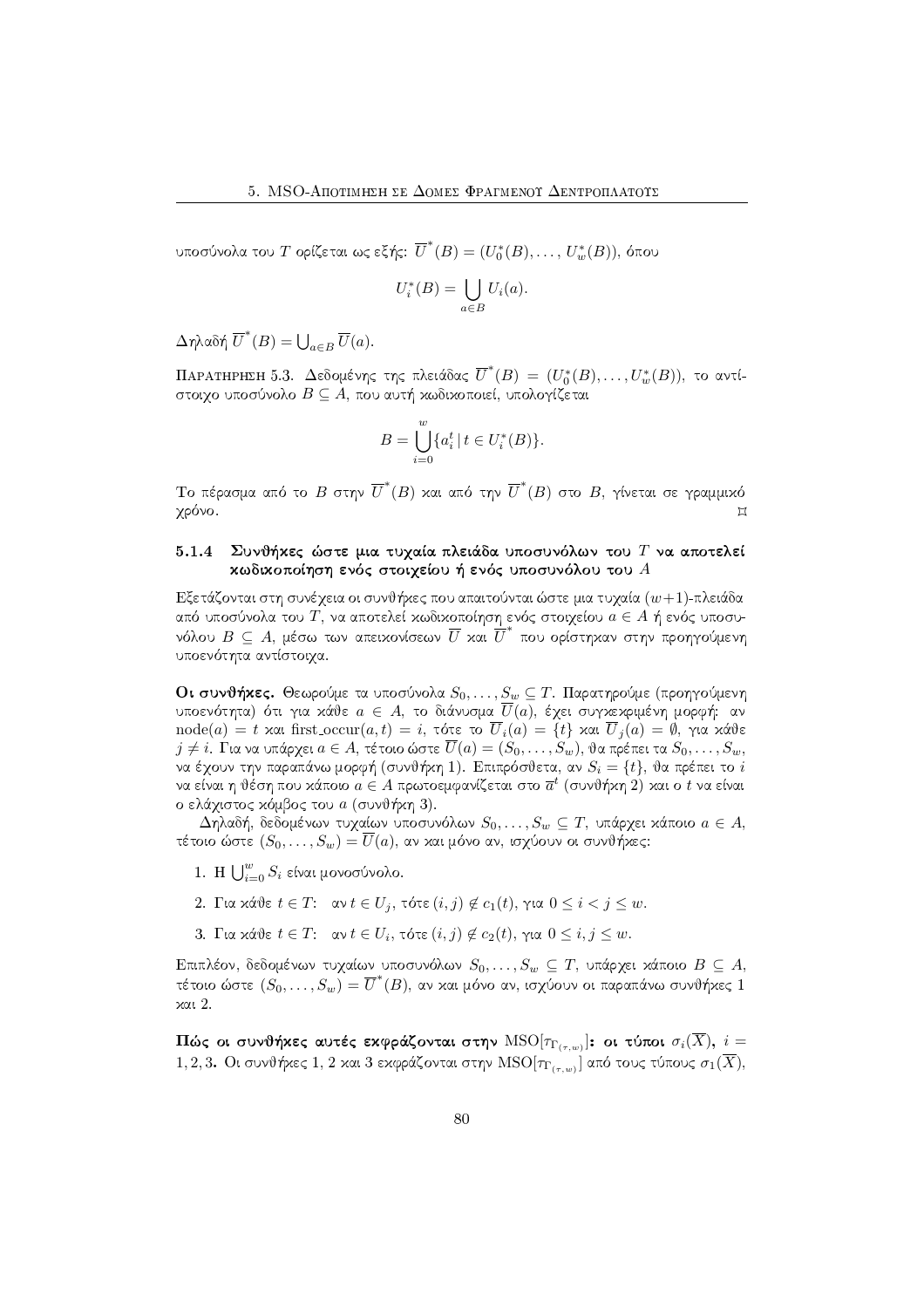σ<sub>2</sub>( $\overline{X}$ ) και σ<sub>3</sub>( $\overline{X}$ ) αντίστοιγα:

$$
\sigma_1(X_0, \dots, X_w) = \forall x \forall y \Big( (\bigvee_{0 \le i \le w} X_i(x) \land \bigvee_{0 \le i \le w} X_i(y)) \to x = y \Big),
$$
  

$$
\sigma_2(X_0, \dots, X_w) = \forall x \bigwedge_{0 \le i < j \le w} \Big( X_j(x) \to \bigwedge_{\gamma \in \Gamma(\tau, w)} \neg P_\gamma(x) \Big),
$$
  

$$
\sigma_3(X_0, \dots, X_w) = \forall x \bigwedge_{0 \le i, j \le w} \Big( X_i(x) \to \bigwedge_{\gamma \in \Gamma(\tau, w)} \neg P_\gamma(x) \Big),
$$
  

$$
\sigma_3(X_0, \dots, X_w) = \forall x \bigwedge_{0 \le i, j \le w} \Big( X_i(x) \to \bigwedge_{\gamma \in \Gamma(\tau, w)} \neg P_\gamma(x) \Big),
$$
  

$$
\varphi \in \Gamma(\tau, w)
$$
  

$$
(i, j) \in \gamma_2
$$

όπου θεωρήσαμε ότι  $\gamma=(\gamma_1,\ldots,\gamma_{m+2}).$ 

 ${\bf O}$ ρισμός των τύπων  ${\rm MSO}[\tau_{\Gamma_{(\tau,w)}}]$ -τύπων  ${\rm Element}(X)$  και  ${\rm Set}(X).$  Με τη βοήθεια των  $\sigma_1(X),\,\sigma_2(X),\,\sigma_3(X),$  ορίζονται οι  $\mathrm{MSO}[\tau_{\Gamma_{(\tau,w)}}]$ -τύποι

Element $(X_0, ..., X_w) = \sigma_1(X_0, ..., X_w) \wedge \sigma_2(X_0, ..., X_w) \wedge \sigma_3(X_0, ..., X_w),$ 

$$
Set(X_0,\ldots,X_w)=\sigma_2(X_0,\ldots,X_w)\wedge \sigma_3(X_0,\ldots,X_w),
$$

με την προφανή ερμηνεία: για τυχαία υποσύνολα  $S_0,\ldots,S_w\subseteq T,$  ισχύουν

$$
\mathcal{T}^* \models \text{Element}(S_0, \dots, S_w) \quad \Leftrightarrow \quad \text{underge a \in A \text{ tétolo } \pi\text{olo} \, (S_0, \dots, S_w) = \overline{U}(a),
$$
\n
$$
\mathcal{T}^* \models \text{Set}(S_0, \dots, S_w) \quad \Leftrightarrow \quad \text{underge a \in A \text{ tétolo } \pi\text{olo} \, (S_0, \dots, S_w) = \overline{U}^*(B).
$$

### 5.1.5  $\,$  Μετάφραση ενός  ${\rm MSO}[\tau]$ -τύπου  $\varphi$  σε έναν  ${\rm MSO}[\tau^*]$ -τύπο  $\varphi^*$

Είδαμε σε προηγούμενη ενότητα πώς μια δεδομένη  $\tau$ -δομή  ${\mathcal A}$  δενδροπλάτους  $w,$  μετατρέπεται σε ένα  $\Gamma_{(\tau,w)}$ -δέντρο  $\mathcal{T}^*$ , το οποίο είναι μια  $\tau^*$ -δομή (συμβολίζουμε με  $\tau^*$  το λεξιχό  $\{E, (P_\gamma)_{\gamma \in \Gamma_{(\tau,w)}}\}$ ). Θα δούμε τώρα ότι σε χάθε  $\mathrm{MSO}[\tau]$ -τύπο  $\varphi$  αντιστοιχεί ένας  $\mathrm{MSO}[\tau^*]$ -τύπος  $\varphi^*$  τέτοιος ώστε ο υπολογισμός του sat\_assign $(\varphi^*,\mathcal{T}^*),$  να οδηγεί στον άμεσο υπολογισμό του  $\mathrm{sat\_assign}(\varphi,T)$ .  $\vdash$ 

H αχριβής διατύπωση δίνεται στο λήμμα που αχολουθεί. Η απόδειξη του λήμματος μας δίνει ταυτόχρονα τον τρόπο χατασχευής του  $\varphi$  από τον  $\varphi^*.$ 

 $\Lambda$ ΗΜΜΑ 5.2 ([13]).  $K$ άθ $\epsilon$  MSO-τύπος φ $(X_1,\ldots,X_k,y_1,\ldots,y_l)$  μπορεί να μεταφραστεί αποτελεσματικά σε έναν τύπο  $\varphi^*(\overline X_1,\dots,\overline X_k,\overline Y_1,\dots,\overline Y_l),$  έτσι ώστε:

i. Για κάθ $\epsilon$   $B_1, \ldots, B_k \subseteq A$ ,  $a_1, \ldots, a_l \in A$  να ισχύ $\epsilon$ ι το  $\epsilon \xi$ ής:

$$
\mathcal{A} \models \varphi(B_1, \ldots, B_k, a_1, \ldots, a_l) \Longleftrightarrow
$$
  

$$
\mathcal{T}^* \models \varphi^*(\overline{U}^*(B_1), \ldots, \overline{U}^*(B_k), \overline{U}(a_1), \ldots, \overline{U}(a_l)).
$$

 $ii$ . Για κάθε  $\overline{S}_1,\ldots,\overline{S}_k,\overline{V}_1,\ldots,\overline{V}_l$  τέτοια ώστε  $\mathcal{T}^*\models\varphi^*(\overline{S}_1,\ldots,\overline{S}_k,\overline{V}_1,\ldots,\overline{V}_l),$ υπάρχουν  $B_1, \ldots, B_k \subseteq A$ ,  $a_1, \ldots, a_l \in A$  τέτοια ώστε  $\overline{S} = \overline{U}^*(B_i)$ , για  $1 \leq i \leq k$  $\kappa$ aı  $V = U(a_i)$ , yıa  $1 \leq i \leq l$ .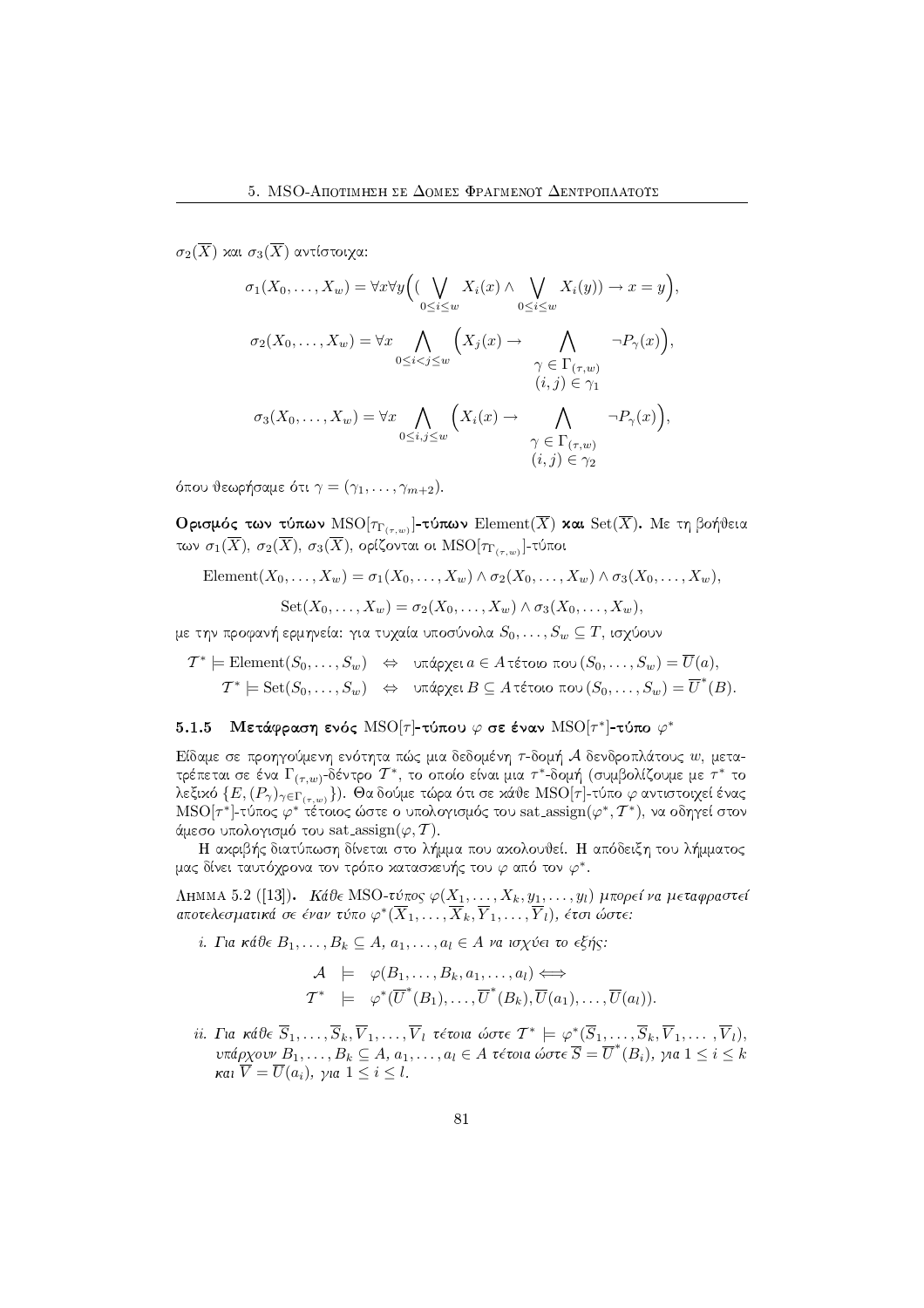Η απόδειξη γίνεται με επαγωγή στην πολυπλοχότητα του τύπου φ χαι βασίζεται στην έννοια της χλειστότητας που παρουσιάζεται στη συνέγεια.

 ${\bf K}$ λειστή πλειάδα: ο τύπος  ${\rm Closed}(S_0, \ldots, S_w).$  Θεωρούμε μια πλειάδα  $S = (S_0, \ldots, S_w)$  $(S_w),$  με  $S_0, \ldots, S_w \subseteq T.$  Η  $S$  ονομάζεται κλειστή, όταν για χάθε  $s,t \in T$  χαι  $0 \leq i,j \leq T$  $w$  ισχύουν τα εξής:

- $1.~$   $\mathrm{A}$ ν  $t\in S_i$  χαι  $(i,j)\in c_1(t),$  τότε  $t\in S_j$
- 2. Αν  $(s,t) \in E^{\mathcal{T}}, s \in S_j$  χαι  $(i, j) \in c_2(t)$ , τότε  $t \in S_i$ .

Εκφράζουμε τις δύο αυτές συνθήκες με τη βοήθεια δύο  $\mathrm{MSO}[\tau^*]$ -τύπων:

$$
\text{Clos}_1(X_0,\ldots,X_w) = \forall x \bigwedge_{0 \leq i,j \leq w} \Big( (X_i(x) \land \bigvee_{\begin{array}{c} \gamma \in \Gamma(\tau,w) \\ (i,j) \in \gamma_1 \end{array}} P_\gamma(x)) \to X_j(x) \Big),
$$

the contract of the contract of the contract of the contract of the contract of the contract of the contract of

$$
\begin{array}{rcl}\n\text{Clos}_2(X_0, \ldots, X_w) & = & \forall x \forall y \Big( E(x, y) \to \\
& \bigwedge_{0 \le i, j \le w} \Big( (X_j(x) \land \bigvee_{0 \le i, j \le w} P_\gamma(y)) \to X_i(y) \Big) \Big), \\
& \qquad \gamma \in \Gamma_{(\tau, w)} \\
& (i, j) \in \gamma_2\n\end{array}
$$

όπου θεωρήσαμε ότι  $\gamma=(\gamma_1,\ldots,\gamma_{m+2}).$ 

 $\mathrm{O}\, \operatorname{MSO}[\tau^*]$ -τύπος  $\mathrm{Closed}(X_0,\ldots,X_w)$  εχφράζει την χλειστότητα:

$$
Closed(X_0, \ldots, X_w) = Clos_1(X_0, \ldots, X_w) \wedge Clos_2(X_0, \ldots, X_w).
$$

 $\Delta$ ηλαδή, για τυχαία υποσύνολα  $S_0,\ldots,S_w \subseteq T,$  έχουμε:

$$
\mathcal{T}^* \models \text{Closed}(S_0, \ldots, S_w) \iff \eta(S_0, \ldots, S_w) \text{ given } \text{value of } \text{min}.
$$

 $\Pi$ ΑΡΑΤΗΡΗΣΗ 5.4.  $\;\Theta$ εωρούμε ένα στοιχείο  $a\in A$  χαι μια χλειστή πλειάδα  $(S_0,\ldots, S_w).$  $\mathrm{Av}\,\left(U_0(a),\ldots,U_w(a)\right)\subseteq\left(S_0,\ldots,S_w\right),$  τότε για χάθε  $t\in T$  χαι  $0\leq i\leq w,$  έχουμε

$$
a_i^t = a \quad \text{and} \quad t \in S_i.
$$

 $\Delta\eta$ λαδή αν μια χλειστή πλειάδα  $S$  περιέχει την  $U(a),$  που αποτελεί την χωδιχοποίηση της πρώτης εμφάνισης του  $a$  στην αντίστοιχη δεντροδιάσπαση, περιέχει κωδικοποιημένες όλες τις εμφανίσεις του  $\it{a}$ .  $\mathcal{F}$ 

Παράδειγμα 5.2. Θεωρούμε το δέντρο  $\mathcal{T}^*$  του προηγούμενου παραδείγματος. Είδαμε ότι  $\overline{U}(2)=(\{t_1\},\emptyset,\emptyset)$ . Η  $(\{t_1,t_2,t_3\},\{t_3,t_4\},\{t_3\})$  είναι μια χλειστή πλειάδα για το  $\mathcal{T}^*,$ που περιέγει την  $\overline{U}(2)$ . Παρατηρούμε ότι αυτή περιέγει όλες τις εμφανίσεις του 2 στην  $\alpha$ ντίστοιχη δεντροδιάσπαση.<br>  $\diamond$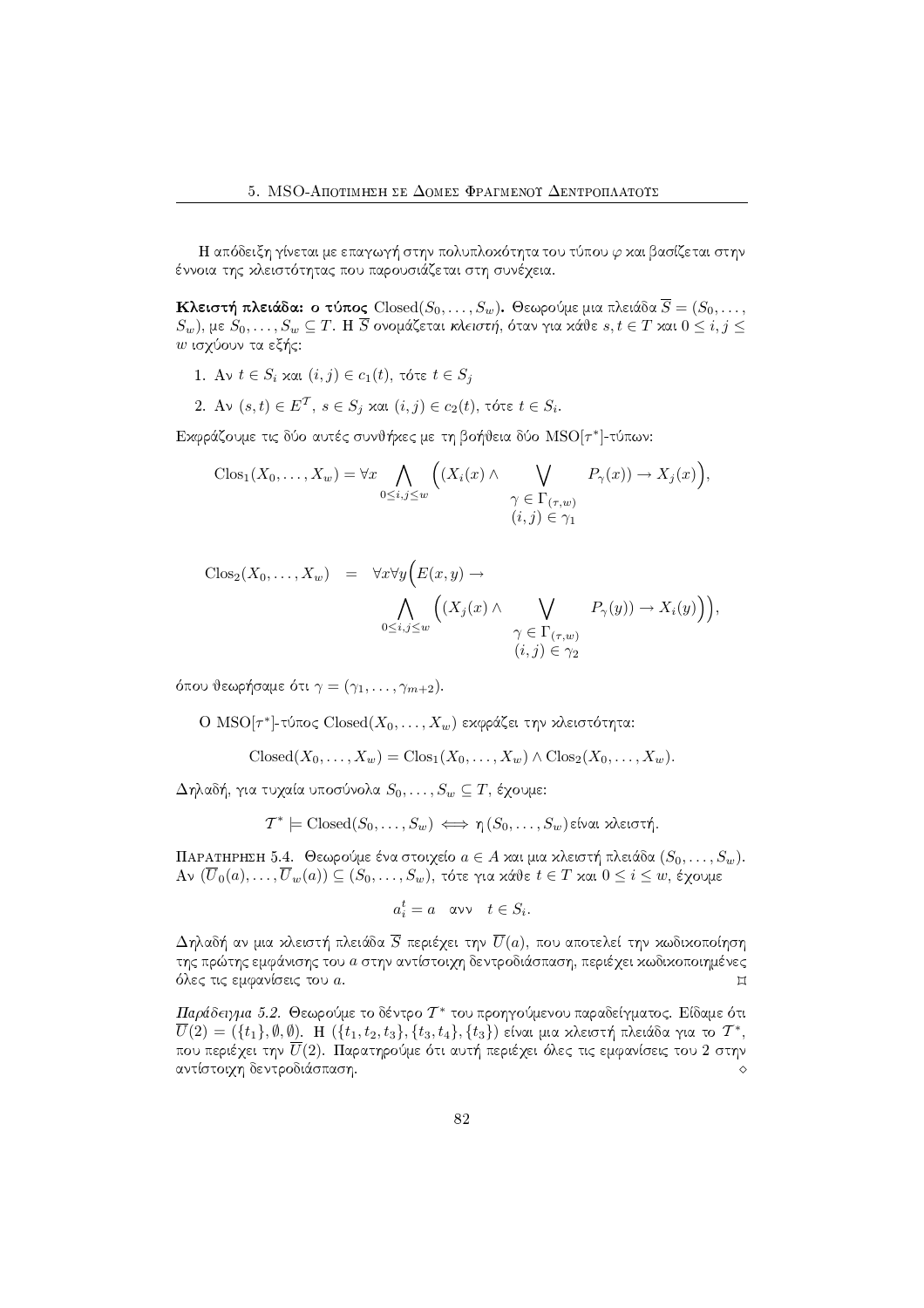### 5.1.6 - Τα βήματα του αλγορίθμου: αποτελέσματα πολυπλοχότητας

Tο πρόβλημα και τα βήματα επίλυσης του περιγράφονται στον παρακάτω πίνακα.

- $\vdash\ \mathop{\rm E}\nolimits$ ίσοδος:  $\tau$ -δομή  $\mathcal{A},\ \mathop{\rm MSO}\nolimits[\tau]$ -τύπος  $\varphi(X_1,\ldots,X_k,x_1,\ldots,x_l).$
- Πρόβλημα: Υπολογισμός του sat assign( $\varphi$ , A).
	- 1. Υπολογισμός μιας ειδιχής  $w$ -δεντροδιάσπασης  $(\mathcal{T},(\overline{a}^n)_{n\in T})$  της  $|$ δομής  $\mathcal A,$  όπου  $w = \mathrm{tw}(\mathcal A).$
	- 2. Υπολογισμός του  $\Gamma_{(\tau,w)}$ -δέντρου  $\mathcal{T}^*.$
	- 3. Υπολογισμός του  ${\rm MSO}[\tau^*]$ -τύπου  $\varphi^*(\overline{X}_1,\ldots,\overline{X}_k,\overline{Y}_1,\ldots,\overline{Y}_l).$
	- 4. Υπολογισμός sat assign( $\varphi^*, T^*$ )
	- 5. Υπολογισμός του sat assign $(\varphi, \mathcal{T} ).$

Θεαρμма 5.1 ([13]). - Δ $\epsilon$ δομένης μιας τ-δομής Α, και ενός MSO[τ]-τύπου  $\varphi(X_1, \ldots,$  $X_k, x_1, \ldots, x_l$ ), υπάρχει μια συνάρτηση  $f : \mathbb{N} \times \mathbb{N} \to \mathbb{N}$  και ένας αλγόριθμος ο οποίος επιλύει το πρόβλημα της αποτίμησης για τον MSO τύπο  $\varphi$  στη δομή  ${\mathcal{A}}$  σε χρόνο

 $f(\|\varphi\|, \text{tw}(\mathcal{A})) \cdot (|A| + \|\text{sat\_assign}(\varphi, \mathcal{T})\|).$ 

AΠΟΔΕΙΞΗ. Η απόδειξη αποτελεί ανάλυση της πολυπλοχότητας των βημάτων του αλγο- $\rho$ ίθμου με τη βοήθεια των Θεωρημάτων 2.1 και 3.2 και των Λημμάτων 5.1 και 5.2.  $\clubsuit$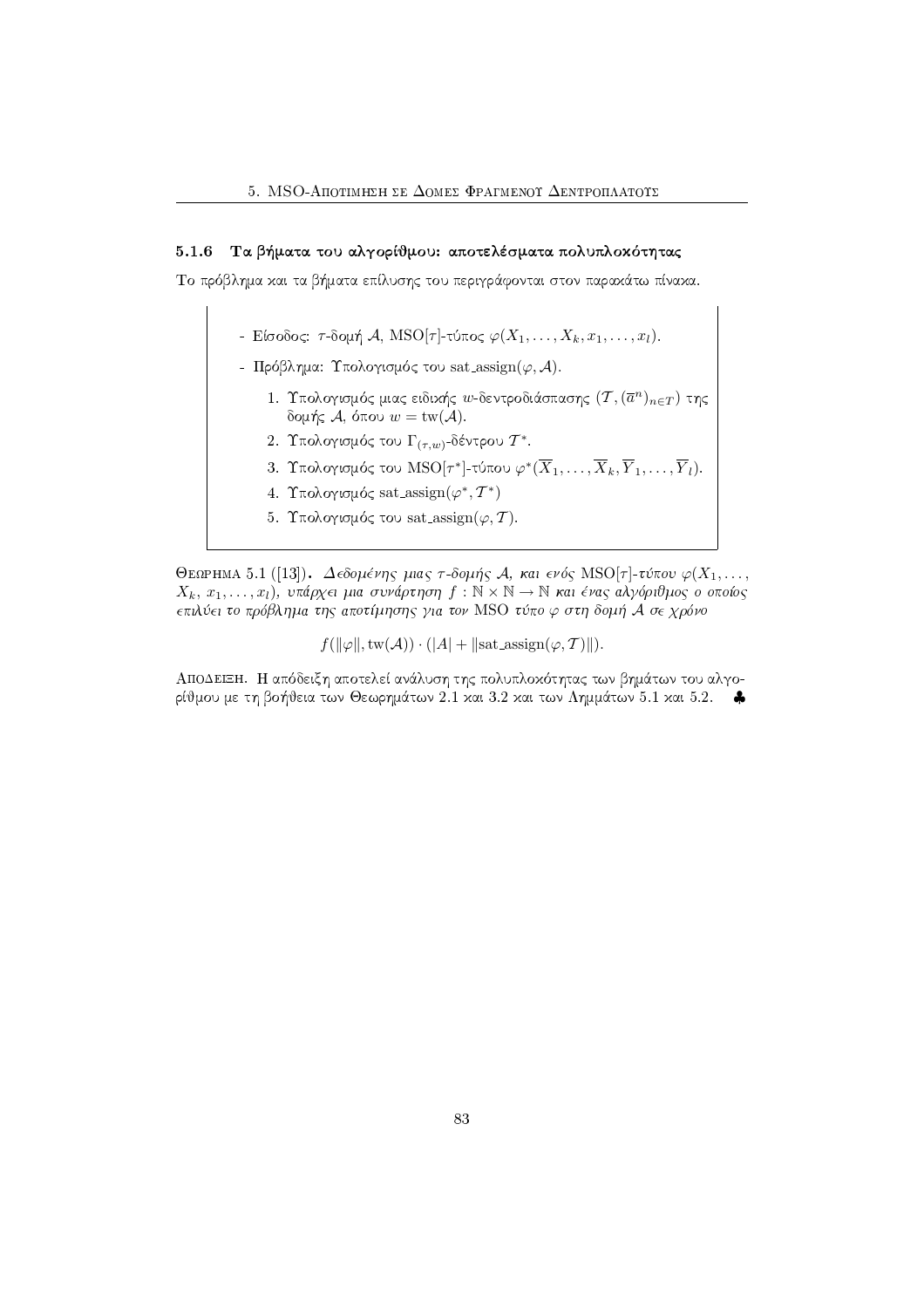## Παραρτήματα

#### $H$  MSO<sub>0</sub>  $\mathbf{A}$

Από την MSO λογική στην MSO<sub>0</sub> λογική: μετάφραση του  $\varphi$  σε ένα νέο τύπο φ' γωρίς πρωτοβάθμιες μεταβλητές. Συγνά κατά τη μελέτη της μοναδιαίας δευτεροβάθμιας λογικής χρησιμοποιούμε ένα τροποποιημένο λογικό σύστημα το οποίο έχει την ίδια εκφραστική δύναμη με την MSO και το οποίο ονομάζεται MSO<sub>0</sub> λογική (ο συγχεχριμένος συμβολισμός οφέιλεται στον Thomas, βλέπε [22]). Η MSO<sub>0</sub> λογιχή έγει απλούστερο συνταχτιχό στο οποίο χαταργούνται οι πρωτοβάθμιες μεταβλητές χαι έχουμε μόνο μεταβλητές συνόλων. Η ιδέα είναι να 'μιμηθούμε' τα στοιχεία με τη βοήθεια μονοσυνόλων. Έτσι για παράδειγμα ο $X(x)$ θα αντικατασταθεί στην  $\overline{\text{MSO}}_0$ από τον  $\{x\}\subseteq X.$  Γενικότερα έχουμε τους εξής νέους ατομικούς τύπους για την  $\mathrm{MSO}_0$ λογική σε χρωματισμένα δέντρα Τ(Γ):

 $X \subseteq Y$ , Sing(X), Suc<sub>1</sub>(X,Y), Suc<sub>2</sub>(X,Y),  $X \subseteq P_{\gamma}(\gamma \in \Gamma)$ 

με την προφανή σημασία, δηλαδή το  $X$  είναι υποσύνολο του  $Y$ , το  $X$  είναι μονοσύνολο, τα X, Y είναι μονοσύνολα  $\{x\}, \{y\}$  με  $S_1(x, y), S_2(x, y)$  και το X είναι υποσύνολο του  $P_{\gamma}$  αντίστοιχα.

Η μετάφραση από την MSO στην MSO<sub>0</sub> λογική γίνεται εύκολα με επαγωγή στην πολυπλοχότητα των MSO-τύπων. Οι αντίστοιχοι χανόνες μετατροπής περιγράφονται δίνονται στον Πίναχα 15. Με βάση αυτούς ο δεδομένος MSO-τύπος  $\varphi(X_1,\ldots,X_l,x_1,\ldots,x_m)$ μετατρέπεται εύχολα σε έναν  $\mathrm{MSO}_{0}$ -τύπο  $\varphi'(X_1,\ldots,X_l,Y_1,\ldots,Y_m)$ .

| MSO-τύπος $\varphi$ | $MSO_0$ -τύπος $\varphi'$                                              |
|---------------------|------------------------------------------------------------------------|
| Y(x)                | $\overline{\mathrm{Sing}(X)} \wedge X \subseteq Y$                     |
| $x = y$             | $\overline{\text{Sing}(X)} \wedge \text{Sing}(Y) \wedge X \subseteq Y$ |
| $S_i(x,y)$          | $Suc_i(X, Y)$                                                          |
| $P_{\gamma}(x)$     | $\text{Sing}(X) \wedge X \subseteq P_{\gamma}$                         |
| $\exists x \phi$    | $\exists X \phi'$                                                      |
|                     |                                                                        |
|                     |                                                                        |

Πίναχας 15: Κανόνες μετασχηματισμού.

Παράδειγμα Α.1. Ο MSO-τύπος  $\forall x (P_{\gamma}(x) \rightarrow \exists y (S_1(x, y) \land Z(y))$ , μεταφράζεται στον  $MSO<sub>0</sub>$ -τύπο:

 $\forall X (\operatorname{Sing}(X) \wedge X \subseteq P_\gamma \to \exists Y (\operatorname{Sing}(Y) \wedge \operatorname{Suc}_1 (X,Y) \wedge Y \subseteq Z).$ 

 $\Diamond$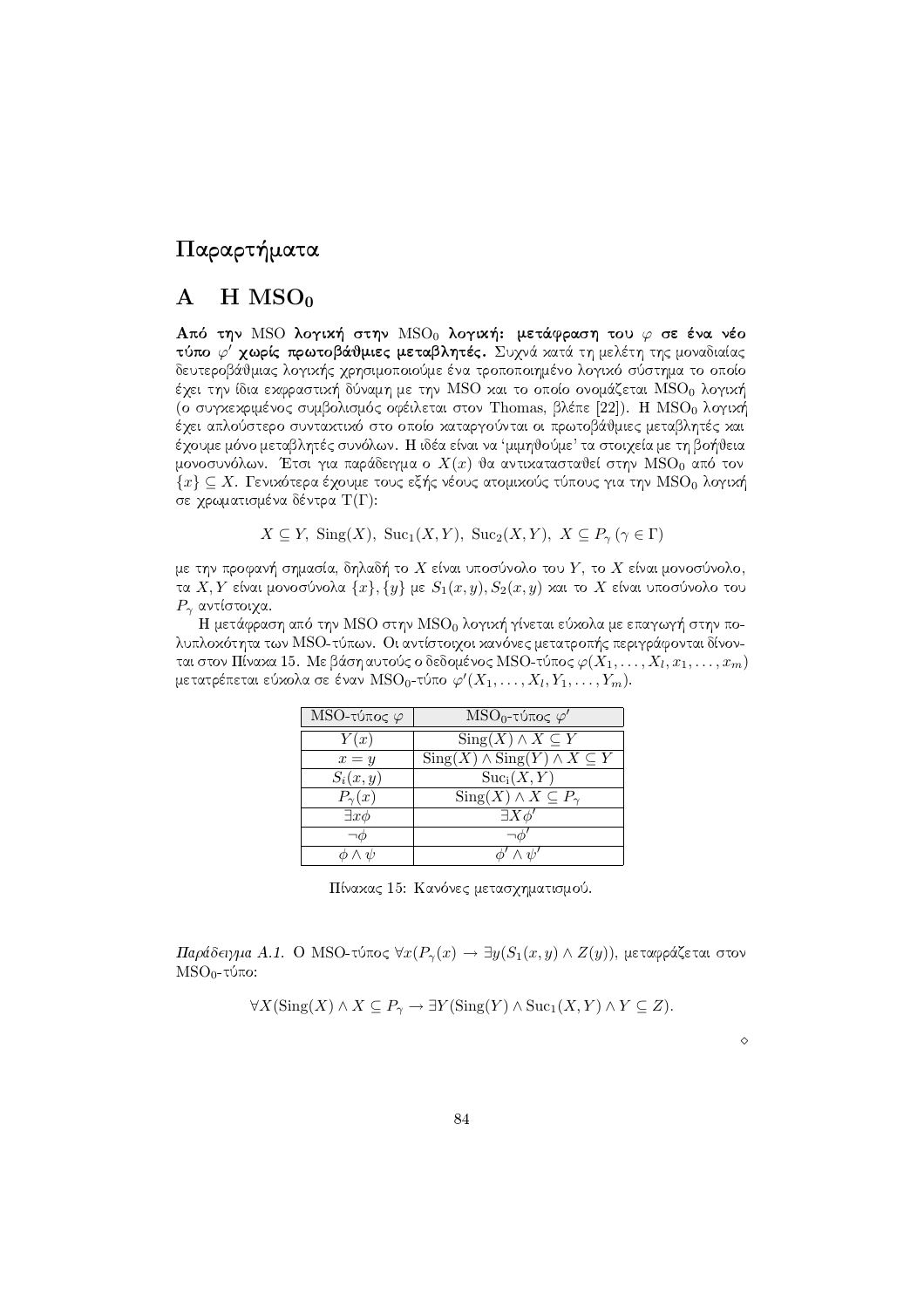## Αχυχλικές συζευχτικές ερωτήσεις της πρωτοβάθ-<sub>B</sub> μιας λογικής (FO Acyclic Conjunctive Queries)

Βασικές έννοιες. Ατομικοί τύποι (atomic formulas) ή άτομα (atoms) ονομάζονται οι τύποι της πρωτοβάθμιας λογικής που έχουν τη μορφή  $x = y$  ή  $R(x_1 \dots x_r)$  για κάποιο r-μελές σύμβολο σγέσης. Τα λεκτικά (literals) είναι ατομικοί τύποι ή ατομικοί τύποι με άρνηση. Δεδομένου ενός τύπου  $\varphi$ , το σύνολο των ατομιχών τύπων που εμφανίζονται στον  $\varphi$ , συμβολίζεται με atoms( $\varphi$ ). Ενώ με var( $\varphi$ ) συμβολίζεται το σύνολο των μεταβλητών που εμφανίζονται στον  $\varphi$  χαι με free( $\varphi$ ) το σύνολο των ελεύθερων μεταβλητών του φ. Σε κάθε τύπο φ αντιστοιχεί ένας υπεργράφος

$$
\mathcal{H}_{\varphi} = (\text{var}(\varphi), \{\text{var}(\alpha) \mid \alpha \in \text{atoms}(\varphi)\}),
$$

που είναι ο υπεργράφος του τύπου φ. Ο υπεργράφος  $\mathcal{H}_{\varphi}$  έχει για σύνολο χορυφών τις μεταβλητές του τύπου φ χαι χάθε υπεραχμή του είναι το σύνολο των μεταβλητών που εμφανίζονται σε κάποιον ατομικό τύπο του φ. Μια δεντροδιάσπαση ενός τύπου φ είναι μια δεντροδιάσπαση του υπεργράφου  $\mathcal{H}_{\varphi}$  του τύπου. Μια δεντροδιάσπαση  $(\mathcal{T}, (X_t)_{t\in T})$ ενός τύπου  $\varphi$  ονομάζεται αυστηρή (strict) εάν υπάρχει ένας χόμβος  $t \in T$  του δέντρου Τ τέτοιος που το block  $X_t$  να περιέχει τις ελεύθερες μεταβλητές του τύπου  $\varphi$ , δηλαδή τέτοιος ώστε free $(\varphi) \subseteq X_t$ .

Μια συζευκτική ερώτηση (conjuctive query) είναι ένας FO-τύπος που έχει την εξής μορφή:

$$
\exists y_1 \ldots \exists y_m \bigwedge_{i=1}^n \alpha_i,
$$

όπου οι  $\alpha_1, \ldots, \alpha_n$  είναι ατομιχοί τύποι.

Το πρόβλημα της εύρεσης των αναθέσεων για συζευχτικές ερωτήσεις. Για  $x$ άθε τύπο  $\varphi(x_1,\ldots,x_l)\in\mathrm{FO},$  το σύνολο sat\_assign $(\varphi,\mathcal{A})$  είναι μια  $\{x_1,\ldots,x_l\}$ -σχέση πάνω στο σύνολο Α. Ειδικότερα, για μία ερώτηση  $\varphi(x_1,\ldots,x_l)=\exists y_1\ldots\exists y_m\bigwedge_{i=1}^n\alpha_i,$ το σύνολο $\varphi(x_1,\ldots,x_l)$ σε μια δομή $\mathcal A$  είναι

sat\_assign( $\varphi$ ,  $\mathcal{A}$ ) =  $\pi_{\{x_1,...,x_l\}}$ (sat\_assign( $\alpha_1$ ,  $\mathcal{A}$ )  $\bowtie$  ...  $\bowtie$  sat\_assign( $\alpha_n$ ,  $\mathcal{A}$ )).

Δηλαδή το πρόβλημα της εύρεσης των αναθέσεων που ικανοποιούν μία συζευκτική ερώτηση  $\exists y_1 \ldots \exists y_m \bigwedge_{i=1}^n \alpha_i$ , ανάγεται στον υπολογισμό της  $\{x_1, \ldots, x_l\}$ -σχέσης

$$
\pi_{\{x_1,\ldots,x_l\}}\Big(\underset{1\leq i\leq n}{\bowtie} \operatorname{sat-assign}(\alpha_i,\mathcal{A})\Big).
$$

Ο αλγόριθμος του Γιαννακάκη. Γενικά το αποτέλεσμα μιας ακολουθίας από πράξεις συνένωσης μπορεί να γίνει πάρα πολύ μεγάλο. Έτσι χατά τον υπολογισμό μιας ερώτησης  $\pi_X(\underset{1\leq i\leq n}{\bowtie}\mathcal{R}_i)$  είναι επιθυμητό να αποφεύγεται, όπου είναι δυνατό, ο υπολογισμός της πλήρους συνένωσης  $\underset{1\leq i\leq n}{\bowtie}\mathcal{R}_i$  και η μετέπειτα προβολή πάνω στο σύνολο  $X$ . Μια αποτελεσματιχή στρατηγιχή αποτίμησης, προς αυτή την χατεύθυνση, είναι αυτή χατά την οποία παρεμβάλλονται υπολογισμοί συνενώσεων και προβολών με αποτέλεσμα να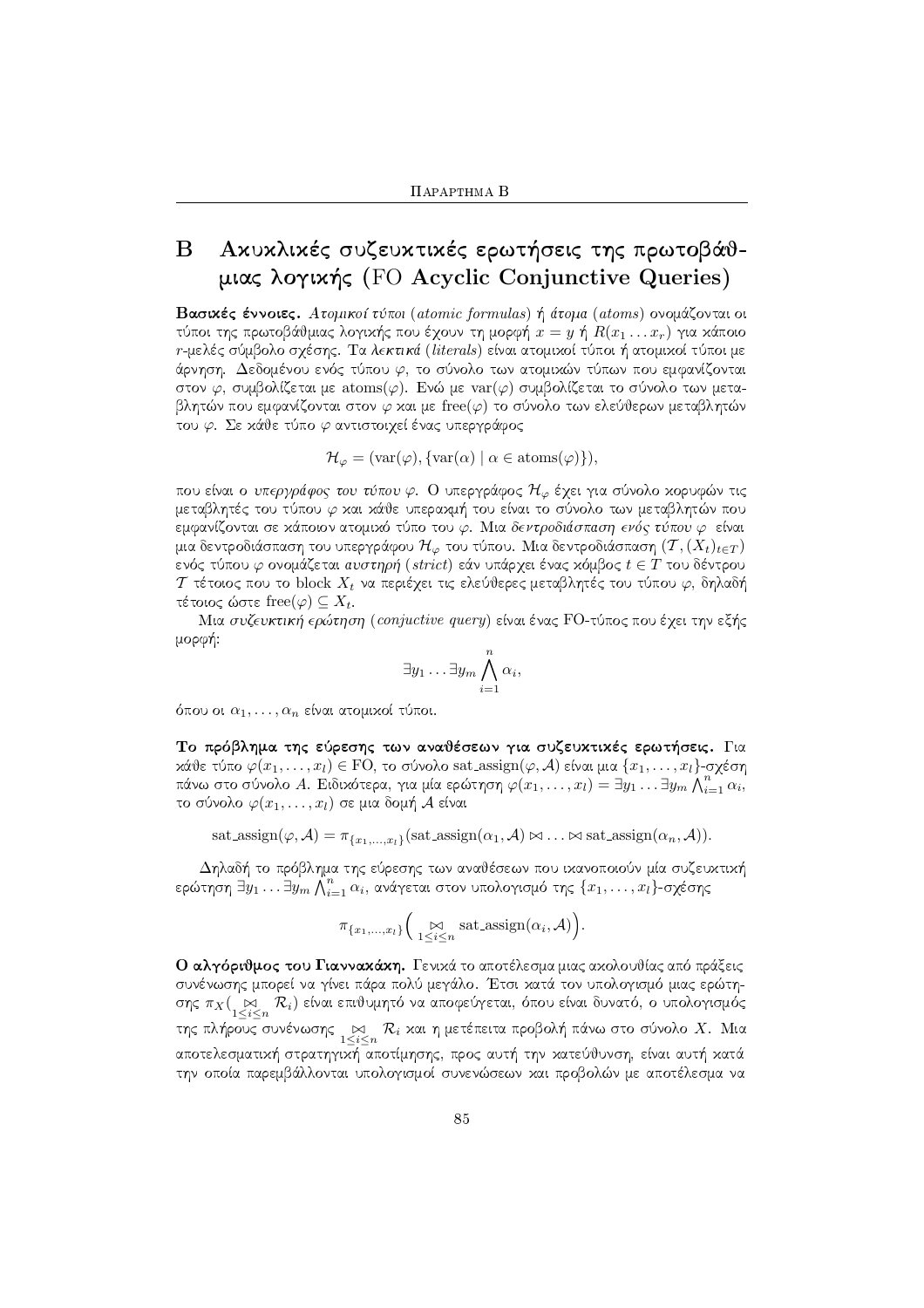μειώνεται το μέγεθος των ενδιάμεσων αποτελεσμάτων. Η παραπάνω διαδικασία είναι γνωστή ως υπολογισμός των ημι-συνενώσεων (semi-joins) (βλέπε επίσης [2]). Δεδομένης μιας Χ-σχέσης  $\mathcal R$  χαι δεδομένης μιας  $Y$ -σχέσης  $\mathcal S$ , η ημι-συνένωση της σχέσης  $\mathcal R$  με τη σγέση  $\mathcal S$  είναι  $\pi_X(\mathcal R \bowtie \mathcal S)$ . Ισγύει ότι  $\mathcal R \bowtie \mathcal S = (\pi_X(\mathcal R \bowtie \mathcal S)) \bowtie \mathcal S$ . Ο αλγόριθμος του Γιανναχάχη βασίζεται στην ιδέα του υπολογισμού ημι-συνενώσεων χατά την αποτίμηση αχυχλιχών συζευτιχών ερωτήσεων.

Παρουσιάζουμε τα βασικά σημεία αυτού του αλγόριθμου του Γιαννακάκη (Λήμματα Β.1 χαι Β.2) όπως αυτά δίνονται στο [13]. Η χεντριχή ιδέα υπολογισμού μιας συζευκτικής ερώτησης φ σε μια δομή Α είναι η εξής: θεωρούμε ότι μπορεί να υπολογιστεί αποτελεσματικά μία δεντροδιάσπαση  $(T, (X_t)_{t \in T})$  του  $\varphi$ , και για κάθε  $t \in T$ , η  $X_{t-1}$ σχέση

$$
\mathcal{P}_t = \bigotimes_{\alpha \in \text{atoms}(\varphi)} \text{sat-assign}(\alpha, \mathcal{A}).
$$
  
var( $\alpha$ )  $\subseteq X_t$ 

Παρατηρούμε ότι sat\_assign(φ, A) =  $\pi_{\text{free}(\omega)}(\bowtie_{t \in T} P_t)$  και έτσι μπορούμε να χρησιμοποιήσουμε το Λήμμα Β.2 για τον υπολογισμού του sat\_assign( $\varphi$ , A). Ειδικά για την περίπτωση που η δεντροδιάσπαση του τύπου είναι αυστηρή αρχεί να εφαρμοστούν τα δύο βήματα του Λήμματος Β.1.

ΛΗΜΜΑ Β.1. Υπάρχει ένας αλγόριθμος ο οποίος επιλύει το πρόβλημα που ακολουθεί σε  $\chi \rho \omega \sigma O(|T| \cdot \max_{t \in T} ||\mathcal{P}_t||)$ :

- Είσοδος: Δεντροδιάσπαση (T, (X<sub>t</sub>)<sub>t</sub>∈T), X<sub>t</sub>-σχέση P<sub>t</sub>, t ∈ T.  
\n- Πρόβλημα: Υπολογισμός της 
$$
R_t = \pi_{X_t}(\bowtie_{t \in T} P_t)
$$
, t ∈ T.

ΑΠΟΔΕΙΞΗ. Ο αλγόριθμος πραγματοποιεί δύο περάσματα στο δέντρο της δενροδιάσπασης: ένα bottom-up και ένα top-down.

1. Bottom-up πέρασμα: Υπολογίζεται για κάθε κόμβο  $t \in T$  μια σχέση  $\mathcal{Q}_t =$  $\pi_{X_t}(\bowtie_{u>\mathcal{T}_t}\mathcal{P}_u)$ . Ο υπολογισμός πραγματοποιείται με κατεύθυνση από τα φύλλα προς τη ρίζα. Αν ο t είναι φύλλο, τότε  $\mathcal{Q}_t = \mathcal{P}_t$  χαι αν ο t είναι εσωτεριχός χόμβος με παιδιά  $t_1, \ldots, t_m$ , είναι

$$
Q_t = \mathcal{P}_t \bowtie \Big(\bigotimes_{1 \leq j \leq m} \pi_{X_t}(Q_{t_j})\Big).
$$

2. Τοp-down πέρασμα: Αν r είναι η ρίζα του Τ, τότε  $\mathcal{R}_r = \mathcal{Q}_r$ . Ενώ για χάθε  $x$ όμβο  $t \in T \setminus \{r\}$  με πατέρα s είναι

$$
\mathcal{R}_t = \pi_{X_t}(\mathcal{R}_s) \bowtie \mathcal{Q}_t.
$$

ΛΗΜΜΑ Β.2. Υπάρχει ένας αλγόριθμος ο οποίος επιλύει το πρόβλημα που ακολουθεί σε  $\chi \rho \omega \omega \, O(|T| \cdot (\max_{t \in T} ||\mathcal{P}_t||) \cdot ||\mathcal{S}||).$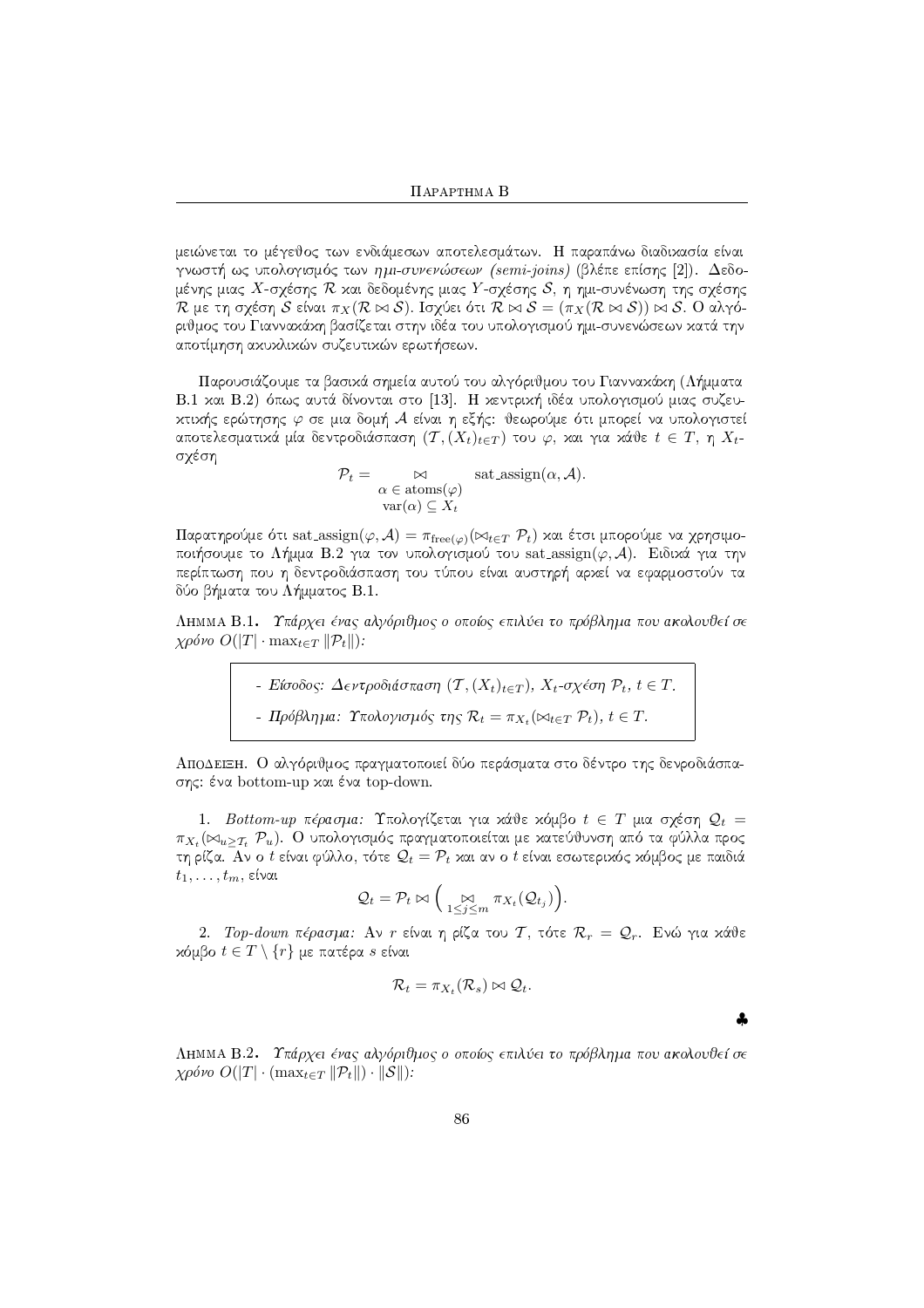- Είσοδος:  $(T, (X_t)_{t \in T}), X \subseteq \bigcup_{t \in T} X_t, X_t$ -σχέση  $\mathcal{P}_t, t \in T$ .
- Πρόβλημα: Υπολογισμός της  $S = \pi_X(\bowtie_{t \in T} \mathcal{P}_t)$ .

ΑΠΟΔΕΙΞΗ. Υπολογίζονται αρχικά οι σχέσεις  $(\mathcal{R}_t)_{t \in T}$  του Λήμματος Β.1

 $\Gamma$ ια κάθε κόμβο $t\in T,$ ορίζεται $Y_t=\bigcup_{u\geq \mathcal{T}_t}(X\cup X_u).$  Επίσης αν ο $t$ έχει πατέρα $s,$ τότε θεωρείται ότι είναι  $Z_t=X_t\cup X_s$ και για τη ρίζα είναι  $Z_r=\emptyset.$  Υπολογίζεται για κάθε t μια σχέση

$$
\mathcal{S}_t = \pi_{Y_t \cup Z_t} \Big( \underset{u \geq T_t}{\bowtie} \mathcal{R}_u \Big).
$$

Τότε  $\mathcal{S} = \mathcal{S}_r$ . Ο υπολογισμός των  $\mathcal{S}_t$ ,  $t \in T$ , πραγματοποιείται με κατεύθυνση από τα φύλλα προς τη ρίζα (bottom-up). Αν ο t είναι φύλλο, τότε  $\mathcal{S}_t = \pi_{Y_t \cup Z_t}(\mathcal{R}_t)$  και αν ο t είναι εσωτερικός κόμβος με παιδιά  $t_1, \ldots, t_m$ , είναι

$$
Q_t = \pi_{Y_t \cup Z_t}(\mathcal{R}_t \bowtie \mathcal{S}_{t_1} \ldots \bowtie \mathcal{S}_{t_m}).
$$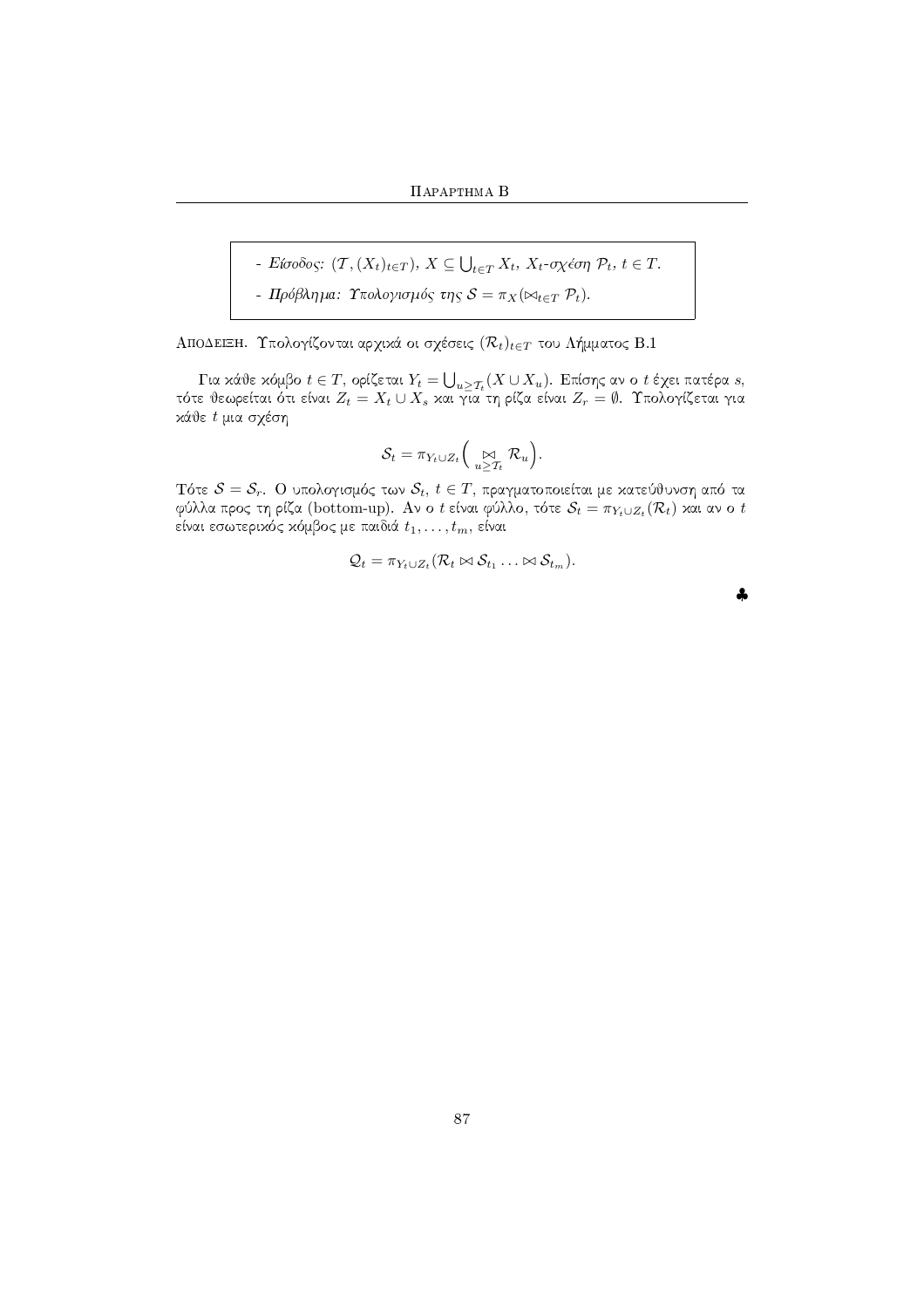## $\blacksquare$  . The contract of  $\blacksquare$  and  $\blacksquare$  and  $\blacksquare$  and  $\blacksquare$  and  $\blacksquare$  and  $\blacksquare$  and  $\blacksquare$  and  $\blacksquare$  and  $\blacksquare$  and  $\blacksquare$  and  $\blacksquare$  and  $\blacksquare$  and  $\blacksquare$  and  $\blacksquare$  and  $\blacksquare$  and  $\blacksquare$  and  $\blacksquare$  and  $\blacksquare$  an

- [1] S. Abiteboul, P. Buneman, and D. Suciu. *Data on the Web*. Morgan Kaufmann Publishers, 2000.
- . S. Abiteboul, R. Hull, and V. Vianu. Foundations of Databases. Addison-Wesley, 1995.
- [3] S. Arnborg, J. Lagergren, and D. Seese. Easy problems for tree-decomposable graphs. Journal of Algorithms, 12:308-340, 1991.
- [4] J.R. Büchi. Weak second-order arithmetic and finite automata. Zeitschrift für mathematische Logic und Grundlagen der Mathematik, 6:66-92, 1960.
- H.L. Bodlander. A tourist guide through treewidth. Acta Cybernetica, 11:1-21, 1993.
- H.L. Bodlander. A linear-time algorithm for finding tree-decompositions of small treewidth. SIAM Journal on Coumputing, 25:1305-1317, 1996.
- [7] B. Courcelle. Graph rewriting: An algebraic and logic approach. In J. van Leeuwen, editor, Handbook of Theoretical Computer Science, volume 2, pages 194-242. Elsevier Science Publishers, 1990.
- ^ J.E. Doner. Decidability of the weak second-order theory of two successors. Notices Amer. Math. Soc., 12:365-468, March 1965.
- World Wide Web Consortium. Extensible Markup Language (XML). http://www.w3.org/XML/.
- [10] J.E. Doner. Tree Acceptors and some of their Applications. Journal of Computer and System Sciences, 4:406-451, 1970.
- [11] R.G. Downey and M.R. Fellows. *Parameterized Complexity*. Springer-Verlag, 1999.
- [12] H.D. Ebbinhaus and J. Flum. Finite Model Theory. Springer-Verlag, 2nd edition, 1999.
- [13] J. Flum, M. Frick, and M. Grohe. Query Evaluation via tree-decompositions. Journal of the ACM, 49(6):716-752, 2002.
- [14] M. Frick. Easy instances for Model Checking. PhD thesis, Albert-Ludwigs-Univestität Freiburg, 2001.
- [15] M. Frick, M. Grohe, and C. Koch. Query Evaluation on Compressed Trees. In Proceedings of the 18th Annual IEEE Symposium on Logic in Computer Science LICS, June 2003. To appear.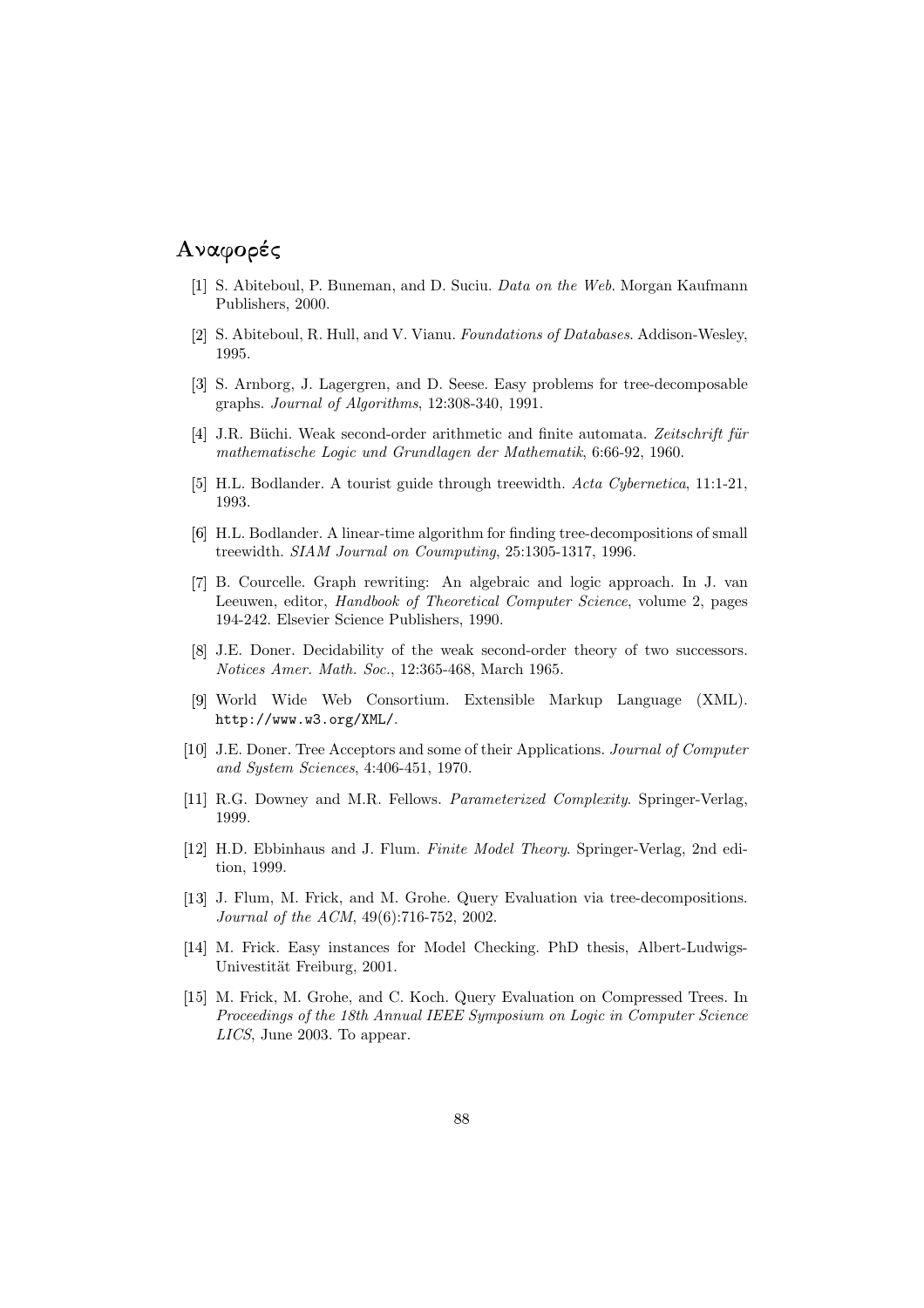```
ANA\PhiOPE\Sigma
```
- [16] G. Gottlob and C. Koch. Monadic Datalog and the Expressive Power of Web Information Extraction Languages, Nov. 2002. Journal version of PODS'02 paper, submitted.
- [17] N. Klarlund, T. Schwentick and D. Suciu. XML: Model, Schemas, Types, Logics, and Queries. In Logics for Emerging Applications of Databases, Springer, 1-41, 2003.
- [18] C. Koch. Efficient Processing of Expressive Node-Selecting Queries on XML Data in Secondary Storage: A Tree Automara-based Approach. In Proc. VLDB, 2003.
- [19] F. Neven. Automata, logic and XML. In *Computer Science Logic*, pages 2-26, 2002.
- [20] F. Neven and T. Schwentick. Query Automata. In Proceedings of the 18th ACM SIGACT-SIGMOD-SIGART Symposium on Principles of Database Systems, pages 205-214, 1999.
- [21] J. Thatcher and J. Wright. Generalized Finite Automata Theory with an Application to a Decision Problem of Second-order Logic. Mathematical Systems Theory, 2(1):57-81, 1968.
- [22] W. Thomas. Languages, Automata, and Logic. In G.Rozenberg and A. Salomaa, editors, Handbook of Formal Languages, volume 3, chapter 7, pages 386-455. Springer Verlag , 1997.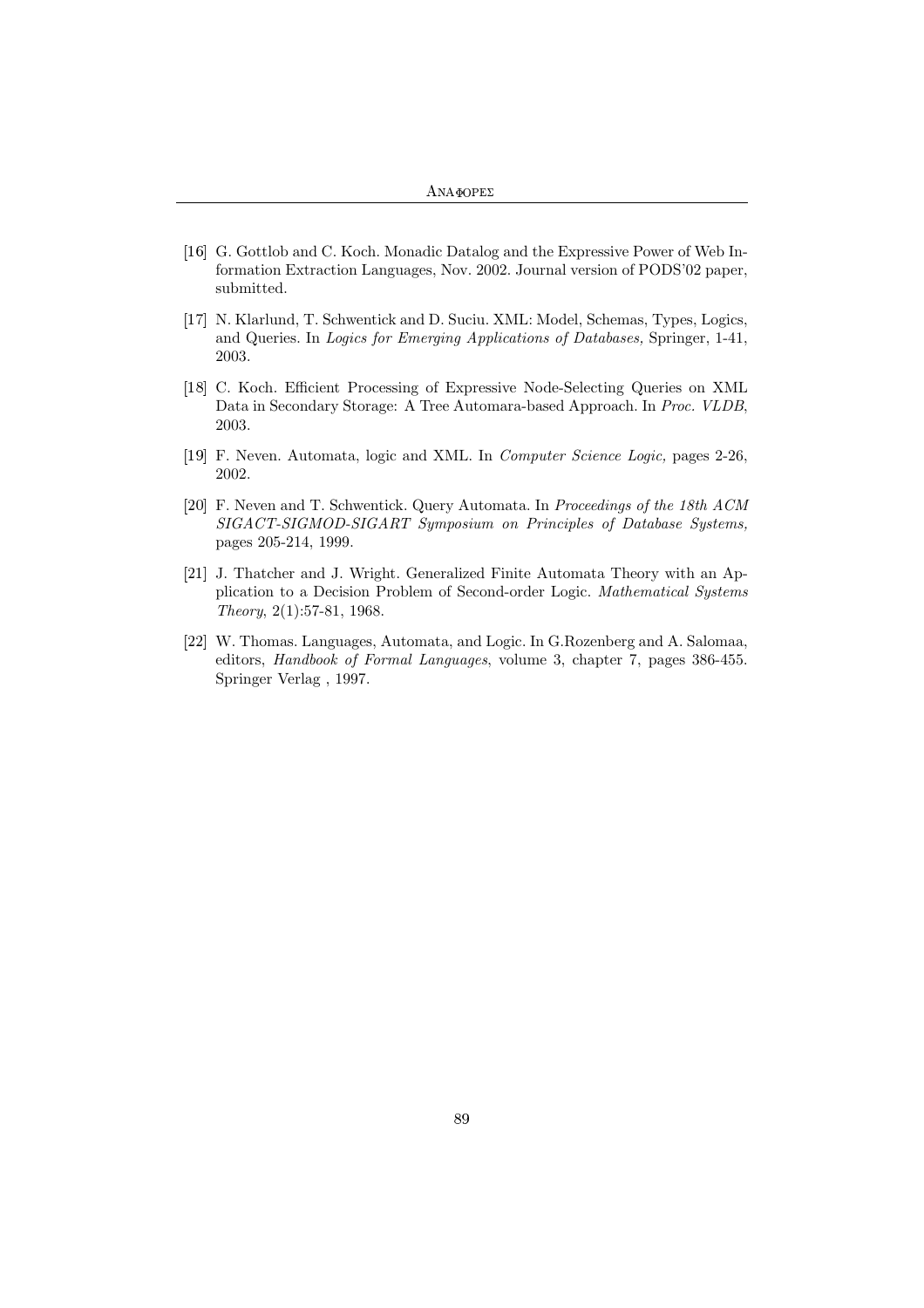## $\blacksquare$  . The set of  $\blacksquare$

 $A_1 \cup A_2$ , 24  $\mathfrak{A}_{\varphi}$ , 16  $accept\_add\_col(\mathfrak{A}_{\varphi}, \mathcal{T}), 23$  $accept\_add\_col(n), 59$  $\mathrm{accept\_assign}(\mathfrak{A}_{\varphi}, \mathcal{T}), 22$  $\text{accept\_assign}(\mathfrak{A}_{\varphi}, \mathcal{T}_n), 29$  $accept\_assign(n), 29$ accept assign $(n,(q, q_1, q_2))$ , 37  $Accept\_Colors_n, 59$  $add\_{col}(\varrho, \mathcal{T}), 24$ Add\_Colors<sub>q,q1</sub>,<sub>q2</sub> $(n)$ , 37  $\operatorname{assign}(n, \overline{\epsilon}), 24$  $\operatorname{assign}(n, q)$ , 27  $\operatorname{assign}(\varrho, \mathcal{T}), 24$ Assigns<sub>q,q1,q2</sub> $(n)$ , 37  $c, 5$  $c_{\overline{B}}$ , 13  $\mathcal{C}_{\Gamma,\varphi}, 14$  $\mathcal{C}_{\mathcal{T},\varphi},$ 14 Color. 54 Equal<sup>\*</sup> $(X, Y)$ , 17  $\varphi(\mathbf{T}), 71$ Final States, 54 Final States<sub>r</sub>, 55  $\gamma$  add colors, 25  $\gamma$ <sub>-add-colors<sub>q,q1</sub>,<sub>q2</sub>, 25</sub>  $\gamma$ -start states, 25  $\gamma$ -start transitions, 25  $\gamma$ -states triangles, 25  $\gamma$ -transitions, 25  $\Gamma_k$ , 13  $MSO, 3$  $MSO^*, 17$  $\mathrm{node}(a), 79$  $\mathrm{node}(e), 9$  $node(v), 9$ 

 $P^*_{\gamma}(X)$ , 17 P Transitions<sub>n</sub>, 58  $\pi_{X_{j_1},\dots,X_{j_m}}(\mathcal{R}),\,53$ pot\_runs $(\mathfrak{A}_{\varphi}, \mathcal{T})$ , 23 pot\_states $(\mathfrak{A}_{\varphi}, n), 29$ pot transitions  $(\mathfrak{A}_{\varphi}, n)$ , 46  $[Q]^{\leq 2}, 6$  $\rho_{\overline{B}}$ , 23  $s, 6$  $s_i, 5$  $S_i(x, y)$ , 5 S\_Transitions<sub>n</sub>, 59 sat\_assign( $\varphi$ ,  $\mathcal{A}$ ), 3  $S_i^*(X, Y), 17$  $\sigma_F(\mathcal{R}),~53$  $\mathrm{SpecTreeDecomp}_{w}(\mathcal{A}),\ 76$ Start States<sup> $\gamma$ </sup>, 54 Start Transitions<sup>γ</sup>, 54 Start Transitions<sup> $\gamma$ </sup>, 55 start\_transitions ${}_{\mathfrak{A}_{\varphi}}^{*}$ , 43 States Triangles<sup> $\gamma$ </sup>, 54 succ\_runs $(\mathfrak{A}_{\varphi}, \mathcal{T}), 23$ succ\_states $(\mathfrak{A}_{\varphi}, n), 29$ succ\_states\_triangles $(n, q)$ , 38  $succ\_states\_triangles(n), 37$ succ\_transitions $(\mathfrak{A}_{\varphi}, n)$ , 46  $(T, U), 73$  $(\mathcal{T};B)$ , 13  $\mathcal{T}_n, 4$  $\tau_{\Gamma},\ 4$  $\tau_{\Gamma}^o$ , 5 Transitions<sup> $\gamma$ </sup>, 55 transitions $\mathfrak{z}_{\varphi}$ , 43

Transitions<sup>γ</sup>, 54

Tree,  $54$ 

Transitions<sub>n</sub>, 55

 $\text{TreeDecomp}(\mathcal{H}), 9$ Triangles<sub>n</sub>, 55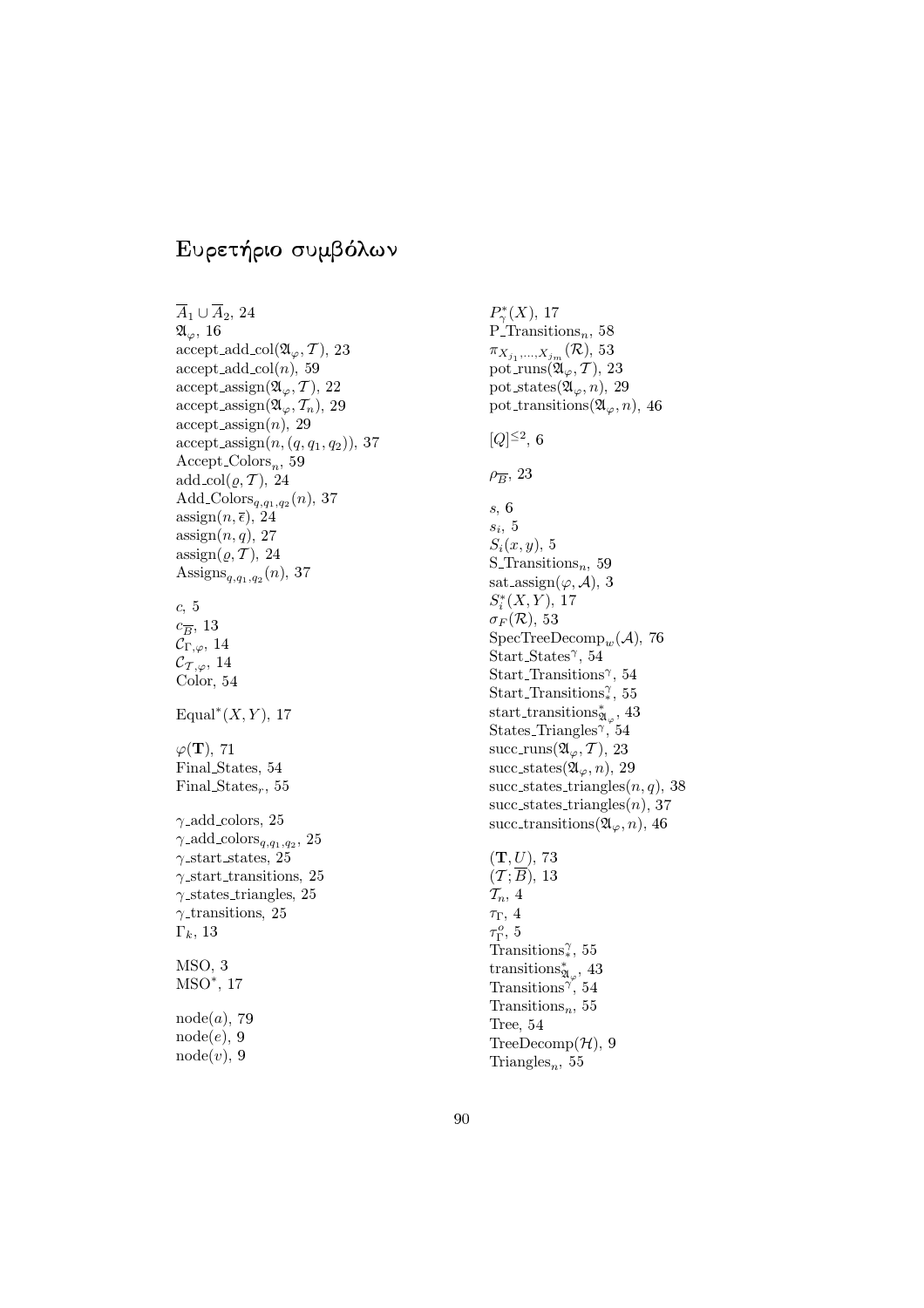ΕΥΡΕΤΗΡΙΟ $Σ$ ΥΜΒΟΛΩΝ

 $\text{tw}(\mathcal{H}),\,9$ 

 $Y^*(X)$ , 17